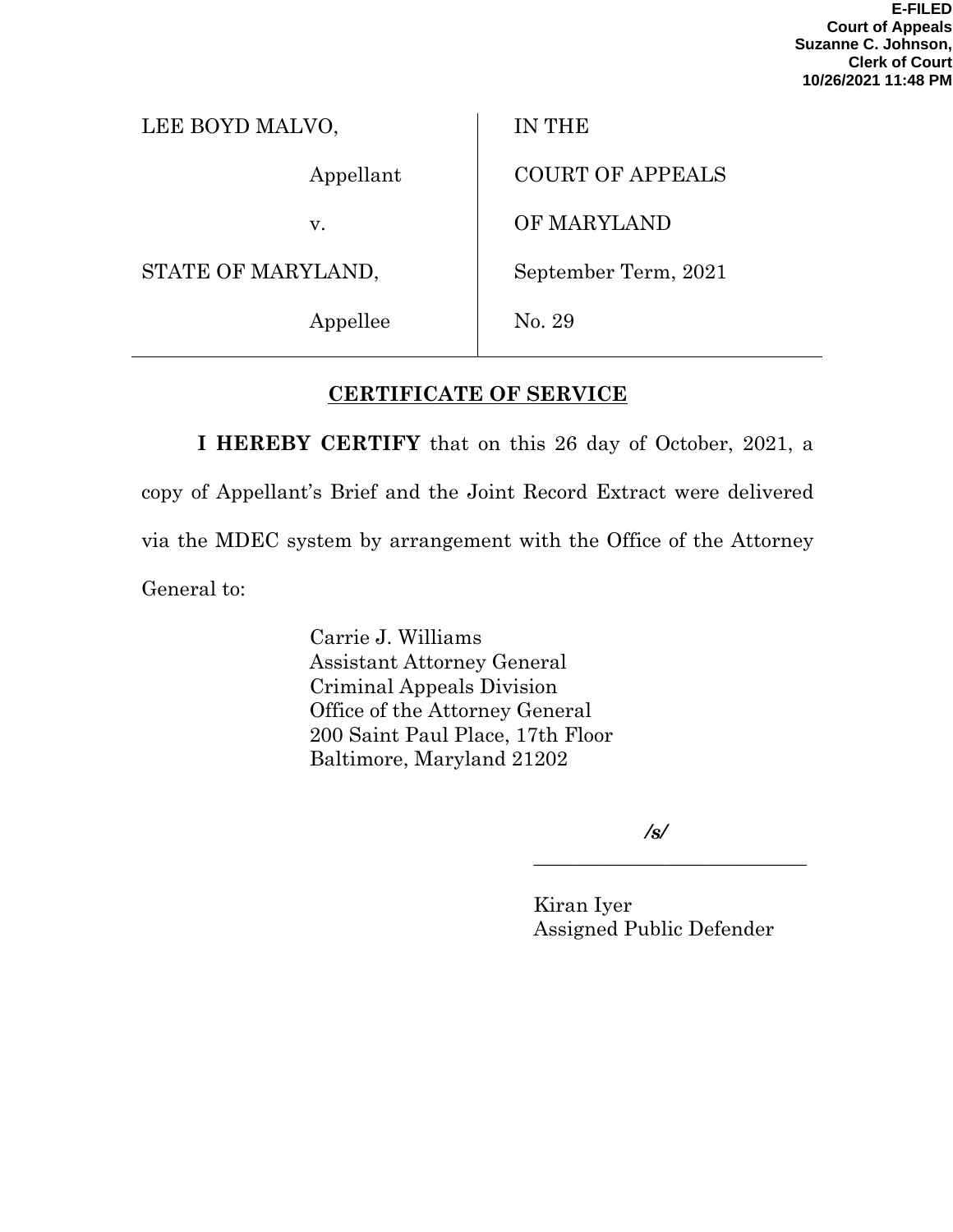## **IN THE COURT OF APPEALS OF MARYLAND**

**\_\_\_\_\_\_\_\_\_\_\_\_\_\_\_\_\_\_\_\_**

**SEPTEMBER TERM, 2021 \_\_\_\_\_\_\_\_\_\_\_\_\_\_\_\_\_\_\_\_**

> **NO. 29 \_\_\_\_\_\_\_\_\_\_\_\_\_\_\_\_\_\_\_\_**

### **LEE BOYD MALVO,**

**Appellant**

**v.**

**STATE OF MARYLAND,**

**Appellee**

**ON WRIT OF CERTIORARI TO THE COURT OF SPECIAL APPEALS OF MARYLAND**

**\_\_\_\_\_\_\_\_\_\_\_\_\_\_\_\_\_\_\_\_**

**\_\_\_\_\_\_\_\_\_\_\_\_\_\_\_\_\_\_\_\_**

## **APPELLANT'S BRIEF \_\_\_\_\_\_\_\_\_\_\_\_\_\_\_\_\_\_\_\_**

**PAUL B. DEWOLFE Public Defender**

**KIRAN IYER Assigned Public Defender AIS # 1806190077 Counsel for Appellant (P): 617-230-8264**

**CELIA ANDERSON DAVIS Assistant Public Defender AIS # 9012180154 Counsel for Appellant (P): 410-767-8527**

 **Office of the Public Defender Appellate Division 6 Saint Paul Street, Suite 1302 Baltimore, Maryland 21202**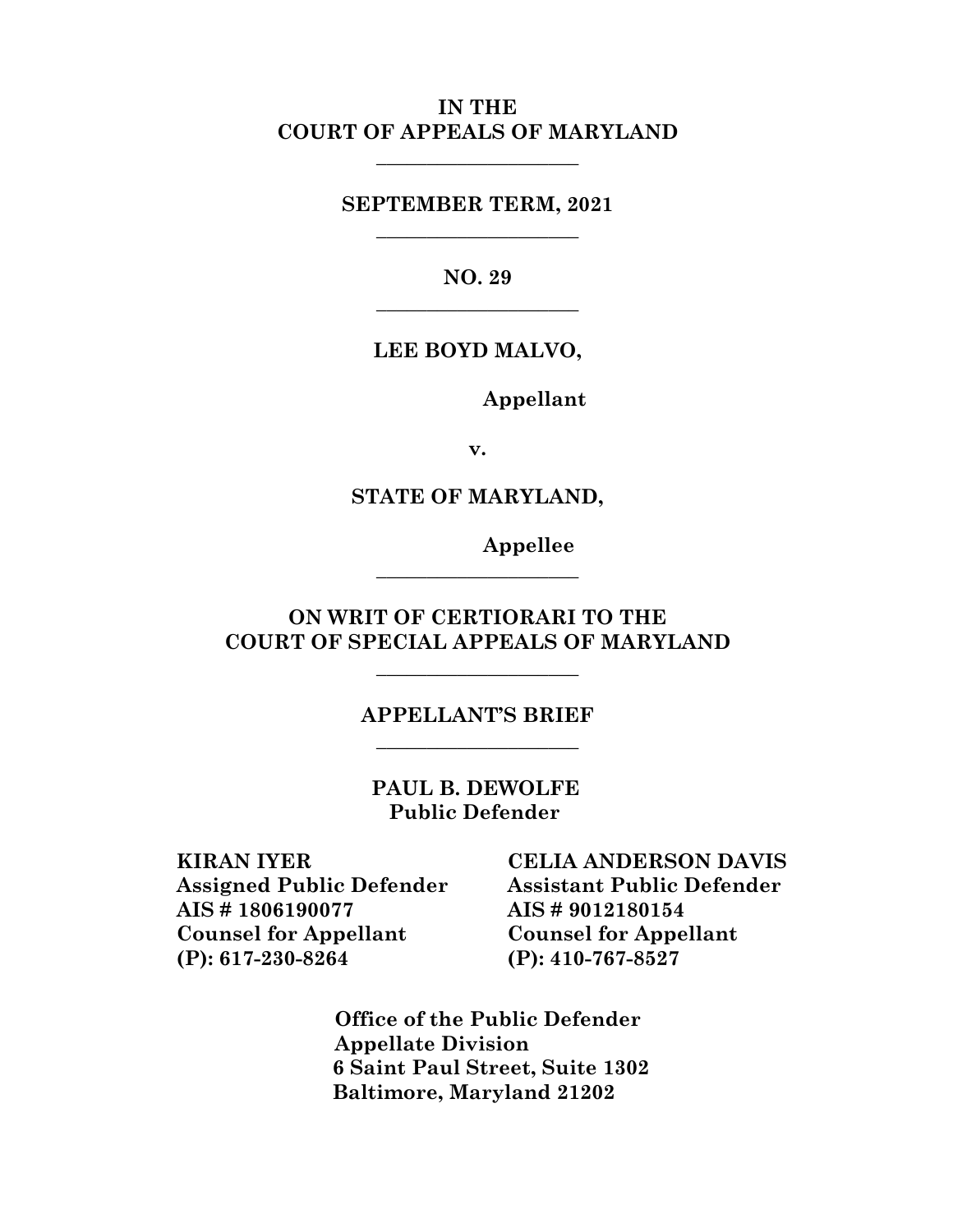## **INDEX \_\_\_\_\_\_\_\_\_\_\_\_\_\_\_\_\_\_\_\_**

# **TABLE OF CONTENTS**

## **APPELLANT'S BRIEF**

# **Page**

| A.        |                                                                                                                                                                           |
|-----------|---------------------------------------------------------------------------------------------------------------------------------------------------------------------------|
| <b>B.</b> |                                                                                                                                                                           |
| C.        |                                                                                                                                                                           |
| D.        |                                                                                                                                                                           |
| Е.        |                                                                                                                                                                           |
| F.        | The Supreme Court imposes retroactive limits on                                                                                                                           |
| G.        | Malvo seeks collateral review of his Virginia and                                                                                                                         |
| Η.        |                                                                                                                                                                           |
|           |                                                                                                                                                                           |
| I.        |                                                                                                                                                                           |
| II.       | Malvo's life-without-parole sentences violate the Eighth<br>Amendment because his pre-Miller sentencing did not                                                           |
|           | <i>Miller</i> requires sentencers to "take into account<br>A.<br>children<br>different, and how those<br>how<br>are<br>differences counsel against irrevocably sentencing |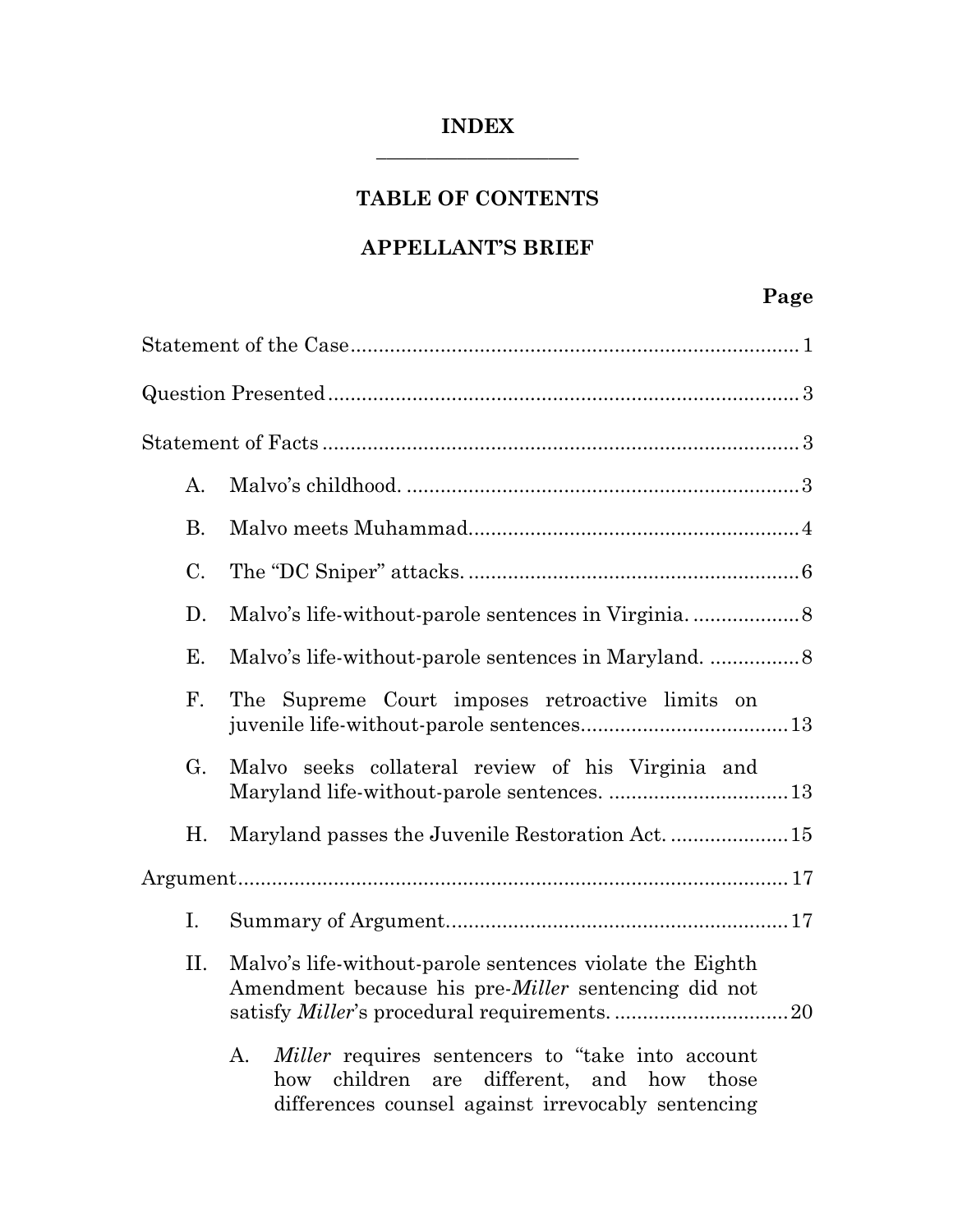|      |    | them to a lifetime in prison," before imposing life                                                                                                     |  |
|------|----|---------------------------------------------------------------------------------------------------------------------------------------------------------|--|
|      | B. | <i>Miller</i> also requires sentencers to consider the<br>juvenile offender's postconviction conduct, and<br>treat any subsequent growth in maturity as |  |
|      | C. | Malvo's sentencing, which took place nearly six<br>years before <i>Miller</i> was decided, did not satisfy                                              |  |
|      | D. | Jones does not salvage Malvo's unconstitutional                                                                                                         |  |
|      | Е. |                                                                                                                                                         |  |
| III. |    | Malvo's life-without-parole sentences violate the Eighth<br>Amendment because the sentencing judge implicitly                                           |  |
|      | А. | As-applied Eighth Amendment proportionality                                                                                                             |  |
|      | В. | Miller's substantive rule prohibits life without<br>parole for juvenile offenders unless their crimes<br>reflect "irreparable corruption" or "permanent |  |
|      | C. | <i>Miller's</i> substantive rule controls the evaluation of<br>Malvo's as-applied challenge to his life-without                                         |  |
|      | D. | Malvo's life-without-parole sentences violate the<br>Eighth Amendment because the sentencing judge<br>implicitly determined that he was reparable or    |  |
|      | Е. |                                                                                                                                                         |  |
| IV.  |    | Malvo's life-without-parole sentences violate Article 2544                                                                                              |  |
|      | А. |                                                                                                                                                         |  |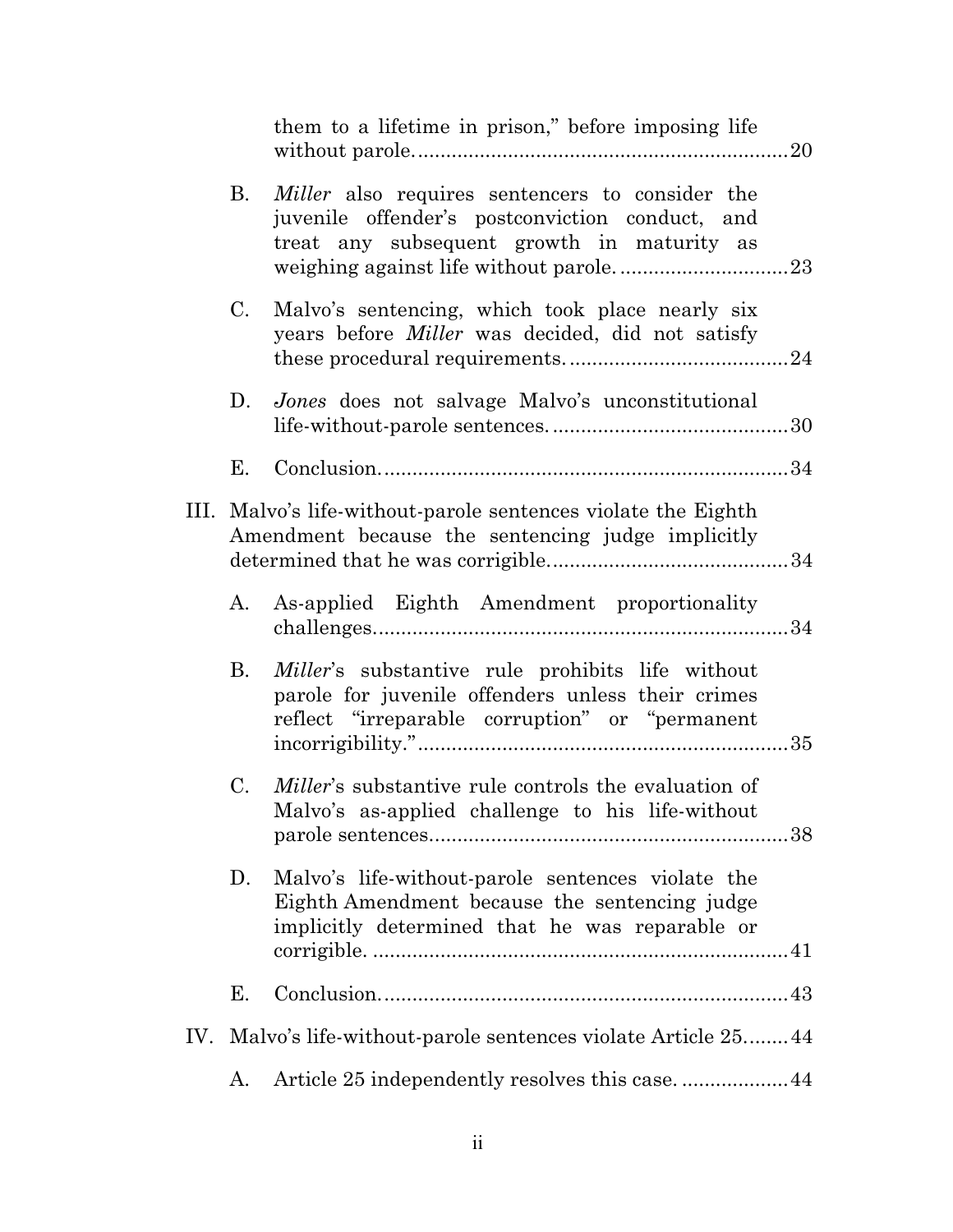|    | B.                   | Article 25 affords greater protection to juvenile<br>offenders than the Eighth Amendment 45                                                                                                               |  |
|----|----------------------|-----------------------------------------------------------------------------------------------------------------------------------------------------------------------------------------------------------|--|
|    | C.                   | Article 25 invalidates the juvenile life-without-<br>parole sentences imposed before Maryland's repeal<br>because this punishment has become "cruel" or                                                   |  |
|    | D.                   | Alternatively, Article 25 invalidates Malvo's life-<br>without-parole sentences because it is "cruel" or<br>"unusual" to impose this penalty on a juvenile<br>offender who is implicitly determined to be |  |
|    | Е.                   | Alternatively, Article 25 invalidates Malvo's life-<br>without-parole sentences because Judge Ryan did<br>not find, expressly or implicitly, that he was                                                  |  |
|    | $\mathbf{F}_{\cdot}$ |                                                                                                                                                                                                           |  |
| V. |                      |                                                                                                                                                                                                           |  |
|    | A.                   |                                                                                                                                                                                                           |  |
|    | <b>B.</b>            | Malvo must be resentenced to remedy the Eighth                                                                                                                                                            |  |
|    | $C_{\cdot}$          | Malvo must be resentenced to remedy the Article                                                                                                                                                           |  |
|    | D.                   |                                                                                                                                                                                                           |  |
|    |                      |                                                                                                                                                                                                           |  |
|    |                      | Certification of Compliance with Rules 8-503 and 8-112 68                                                                                                                                                 |  |
|    |                      |                                                                                                                                                                                                           |  |
|    |                      |                                                                                                                                                                                                           |  |

 $\overline{\phantom{a}}$  , where  $\overline{\phantom{a}}$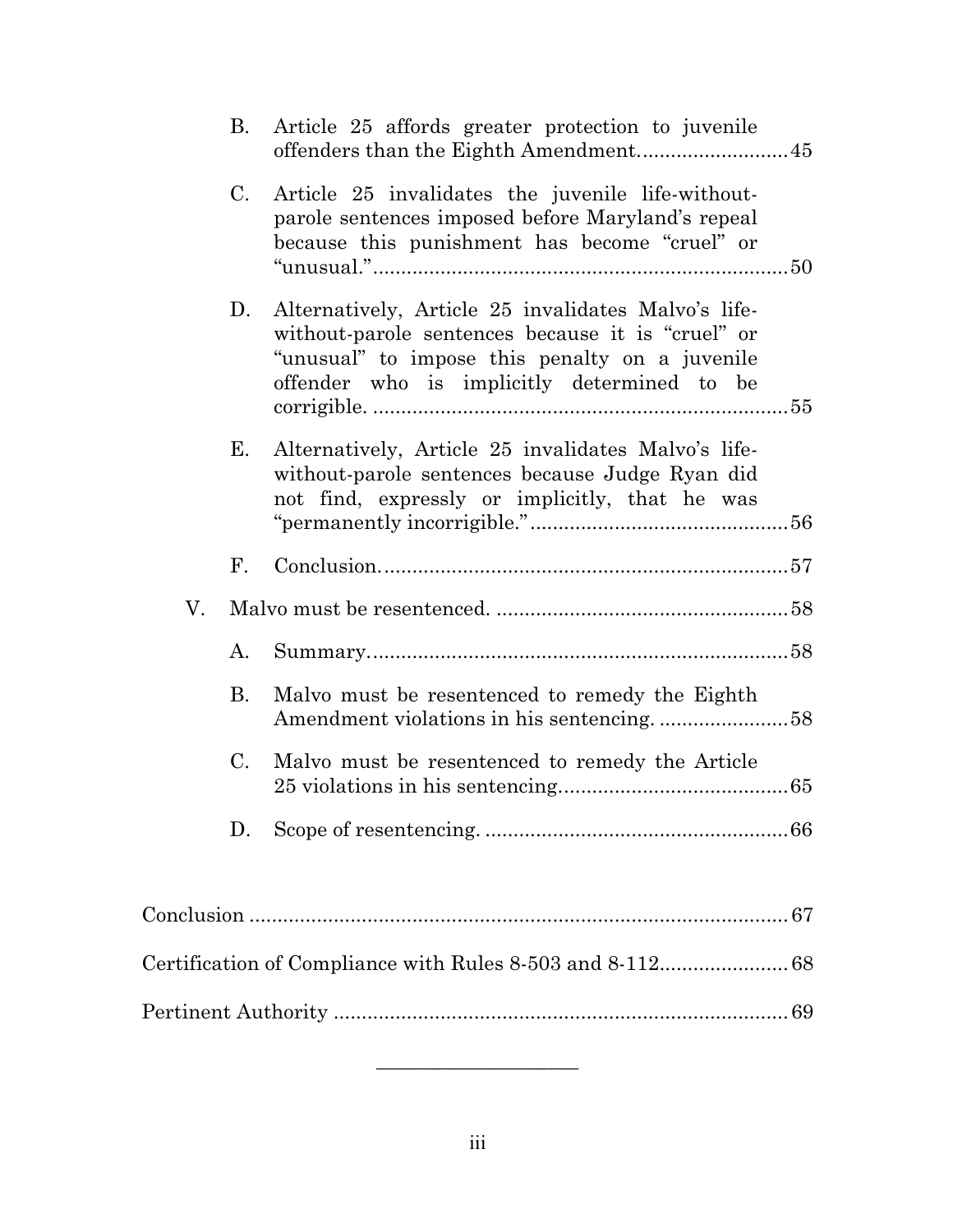# **TABLE OF CITATIONS**

## *Cases*

| Bonilla v. Iowa Board of Parole, 930 N.W.2d 751 (Iowa 2019) 60  |
|-----------------------------------------------------------------|
|                                                                 |
|                                                                 |
|                                                                 |
| Diatchenko v. District Attorney for Suffolk Dist., 1 N.E.3d 270 |
|                                                                 |
|                                                                 |
| Gross v. United States, 771 F.3d 10 (D.C. Cir. 2014)  40        |
|                                                                 |
|                                                                 |
|                                                                 |
|                                                                 |
|                                                                 |
|                                                                 |
|                                                                 |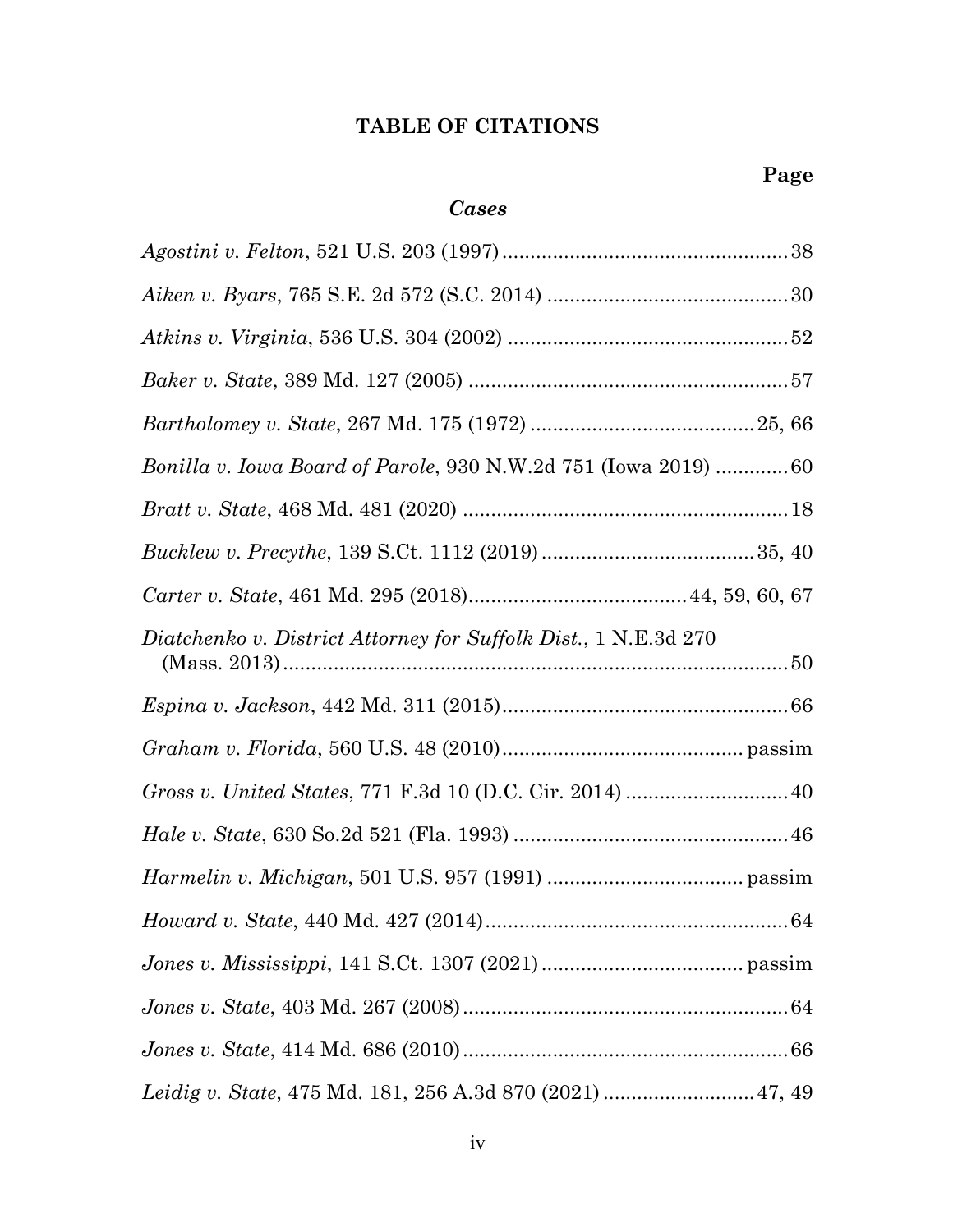| <i>Mack v. State, 69 Md. App. 245 (1986), cert. denied, 309 Md. 48 (1987)</i>   |
|---------------------------------------------------------------------------------|
|                                                                                 |
| <i>Maryland Restorative Justice Initiative v. Hogan, Civil Action No. ELH-</i>  |
|                                                                                 |
| Mathena v. Malvo, 893 F.3d 265 (4th Cir. 2018) 4, 14                            |
|                                                                                 |
|                                                                                 |
| Muhammad v. State, 177 Md. App. 188 (2007), cert. denied, 403 Md.               |
| Office of Prosecuting Attorney for St. Louis County v. Precythe,—               |
|                                                                                 |
| <i>People v. Baker</i> , 20 Cal. App. 5th 711, 229 Cal. Rptr. 3d 431 (2018)  47 |
| People v. Bullock, 485 N.W.2d 866 (Mich. 1992)  46, 65                          |
| People v. Franklin, 63 Cal. 4th 261, 370 P.3d 1053, 202 Cal. Rptr. 3d           |
|                                                                                 |
|                                                                                 |
|                                                                                 |
|                                                                                 |
|                                                                                 |
| State v. Bassett, 428 P.3d 343 (Wash. 2018) 46, 51, 53                          |
|                                                                                 |
|                                                                                 |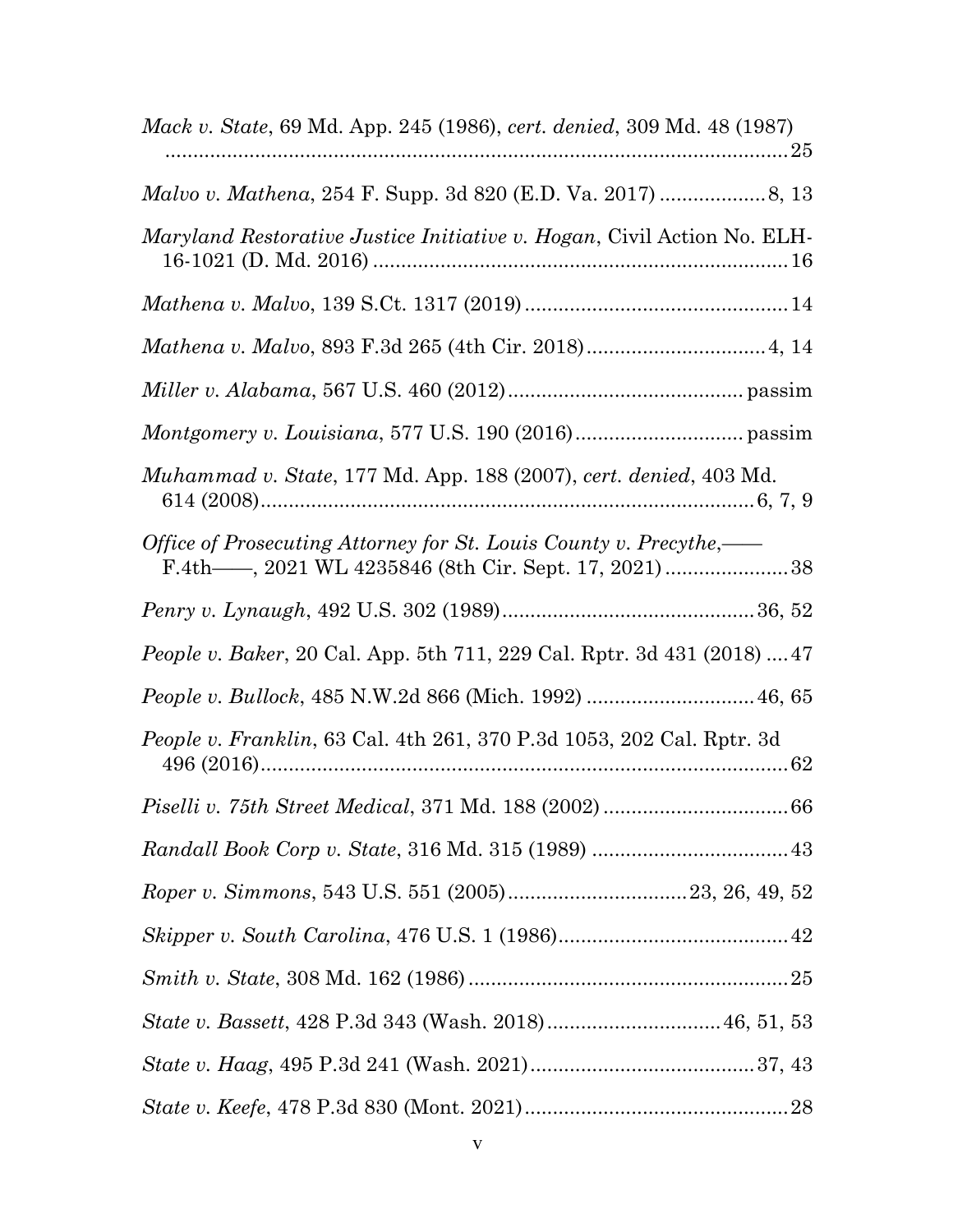# *Statutes & Session Laws*

| La. Code Crim. Proc. Ann., Art. 882(A) (West 2008)34                    |  |
|-------------------------------------------------------------------------|--|
| Maryland Code (1999), Correctional Services Article, § 6-11227          |  |
| Maryland Code (2001, 2018 Repl. Vol.), Criminal Procedure Article, § 6- |  |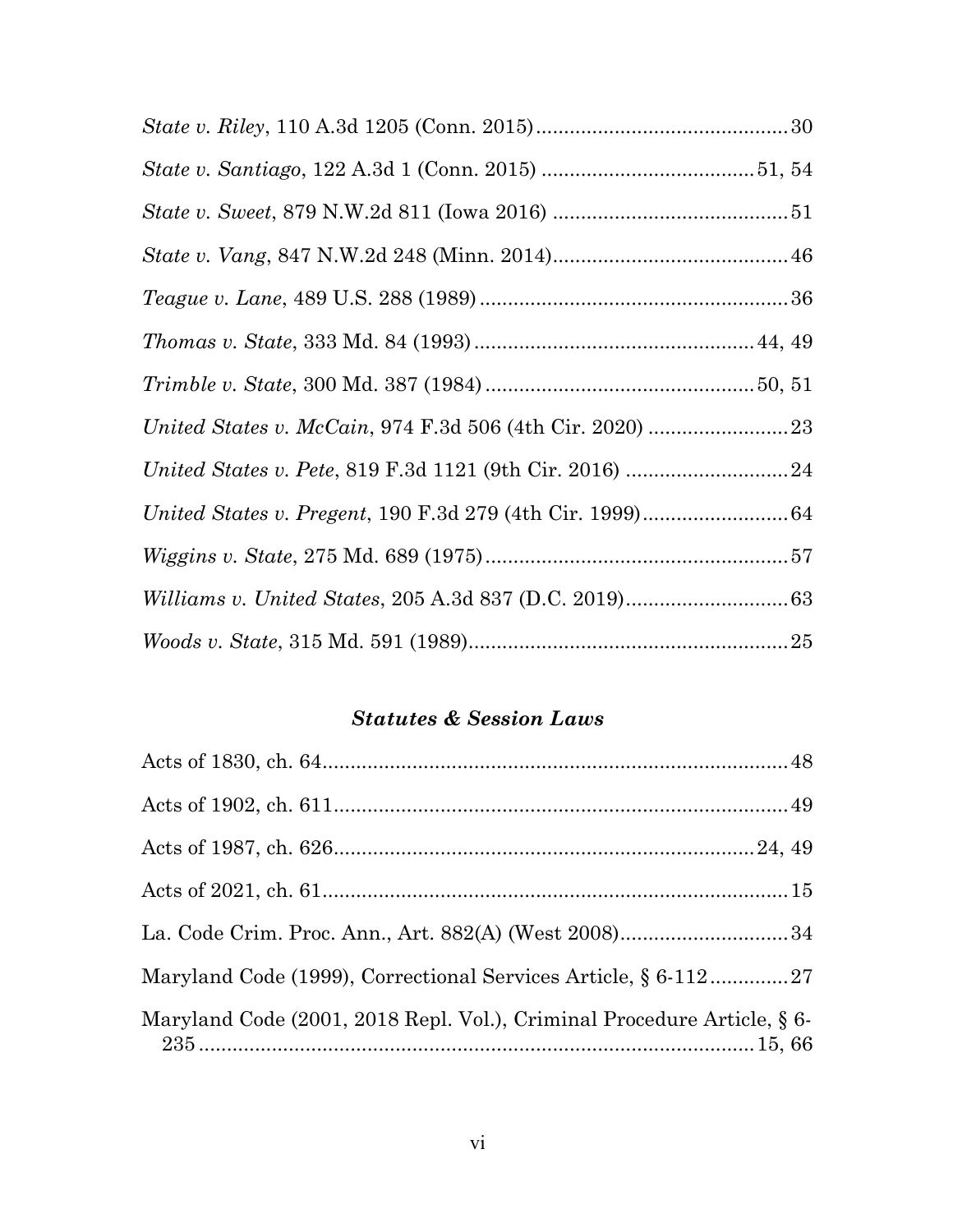| Maryland Code (2001, 2018 Repl. Vol.), Criminal Procedure Article, §7-  |  |
|-------------------------------------------------------------------------|--|
| Maryland Code (2001, 2018 Repl. Vol.), Criminal Procedure Article, § 8- |  |
|                                                                         |  |
|                                                                         |  |
|                                                                         |  |
|                                                                         |  |
|                                                                         |  |

# Rules

# Regulations

| $COMAR 12.02.29.02. \dots 16$ |  |
|-------------------------------|--|
|                               |  |
|                               |  |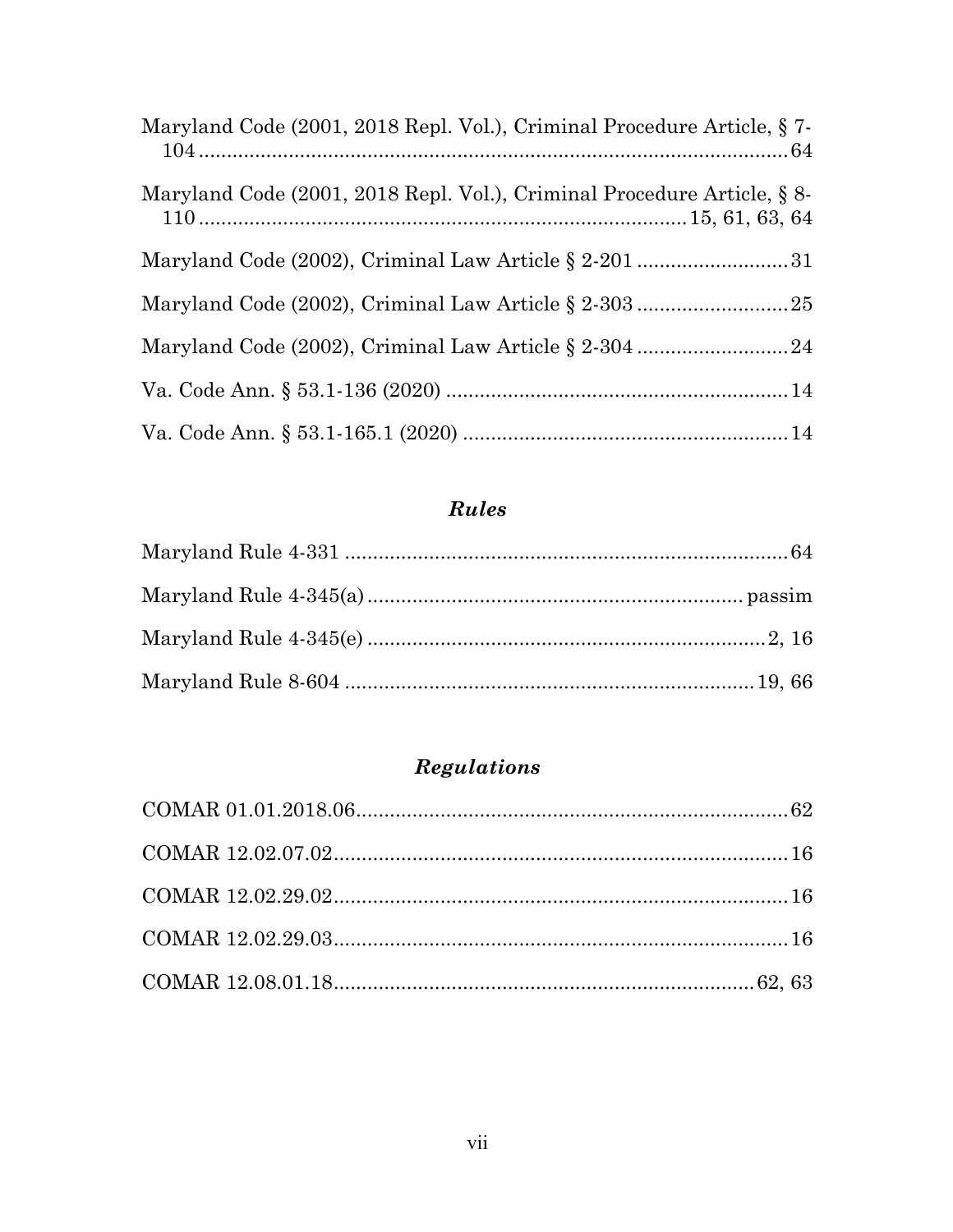# *Other Authorities*

| Berry, William W., The Evolving Standards, As Applied,<br>74 Fla. L. Rev. (forthcoming 2022), (online at: https://tinyurl.com/5ac                                                                       |
|---------------------------------------------------------------------------------------------------------------------------------------------------------------------------------------------------------|
| Bernstein, Nell, <i>Burning Down the House: The End of Juvenile Prison</i>                                                                                                                              |
|                                                                                                                                                                                                         |
| Campbell 477; 22A Cal. Jur. 3d, Crim. Law: Posttrial Proceedings                                                                                                                                        |
| French Russell, Sarah, Review for Release: Juvenile Offenders, State<br>Parole Practices, and the Eighth Amendment, 89 Ind. L.J. 373 (2014)                                                             |
| Friedman, Dan, The History, Development, and Interpretation of the<br><i>Maryland Declaration of Rights, 71 Temp. L. Rev. 637 (1998)48</i>                                                              |
| Friedman, Dan, Tracing the Lineage: Textual and Conceptual<br>Similarities in the Revolutionary-Era State Declarations of Rights of<br>Virginia, Maryland, and Delaware, 33 Rutgers L.J. 929 (2002)  47 |
|                                                                                                                                                                                                         |
| Rovner, Josh,<br><i>Juvenile Life Without Parole: An Overview</i> , The Sentencing Project,                                                                                                             |
| Ryan, Meghan J., Does the Eighth Amendment Punishment Clause<br>Prohibit Only Punishments That Are Both Cruel and Unusual?, 87                                                                          |
| Scalia, Antonin & Garner, Bryan A., Reading Law: The Interpretation                                                                                                                                     |
| Sniper Suspects Handed to Va. for Trials, Wash. Post (Nov. 8, 2002),                                                                                                                                    |
| The Campaign for the Fair Sentencing of Youth, Juvenile Restoration<br>Act Factsheet, Hearing on Senate Bill 494 before the Senate Judicial<br>Proceedings Committee (2021) (written testimony)54       |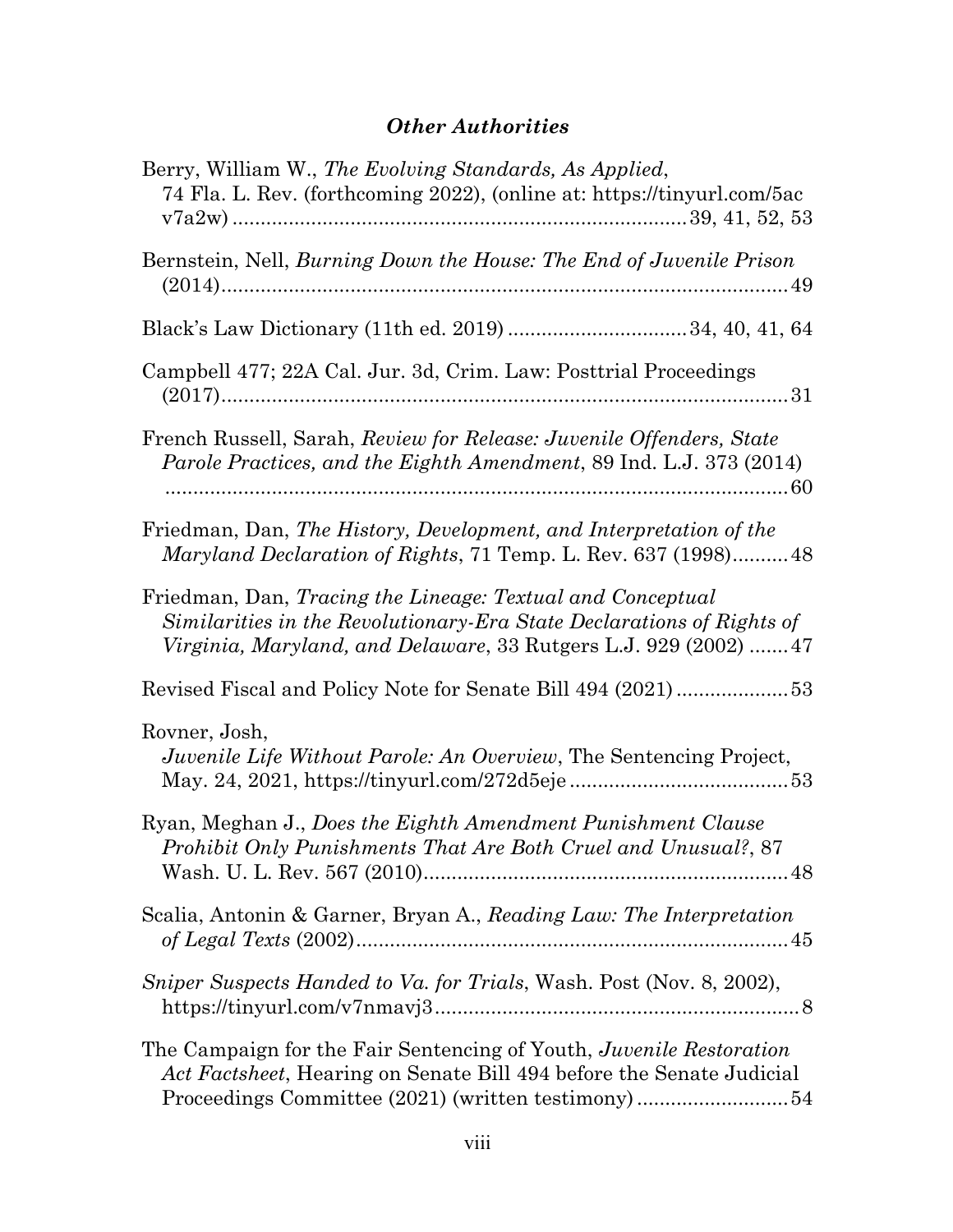| Virginia Capital Case Clearinghouse, <i>Parole in Virginia</i> , 2021: The |  |
|----------------------------------------------------------------------------|--|
| Final Report of the Washington and Lee Law Representation Project          |  |
|                                                                            |  |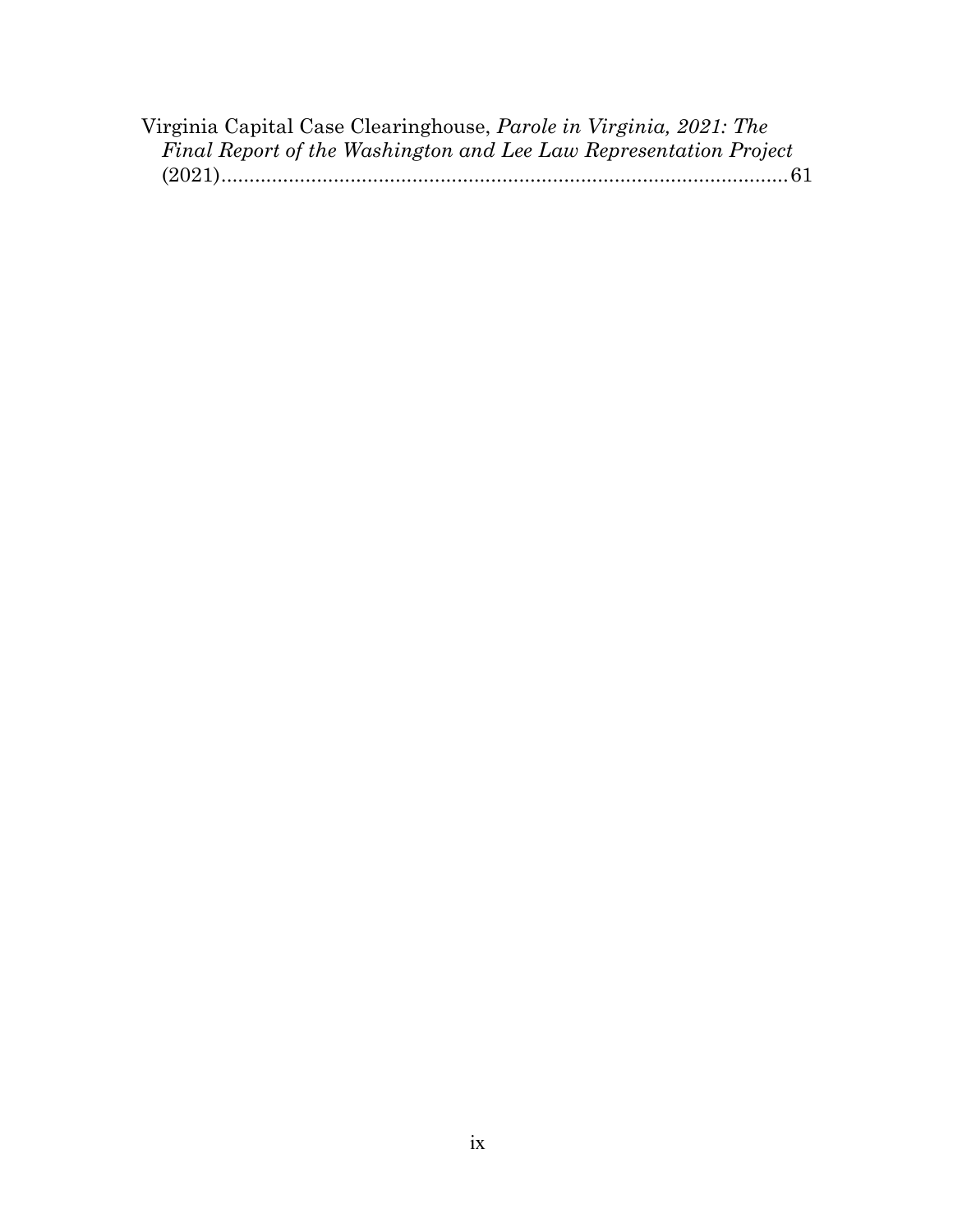### **IN THE COURT OF APPEALS OF MARYLAND**

**\_\_\_\_\_\_\_\_\_\_\_\_\_\_\_\_\_\_\_\_**

**SEPTEMBER TERM, 2021 \_\_\_\_\_\_\_\_\_\_\_\_\_\_\_\_\_\_\_\_**

> **NO. 29 \_\_\_\_\_\_\_\_\_\_\_\_\_\_\_\_\_\_\_\_**

**LEE BOYD MALVO,**

**Appellant**

**v.**

**STATE OF MARYLAND,**

**Appellee**

## **ON WRIT OF CERTIORARI TO THE COURT OF SPECIAL APPEALS OF MARYLAND**

\_\_\_\_\_\_\_\_\_\_\_\_\_\_\_\_\_\_\_\_

**\_\_\_\_\_\_\_\_\_\_\_\_\_\_\_\_\_\_\_\_**

## **APPELLANT'S BRIEF** \_\_\_\_\_\_\_\_\_\_\_\_\_\_\_\_\_\_\_\_

### **STATEMENT OF THE CASE**

In October 2002, 41-year-old John Allen Muhammad and seventeen-year-old Lee Boyd Malvo, Appellant, committed a series of shootings in the greater Washington, D.C. area. Four years later, on October 10, 2006, Malvo pleaded guilty to six counts of first degree murder in the Circuit Court for Montgomery County (Case 102675). On November 8, 2006, Judge James L. Ryan sentenced him to six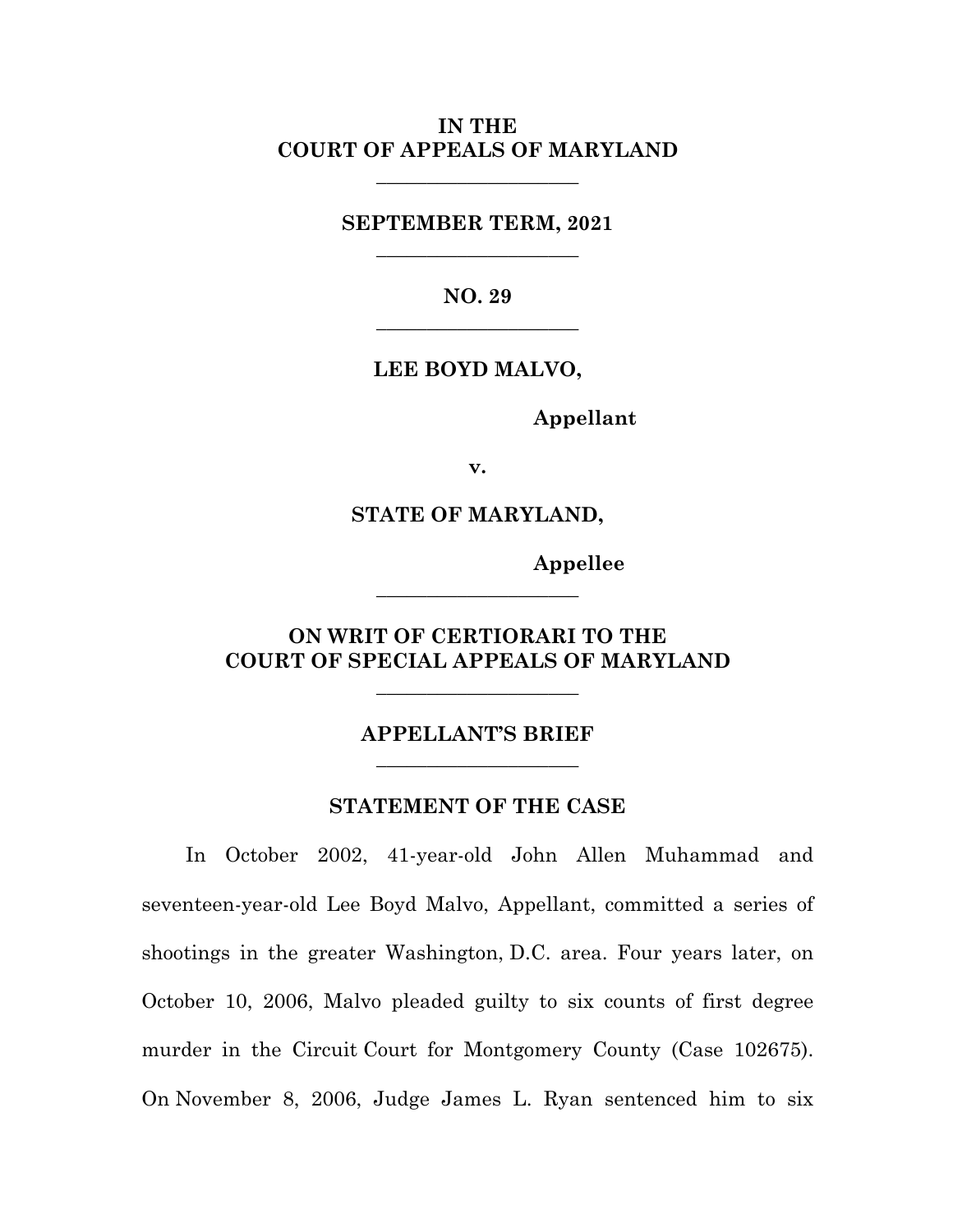consecutive life-without-parole sentences running consecutively to his four life-without-parole sentences in Virginia.

On November 27, 2006, Malvo filed a motion to modify his sentences under Maryland Rule 4-345(e)(1), and asked the court to hold it in abeyance until he requested a ruling. He did not request a ruling, and the motion was denied on September 18, 2012 after the Rule's fiveyear limitation period elapsed.

Following the Supreme Court's decisions in *Miller v. Alabama*, 567 U.S. 460 (2012) and *Montgomery v. Louisiana*, 577 U.S. 190 (2016), Malvo filed a motion to correct illegal sentence under Maryland Rule 4- 345(a) on January 12, 2017. Following a hearing on June 15, 2017, Judge Robert A. Greenberg denied the motion on August 15, 2017.

Malvo noted an appeal, and filed his brief in the Court of Special Appeals on January 8, 2018. On January 12, 2018, the Court of Special Appeals stayed the appeal pending this Court's decisions in *Bowie v. State*, Sept. Term 2017, No. 55, *Carter v. State*, Sept. Term 2017, No. 54, *McCullough v. State*, Sept. Term 2017, No. 56, and *State v. Clements*, Sept. Term 2017, No. 57. The stay remains in effect.

Malvo filed a pre-judgment petition for writ of certiorari in this Court on January 25, 2018, and a supplement on June 1, 2021. The petition was granted on August 25, 2021.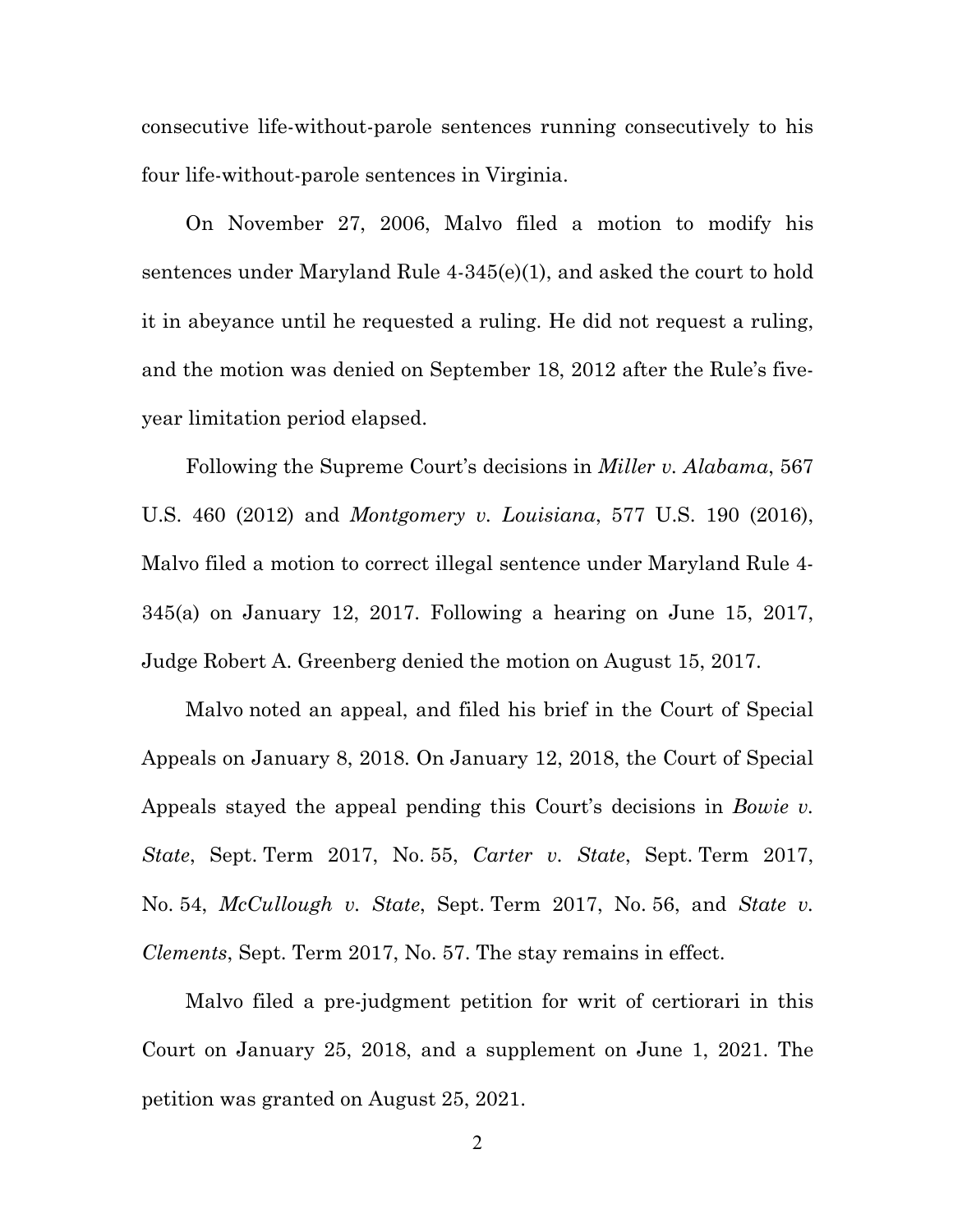#### **QUESTION PRESENTED**

Under *Miller v. Alabama*, 567 U.S. 460 (2012), which barred life without parole "for all but the rarest of juvenile offenders, those whose crimes reflect permanent incorrigibility," *Montgomery v. Louisiana*, 577 U.S. 190, 209 (2016), do the six life-without-parole sentences imposed on Appellant violate the Eighth Amendment to the United States Constitution and/or Article 25 of the Maryland Declaration of Rights?

- A. Does *Miller* apply to Maryland's sentencing scheme, which gives the sentencing court discretion to impose life without parole?
- B. Did the sentencing court violate *Miller* by failing to consider Appellant's youth and imposing life without parole for crimes which did not reflect permanent incorrigibility?
- C. Did the sentencing court violate Article 25 by imposing life without parole without finding beyond a reasonable doubt that Appellant was permanently incorrigible?
- D. Does Article 25 categorically bar life-without-parole sentences for juveniles?
- E. Did the trial court err in ruling that the life-without-parole sentences imposed on Appellant are not "illegal" under Rule 4- 345(a)?

### **STATEMENT OF FACTS**

#### **A. Malvo's childhood.**

Malvo was born on February 18, 1985, in Kingston, Jamaica.

(E.59). He was a "happy child" until his parents, Leslie and Una, separated when he was five years old. *Id*. Malvo was very close to Leslie—"a loving and nurturing figure in his life"—but saw him "infrequently" after Una took him to an "isolated, rural district" without Leslie's knowledge. (E.59, 65). Una, who was later diagnosed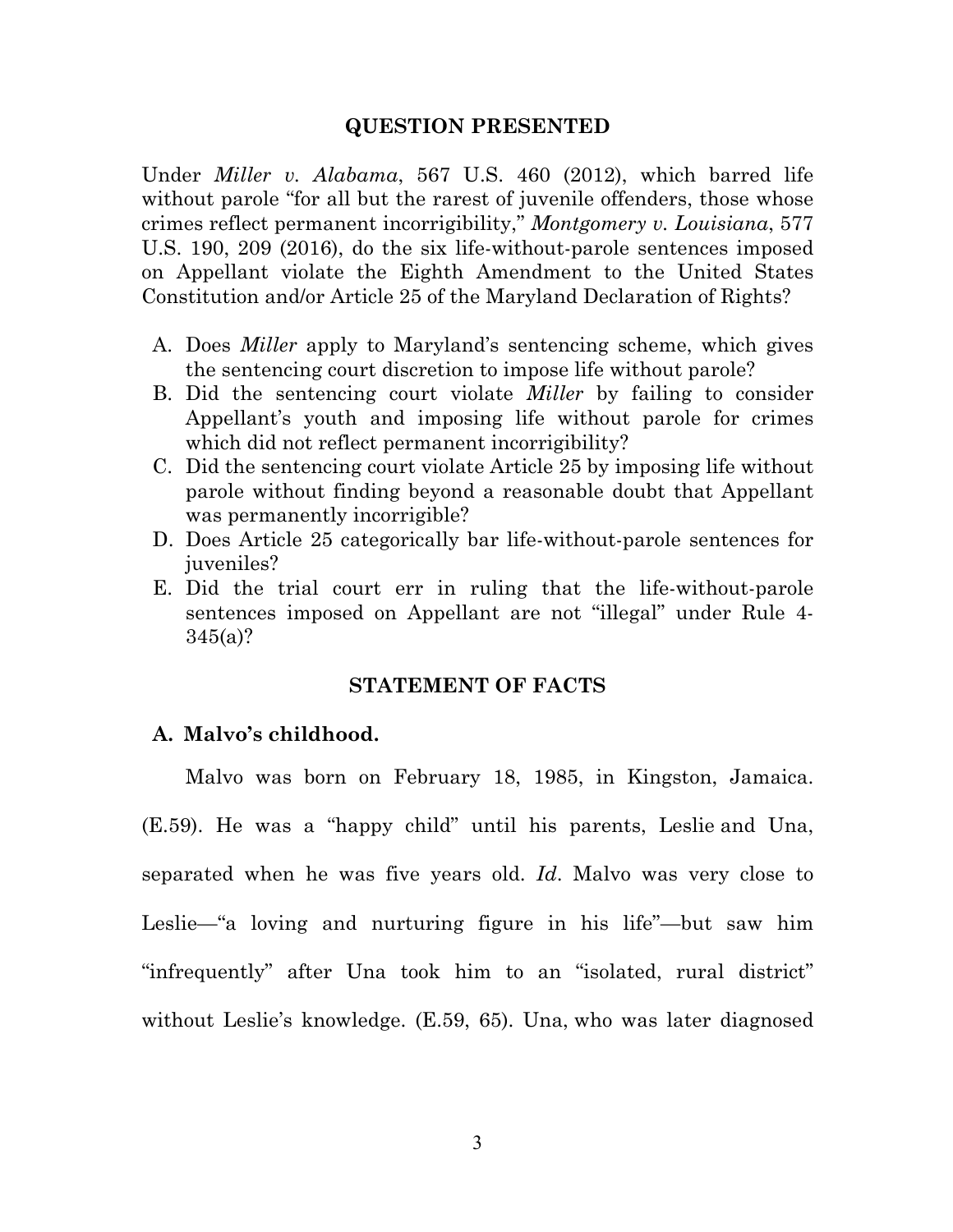with bipolar disorder, was a violent parent, once beating Malvo "so ferociously that he had welts all over his body." (E.64, 69).

When Malvo was nine years old, Una started placing him with others for extended periods while she sought employment on other islands. (E.59). Malvo was reportedly "physically and emotionally abused" during these placements. *Id*. He "became clinically depressed," and tried to hang himself when he was twelve years old. (E.59, 69–70). After moving to Antigua with Una when he was fourteen years old, he was left alone for seven months. (E.27). He was described as a "bright, well-behaved, loving[,] and obedient child" "desperately searching for a stable, loving[,] and nurturing parent." (E.59).

### **B. Malvo meets Muhammad.**

Malvo was fifteen years old when he met Muhammad in October 2000. *Id*. Muhammad, a United States army veteran, "had taken his three children to live in Antigua without their mother's knowledge." *Mathena v. Malvo*, 893 F.3d 265, 269 (4th Cir. 2018). Malvo noticed Muhammad laughing with his son, and was "immediately impressed by [his] care and attention[.]" (E.27, 59).

In December 2000, Muhammad helped Una illegally enter the United States, leaving Malvo behind in Antigua. (E.27). Malvo lived with Muhammad in Antigua between January and May 2001. *Id*.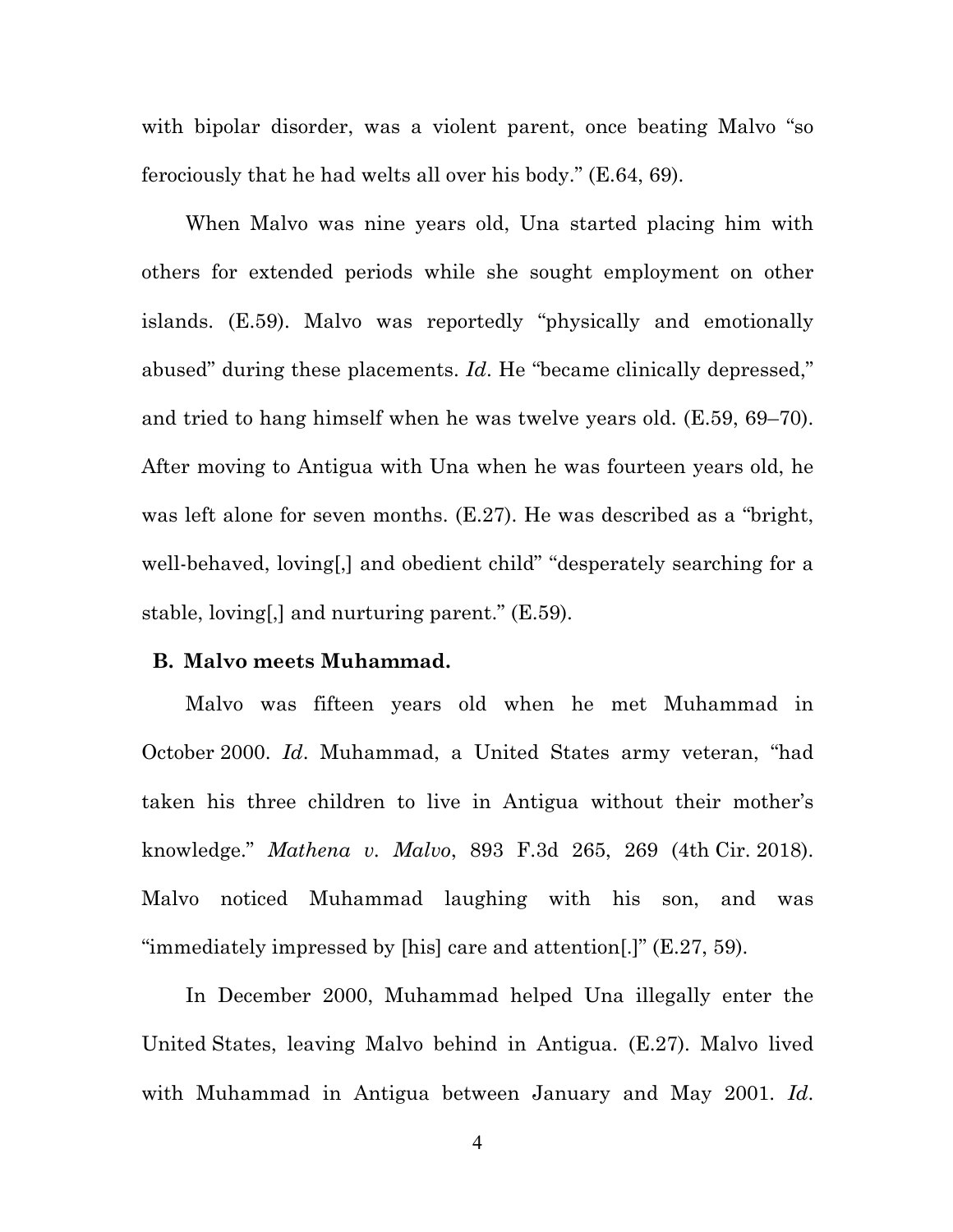During this time, Muhammad became a "father figure" to Malvo (E.34), and Malvo became the "obedient son." (E.60). Malvo "converted to Islam, adopted Muhammad's American accent, began studying Muhammad's view of the plight of the black man in America, lost interest in school, began rigorous physical training[,] and began assisting Muhammad in his illegal activities." *Id*. Malvo started calling himself "John Lee Muhammad." (E.75).

Muhammad smuggled Malvo into the United States in May 2001. (E.27). Malvo initially lived with Una in Florida, but escaped to Washington State to be with Muhammad in October 2001. (E.27–28). Una tried to get her son back, but they were both arrested by immigration authorities in December 2001, and Malvo was sent to a juvenile detention center. (E.28, 60). After his release, he ran away again and was reunited with Muhammad in January 2002. (E.28).

Malvo underwent "training" with Muhammad from January-February 2002. *Id*. Muhammad's program for Malvo included "weapons and martial arts training" and "indoctrination focused on the oppression of the Black man in America." (E.60–61). Muhammad "dominated every aspect of Malvo's life," "isolated him," and turned him into a "soldier in [his] personal war on America." (E.61).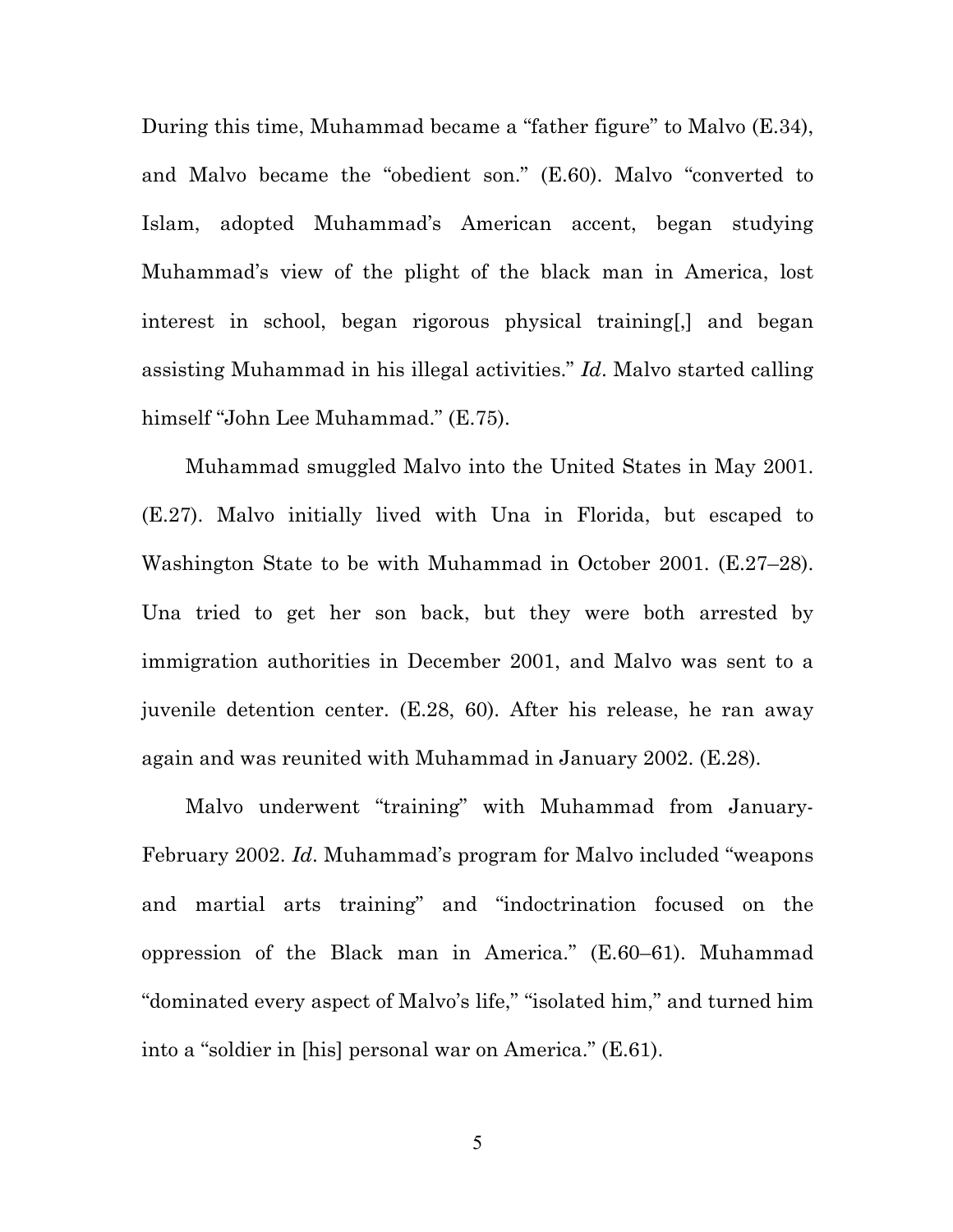In March 2002, Malvo, who had just turned seventeen, travelled across the United States with Muhammad, purportedly to recover Muhammad's children who had been lost in his custody dispute. (E.28). Muhammad gave Malvo "missions" to complete on their journey, training him to become "heartless." (E.29). Malvo started having second thoughts about these missions, but decided he could not leave because Muhammad was his "father" and "universe." *Id*. He tried to commit suicide around August 2002 by playing "Russian Roulette." *Id*. Muhammad convinced him to stay the course. *Id*. He told Malvo that they were going to "establish a utopian society" of boys and girls who were going to "bring about a just world." (E.29, 73).

#### **C. The "DC Sniper" attacks.**

In October 2002, Muhammad and Malvo killed six people in Montgomery County as part of a spree of shootings—"spread[ing] over seven separate jurisdictions and involv[ing] 10 murders and 3 attempted murders"—that gripped the entire region "by a paroxysm of fear." *Muhammad v. State*, 177 Md. App. 188, 198, 200 (2007), *cert. denied*, 403 Md. 614 (2008). Malvo pleaded guilty in Montgomery County to the murders of James Martin (killed in a parking lot) (E.95), James Buchanan (killed cutting grass) (E.96), Premkumar Walekar (killed pumping gas) (*id*.), Maria Sarah Ramos (killed sitting on a

6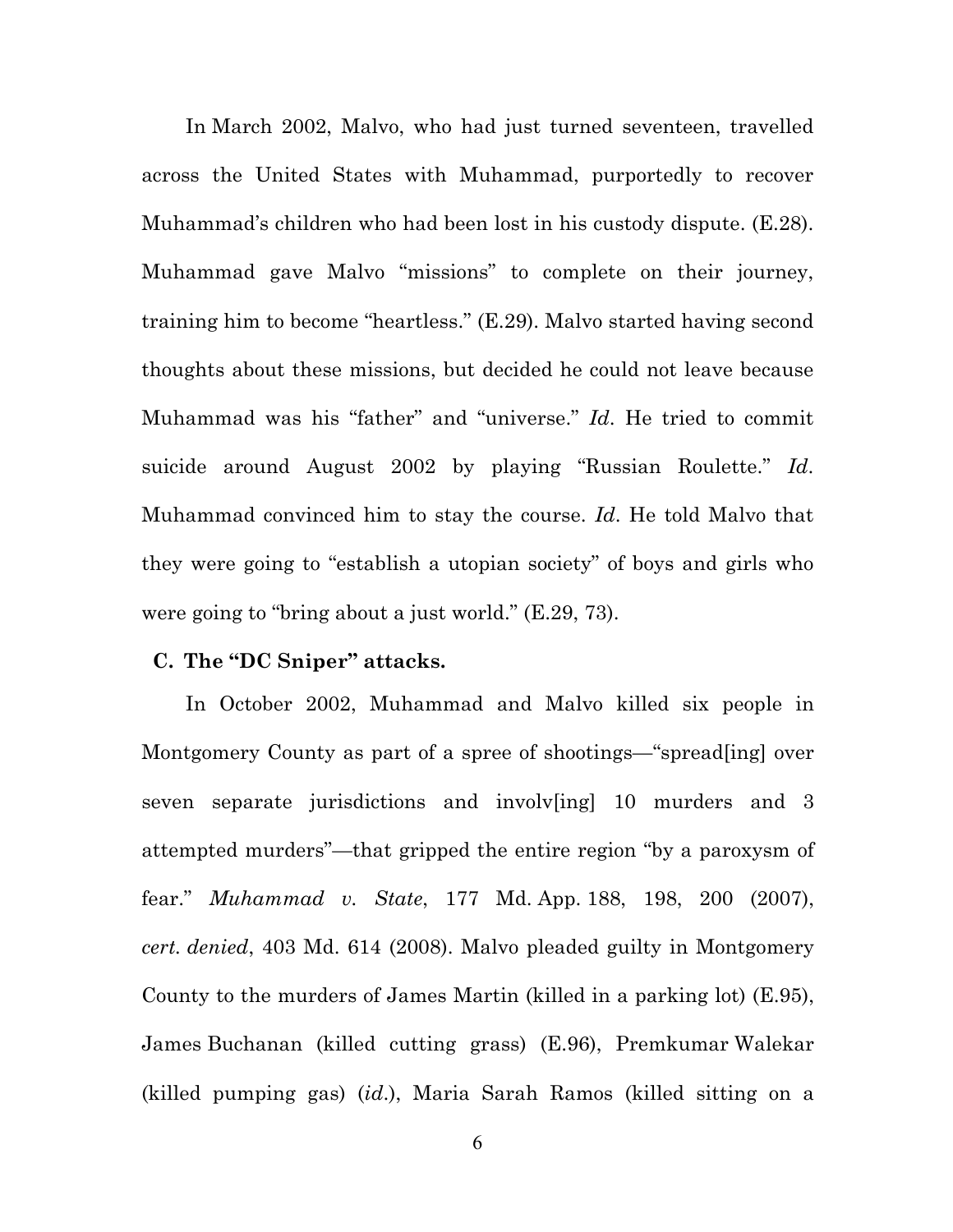bench) (E.97), Lori Ann Lewis-Rivera (killed outside her vehicle) (*id*.), and Conrad Johnson (killed aboard his bus). (E.98). Each of these victims was killed with a rifle later recovered from Muhammad's Chevrolet Caprice. (E.95–99). Muhammad had transformed the Caprice into a "killing machine" by cutting a hole in the trunk through which a rifle could fire. *Muhammad*, 177 Md. App. at 215. The plan was to "extort \$10 million from the government." (E.100–101).

Muhammad and Malvo were arrested on October 24, 2002. The prosecutor proffered that Malvo initially "claimed to be the shooter in each of the October … 2002 crimes" because he "had been instructed to accept responsibility … by Muhammad" who told him that he would be "less likely to get the death penalty" as a juvenile. (E.106). Subsequently, however, at Muhammad's Montgomery County trial, Malvo testified about the "origins and … motive for the scheme … made up by Muhammad." *Id*. He described how he and Muhammad scouted suitable areas for shootings. *Id*. He "testified that in all but three of the shootings he acted as the spotter," sitting in the front seat "while Muhammad went into the trunk" and fired. (E.107). Malvo "fired the shots" in three of the shootings: "the non-fatal shootings of Iran Brown [in Prince George's County] and Jeffrey Hopper [in Virginia] and the murder of Conrad Johnson [in Montgomery County]." *Id*.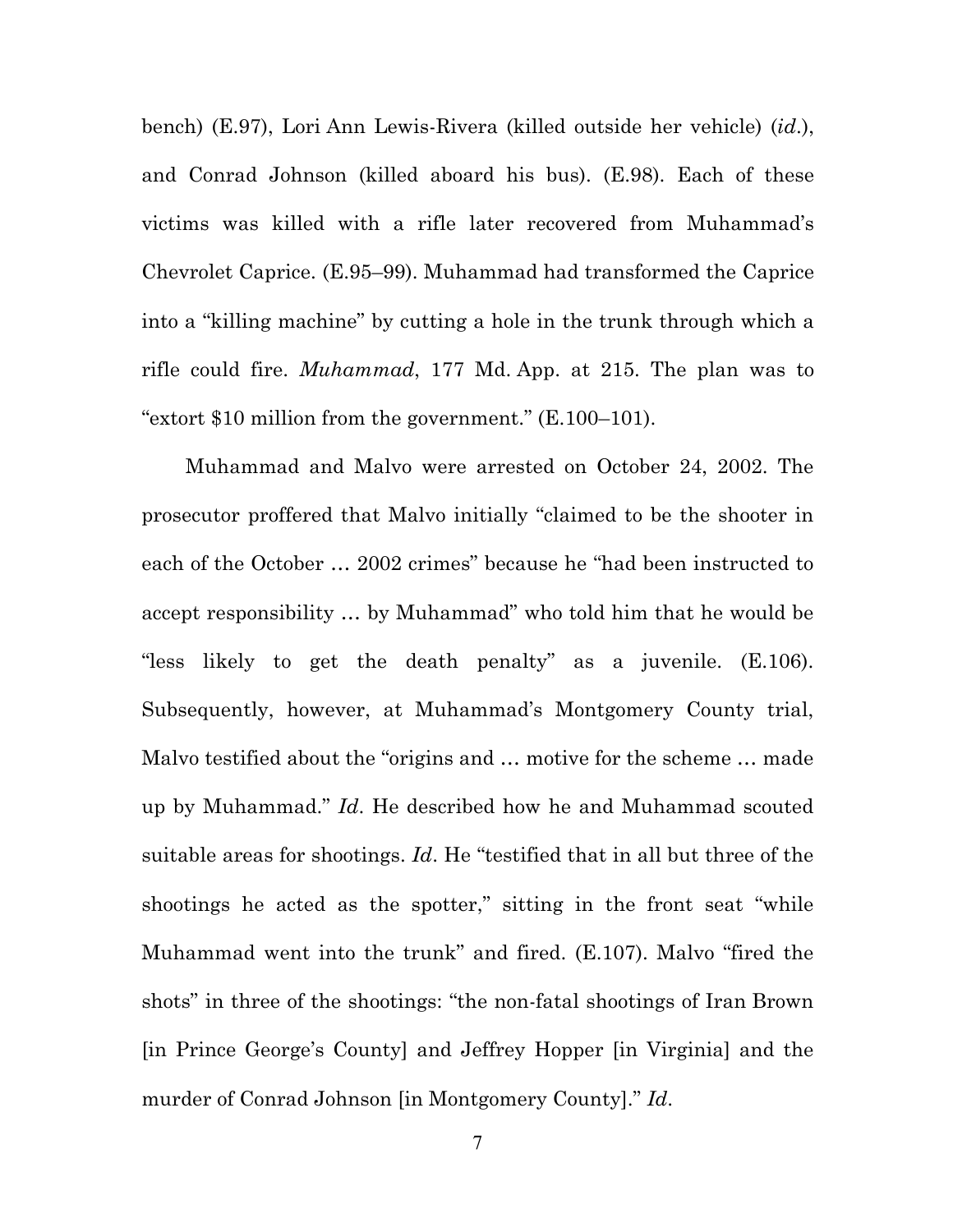#### **D. Malvo's life-without-parole sentences in Virginia.**

Malvo was tried first in Virginia because it permitted juvenile offenders to be executed. *Sniper Suspects Handed to Va. for Trials*, Wash. Post (Nov. 8, 2002), https://tinyurl.com/v7nmavj3. On December 18, 2003, a jury in Chesapeake Circuit Court convicted him of two counts of capital murder after rejecting his insanity defense. *Malvo v. Mathena*, 254 F. Supp. 3d 820, 822–823 (E.D. Va. 2017).1 Malvo "expressed no remorse" to his presentence investigator, stating that he had "disassociat[ed] himself from the world." (E.35). On March 10, 2004, he was sentenced to two terms of life without parole. *Malvo*, 254 F. Supp. 3d at 823. On October 26, 2004, he entered an "*Alford* plea" in Spotsylvania Circuit Court pleading guilty to capital murder and attempted capital murder and was sentenced to two additional terms of life without parole. *Id*. Malvo is incarcerated at Red Onion State Prison, Virginia's supermax facility, and spent years in solitary confinement.

#### **E. Malvo's life-without-parole sentences in Maryland.**

Malvo demonstrably changed after his Virginia sentencings. After "cognitive reframing" therapy helped him "detangle himself" from Muhammad's "psychological hold" (E.81), he wrote to prosecutors and

<sup>1</sup> Muhammad was convicted of capital murder in Virginia and executed in 2009.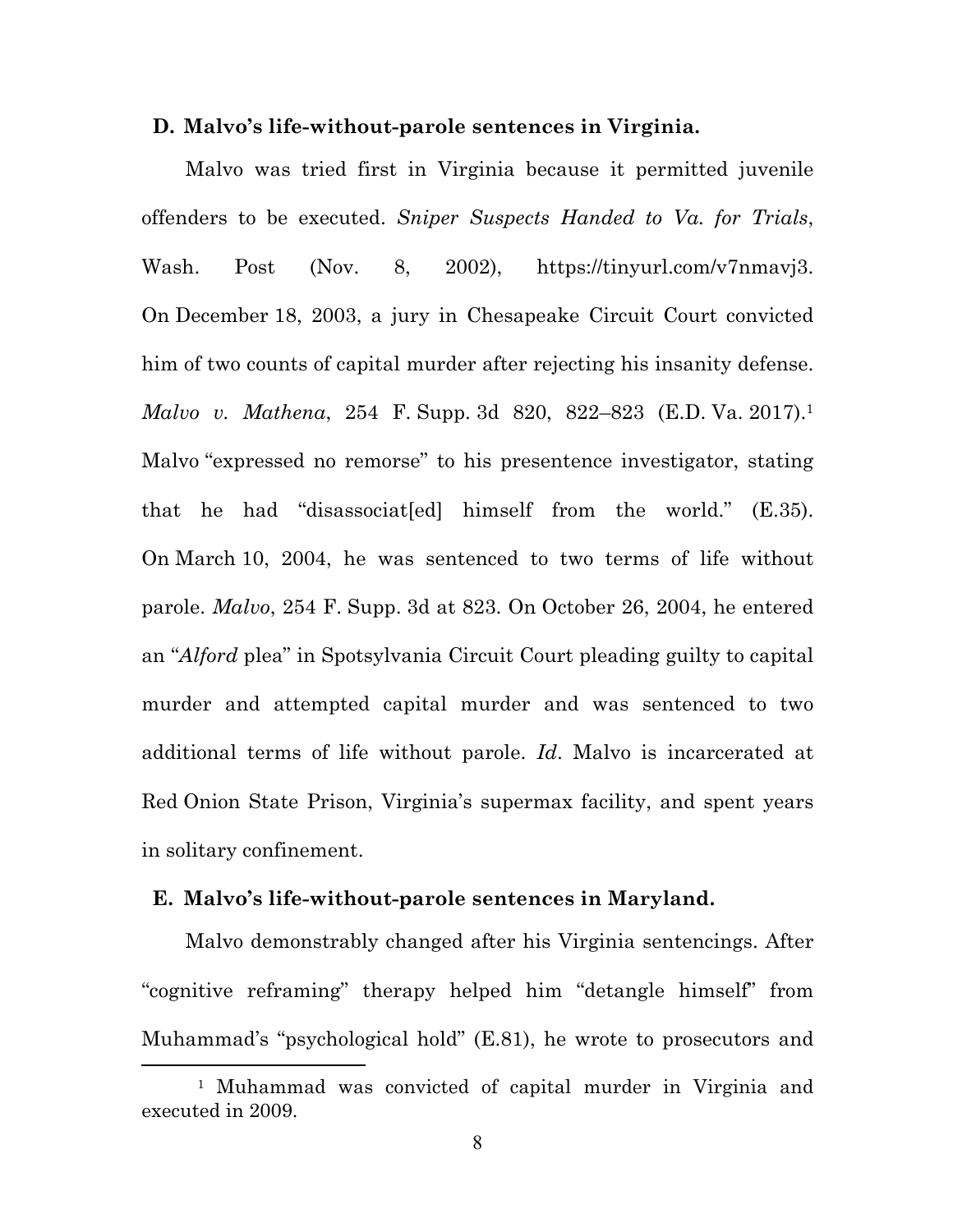offered to testify against Muhammad in his Montgomery County trial. (E.127). He testified for almost two days, providing "thorough" and previously unknown information. *Muhammad*, 177 Md. App. at 218– 222. He pleaded guilty in Montgomery County without any "sentencing concessions" and accepted "complete responsibility." (E.53, 86).

At Malvo's sentencing, the prosecutor sought the "maximum sentence allowable"—six consecutive life-without-parole sentences because of the "incredible loss inflicted upon the victims' families" and the "[f]ear and mistrust" caused in the community. (E.120). He acknowledged, however, that Malvo had "changed," expressed "genuine remorse," and offered testimony at Muhammad's trial that provided a "much better … understanding of their terrible crimes and their motivations." (E.120–121). These "acts of contrition" "advanced the healing process" and "closure process for the victims' families" and the "entire community." (E.121). He concluded:

Mr. Malvo, in many ways, is a tragic figure … His crimes, which he perpetrated as a cognizant, thinking, and deliberate 17-year-old -- and those points are important, Your Honor -- were brutal. Yet, he has *grown tremendously* since then.

It's not lost upon the State that he was *under the sway of a truly evil man* who infused a 17-year-old with the ideology of hate, an ideology, it appears that Mr. Malvo has *now escaped from*.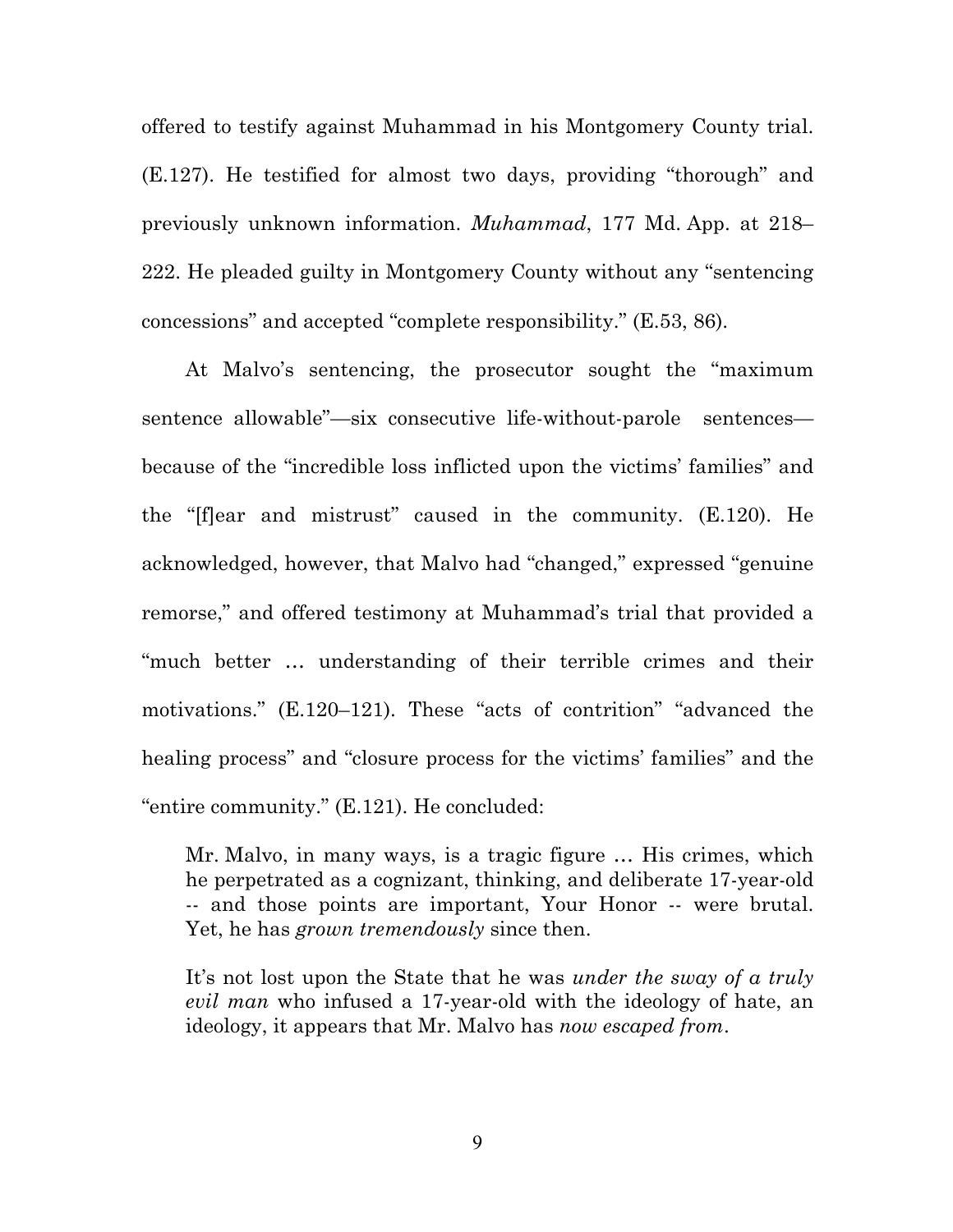He's probably most tragic … because *he can add his name to those long list of names, of those persons whose lives Mr. Muhammad destroyed*.

Young man, we're still left with a terrible loss of six lives in the worst criminal act ever perpetrated upon our community, and with the fact that *as a 17-year-old, without mental defect, this defendant must bear full responsibility for his criminal actions*. And as such … the State is asking for six consecutive [life-without-parole] sentences[.]

 $(E.121-122)$  (emphases added).

The defense did not seek parole-eligible sentences for Malvo, asking only that his sentences be concurrent to each other and to his Virginia sentences. (E.123). Counsel stated Malvo was no longer the "killing machine" Muhammad had turned him into: He "accepted full and unmitigated responsibility," had "made a sea change of difference in his life," and was "trying to make some amends." (E.124–125).

The presentence investigation report (PSI) recommended that Malvo receive six consecutive life-without-parole sentences in "view of the fact the … offenses resulted in" six deaths. (E.41). It attached two documents submitted by the defense: an October 15, 2003 psychiatric evaluation prepared for Malvo's Virginia capital proceedings that stated that he was the victim of "intense coercive persuasion" from Muhammad (E.61), and an October 25, 2006 report containing a mental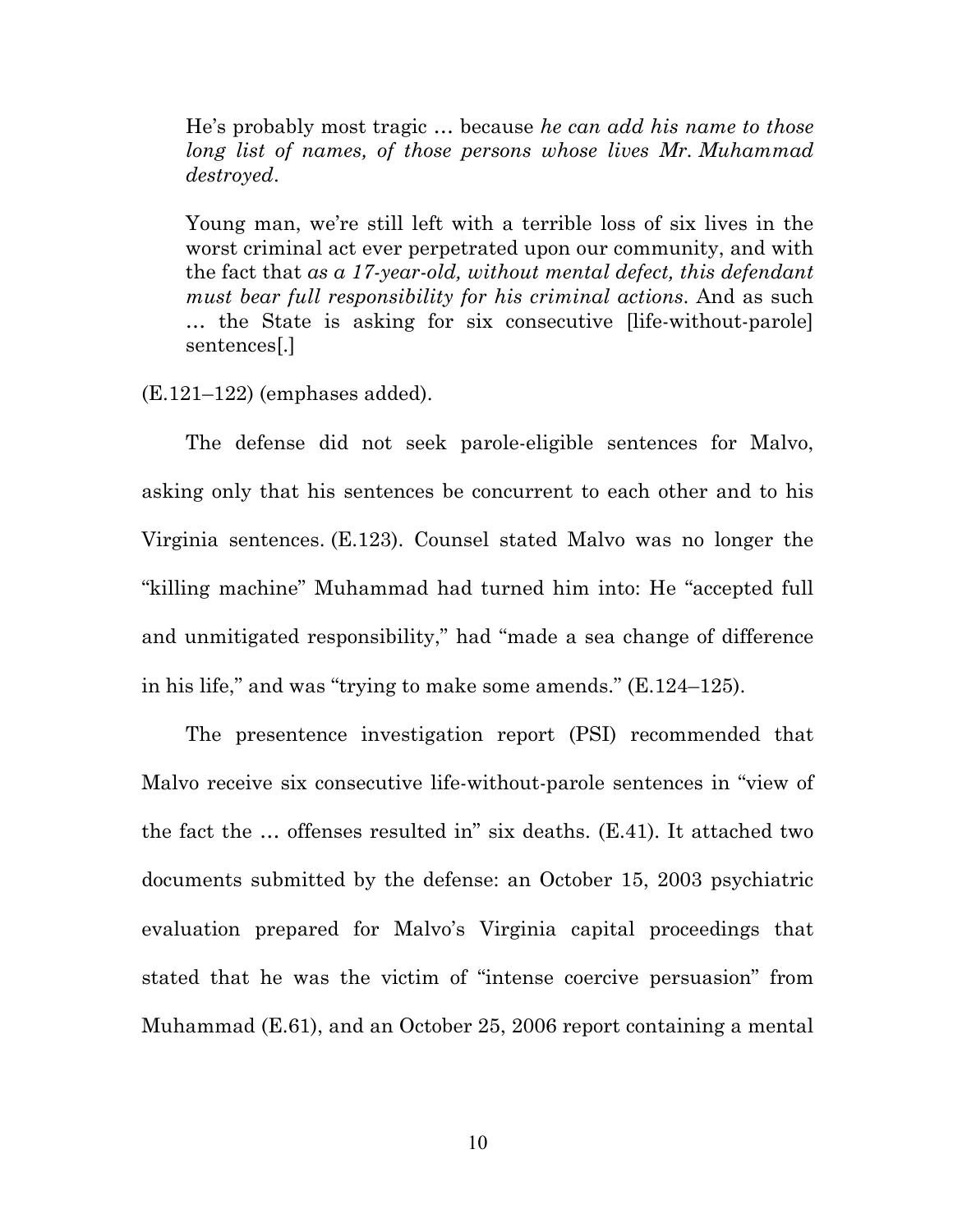health summary stating that Malvo "currently exhibits evidence of

remission and tremendous remorse." (E.81).

Malvo allocuted:

I know that I destroyed many dreams and many more lives, and that each of you relive this every morning, every birthday, every anniversary, every time you look in your children's eyes. You relive it, and I'm reminded of your loss in the countless many ways every day. I also know that nothing I can or will ever say will change that fact.

As to the question of why … Muhammad chose me and directed me to kill and murder innocent people, chosen at random by us, is a question that I'll never be able to answer. What I can tell you is that there's a stark difference between who I am today and who and what I was in October of 2002.

For a long time, I was unwilling and even incapable of comprehending just how terribly I've affected so many lives. I am truly sorry, grieved, and ashamed of what I've done to the families and friends of Mr. Martin, Mr. Buchanan, Mr. Walekar, Ms. Ramos, Mrs. Lewis Rivera, and Mr. Conrad Johnson. I accept responsibility for killing your mother, father, sister, brother, son, daughter, wife, husband, and friend.

For weeks and months, the image that haunted me the most was that of Conrad Johnson. I thought of his sons who, just for once, would like to play basketball with their father, just one more time to see his face and hear his voice. … I know that no matter how I or anyone tries, you just can't explain away the pain this absence and emptiness causes a child.

The holidays are here and with it the memories, and to know that I robbed you and them of that opportunity is something for which I'll never be able to forgive myself. It is pure folly for me to think that they or anyone can forgive me for taking the lives of their loved one.

(E.125–127).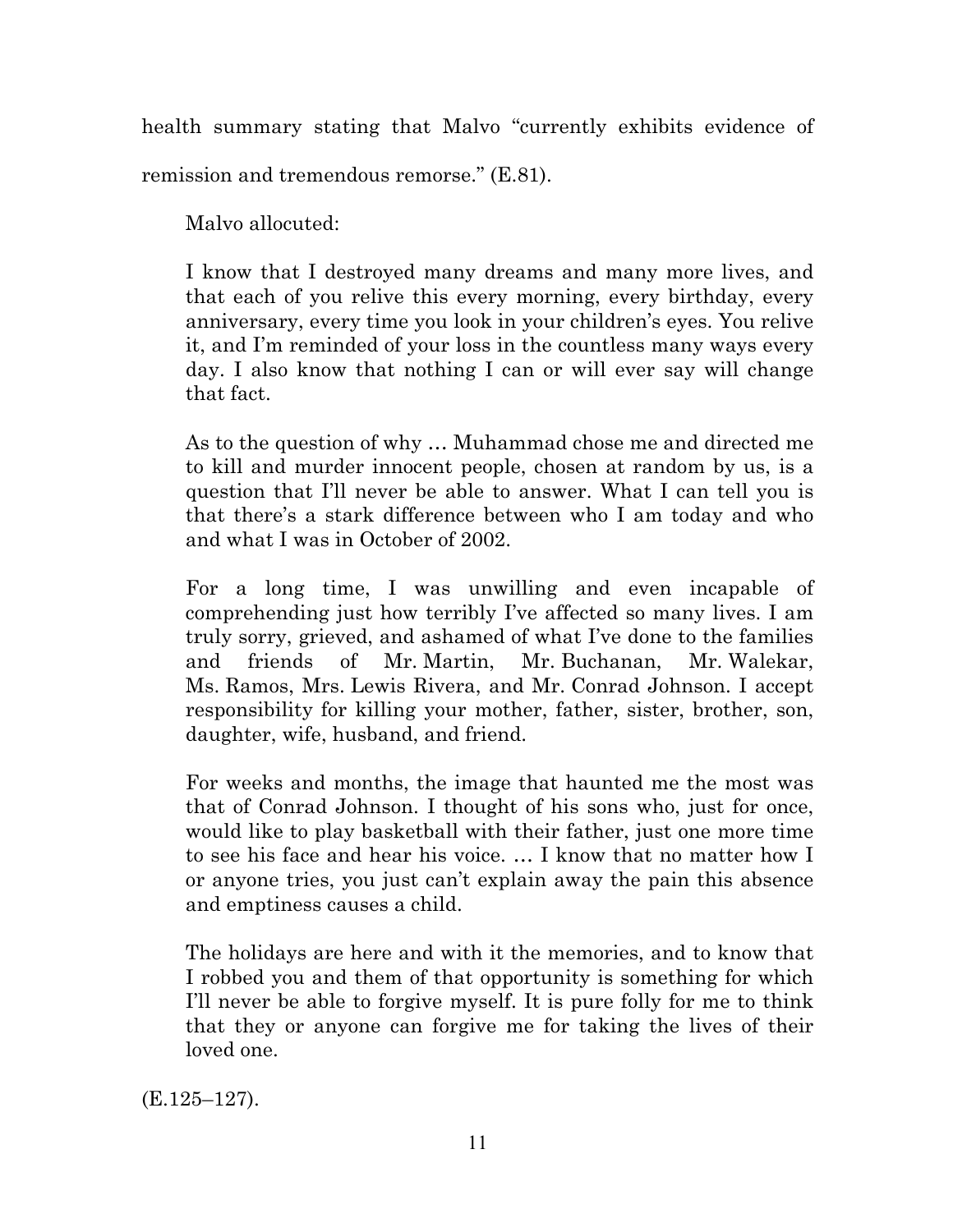Judge Ryan acknowledged that Malvo had "changed" and "shown

remorse," but sentenced him to die in prison:

Now, young man, while you were in our local jail waiting for your case to be heard, you contacted the prosecutors and offered to give them information and cooperation in [Muhammad's] trial[.]

You testified at his trial. Your testimony appeared to be truthful and was helpful to the prosecution. *The information and evidence you revealed, alone, made these prosecutions worthwhile.*

You've also given local prosecutors … and law enforcement in other jurisdictions helpful information to close other investigations in this and other states. *You should be commended for your acceptance of guilt and voluntary assistance without any promise of leniency*.

It appears you've *changed* since you were first taken into custody in 2002. As a child, you had no one to establish values or foundations for you. After you met … Muhammad and became influenced by him, your chances for a successful life became worse than they already were.

You could have been somebody different. You could have been better. What you are, however, is a convicted murderer. You will think about that every day for the rest of your life. You knowingly, willingly, and voluntarily participated in the cowardly murders of innocent, defenseless human beings.

You've *shown remorse* and you've asked for forgiveness. Forgiveness is between you and your God, and personally, between you and your victims, and the families … *This community, represented by its people and the laws, does not forgive you*.

(E.127–128) (emphases added).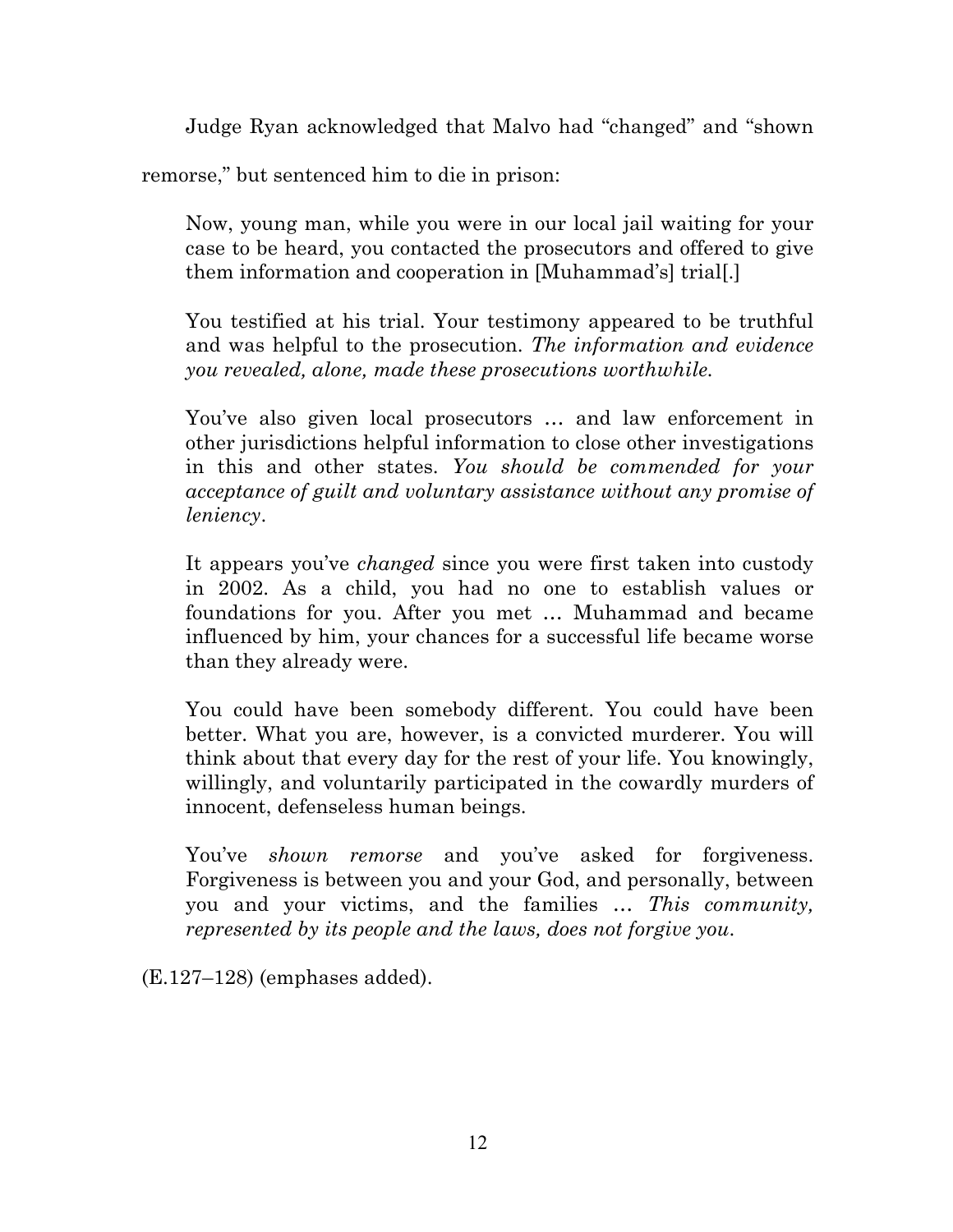### **F. The Supreme Court imposes retroactive limits on juvenile life-without-parole sentences.**

The Supreme Court issued three landmark decisions after Malvo's sentencings addressing the constitutionality of juvenile life-withoutparole sentences under the Eighth Amendment. In *Graham v. Florida*, 560 U.S. 48 (2010), the Court held that life without parole—"an especially harsh punishment for a juvenile"—was prohibited under the Eighth Amendment for juvenile non-homicide offenders. *Id*. at 70, 74. In *Miller*, the Court held that "mandatory life-without-parole sentences for juveniles violate the Eighth Amendment," and "require[d]" sentencers to "take into account how children are different, and how those differences counsel against" life without parole. 567 U.S. at 470, 480. And in *Montgomery*, the Court held that *Miller* applies retroactively on state collateral review to juvenile offenders sentenced to life without parole. 577 U.S. at 208–210.

## **G. Malvo seeks collateral review of his Virginia and Maryland life-without-parole sentences.**

Malvo filed federal habeas petitions challenging his Virginia lifewithout-parole sentences. *Malvo*, 254 F. Supp. 3d at 823. On June 21, 2018, the Fourth Circuit held that he must be resentenced "because the retroactive constitutional rules for sentencing juveniles adopted subsequent to Malvo's sentencings were not satisfied during his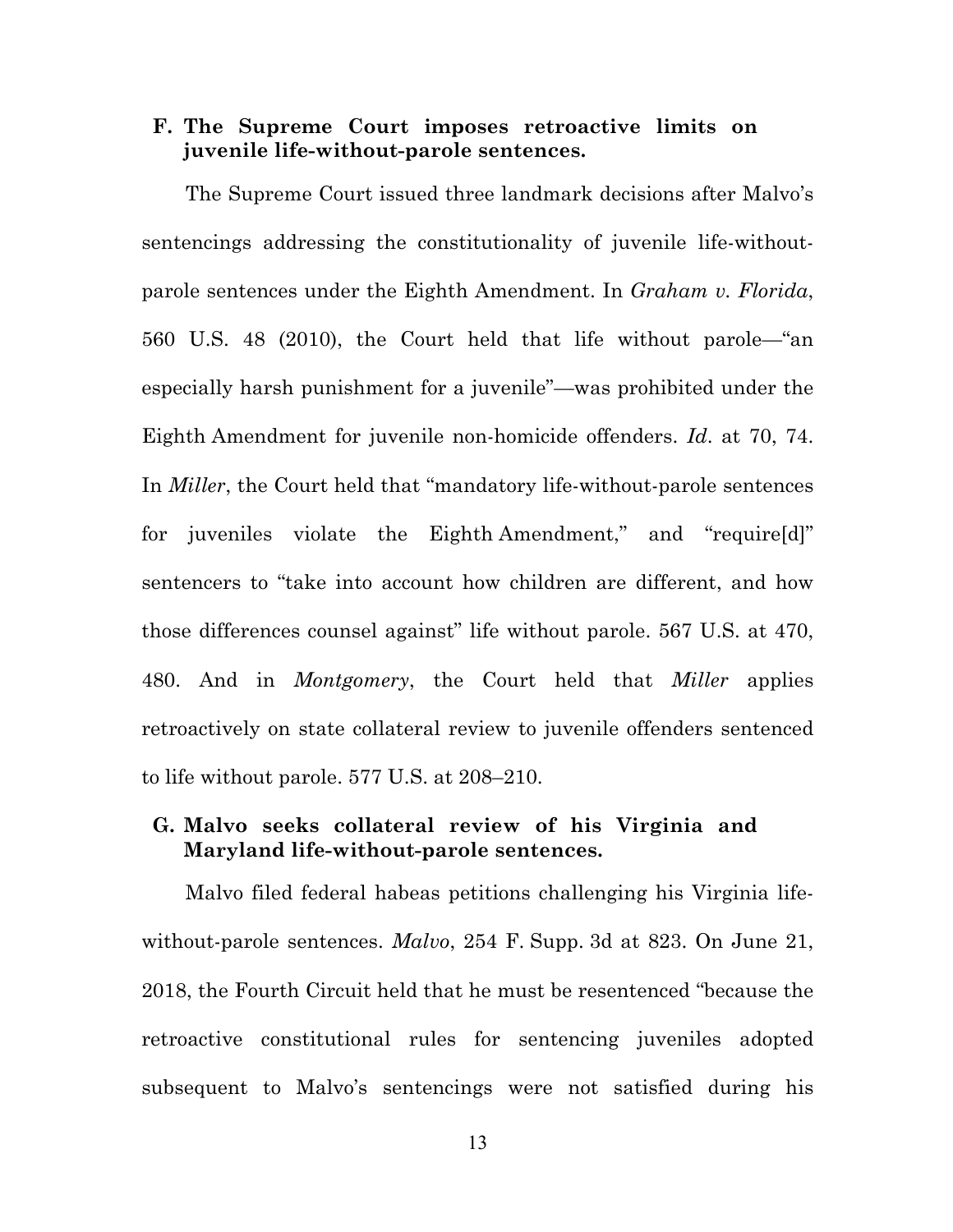sentencings." *Mathena*, 893 F.3d at 267. The Supreme Court granted Virginia's petition for writ of certiorari from this decision, *Mathena v. Malvo*, 139 S.Ct. 1317 (2019), and heard argument, but dismissed the petition by stipulation on February 24, 2020 after Virginia made all juvenile offenders parole-eligible after 20 years' imprisonment. Va. Code Ann. § 53.1-165.1E (2020); *see also* Va. Code Ann. § 53.1- 136(2) (Parole Board must adopt "rules providing for the granting of parole" to eligible juvenile offenders "on the basis of demonstrated maturity and rehabilitation and the lesser culpability of juvenile offenders."). Malvo is eligible for parole in Virginia in November 2022.

Malvo also filed a federal habeas petition challenging his Maryland life-without-parole sentences (stayed pending the exhaustion of these proceedings) and a motion to correct under Rule 4-345(a). He alleged in the Rule 4-345(a) motion that he should be resentenced because his sentences violate the Eighth Amendment and Article 25 and that he must be afforded a "meaningful opportunity for release through demonstrated rehabilitation and maturity[.]" (MCIS at 1, 14).

Judge Greenberg denied the motion. *First*, he ruled that Malvo is "not entitled to seek review of his sentence[s]" under Rule 4-345(a) because they are not "inherently illegal." (E.190). *Second*, he concluded that *Miller* only applies to mandatory life-without-parole sentencing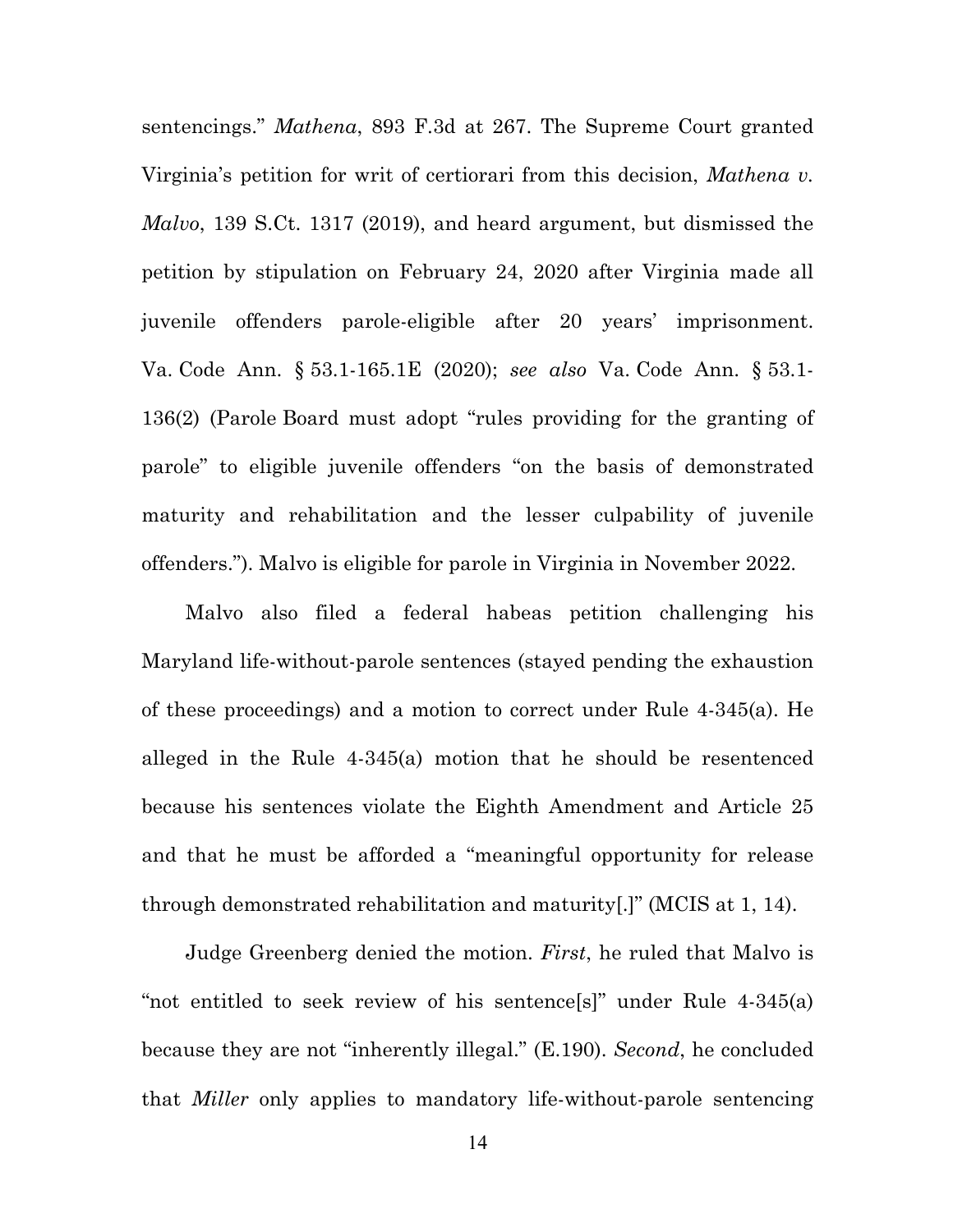schemes, and did not apply to Maryland's discretionary life-withoutparole sentencing scheme. (E.198–199). *Third*, he determined that even if *Miller* applied, "Judge Ryan affirmatively considered all the relevant factors at play and the plain import of his words … was that Defendant is 'irreparably corrupted.'" (E.199). *Finally*, he concluded that Article 25 does not provide Malvo with greater protection than the Eighth Amendment. (E.198).

#### **H. Maryland passes the Juvenile Restoration Act.**

On April 10, 2021, the Legislature passed the Juvenile Restoration Act ("JUVRA") by gubernatorial veto override. Acts of 2021, ch. 61 (effective October 1, 2021). JUVRA prospectively bans juvenile lifewithout-parole sentences, and eliminates mandatory minimum sentences for juveniles. Maryland Code (2001, 2018 Repl. Vol.), Criminal Procedure Article ("CP"), § 6-235.

JUVRA authorizes any juvenile offender "sentenced for the offense before October 1, 2021" and "imprisoned for at least 20 years for the offense" to move to reduce the sentence in the trial court. CP  $\S$  8-110(a). It does not, however, invalidate the sentences of the approximately<sup>2</sup> thirteen juvenile offenders sentenced to life without parole before the

<sup>2</sup> The parties will file a joint stipulation with exact data when received from the Department of Public Safety and Correctional Services.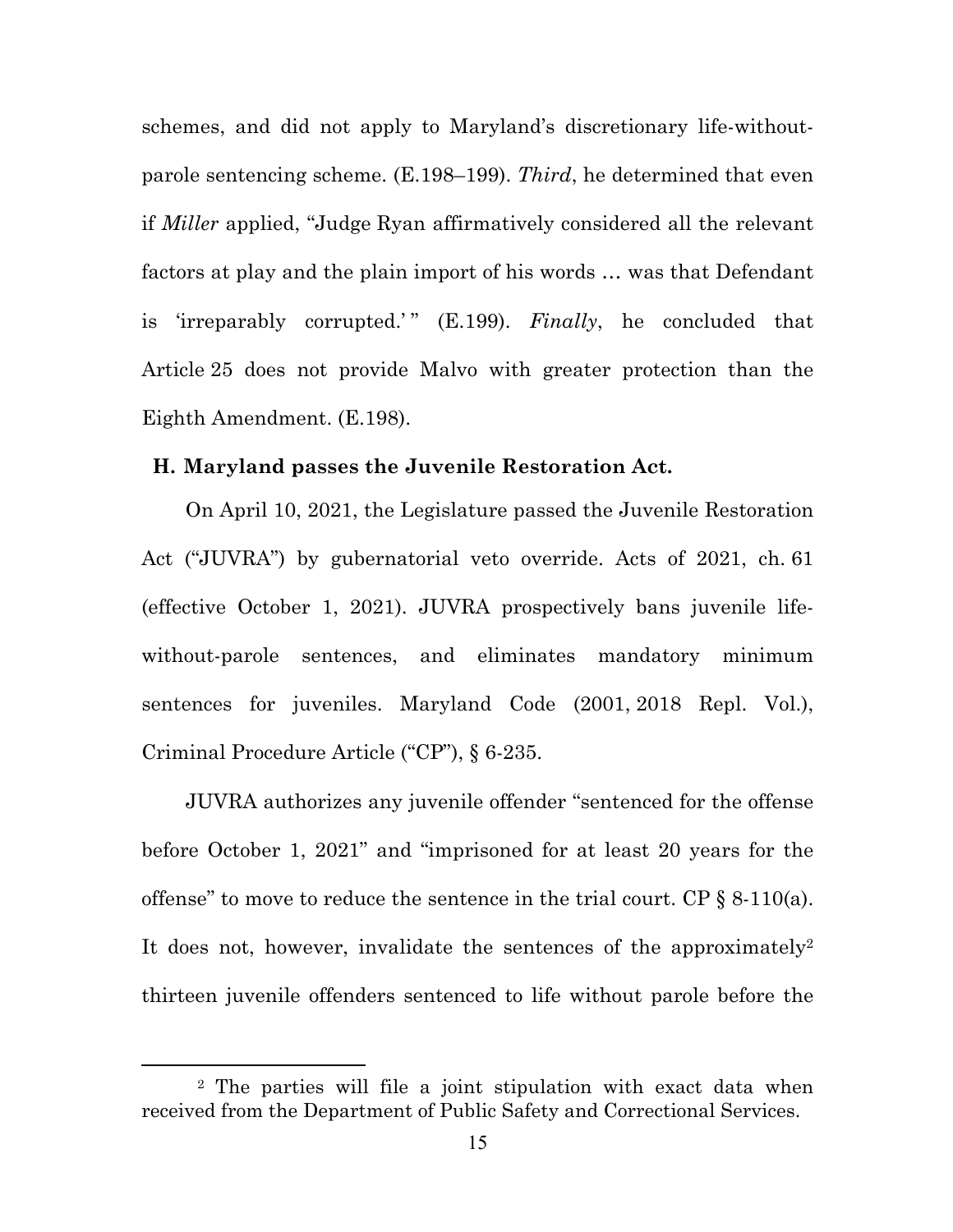repeal. *First*, the trial court's *authority* to modify a life-without-parole sentence—either through JUVRA or a motion to modify under Rule 4- 345(e)(1)—does not *itself* alter the sentence. Unless the court exercises its discretion under JUVRA or Rule 4-345(e)(1) to reduce the sentence, it remains life without parole. *Second*, JUVRA—unlike the parole system—does not afford a constitutionally-sufficient "meaningful opportunity to obtain release" for juvenile offenders. Argument V.B, *infra*. *Third*, juveniles sentenced to life without parole are more likely to be subjected to harsh prison conditions, and less likely to receive rehabilitative programming, than "juvenile lifers" under Maryland's parole system.3 *See* COMAR 12.02.29.02B(6) (defining "juvenile lifers" as juvenile offenders serving "life sentence[s]"). Juvenile lifers are assigned to the "least restrictive security level" possible, COMAR 12.02.29.03A(2), and the Parole Commission may recommend "specified inmate programming" to address their "risks and needs" and "improve" their "suitability for parole." COMAR 12.02.29.02B(8), 12.02.29.03B(7). Juveniles sentenced to life without parole are initially classified to the "maximum security level," COMAR 12.02.07.02D, and not given any preference for programming under the regulations. *See* 

<sup>3</sup> Maryland has recently amended its parole regulations following the settlement of a federal lawsuit. *Maryland Restorative Justice Initiative v. Hogan*, Civil Action No. ELH-16-1021 (D. Md. 2016).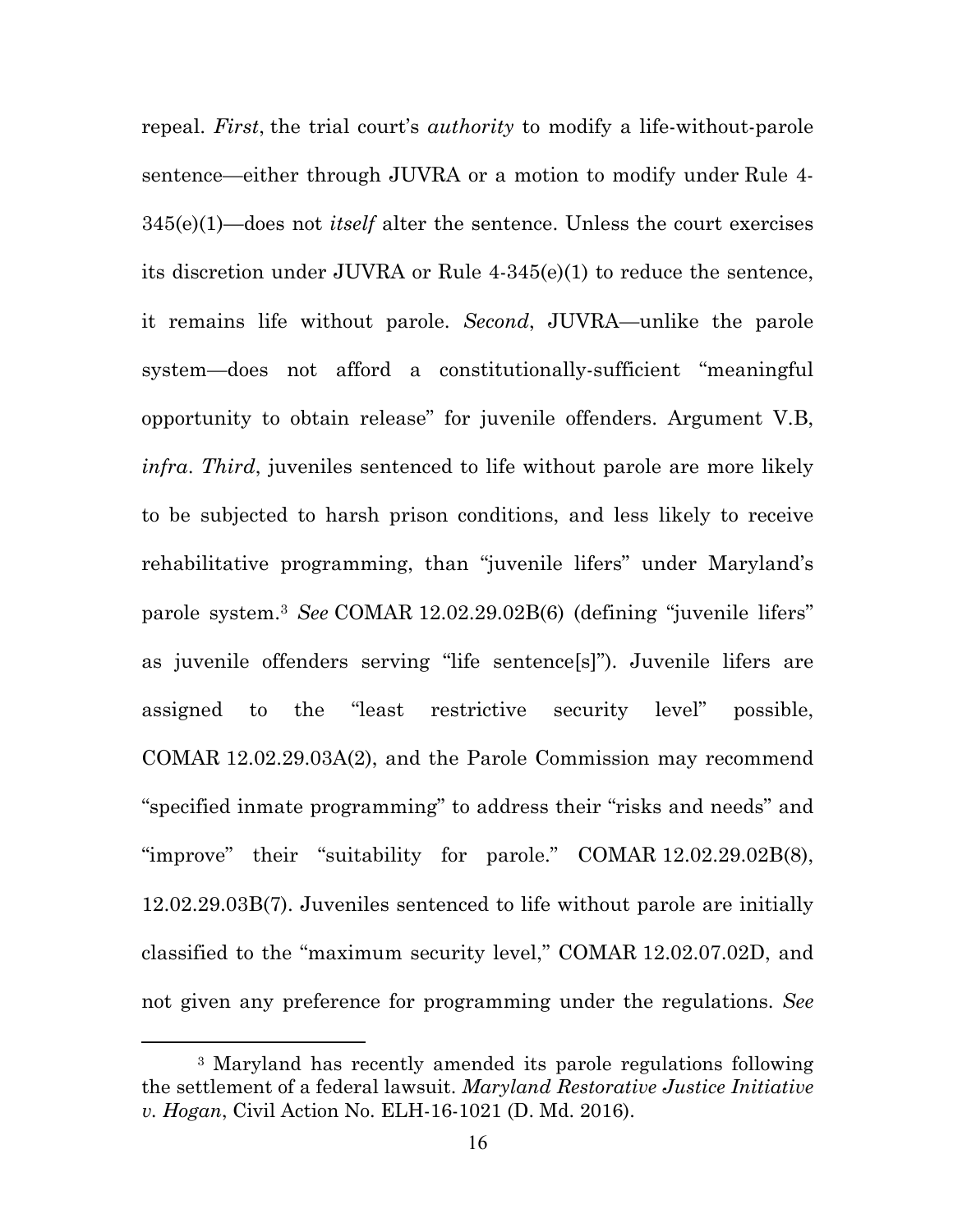*Graham*, 560 U.S. at 79 ("[T]he system itself [may] become[] complicit in the lack of development [by] withhold[ing] counseling, education, and rehabilitation programs for [the parole-ineligible] … [T]he lack of maturity that led to [the] crime is reinforced by the prison term.").

#### **ARGUMENT**

### **I. Summary of Argument.**

Malvo was sentenced at a very different time. Back in 2006, a Maryland judge had virtually boundless discretion to sentence a child to life without parole and did not need to consider the child's youth at the time of the offense or subsequent growth in maturity as mitigating factors. Judge Ryan thus sentenced Malvo, like any adult offender, to vindicate the state's interest in retribution. *See* E.128 ("This community … does not forgive you.").

Nearly six years later, *Miller*, made retroactive by *Montgomery*, changed the rules for sentencing juvenile homicide offenders. *Miller* explained how the "distinctive attributes of youth diminish the penological justifications"—including retribution—for sentencing juveniles to life without parole. 567 U.S. at 472. And it "require[d]" sentencers to "take into account how children are different, and how those differences counsel against irrevocably sentencing them to a lifetime in prison," before imposing this penalty. *Id*. at 480.

17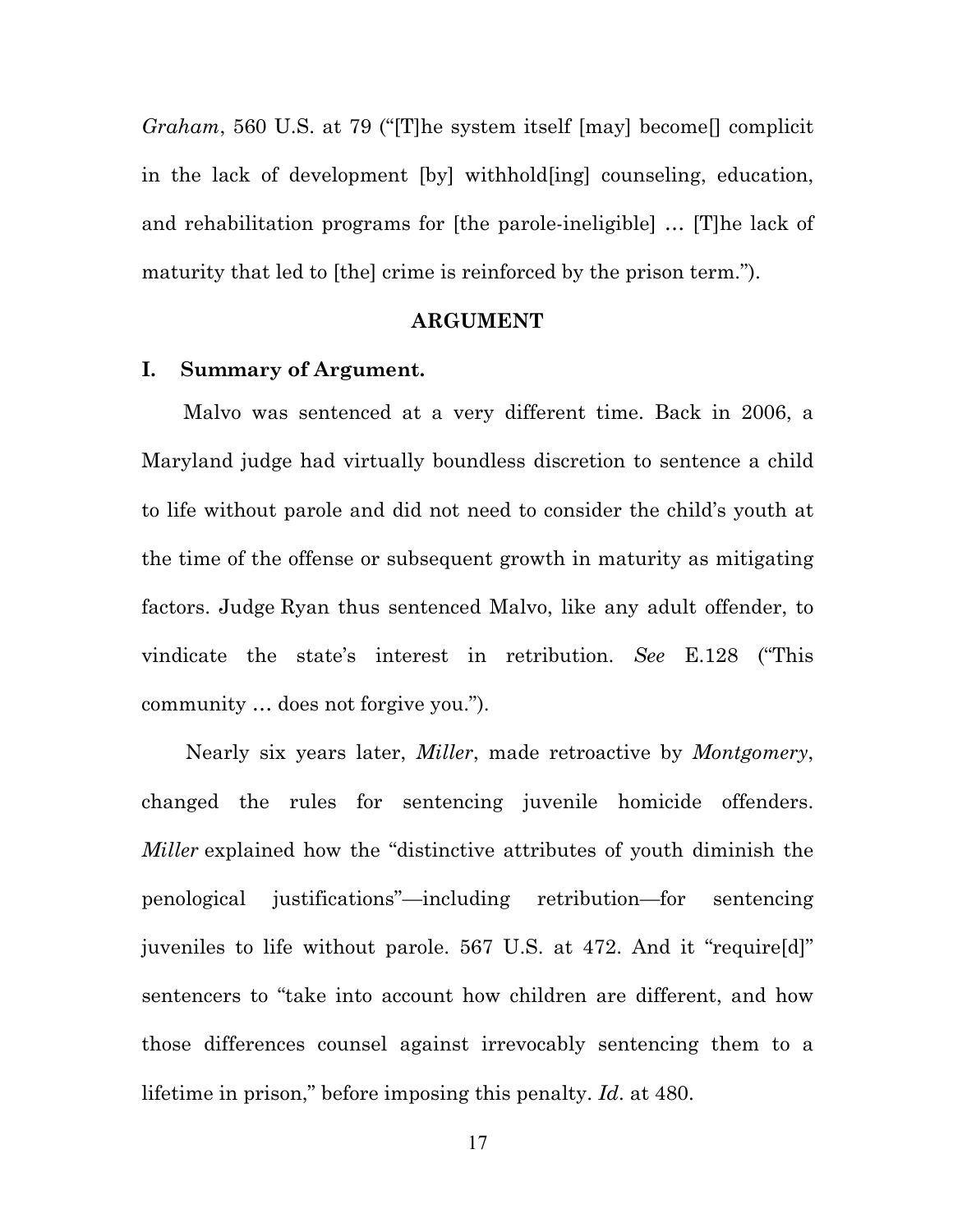The record does not reflect, on *de novo* review, that Judge Ryan anticipated and fulfilled *Miller*'s requirements. *Cf. Bratt v. State*, 468 Md. 481, 494 (2020) (the legality of a sentence under Rule 4-345(a) is a "purely legal" question that is reviewed *de novo*). And *Jones v. Mississippi*, 141 S.Ct. 1307 (2021), which held that a sentencing explanation is "not required" to ensure sentencers consider an offender's "youth and attendant characteristics" under *Miller*, *id*. at 1311, 1320, does not salvage life-without-parole sentences imposed *before Miller*. Malvo's sentences violate the Eighth Amendment, and are illegal under Rule 4-345(a). Argument II, *infra*.

Malvo's sentences also violate the Eighth Amendment because life without parole is a disproportionate penalty as-applied to Malvo. *Miller* announced, and *Jones* did not disturb, a substantive rule prohibiting life without parole for juvenile offenders who are not "irreparably corrupt" or "permanently incorrigible." Judge Ryan (albeit unintentionally) resolved the question of Malvo's "corrigibility"—his capacity for change—by finding that he *had* "changed," "shown remorse," and testified against Muhammad "without any promise of leniency." (E.128). Life without parole is thus an unconstitutional penalty for Malvo, and illegal under Rule 4-345(a). Argument III, *infra*.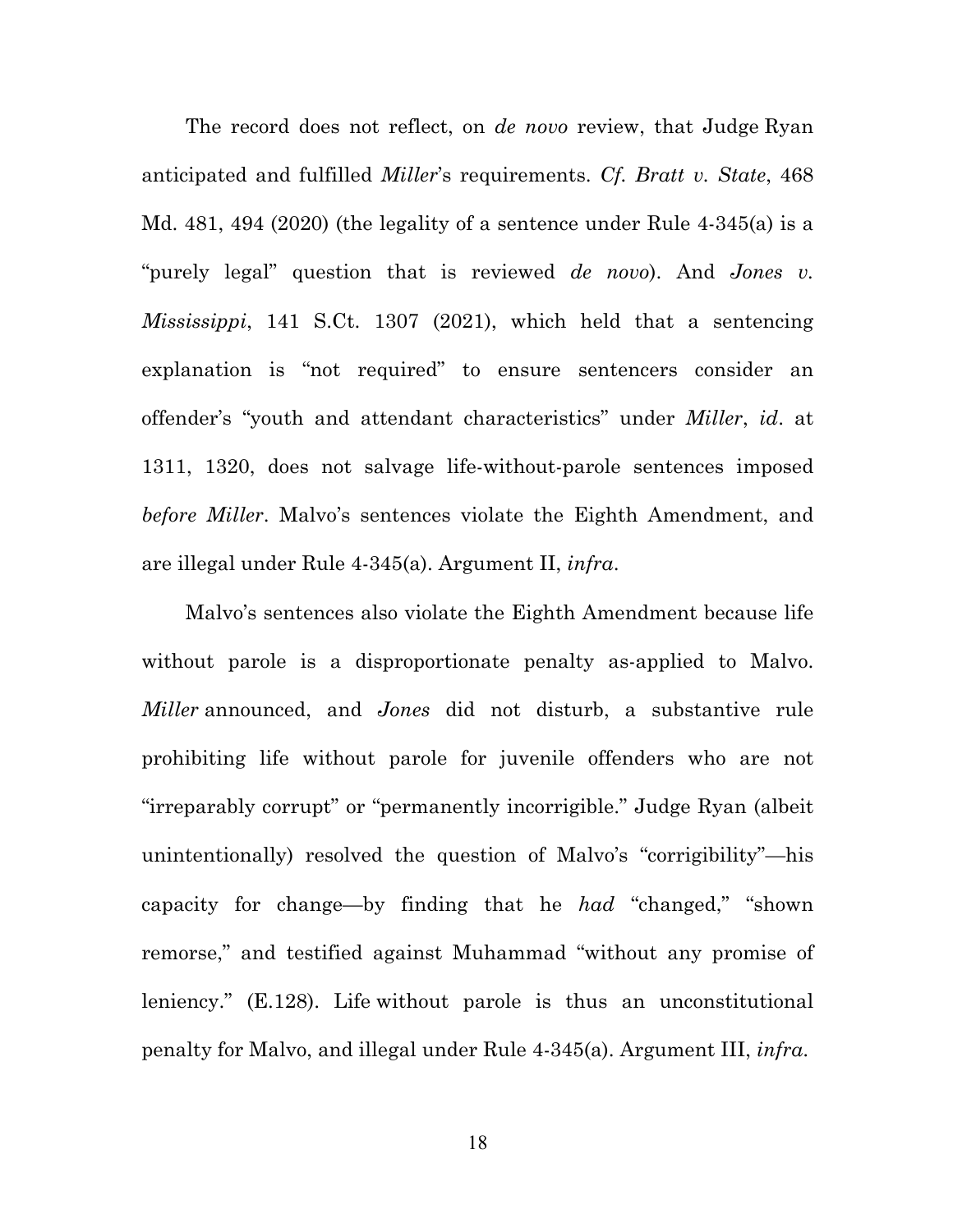This Court need not, however, decide this case under the Eighth Amendment. Article 25's "cruel or unusual punishment" clause affords greater protection to juvenile offenders than the Eighth Amendment and independently resolves this case. Now that Maryland has prospectively banned juvenile life without parole, this punishment has unequivocally become "cruel" or "unusual," and this Court should vacate the illegal sentences imposed before its repeal. Argument IV.C, *infra*. Alternatively, this Court should vacate Malvo's life-withoutparole sentences because Article 25 prohibits this sentence for a juvenile found to be *corrigible*, Argument IV.D, *infra*, or not found to be *incorrigible*. Argument IV.E, *infra*.

Malvo's sentences must be vacated, and the case remanded for a *Miller*-compliant resentencing. Maryland Rule 8-604(d)(2). Malvo cannot be resentenced to life without parole, and must be afforded a "meaningful opportunity to obtain release based on demonstrated maturity and rehabilitation." Argument V.D, *infra*.

JUVRA's sentence-review mechanism does not "correct" Malvo's illegal sentences. *First*, JUVRA's review process does not apply to Malvo, and may never apply to him, because he may never be released from Virginia custody. A resentencing is the only way to ensure that Malvo can present his growth and maturity to a Maryland decision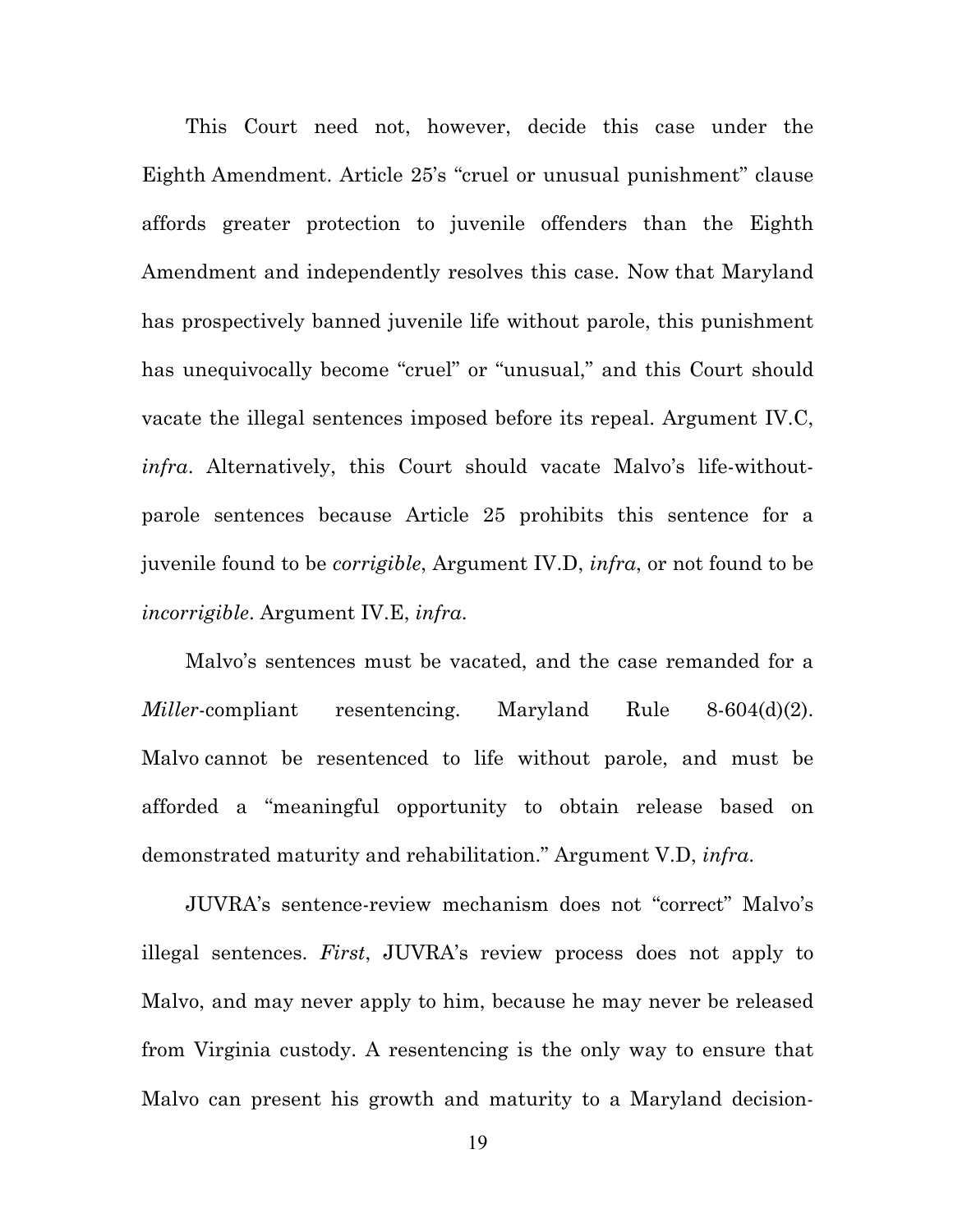maker. *Second*, JUVRA, on its face, does not afford a "meaningful opportunity to obtain release based on demonstrated maturity and rehabilitation" for juveniles sentenced to life-without-parole because it grants expansive authority to deny relief to juveniles who *have* demonstrated maturity and rehabilitation. *Third*, even if JUVRA is an adequate "*Miller*-fix," it does not remedy the Article 25 violations in this case. Argument V.C, *infra*.

- **II. Malvo's life-without-parole sentences violate the Eighth Amendment because his pre-***Miller* **sentencing did not satisfy** *Miller***'s procedural requirements.**
- **A.** *Miller* **requires sentencers to "take into account how children are different, and how those differences counsel against irrevocably sentencing them to a lifetime in prison," before imposing life without parole.**

The Eighth Amendment, made applicable to the States by the Fourteenth Amendment, prohibits "cruel and unusual punishments." *Miller* held that mandatory life without parole for juvenile offenders violates this prohibition. 567 U.S. at 465. Although the Court permitted discretionary life without parole for juvenile offenders, it "require[d]" sentencers to "take into account *how children are different*, and *how those differences counsel against* irrevocably sentencing them to a lifetime in prison," before imposing this penalty. 567 U.S. at 480 (emphases added); *id*. at 483 ("Our decision … *mandates … that a*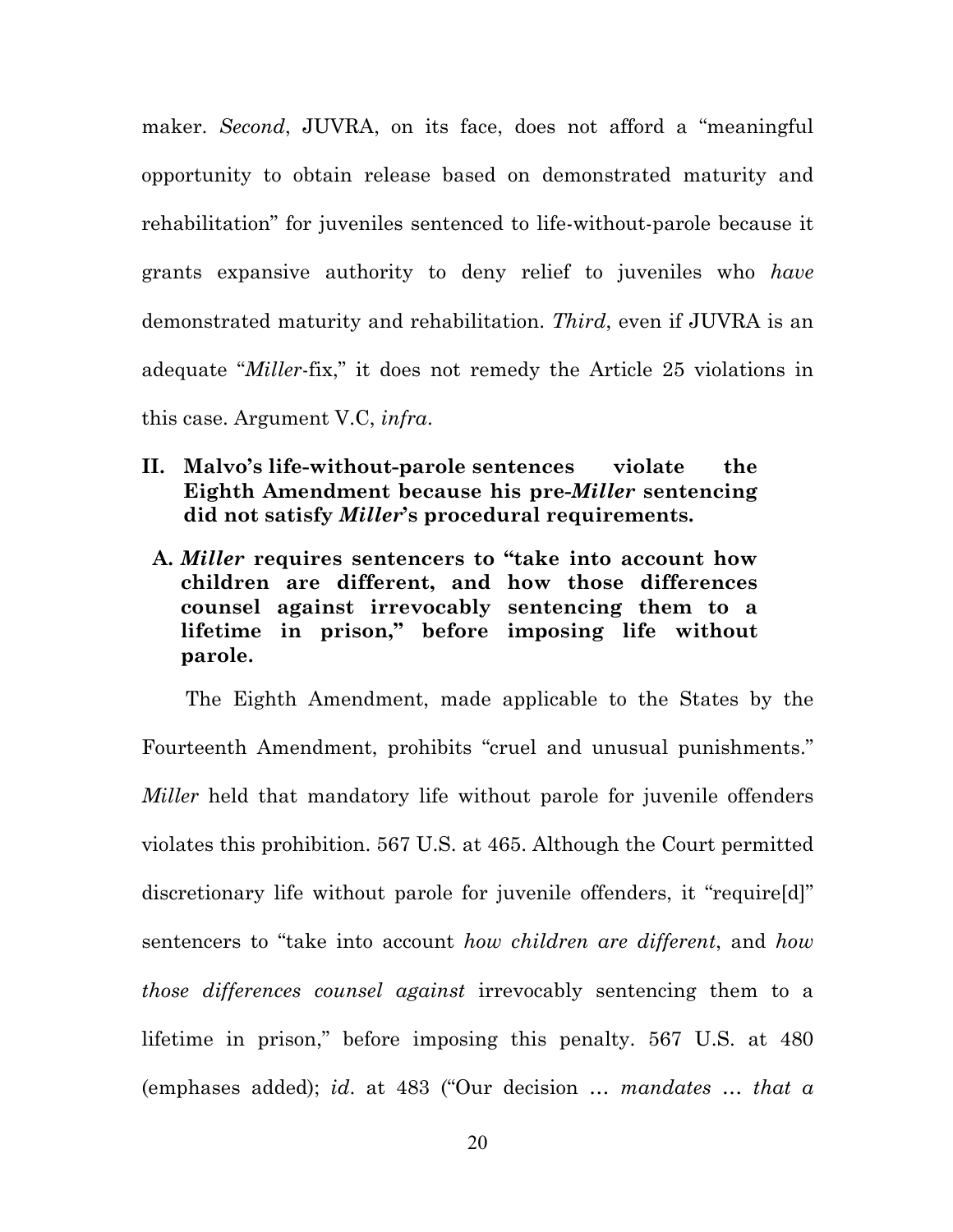*sentencer follow a certain process*—considering an offender's *youth and attendant characteristics*—before imposing" life without parole) (emphases added).

*Miller* spelled out five "hallmark features" of youth (the "*Miller* factors") that merit "individualized" consideration: (1) the child's "immaturity, impetuosity, and failure to appreciate risks and consequences"; (2) "the family and home environment that surrounds him—and from which he cannot usually extricate himself—no matter how brutal or dysfunctional"; (3) "the circumstances of the homicide offense, including the extent of his participation … and the way familial and peer pressures may have affected him"; (4) "incompetencies associated with youth—for example, his inability to deal with police officers or prosecutors (including on a plea agreement) or his incapacity to assist his own attorneys"; and (5) "the possibility of rehabilitation." *Id*. at 477–478, 480. Drawing on *Graham*—the first Supreme Court case to address juvenile life-without-parole sentences— *Miller* explained how the "distinctive attributes of youth diminish the penological justifications" for life without parole "even when [juveniles] commit terrible crimes." 567 U.S at 472. *First*, " 'the case for retribution is not as strong with a minor as with an adult' " because " '[t]he heart of the retribution rationale' relates to an offender's blameworthiness." *Id*.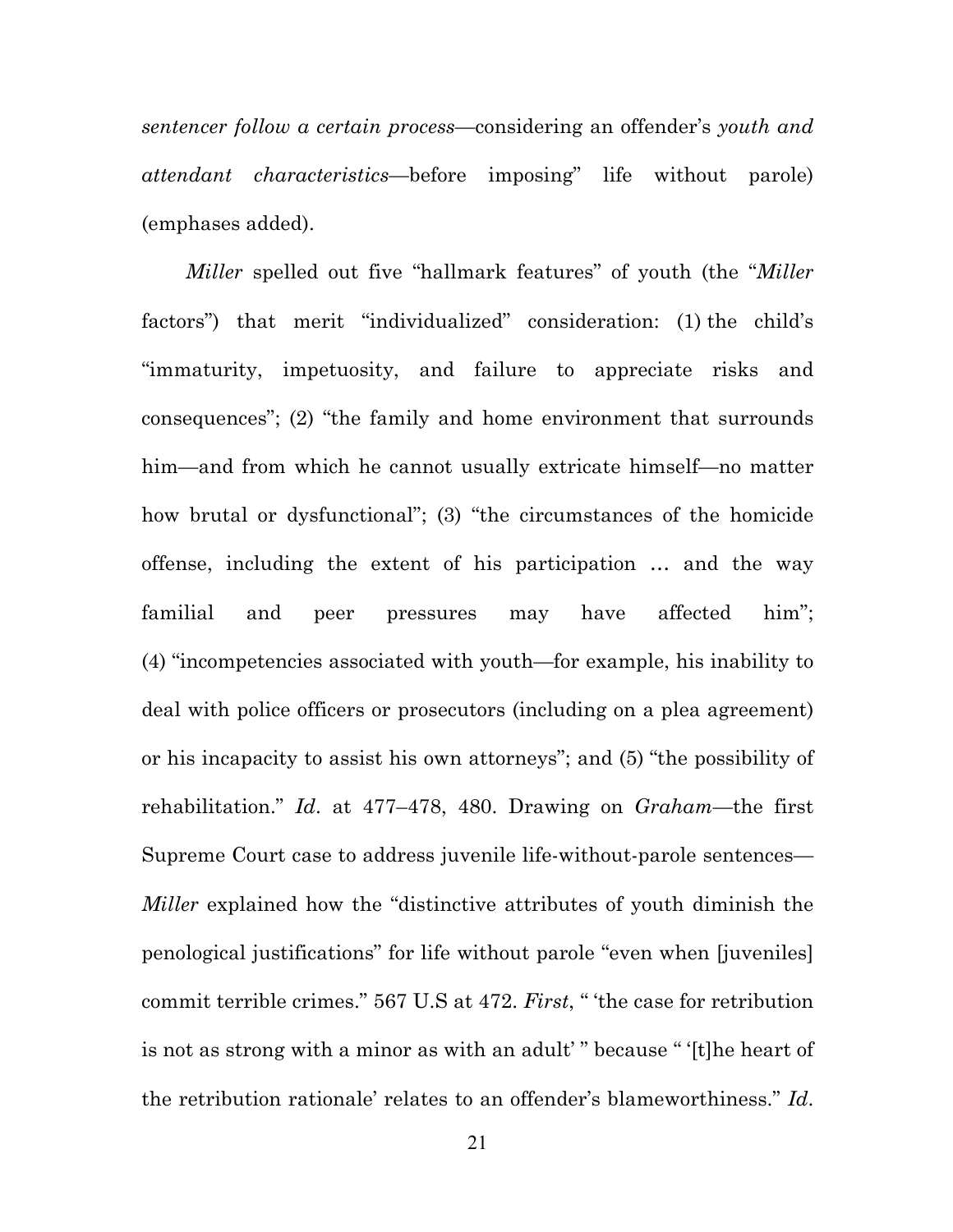(quoting *Graham*, 560 U.S. at 71). *Second*, deterrence does not suffice because " 'the same characteristics that render juveniles less culpable than adults'—their immaturity, recklessness, and impetuosity—make them less likely to consider potential punishment." *Id*. (quoting *Graham*, 560 U.S. at 72). *Third*, the need for incapacitation is lessened because " incorrigibility is inconsistent with youth.'" *Id.* at 473 (quoting *Graham*, 560 U.S. at 73). *Finally*, rehabilitation cannot justify the sentence because "[l]ife without parole 'forswears altogether the rehabilitative ideal' " and is "at odds with a child's capacity for change." *Id*. (quoting *Graham*, 560 U.S. at 74).

The Supreme Court has subsequently clarified the scope and application of this procedural requirement. *Montgomery* held that *Miller*'s prescribed procedure—a "hearing where 'youth and its attendant characteristics' are considered as sentencing factors"—was a "procedural requirement necessary to implement a substantive guarantee" that applies retroactively on collateral review. 577 U.S. at 208–210. And *Jones* reiterated that *Miller* "mandated" a procedure that "ensures that the sentencer affords individualized 'consideration' to … the defendant's 'chronological age and its hallmark features,'" 141 S.Ct. at 1316 (quoting *Miller*, 567 U.S. at 477), but clarified that an on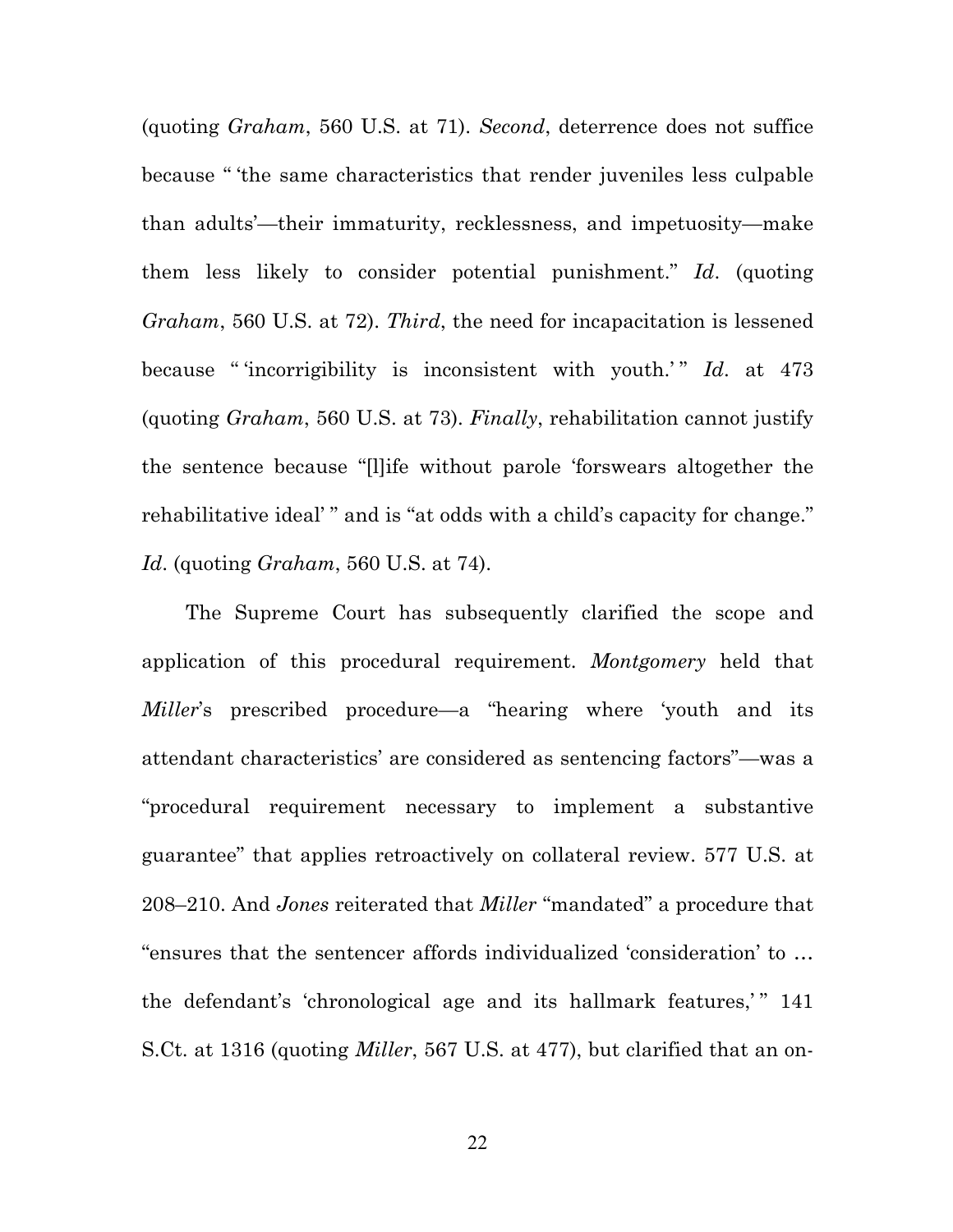the-record explanation is not necessary to ensure consideration of a defendant's youth. *Id*. at 1319; *see also* Argument II.D, *infra*.

## **B.** *Miller* **also requires sentencers to consider the juvenile offender's postconviction conduct, and treat any subsequent growth in maturity as weighing against life without parole.**

*Miller* cautioned that "appropriate occasions for sentencing juveniles to [life without parole] will be uncommon" because of the "great difficulty" of "distinguishing" between "the juvenile offender whose crime reflects *unfortunate yet transient immaturity*, and the rare juvenile offender whose crime reflects *irreparable corruption*." 567 U.S. at 479–480 (quoting *Roper v. Simmons*, 543 U.S. 551, 573 (2005)) (emphases added). *Miller* thus requires, *at a minimum*, that sentencers deciding whether life without parole is "appropriate" consider whether a child's immaturity is "transient" or "irreparable," and treat transient immaturity as a mitigating factor. *See also* Argument III.B, *infra* (*Miller* barred life without parole for transiently immature juvenile offenders). As part of this consideration, sentencers must take into account a child's postconviction conduct, especially when there is a significant delay between crime and sentencing. *See United States v. McCain*, 974 F.3d 506, 516–517 (4th Cir. 2020) (explaining that a juvenile's "postconviction conduct"—positive or negative—is critical to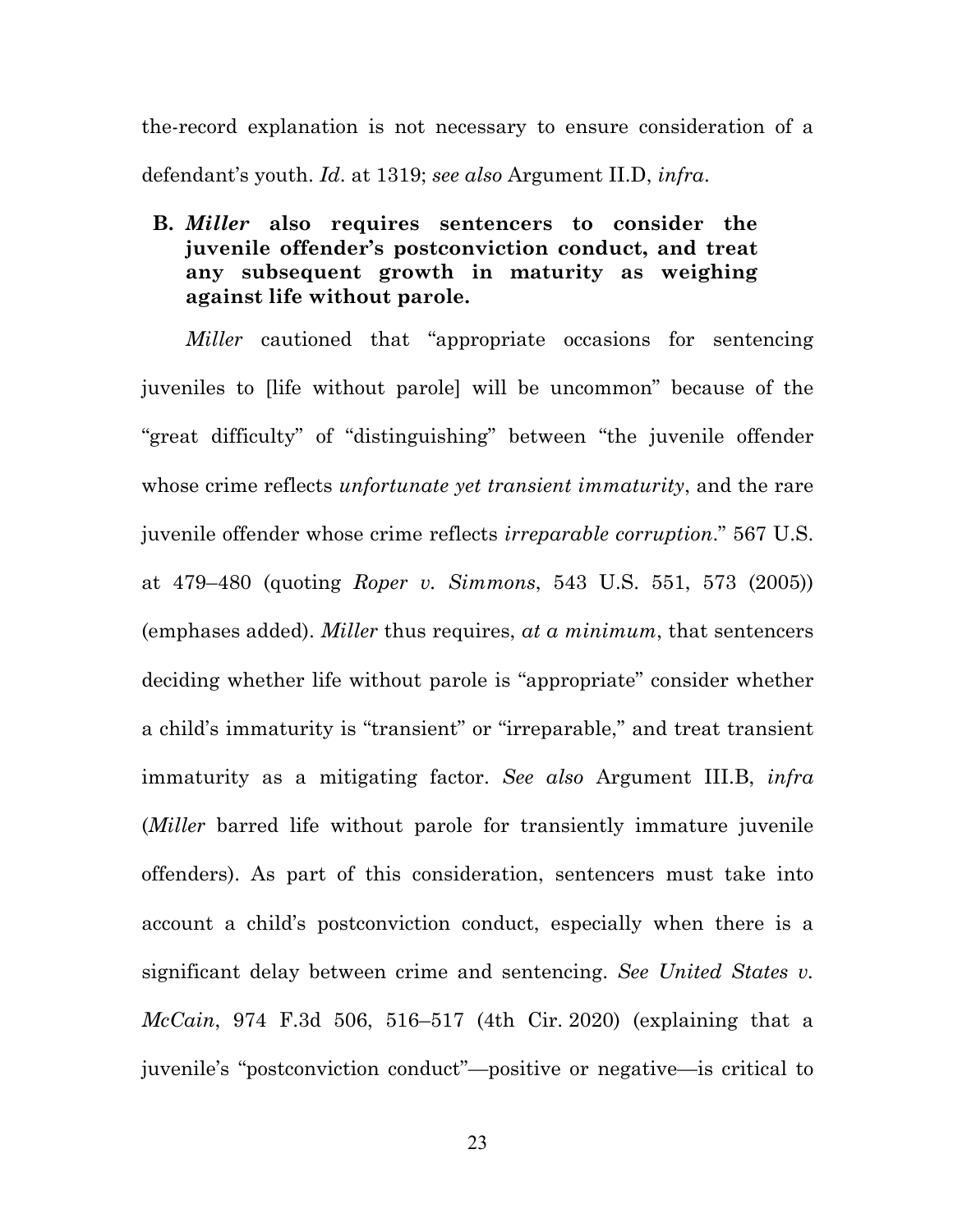determining "whether [the] offender is capable of rehabilitation or is instead permanently incorrigible."). A child's growth in maturity subsequent to the offense—key evidence of *transient* immaturity at the time of the crime—must weigh against condemning the child to die in prison. *See Montgomery*, 577 U.S. at 212–213 (Petitioner's "evolution from a troubled, misguided youth to a model member of the prison community" is "one kind of evidence that prisoners might use to demonstrate rehabilitation."); *United States v. Pete*, 819 F.3d 1121, 1133 (9th Cir. 2016) ("[T]he critical question under *Miller* was [defendant's] capacity to change after he committed the crimes ... [W]hether [he] *has* changed in some fundamental way since that time, and in what respects, is surely *key* evidence.") (second emphasis added).

## **C. Malvo's sentencing, which took place nearly six years before** *Miller* **was decided, did not satisfy these procedural requirements.**

Judge Ryan was not required to satisfy, and did not satisfy, these procedural requirements at Malvo's 2006 sentencing. Malvo was sentenced to life without parole after a non-capital sentencing proceeding under Maryland Code (2002), Criminal Law Article § 2- 304(a)(i). *Cf.* Acts of 1987, ch. 626 (abolishing capital punishment for juvenile offenders). In 2006, Maryland sentencers were not required in non-capital cases to "take into account how children are different, and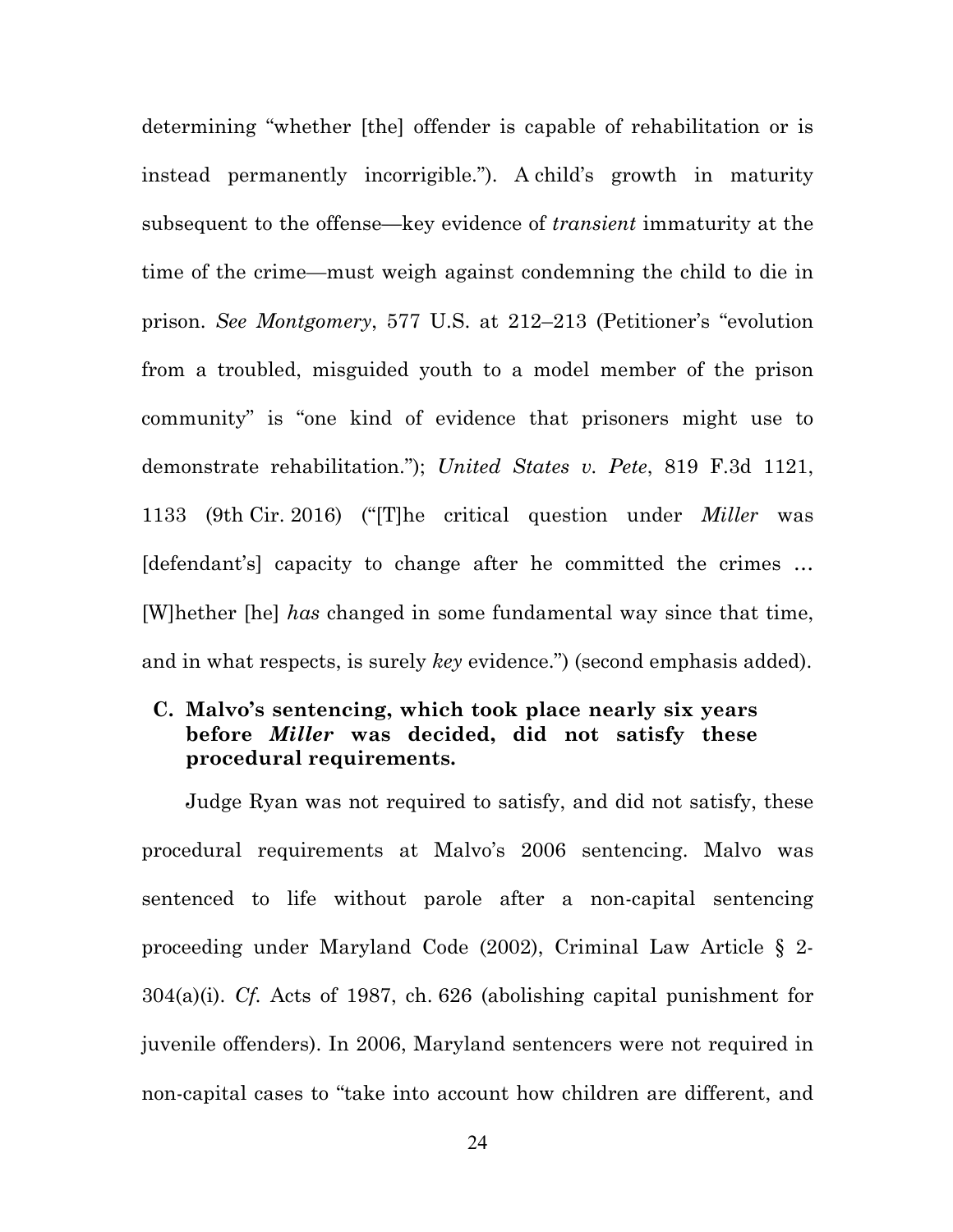how those differences counsel against" life without parole, or to consider a child's post-offense growth in maturity as mitigating. Quite the opposite: The court had "virtually boundless discretion" to impose life without parole, and the sentencing procedure was in the judge's "sound discretion." *Woods v. State*, 315 Md. 591, 600–601, 604 (1989) (quoting *Smith v. State*, 308 Md. 162, 166 (1986)). The court was "encourage[d] to consider information concerning the convicted person's reputation, past offenses, health, habits, mental and moral propensities, social background and any other matters," *Bartholomey v. State*, 267 Md. 175, 193 (1972), but was not required, in "a non-capital case[,] to consider an accused's youthful age to be a mitigating factor[.]" *Mack v. State*, 69 Md. App. 245, 253–255 (1986), *cert. denied*, 309 Md. 48 (1987) (affirming juvenile life sentence where court considered age to be the "opposite" of mitigating); *see also* Maryland Code (2002), Criminal Law Article  $\S 2-303(h)(2)(v)$  (statutory mitigating circumstances in capital cases included "youthful age"). The judge was *allowed* to "take into consideration the defendant's conduct after the offense was committed … to whatever extent he may deem necessary," *Bartholomey*, 267 Md. at 194, but was not *required* to consider a child's subsequent growth in maturity as mitigating.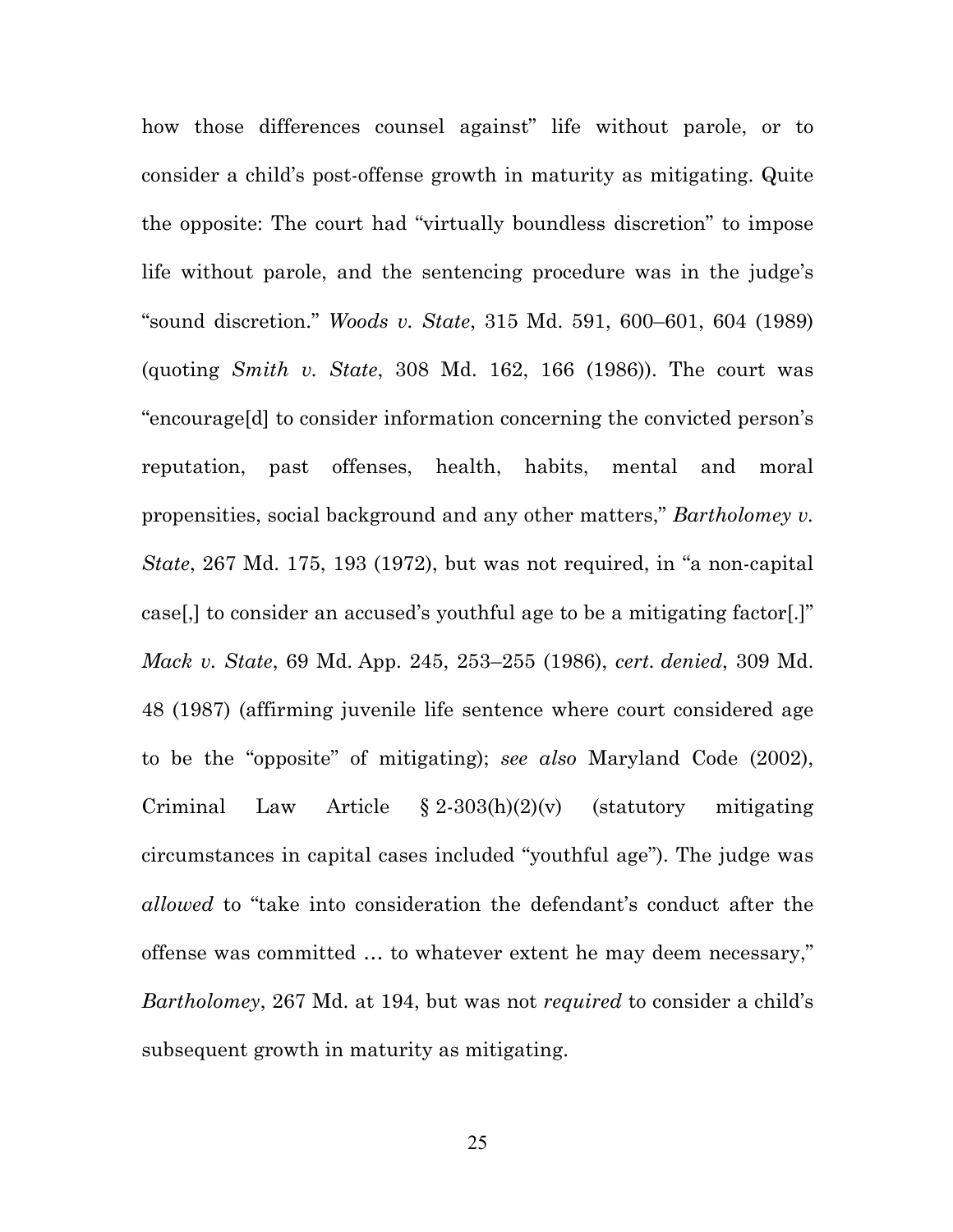By 2006, the Supreme Court had prohibited the execution of juvenile offenders, *Roper*, 543 U.S. at 568, but had not imposed any constitutional limitations on juvenile life-without-parole sentences. *See Miller*, 567 U.S. at 475 (*Graham* was "unprecedented" in banning a "term of imprisonment" for a class of offenders). *Miller* had not "bar[red] life without parole" for juvenile offenders whose crimes did not reflect "permanent incorrigibility." *Montgomery*, 577 U.S. at 209; *see also* Argument III.B, *infra*. And the *Miller* factors had not entered the legal lexicon, let alone become constitutionally-mandated "sentencing factors." *Id*. at 210.

So the question is: Does the record reflect that Judge Ryan, by sheer chance, satisfied the procedural requirements announced nearly six years later in *Miller*? Plainly not. *First*, he was not presented with, and thus could not consider, argument that Malvo's youth at the time of his offenses and subsequent growth counseled against life without parole. The defense—which did not have the benefit of *Graham*'s reasoning or *Miller*'s mandate*—*did not even seek parole-eligible sentences for Malvo (E.123), let alone argue that his transformation "diminish[ed] the penological justifications" for this penalty. *Miller*, 567 U.S at 472. And the prosecutor acknowledged Malvo had "changed" and "grown tremendously"—major concessions in a post-*Miller* case—but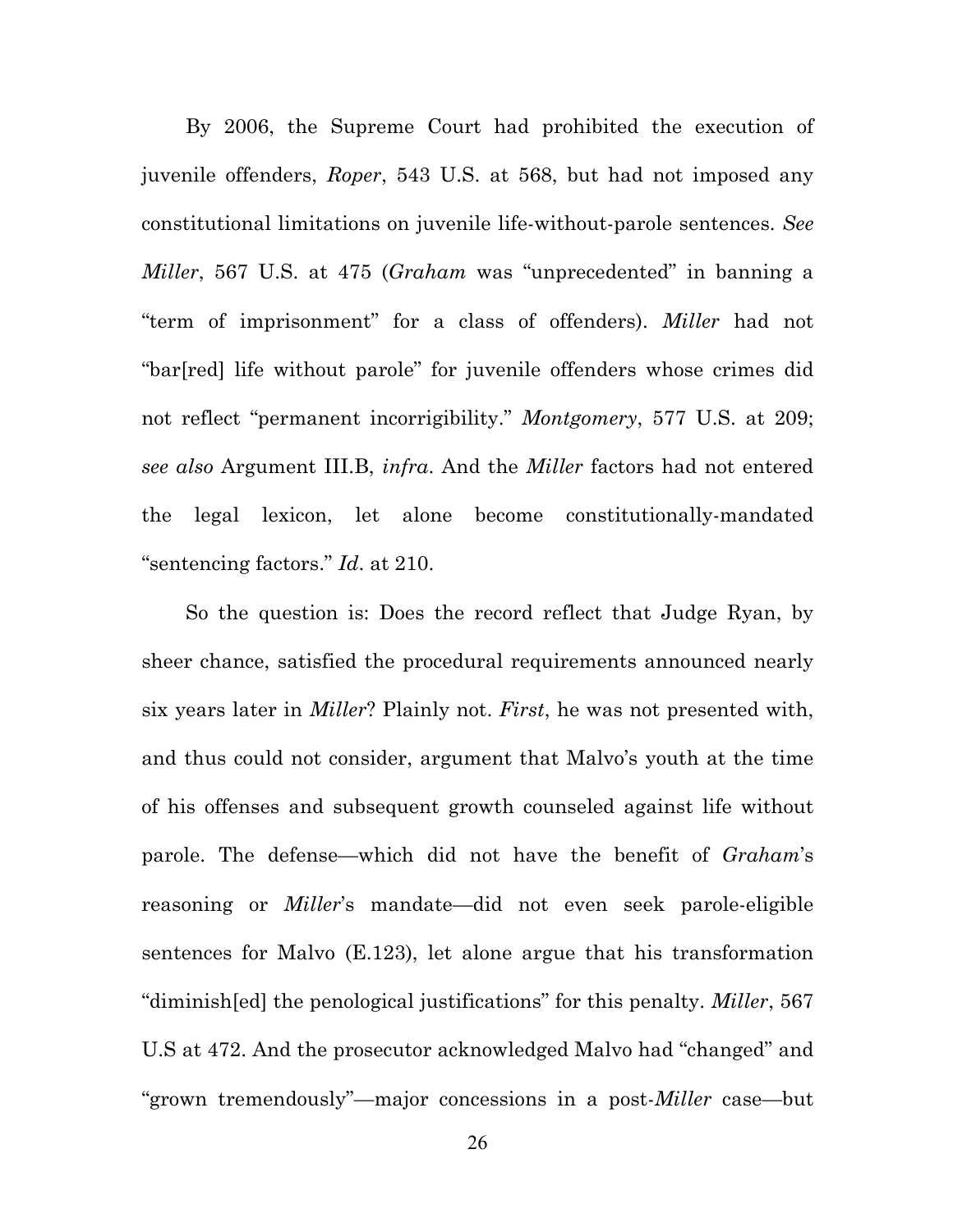argued that "as a 17-year-old, *without mental defect*, *[he] must bear full responsibility*." (E.120–122) (emphasis added). Malvo's sentencing would have been radically different after *Miller*.

*Second*, the Maryland PSI—which the sentencing court was required to consider under Maryland Code (1999), Correctional Services Article, § 6-112(c)(3)—was an artifact of its pre-*Miller* time. The PSI did not state Malvo's age at the time of his offenses. In its two-line discussion of Malvo's "personal history," it merely noted his most recent communications with his parents. (E.40). It did not even mention Muhammad. And its perfunctory sentencing recommendation did not address Malvo's rehabilitative potential:

In view of the fact the Instant Offenses resulted in [six] deaths ... it is recommended the defendant be sentenced to serve six Life terms consecutively without … parole as indicated in the Maryland Sentencing Guidelines.

(E.41).

*Third*, as the State acknowledged at the hearing on the motion to correct illegal sentence, Judge Ryan was "not clairvoyant." (E.152). He had no way of knowing that the Supreme Court would expand its Eighth Amendment jurisprudence to juvenile life-without-parole sentences, *Graham*, 560 U.S. at 69–70, 78, or require him to consider a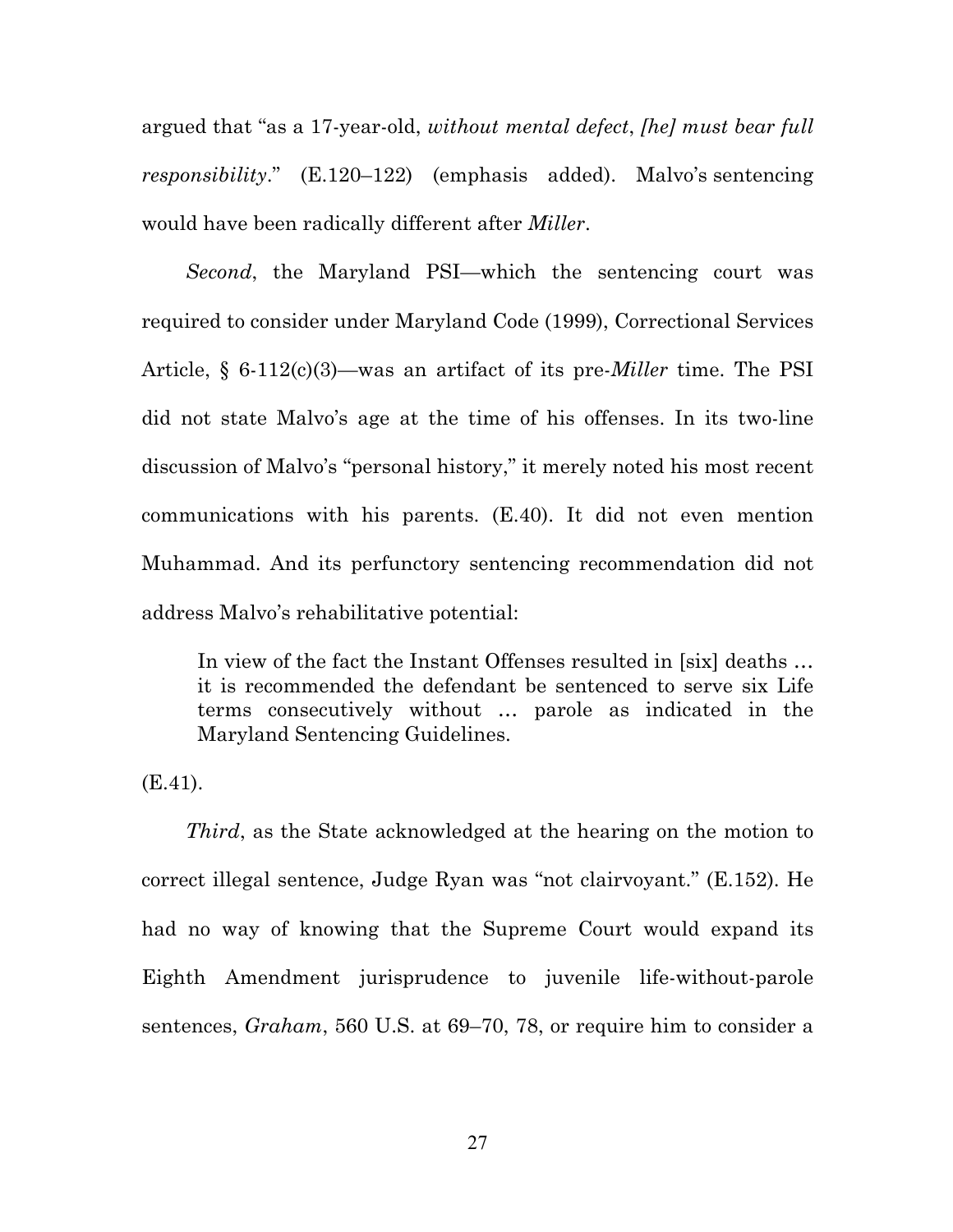juvenile's "youth and attendant characteristics" or subsequent growth as mitigating factors. *Miller*, 567 U.S. at 479, 483.

So it is no surprise Judge Ryan did not anticipate and fulfill *Miller*'s requirements. *First*, he described Malvo as a "young man" (E.127), but did not acknowledge that he was a child at the time of his offenses, a fact with no constitutional significance at that time. *Second*, he did not adequately consider the "hallmark features" of youth—the *Miller* factors—or the ways in which those features "diminish the penological justifications" for life without parole. *See State v. Keefe*, 478 P.3d 830, 837 (Mont. 2021) ("If a district court fails to adequately consider any of the *Miller* factors, a remand for resentencing is appropriate."). He stated that Malvo "knowingly, willingly, and voluntarily participated in [these] cowardly murders" (E.128) without acknowledging the "immaturity, impetuosity, and failure to appreciate risks and consequences" which "diminish" the "culpability" of all children. *Miller*, 567 U.S. at 477, 479. He alluded to Malvo's difficult "family and home environment"—"[Malvo] had no one to establish values or foundations" (E.128)—without recognizing that this counseled against life without parole. He made a passing reference to Muhammad's "influence" (*id*.) without any suggestion that this weighed against the harshest juvenile penalty. He did not address any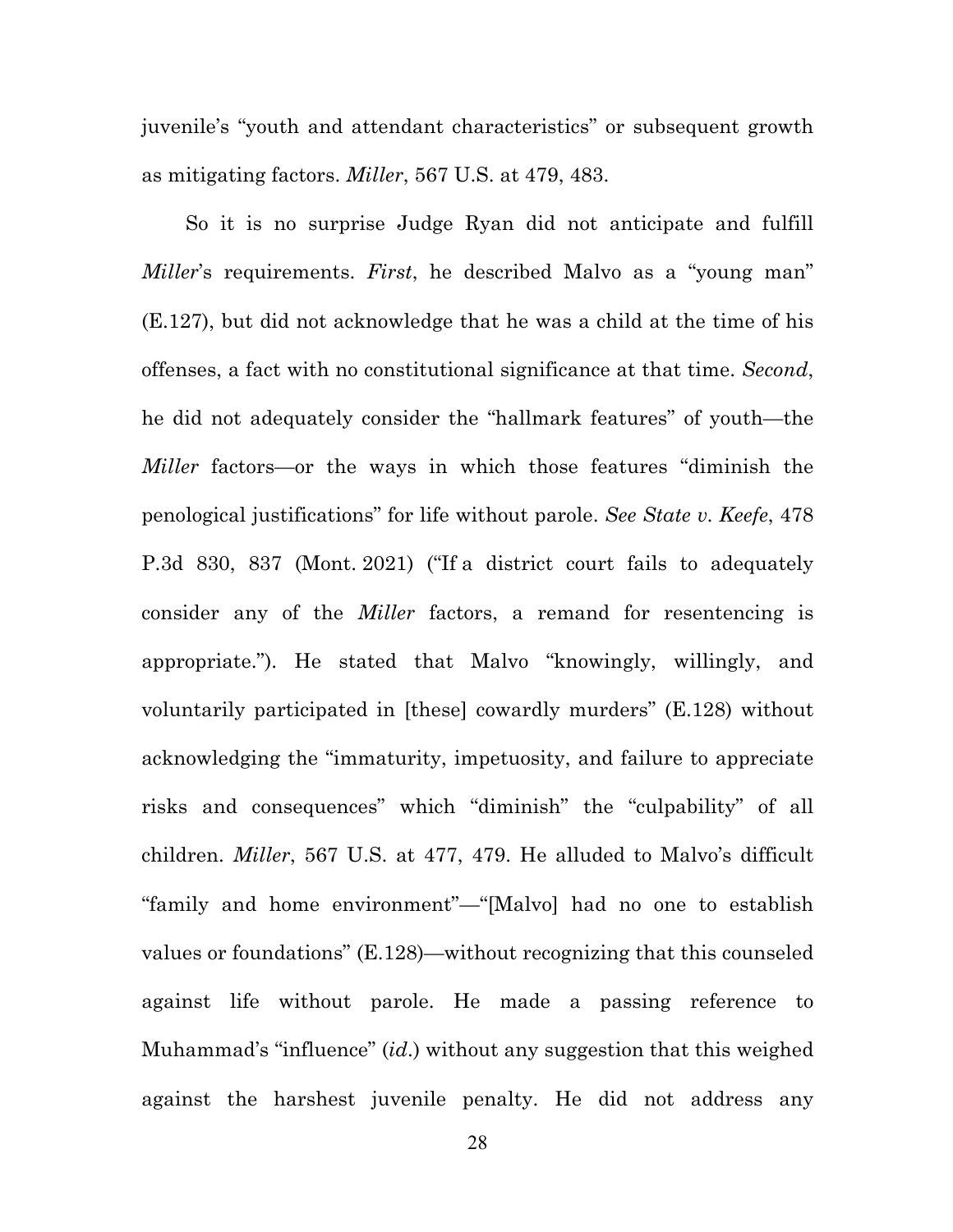"incompetencies associated with youth" which may have led Malvo to testify against Muhammad and implicate himself in unsolved murders without seeking any sentencing concessions. And he hinted at the "possibility of rehabilitation"—Malvo "changed since [he was] first taken into custody" (*id*.)—but never recognized that this "capacity for change" weighed against condemning him to die in prison. *Miller*, 567 U.S. at 473. The record patently does not reflect adequate consideration of Malvo's "youth and attendant characteristics." *Id*. at 483.

Now it is true that the defense submitted reports to the PSI investigator noting Muhammad's "coercive persuasion" and Malvo's "remorse" and "remission." (E.61, 81). And we can assume that Judge Ryan read everything in the sentencing record. But there is a difference between the existence of *evidence relevant* to the *Miller* factors, and *adequate consideration* of the *Miller* factors. On this record, it is sheer speculation that Judge Ryan intuited, several years before *Miller* and without any argument from the parties, that this evidence "diminished the penological justifications" for life without parole.

*Finally*, Judge Ryan did not appear to afford any significance to Malvo's post-offense growth in maturity. He acknowledged Malvo had "changed" since his offenses (E.128), but did not recognize that his transient immaturity was an important (and arguably dispositive)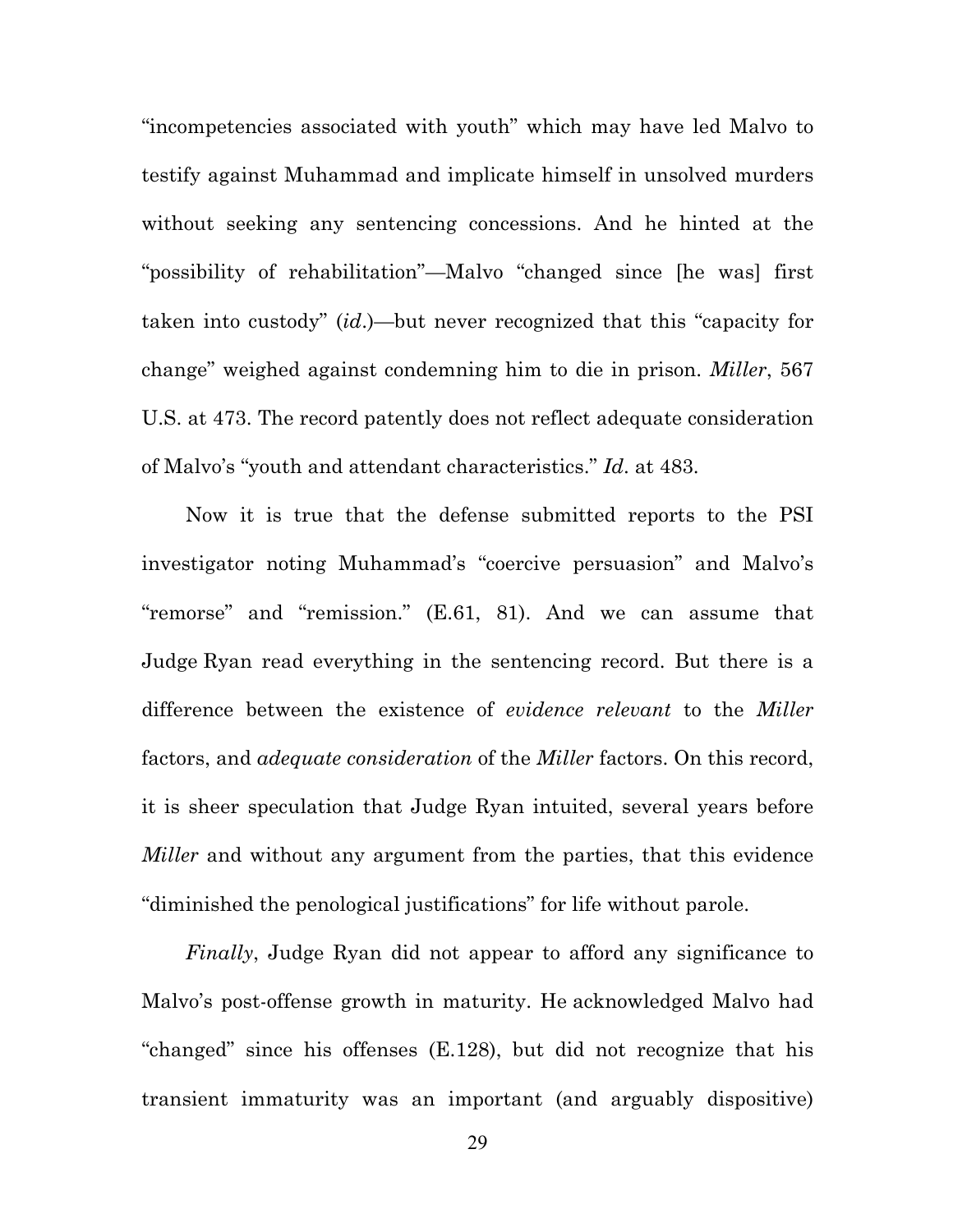reason *not* to sentence him to life without parole. *See also* Argument III, *infra*. He sentenced Malvo (like any adult offender) to die in prison based on the seriousness of his crimes—"you are … a convicted murderer … [t]his community … does not forgive you" (E.128)—rather than what those crimes reflected about his potential for rehabilitation. Malvo's pre-*Miller* sentencing plainly did not comply with *Miller*'s procedural requirements. *See State v. Riley*, 110 A.3d 1205, 1217–1218 (Conn. 2015) (remanding discretionary life-without-parole sentence for resentencing where "the record [did] not clearly reflect" that court, prior to *Miller*, "considered and gave mitigating weight to the defendant's youth and its hallmark features"); *Aiken v. Byars*, 765 S.E. 2d 572, 577 (S.C. 2014) (remanding discretionary life-withoutparole sentences imposed before *Miller* for resentencing where none of the pre-*Miller* hearings "approach[ed] the sort of hearing envisioned by *Miller* where the factors of youth are carefully and thoughtfully considered.").

### **D.** *Jones* **does not salvage Malvo's unconstitutional lifewithout-parole sentences.**

*Jones* held that a "State's discretionary sentencing system is both constitutionally necessary and constitutionally sufficient" in cases involving a juvenile homicide offender, and concluded that "an on-the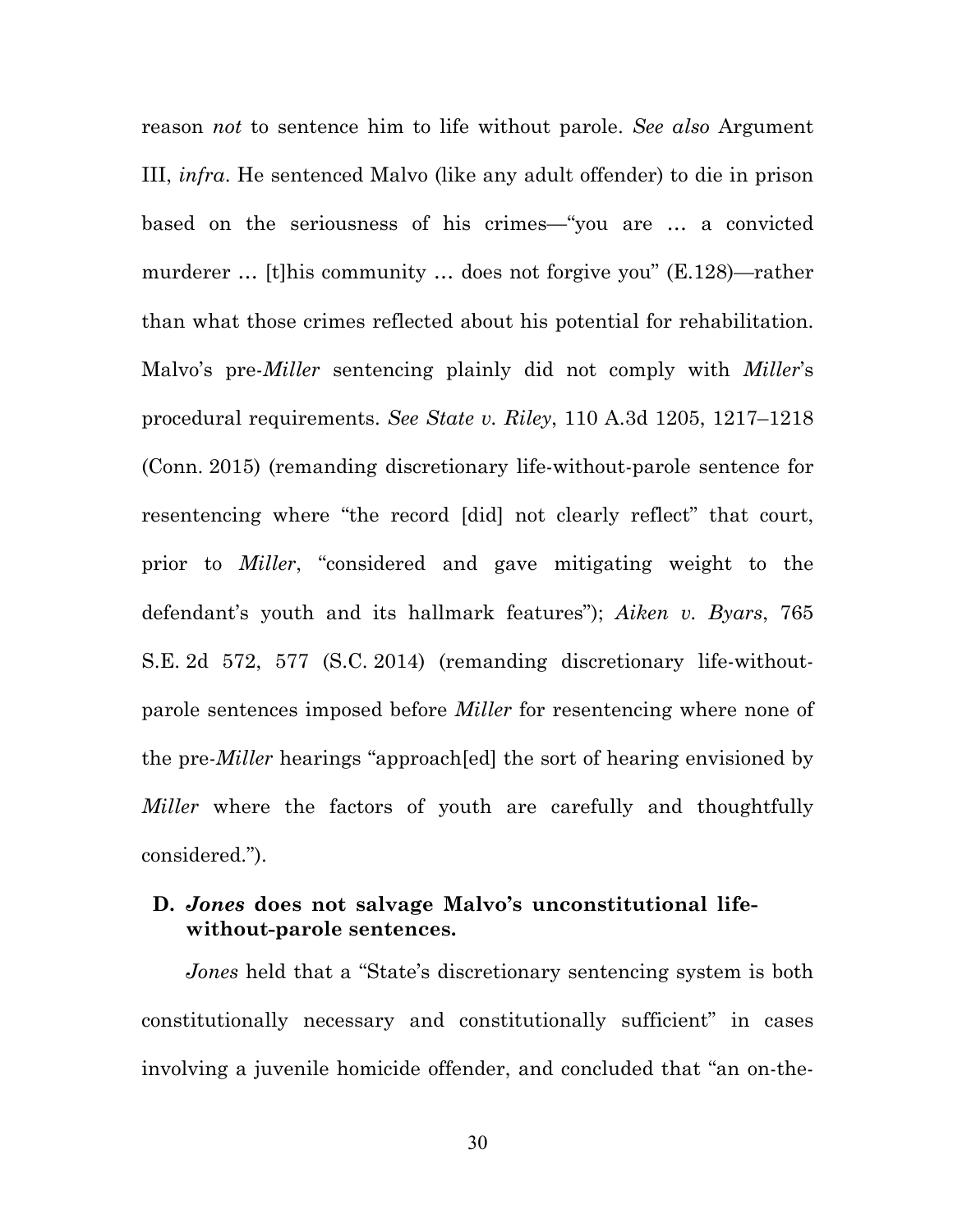record sentencing explanation is not necessary to ensure that a sentencer considers a defendant's youth." 141 S.Ct. at 1313, 1319. Malvo was sentenced under a discretionary sentencing system. *See* Maryland Code (2002), Criminal Law Article § 2-201(b)(1) (juveniles convicted of first degree murder could be sentenced to life without parole or life). But *Jones* does not salvage Malvo's unconstitutional lifewithout-parole sentences for one simple reason: Malvo was sentenced *before Miller*, by a judge with "virtually boundless discretion" and no requirement to consider youth or subsequent growth as mitigating circumstances; Jones was resentenced *after Miller*, by a judge who is "deemed to have considered the relevant … mitigating circumstances." 141 S.Ct. at 1321 (quoting Campbell 477; 22A Cal. Jur. 3d, Crim. Law: Posttrial Proceedings § 408, p. 234 (2017)). Put differently: After *Miller*, sentencers are presumed to know and apply its requirements without any need for a sentencing explanation; before *Miller*, the record must reflect that the judge anticipated and fulfilled these requirements.

*Jones* illustrates the difference between a pre-*Miller* and a post-*Miller* discretionary sentencing procedure. Jones was sentenced to a mandatory life-without-parole sentence after a murder in 2004. In the wake of *Miller*, the Mississippi Supreme Court "ordered a new sentencing hearing where the sentencing judge could *consider Jones's*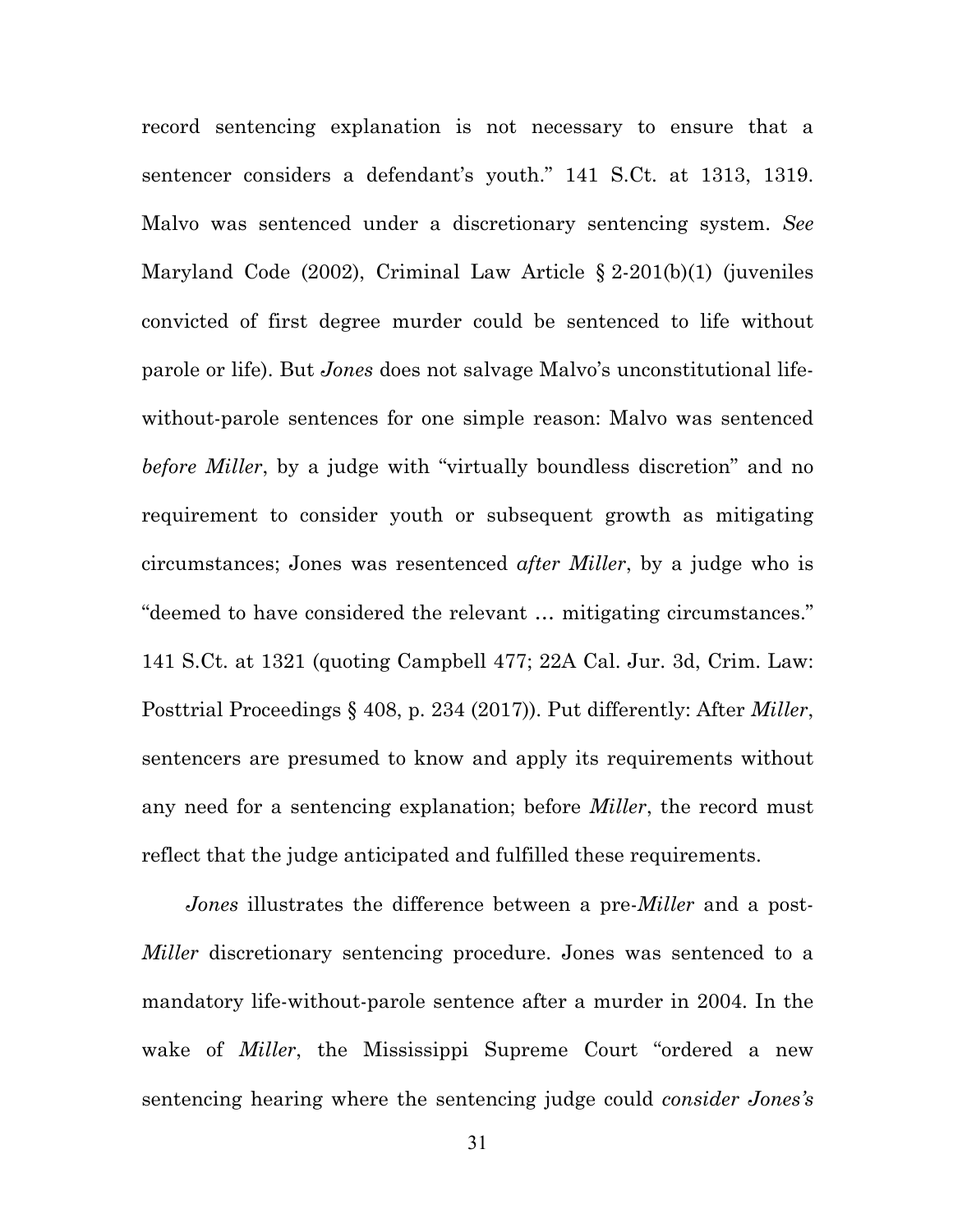*youth* and exercise discretion in selecting an appropriate sentence." 141 S.Ct. at 1312–1313 (emphasis added). At the resentencing hearing in 2015, "Jones's attorney argued that Jones's 'chronological age and its hallmark features' diminished the 'penological justifications for imposing the harshest sentences,' " 141 S.Ct. at 1313 (quoting *Miller*, 567 U.S. at 472, 477), and "added that nothing in this record ... would support a finding" of "irreparable corruption." *Id*. (citation omitted). The sentencing judge stated that he had "considered each and every factor that is identifiable in the *Miller* case and its progeny," and accepted that "consideration of the *Miller* factors and others relevant to the child's culpability might well counsel against irrevocably sentencing a minor to life in prison." (Mississippi Resp. Br. at 9–10). He nevertheless determined that life without parole remained appropriate. *Jones*, 141 S.Ct. at 1313. Jones, who was resentenced after *Miller*, received consideration of how the distinctive attributes of youth counsel against life without parole; Malvo, who was sentenced before *Miller* (and nearly a decade before *Jones*), did not. Malvo is seeking precisely what Jones was afforded under *Miller*.4

<sup>4</sup> Appellant's counsel is unaware of *any* juvenile offenders sentenced to life without parole in Maryland after *Miller*. *Miller*'s procedural requirements thus appear, to some extent, to have been outcome-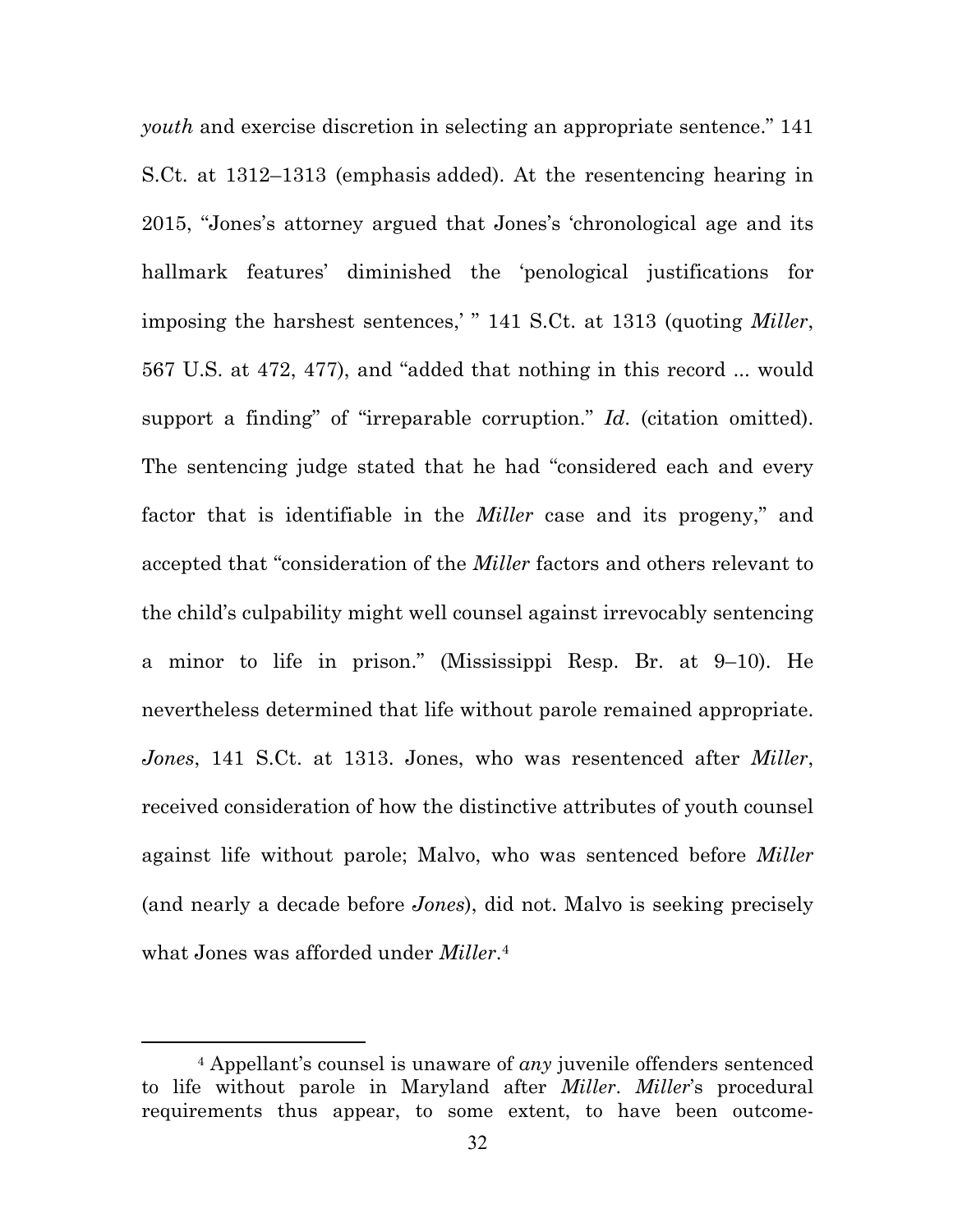*Jones*, therefore, does not support affirming a pre-*Miller* sentence that does not even come close to complying with *Miller*. It repeatedly affirmed *Miller*'s requirement that a court consider a child's "youth and attendant characteristics" before imposing this sentence. 141 S.Ct. at 1311 ("Miller mandated 'only that a sentencer follow a certain process—considering an offender's youth and attendant characteristics—before imposing' a life-without-parole sentence") (quoting *Miller*, 567 U.S. at 483); *id*. at 1316 (*Miller* "required that a sentencer consider youth as a mitigating factor"); *id*. (a sentencer must consider "the murderer's 'diminished culpability and heightened capacity for change' " and "afford[] individualized 'consideration' to … the defendant's 'chronological age and its hallmark features.' " (quoting *Miller*, 567 U.S. at 477, 479). And it compared this requirement to the procedure in capital cases, where sentencers are "required" to "consider relevant mitigating circumstances when deciding whether to impose the death penalty." *Id*. at 1316. Here, in Malvo's non-capital sentencing proceeding, Judge Ryan was not required to consider *any* mitigating circumstances, let alone Malvo's youth or transient immaturity.

determinative. The parties' joint stipulation will address this point. *See* n.2, *supra*.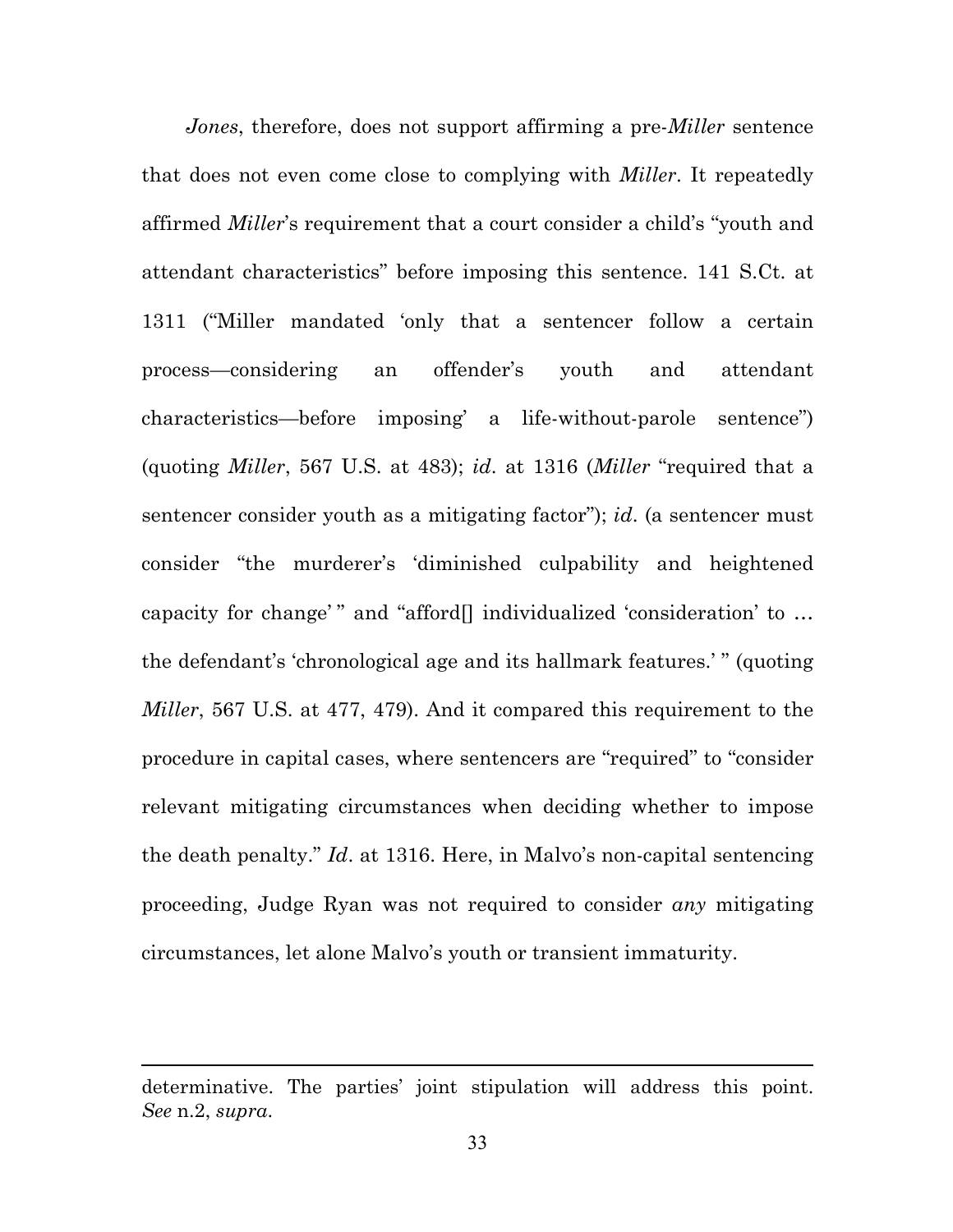#### **E. Conclusion.**

Malvo's sentences violate the Eighth Amendment because his sentencing did not comply with *Miller*. His sentences are illegal under Rule 4-345(a) because *Miller*'s consideration requirement is not a mere "procedural rule," but rather a "procedural requirement necessary to implement a substantive guarantee." *Montgomery*, 577 U.S. at 210; *see also id*. (*Miller*'s hearing requirement "*gives effect to Miller*'s substantive holding.]") (emphasis added).<sup>5</sup> He must be granted a *Miller*-compliant resentencing. Argument V, *infra*.

**III. Malvo's life-without-parole sentences violate the Eighth Amendment because the sentencing judge implicitly determined that he was corrigible.**

## **A. As-applied Eighth Amendment proportionality challenges.**

*Jones* expressly left open the possibility of an "as-applied Eighth Amendment claim of disproportionality regarding [a child's] sentence." 141 S.Ct. at 1322. An "as-applied challenge" is a "claim that a statute is unconstitutional on the facts of a particular case or in its application to a particular party." Black's Law Dictionary (11th ed. 2019). Life without parole is a disproportionate penalty as-applied to Malvo because: (1) *Miller* announced, and *Jones* did not disturb, a retroactive

<sup>5</sup> *Montgomery* itself was an appeal from a motion to correct illegal sentence under La. Code Crim. Proc. Ann., Art. 882(A) (West 2008) ("An illegal sentence may be corrected at any time[.]").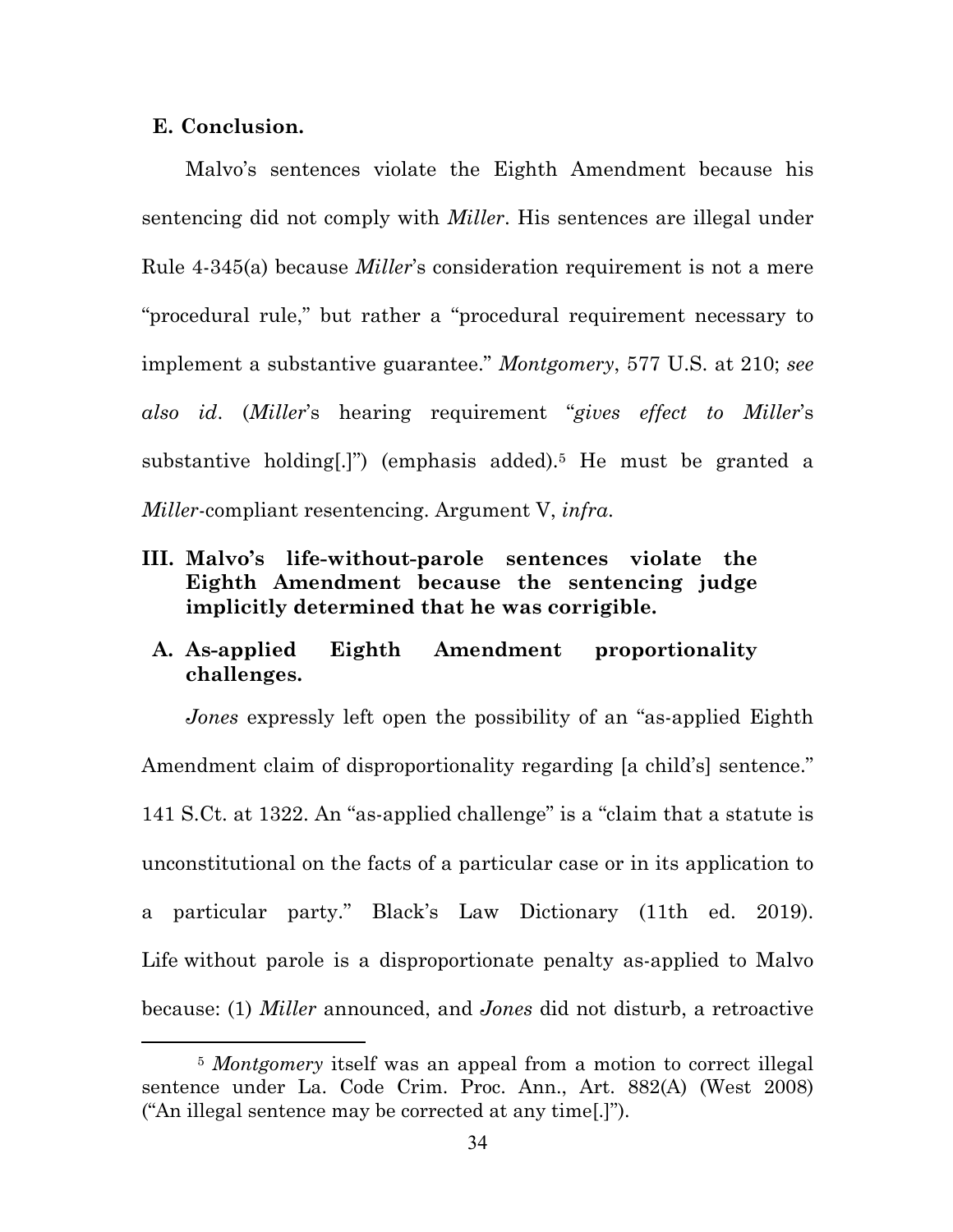substantive rule prohibiting life without parole for juvenile offenders unless their crimes reflect "irreparable corruption" or "permanent incorrigibility"; (2) *Miller*'s substantive rule controls the evaluation of an as-applied proportionality challenge to a juvenile life-without-parole sentence; and (3) Judge Ryan implicitly determined that Malvo was reparable or corrigible by finding that he had "changed" since he was taken into custody, "shown remorse," and voluntarily assisted in Muhammad's trial "without any promise of leniency." (E.128).

## **B.** *Miller***'s substantive rule prohibits life without parole for juvenile offenders unless their crimes reflect "irreparable corruption" or "permanent incorrigibility."**

The starting point in an as-applied challenge is determining the "substantive rule of law necessary to establish a constitutional violation." *Bucklew v. Precythe*, 139 S.Ct. 1112, 1127 (2019). *Miller* furnished that rule: "[L]ife without parole is excessive for all but 'the rare juvenile offender whose crime reflects irreparable corruption.' " *Montgomery*, 577 U.S. at 208 (quoting *Miller*, 567 U.S. at 479–480). We know this because *Montgomery* said so. The question in *Montgomery* was "whether *Miller* adopts a new substantive rule that applies retroactively on collateral review to people condemned as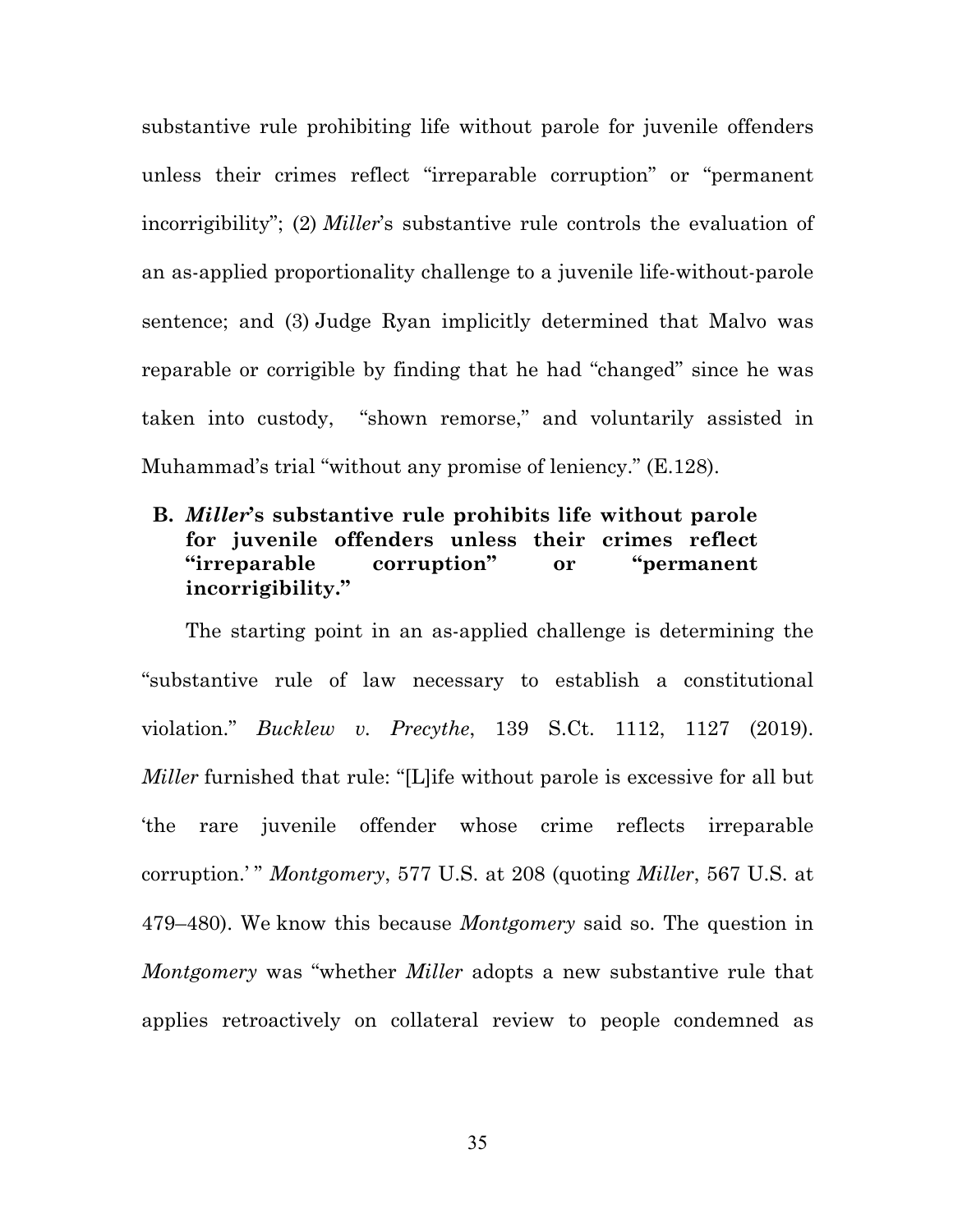juveniles to die in prison." 577 U.S. at 197. <sup>6</sup> *Montgomery* held that "*Miller* announced a substantive rule": Life without parole is "disproportionate under the Eighth Amendment" for "a child whose crime reflects transient immaturity." *Id*. at 208, 211; *see also id*. at 209 ("*Miller* … bar[red] life without parole … for all but the rarest of juvenile offenders, those whose crimes reflect permanent incorrigibility.").7

*Jones* did not disturb *Miller*'s substantive rule. It *expressly* did "not overrule *Miller* or *Montgomery*," and it "carefully follow[ed] both" decisions. 141 S.Ct. at 1321. It restated *Miller*'s substantive rule as part of *Montgomery*'s "key paragraph": "That *Miller* did not impose a formal factfinding requirement *does not leave States free to sentence a child whose crime reflects transient immaturity* to life without parole. … *Miller* established that this punishment is *disproportionate* under the Eighth Amendment." *Id*. at 1315 n.2 (quoting *Montgomery*, 577 U.S. at 211) (emphasis added). And it did "not disturb *Montgomery*'s

<sup>6</sup> Under the *Teague v. Lane*, 489 U.S. 288 (1989) retroactivity framework for cases on federal collateral review, "courts must give retroactive effect to new substantive rules of constitutional law," which include "rules prohibiting a certain category of punishment for a class of defendants because of their status or offense." *Montgomery*, 577 U.S. at 198 (quoting *Penry v. Lynaugh*, 492 U.S. 302, 330 (1989)).

<sup>7</sup> *Montgomery* used the terms "irreparable corruption" and "permanent incorrigibility" to refer to juveniles "who exhibit such irretrievable depravity that rehabilitation is impossible." 577 U.S. at 208.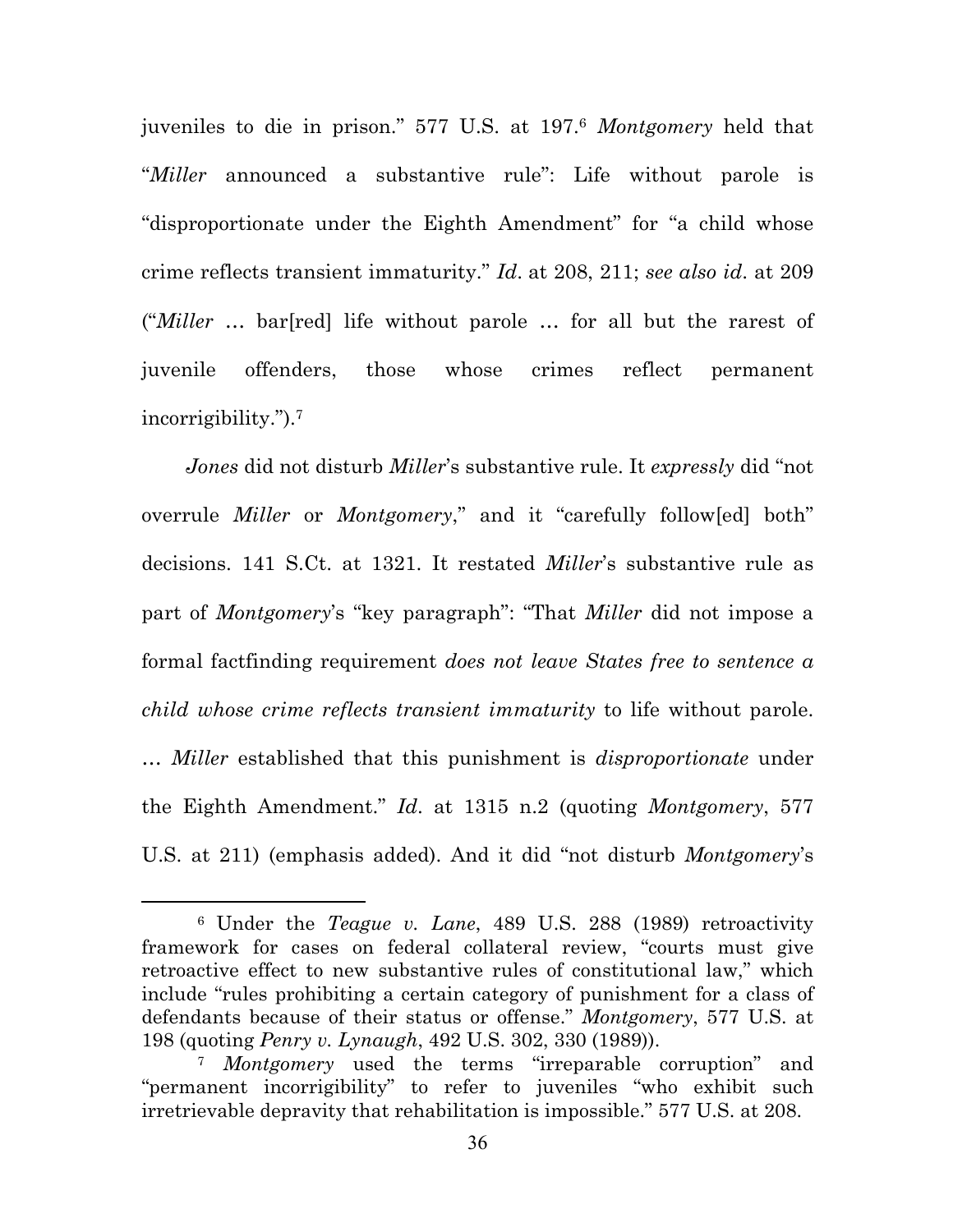holding that *Miller* applies retroactively on collateral review," *id*. at 1317 n.4, which rested on *Montgomery*'s determination that *Miller* announced a substantive rule.

Now *Jones* did state that "permanent incorrigibility" in juvenile life-without-parole cases is "not an eligibility criterion akin to sanity or a lack of intellectual disability" in death penalty cases. 141 S.Ct. at 1315. Tellingly, however, it reached this conclusion, in part, because neither *Miller* nor *Montgomery* "require[d] the sentencer to make a separate finding of permanent incorrigibility before imposing such a sentence," *id*. at 1316, or mentioned a possible Sixth Amendment jury right on the question of incorrigibility. *Id*. at 1316 n.3; *see also id*. at 1316–1317 (*Montgomery* "explicitly stated that 'a finding of fact regarding a child's incorrigibility ... is not required' ") (quoting *Montgomery*, 577 U.S. at 211). *Montgomery* and *Jones* thus do not necessarily conflict, and should be read harmoniously: *Montgomery* held that *Miller* announced a *substantive* rule barring life without parole for non-permanently incorrigible juvenile offenders, and *Jones* clarified that *Miller*'s *procedural* requirements do not include an express or implicit factual finding of permanent incorrigibility. *See State v. Haag*, 495 P.3d 241, 246 n.3 (Wash. 2021) ("*Jones* … does not … disturb … [*Miller*'s substantive] rule … *Jones* holds only that no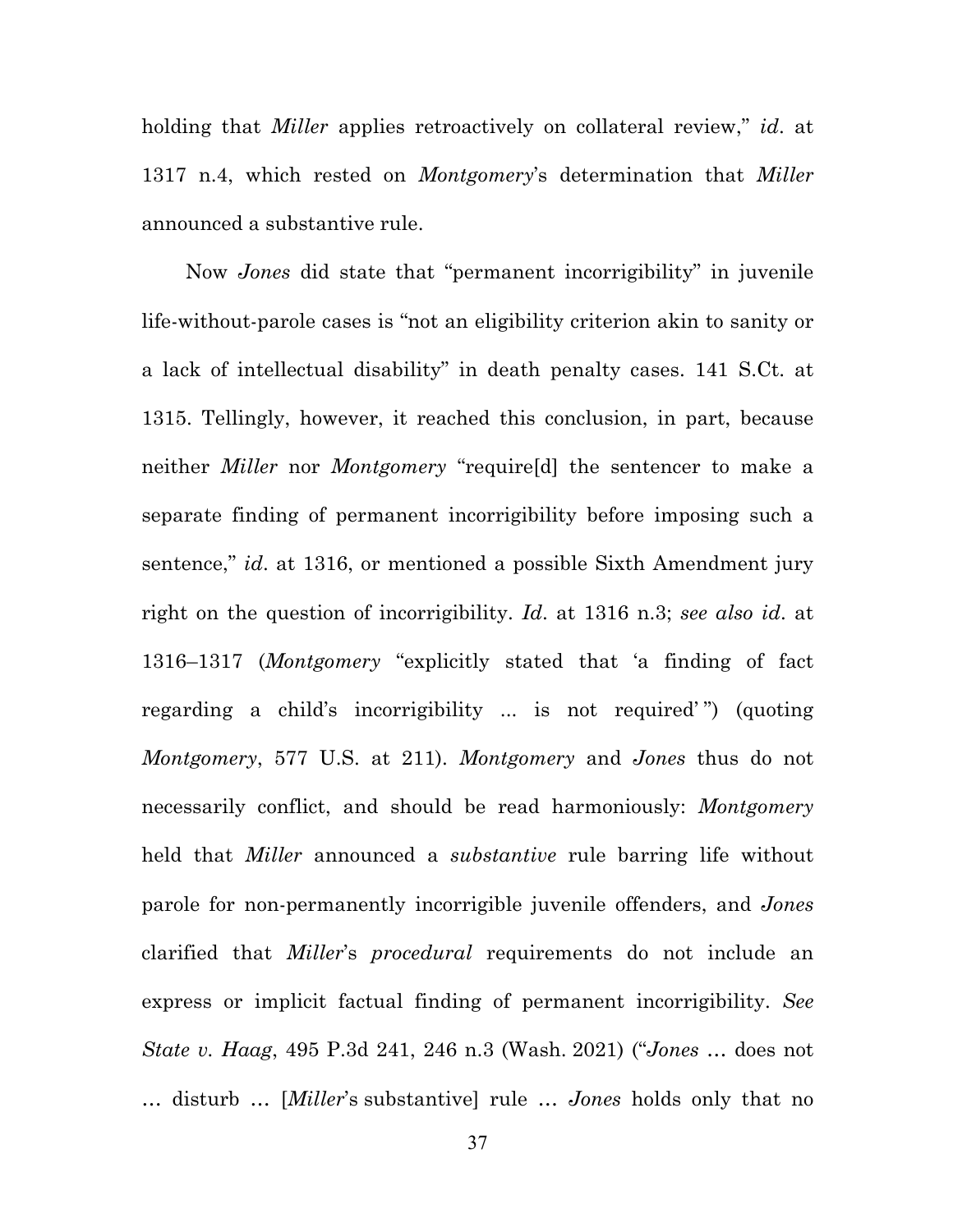finding of incorrigibility is *necessary* prior to sentencing a juvenile to life without parole."); *Agostini v. Felton*, 521 U.S. 203, 237 (1997) (lower courts are not to "conclude" that the Supreme Court has "by implication, overruled [its] earlier precedent."). After *Jones*, the "constitutionally relevant question" in a juvenile life-without-parole case remains "whether the crime reflects a Plaintiff's 'irreparable corruption' or 'transient immaturity.'" *Office of Prosecuting Attorney for St. Louis County v. Precythe*,——F.4th——, 2021 WL 4235846, \*7 (8th Cir. Sept. 17, 2021).

## **C.** *Miller***'s substantive rule controls the evaluation of Malvo's as-applied challenge to his life-without parole sentences.**

*Jones* did not decide the standard that controls the evaluation of an as-applied Eighth Amendment proportionality challenge to a juvenile life-without-parole sentence:

[T]his case does not properly present—and thus *we do not consider*—any as-applied Eighth Amendment claim of disproportionality regarding Jones's sentence. *See* Brief for United States as *Amicus Curiae* 23; *Harmelin v. Michigan*, 501 U.S. 957, 996–1009, 111 S.Ct. 2680, 115 L.Ed.2d 836 (1991) (Kennedy, J., concurring in part and concurring in judgment).

141 S.Ct. at 1322 (emphasis added).

The Court cited to its leading case about as-applied Eighth Amendment proportionality challenges—*Harmelin*—but did not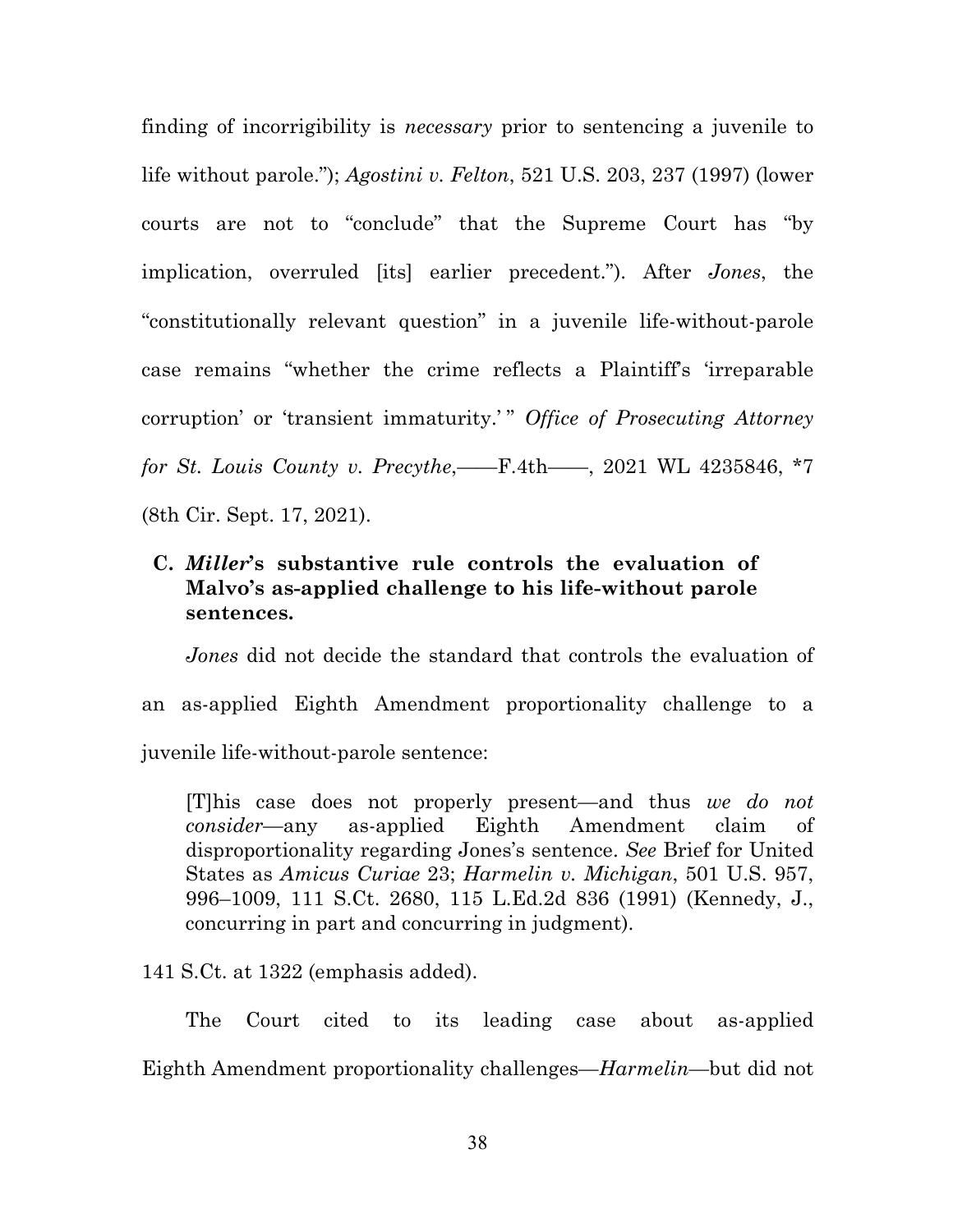state that *Harmelin*'s "narrow proportionality principle," which only forbids "grossly disproportionate" sentences, 501 U.S. at 997, 1001, controls the evaluation of as-applied proportionality challenges to *juvenile* life-without-parole sentences. *See* Tr. of Oral Arg. 35 (Barrett, J.) ("I have a question about an as-applied Eighth Amendment challenge here … why isn't [Jones] better off … directly challenging the substantive decision that he's permanently incorrigible?"); *Jones*, 141 S.Ct. at 1337 n.6 (Sotomayor, J., dissenting) ("In the context of a juvenile offender," an as-applied claim of disproportionality "should be controlled by this Court's holding that sentencing 'a child whose crime reflects transient immaturity to life without parole ... is disproportionate under the Eighth Amendment.' ") (quoting *Montgomery*, 577 U.S. at 211). The Court has never articulated "the approach for an individual as-applied challenge to a [juvenile lifewithout-parole] … case." Berry, *The Evolving Standards, As Applied*, 74 Fla. L. Rev. (forthcoming 2022), (manuscript at 32, online at: https:// tinyurl.com/5acv7a2w).

This Court thus must decide whether the applicable standard for Malvo's as-applied challenge to his life-without-parole sentences is *Harmelin*'s "narrow proportionality principle" barring "grossly disproportionate sentences" or *Miller*'s "substantive rule" barring life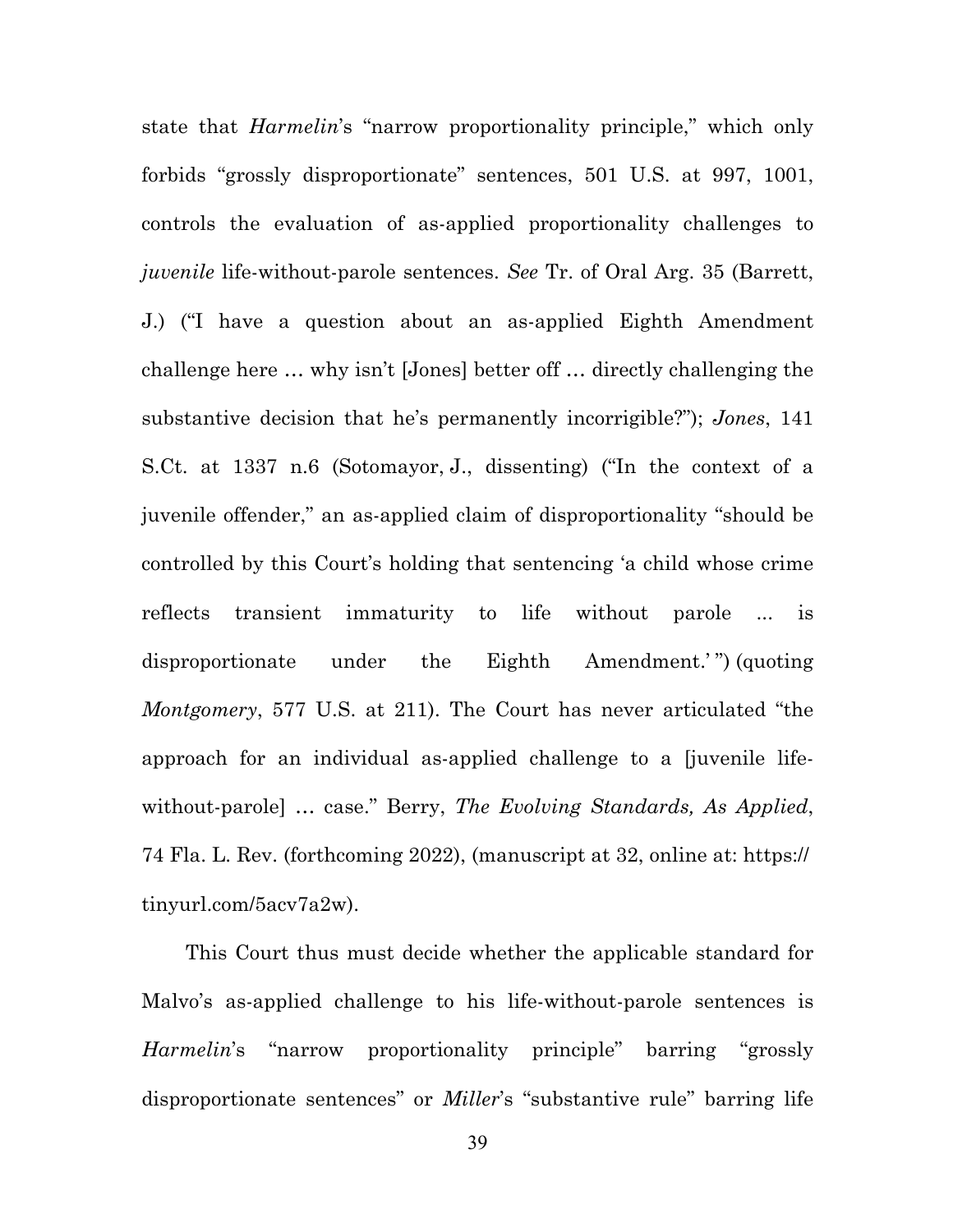without parole for corrigible juveniles. *Miller*'s substantive rule should control for two reasons. *First*, as the Supreme Court recently explained in addressing a different Eighth Amendment as-applied challenge, "classifying a lawsuit as facial or as-applied affects the *extent* to which the invalidity of the challenged law must be demonstrated and the corresponding 'breadth of the remedy,' but it *does not speak at all* to the substantive rule of law necessary to establish a constitutional violation … '[T]he substantive rule of law is the *same* for both [facial and asapplied] challenges.' " *Bucklew*, 139 S.Ct. at 1127–1128 (quoting *Gross v. United States*, 771 F.3d 10, 14–15 (D.C. Cir. 2014) (emphases added)). As *Jones* did not disturb *Miller*'s substantive rule, this Court must apply that rule in evaluating Malvo's as-applied challenge. *Second*, this Court should apply *Miller*'s *specific* rule governing the proportionality of juvenile life-without-parole sentences rather than *Harmelin*'s *general* proportionality rule. *See* Black's Law Dictionary (11th ed. 2019) (the "general/specific canon" is the doctrine that the specific prevails over the general if there is a conflict). *Harmelin* was decided in 1991, long before the Supreme Court recognized that "children are constitutionally different from adults for sentencing purposes." *Miller*, 567 U.S. at 471. As *Miller* explained, "*Harmelin* had *nothing to do with children* and did not purport to apply its holding to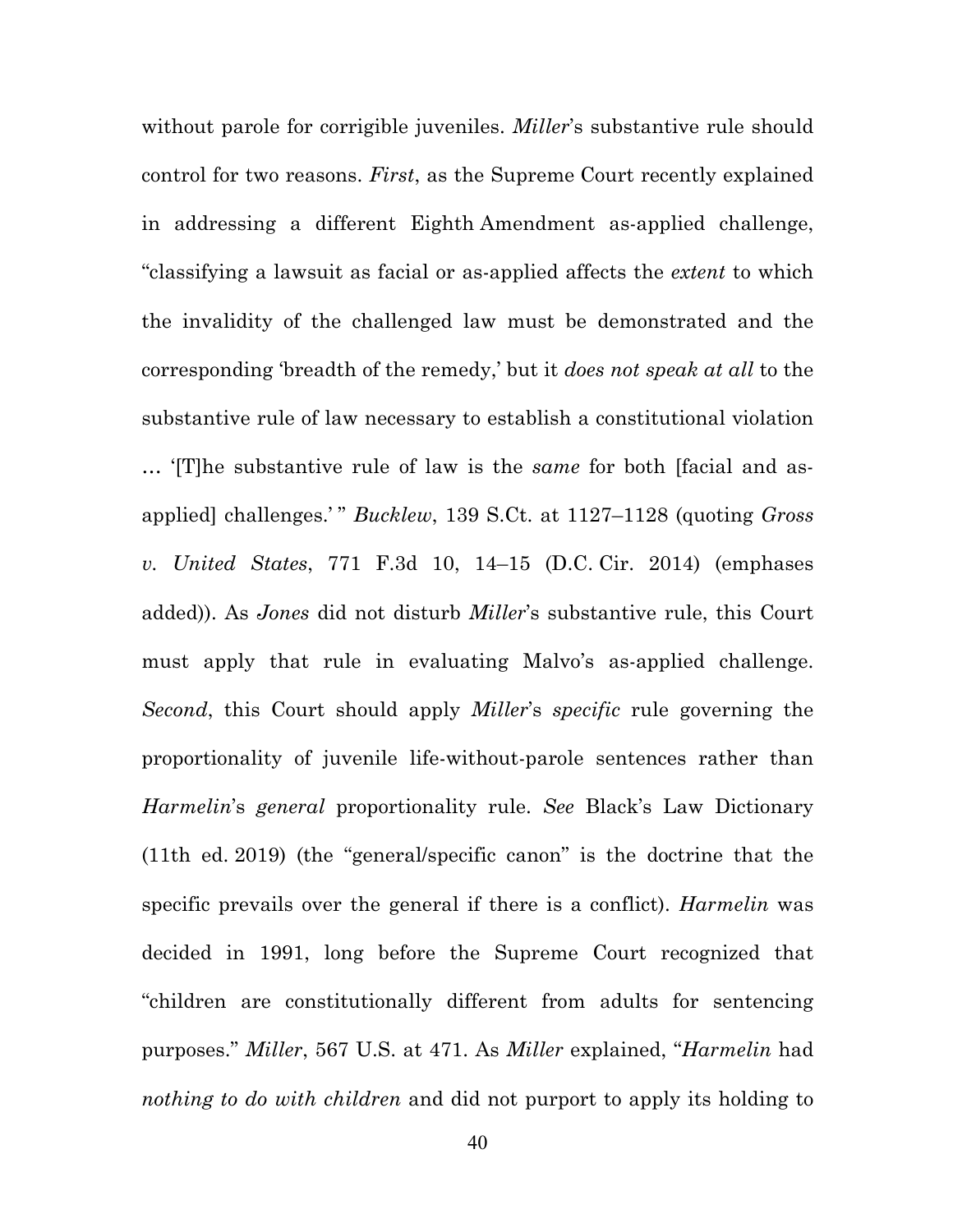the sentencing of juvenile offenders." *Id*. at 481 (emphasis added). *Miller*, rather than *Harmelin*, furnishes the standard for evaluating Malvo's as-applied challenge to his life-without-parole sentences. *See* Berry, *supra*, at 34, 37 ("[A]pplying heightened as-applied scrutiny to [juvenile life-without-parole] … sentences logically follows the Court's jurisprudence … because the Court treats 'different' cases differently and there is no reason to distinguish between categorical and individual cases with respect to their differentness … The kind of juvenile offender for which a [life-without-parole] punishment is proportional would be one who is permanently incorrigible.").

# **D. Malvo's life-without-parole sentences violate the Eighth Amendment because the sentencing judge implicitly determined that he was reparable or corrigible.**

Malvo's life-without-parole sentences are disproportionate under the Eighth Amendment because the sentencing judge implicitly determined that he was reparable or corrigible. "Irreparability" and "incorrigibility" both denote an "incapacity" to change. *See* Black's Law Dictionary (11th ed. 2019) (defining "incorrigible" as "[i]ncapable of being reformed" and "irreparable" as "[i]ncapable of being rectified, restored, remedied, cured, regained, or repaired"); *Montgomery*, 577 U.S. at 212 ("The opportunity for release will be afforded to those who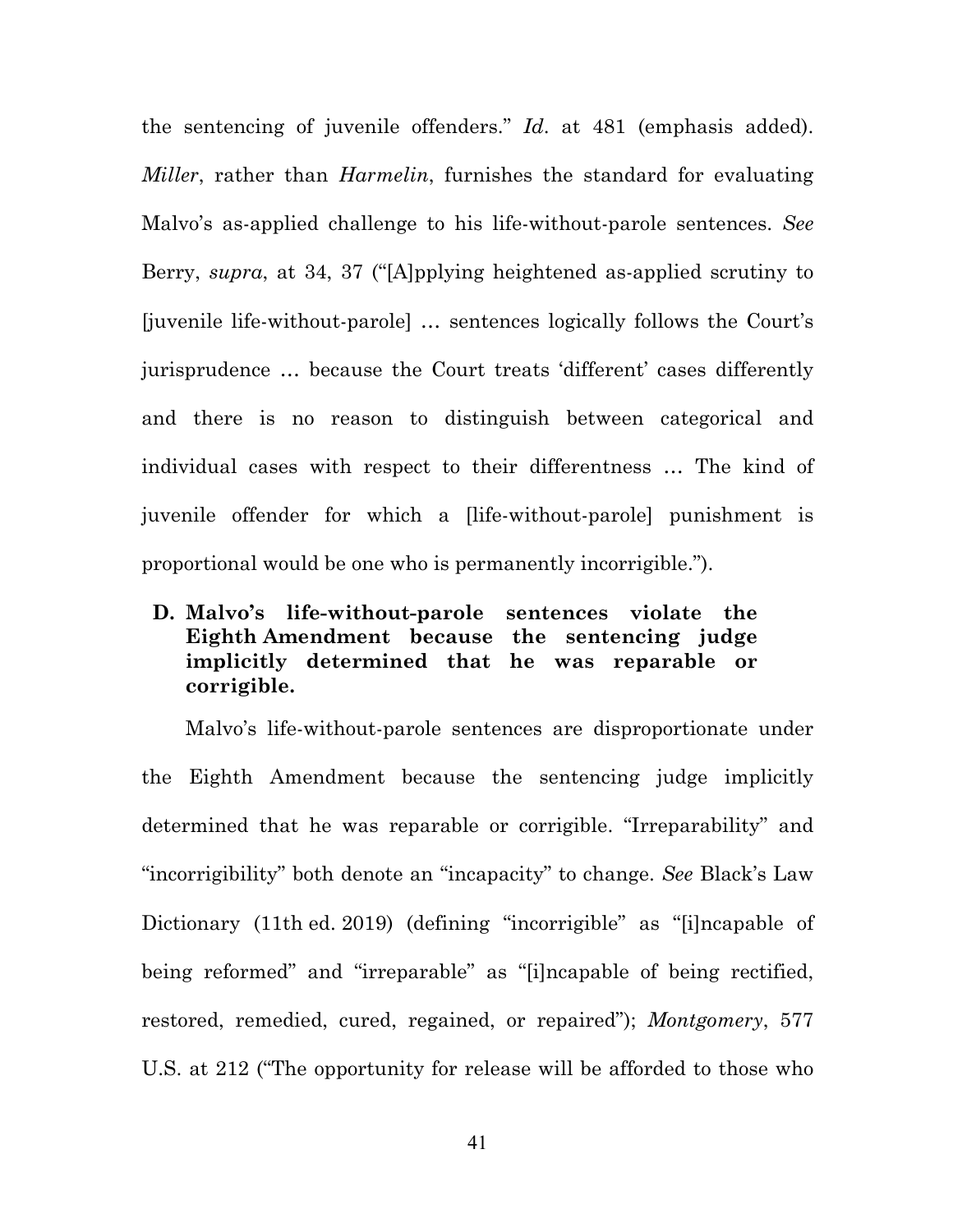demonstrate … that children who commit even heinous crimes are *capable of change*.") (emphasis added). As there was no dispute that Malvo *had* substantially changed in the four years between his offenses and sentencing, his life-without-parole sentences are disproportionate.

The prosecutor's sentencing remarks are instructive. *Cf. Skipper v. South Carolina*, 476 U.S. 1, 8 (1986) (statements of "more disinterested" parties, such as "jailers who would have … no particular reason to be favorably predisposed toward one of their charges … would quite naturally be given much greater weight."). *First*, the prosecutor acknowledged that Malvo had "changed" and "grown tremendously" since his crimes. (E.120–121). *Second*, he stated that Malvo had "expressed … genuine remorse," and acted to express his "contrition" by cooperating with the prosecution of Muhammad. (E.120–121). *Third*, he stressed that Malvo was "under the sway of a truly evil man who infused a 17-year-old with the ideology of hate," an ideology he had "now *escaped* from." (E.121) (emphasis added). The prosecutor, therefore, accepted that Malvo was corrigible.

Judge Ryan agreed. He found that Malvo had "changed since [he was] first taken into custody in 2002." (E.128). He observed that Malvo had "shown remorse" and "asked for forgiveness." *Id*. He noted that Malvo had offered truthful and helpful testimony at Muhammad's trial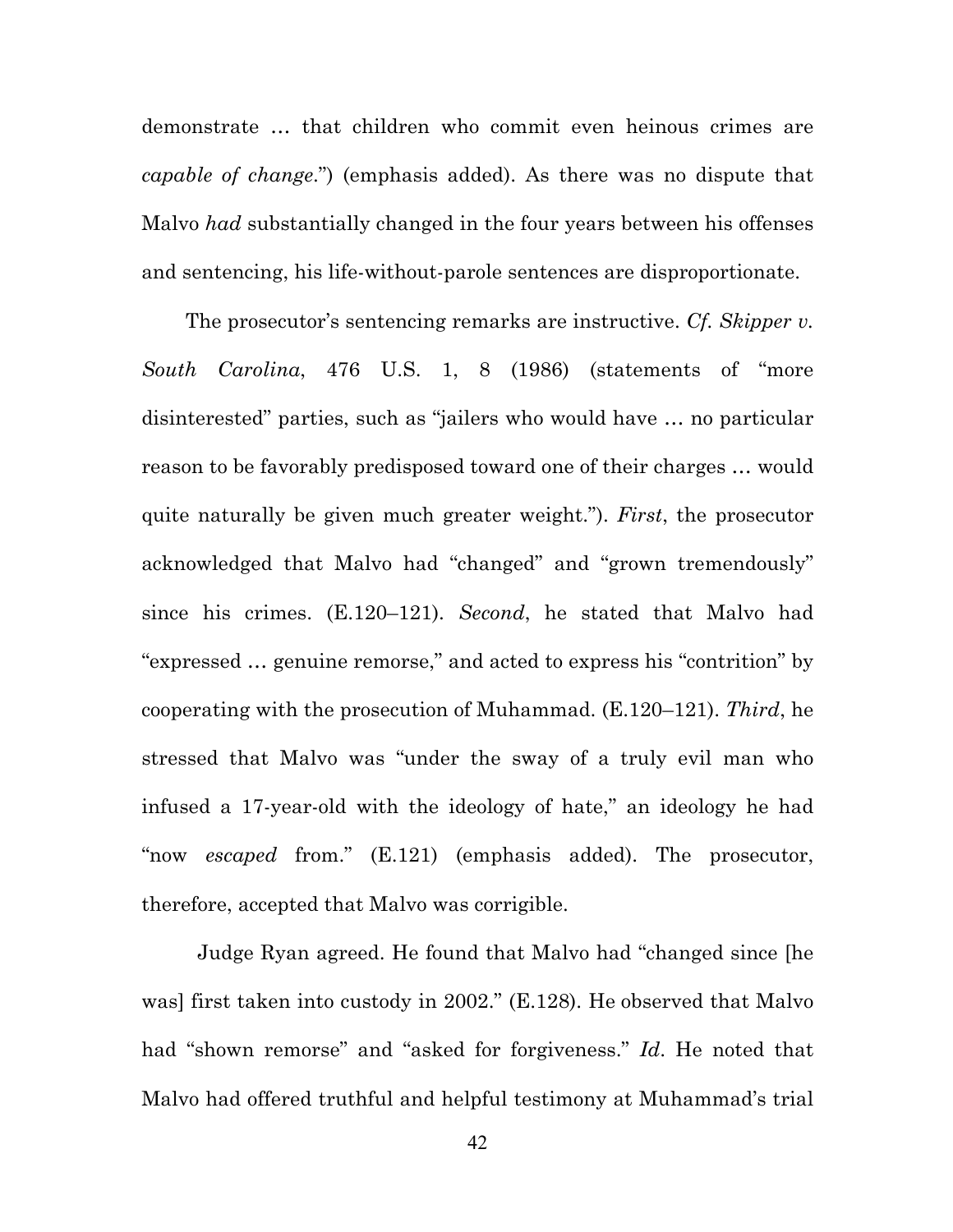that, "alone, made these prosecutions worthwhile." (E.127). He stated that Malvo "should be commended for [his] acceptance of guilt and voluntary assistance without any promise of leniency." (E.128). And he acknowledged that Malvo "could have been better" had he not met Muhammad and "became influenced by him." *Id*. Although he did not use the words "reparable" or "corrigible," his findings clearly established that Malvo is not an "irreparably corrupt" or "permanently incorrigible" juvenile offender, and is not properly subject to life without parole. *Cf. Haag*, 495 P.3d at 251 (de-facto life sentence was "unconstitutional under the Eighth Amendment because the resentencing court expressly found [defendant] was 'not irretrievably depraved nor irreparably corrupt.' ") (citation omitted).

### **E. Conclusion.**

Malvo's sentences violate the Eighth Amendment because life without parole is a disproportionate penalty as-applied to him.<sup>8</sup> His sentences are illegal under Rule 4-345(a) because penalties that are "cruel and unusual punishment" are substantively unlawful. *Randall Book Corp v. State*, 316 Md. 315, 322, 329–330 (1989). He must be

<sup>8</sup> This Court can reach the same conclusion under Article 25. Argument IV.D, *infra*.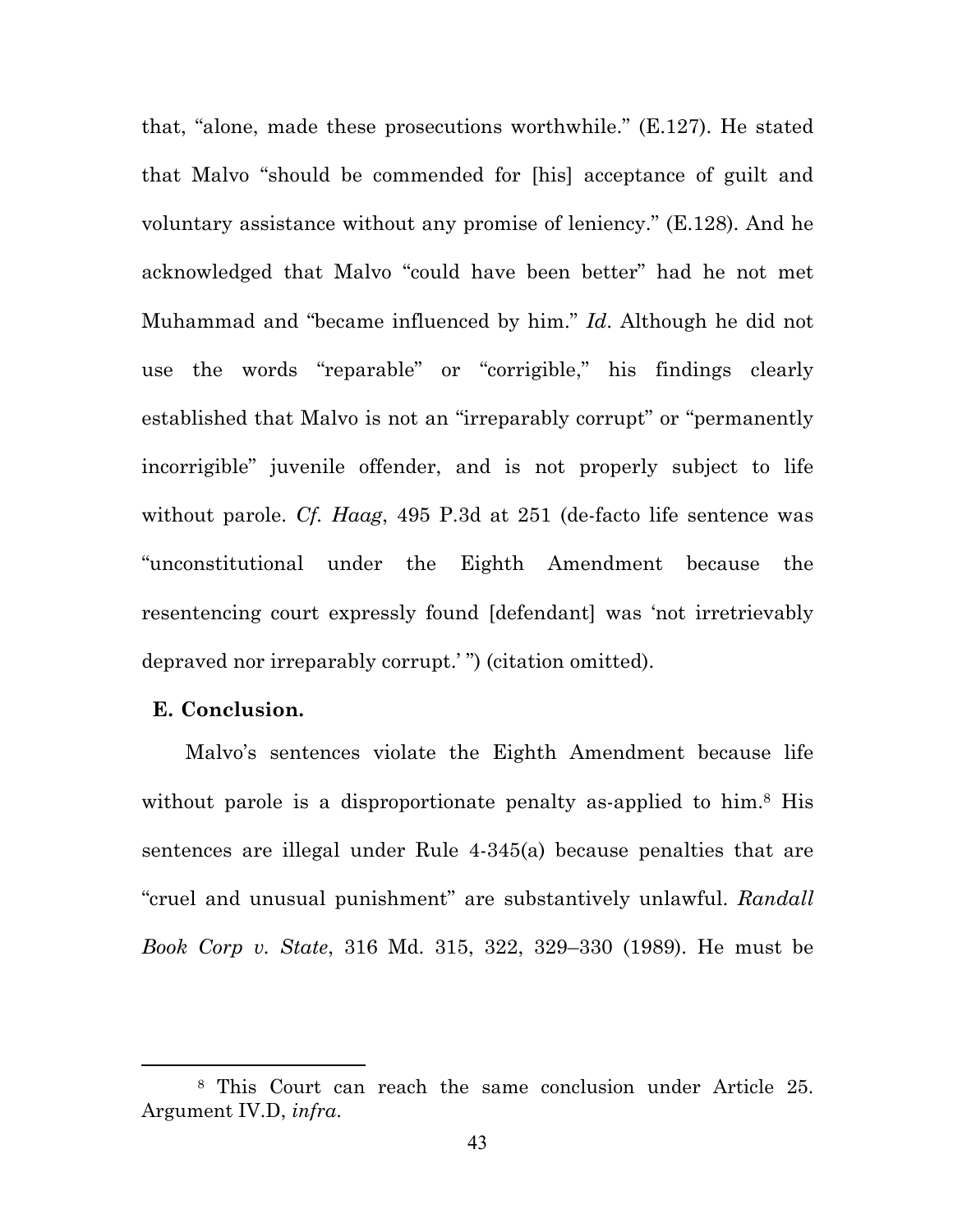resentenced and afforded a "meaningful opportunity for release based on demonstrated maturity and rehabilitation." Argument V, *infra*.

# **IV. Malvo's life-without-parole sentences violate Article 25.**

#### **A. Article 25 independently resolves this case.**

Article 25's prohibition of the "inflict[ion]" of "cruel *or* unusual punishment … by the Courts of Law" is similar, but not identical, to the Eighth Amendment's prohibition of the "inflict[ion]" of "cruel *and* unusual punishments." Article 25 has "usually been construed to provide the same protection as the Eighth Amendment," but as this Court acknowledged in its most recent juvenile sentencing case, "there is some textual support for finding greater protection" in Maryland's provision. *Carter v. State*, 461 Md. 295, 308 n.6 (2018); *see also Thomas v. State*, 333 Md. 84, 103 n.5 (1993) ("The defendant's argument that we should afford greater protection under Article 25 … than … the Eighth Amendment …, based upon the disjunctive phrasing 'cruel or unusual' of the Maryland protection, is not without support."). This Court should now hold that Article 25 affords greater protection to juvenile offenders than the Eighth Amendment because of: (1) the textual difference between these provisions; (2) Article 25's drafting history; and (3) Maryland's distinctive tradition of shielding juvenile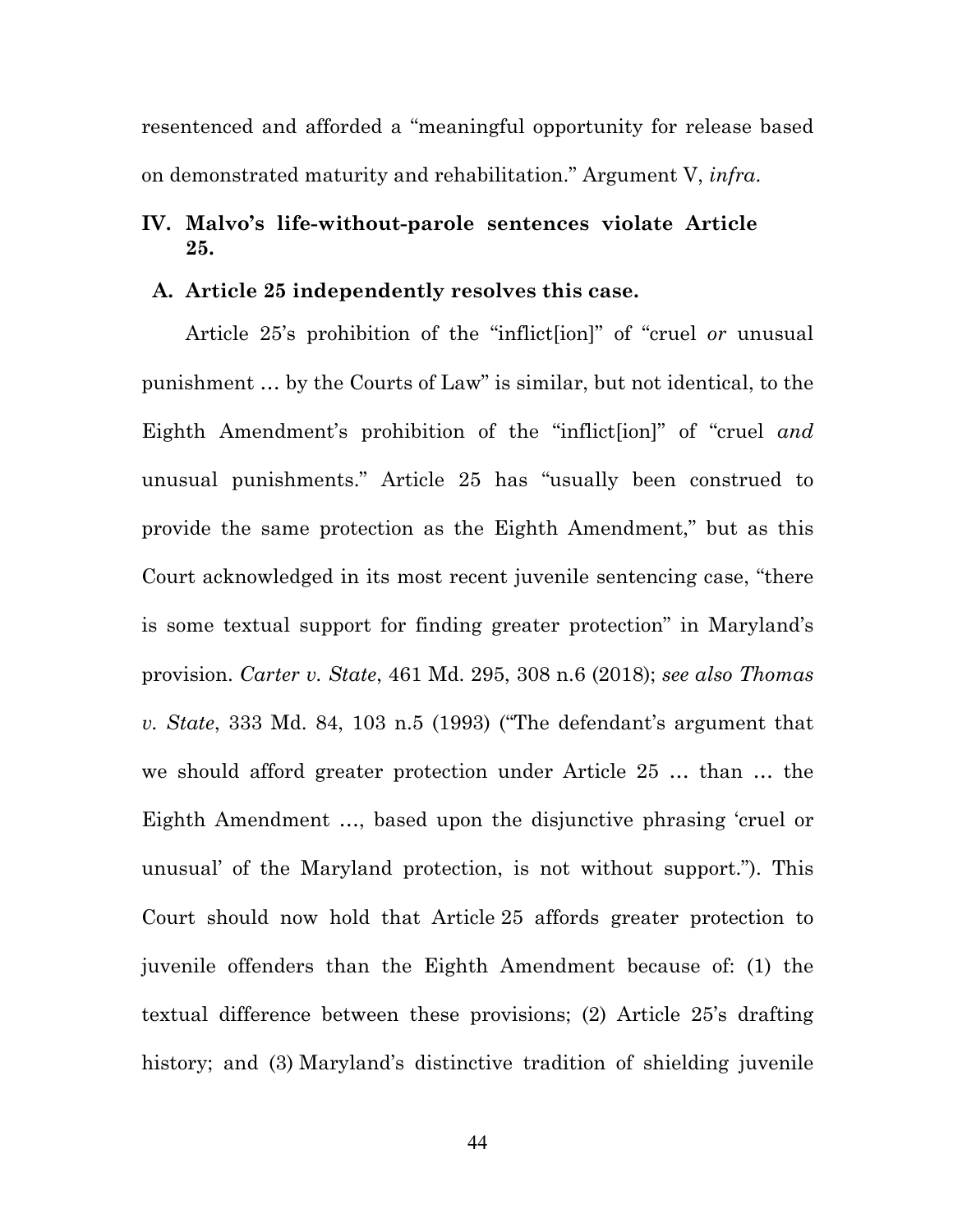offenders from adult punishments. Argument IV.B, *infra*. And it should conclude that: (1) Article 25 invalidates the juvenile life-without-parole sentences imposed before Maryland's repeal because this punishment has become "cruel" or "unusual" (Argument IV.C, *infra*); (2) Article 25 invalidates Malvo's life-without-parole sentences because it is "cruel" or "unusual" to impose this penalty on a juvenile who is implicitly determined to be corrigible (Argument IV.D, *infra*); or (3) Article 25 invalidates Malvo's life-without-parole sentences because the imposition of this penalty, without an express or implicit factual finding of "permanent incorrigibility," poses too great a risk of "cruel" or "unusual" punishment. (Argument IV.E, *infra*).

### **B. Article 25 affords greater protection to juvenile offenders than the Eighth Amendment.**

Article 25 affords juvenile offenders greater protection than the Eighth Amendment for three reasons. *First*, Article 25's prohibition— "cruel *or* unusual punishment"—is expressed disjunctively, whereas the Eighth Amendment's prohibition—"cruel *and* unusual punishments" is expressed conjunctively. *See* Antonin Scalia & Bryan A. Garner, *Reading Law: The Interpretation of Legal Texts* § 12, at 116 (2002) ("Under the conjunctive/disjunctive canon, *and* combines items while *or* creates alternatives … With a conjunctive list, *all ... things are*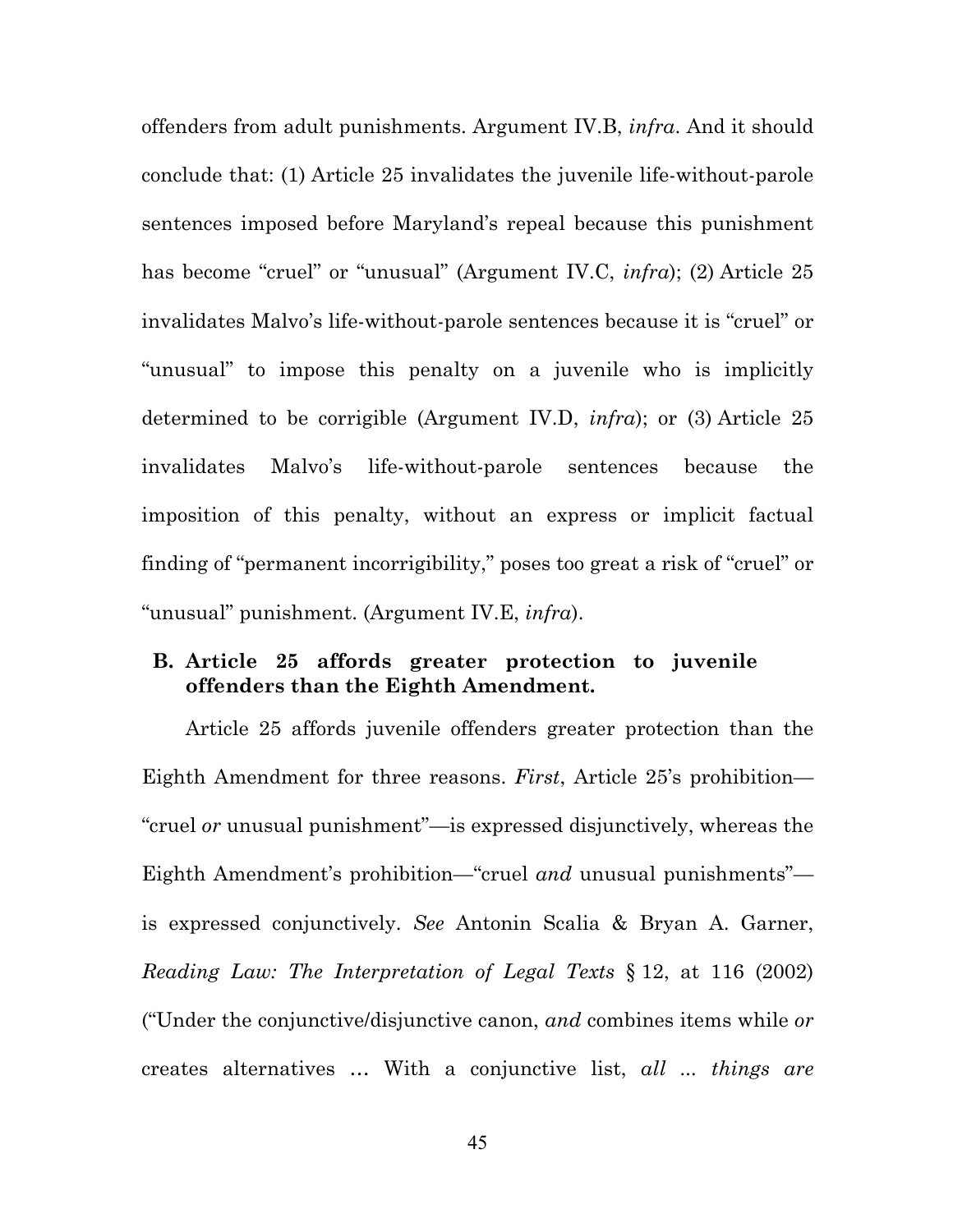*required*—while with the disjunctive list, at least one of the [things] is required, but *any one* ... *satisfies the requirement*.") (emphases added). Under the text's most natural reading, Article 25 prohibits punishment that is *either* "cruel" or "unusual"; the Eighth Amendment prohibits punishment that is *both* "cruel" and "unusual." *See People v. Bullock*, 485 N.W.2d 866, 872 n.11 (Mich. 1992) ("[I]t seems self-evident that any adjectival phrase in the form 'A *or* B' necessarily encompasses a broader sweep than a phrase in the form 'A *and* B.' The set of punishments which are *either* 'cruel' or 'unusual' would seem necessarily broader than the set of punishments which are *both* "cruel" and "unusual."); *Hale v. State*, 630 So.2d 521, 526 (Fla. 1993) ("The federal constitution protects against sentences that are *both* cruel and unusual. The Florida Constitution, arguably a broader constitutional provision, protects against sentences that are *either* cruel or unusual."); *State v. Vang*, 847 N.W.2d 248, 263 (Minn. 2014) ("This difference in wording is 'not trivial' because the 'United States Supreme Court has upheld punishments that, although they may be cruel, are not unusual.' ") (citation omitted). Maryland's distinctive text should be given its distinctive meaning. *Cf. State v. Bassett*, 428 P.3d 343, 349– 350 (Wash. 2018) (extending broader protection to juvenile offenders under state constitution's "cruel punishment" clause in part "because it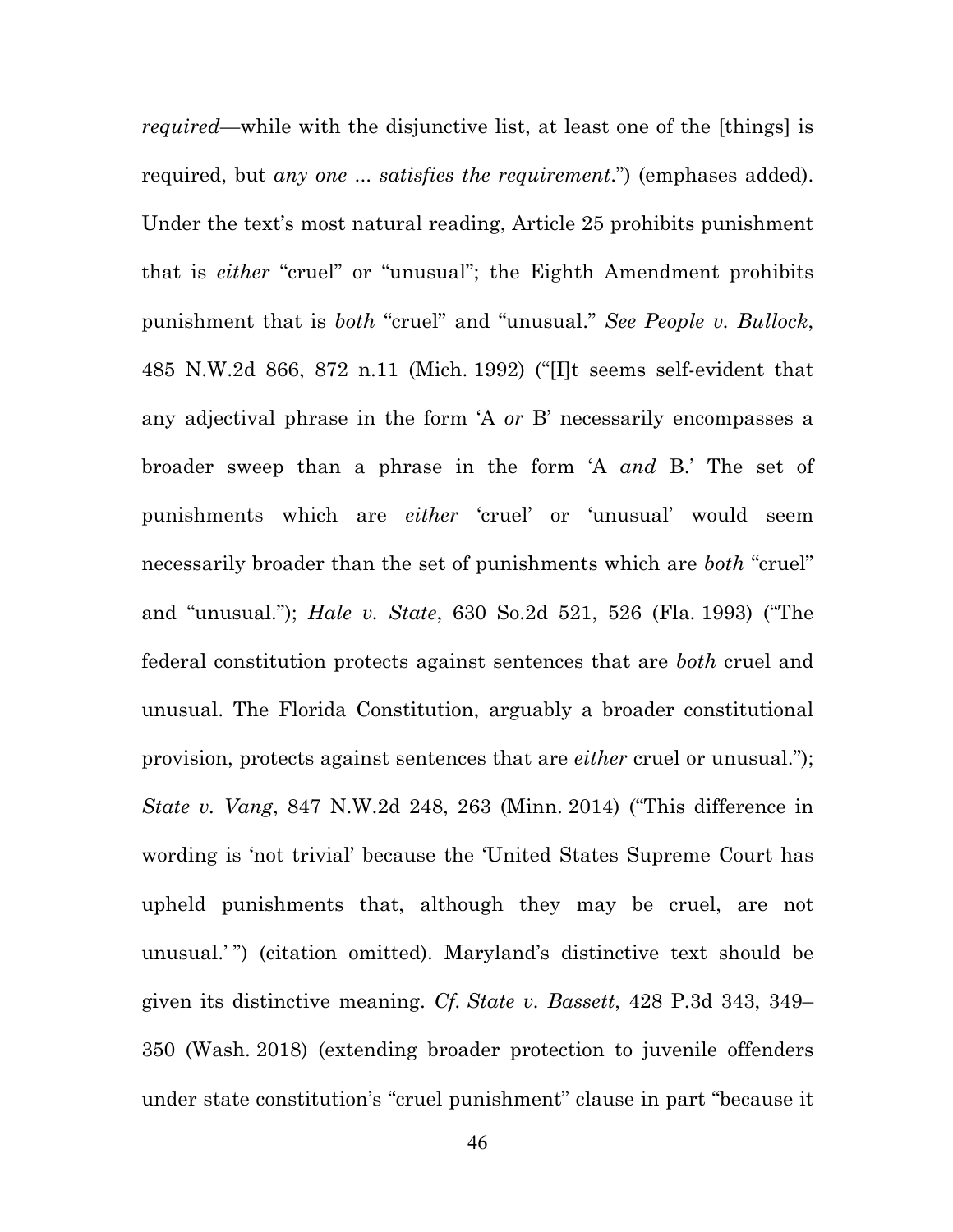prohibits conduct that is *merely* cruel; it does not require that the conduct be *both* cruel and unusual.") (emphasis added).

*Second*, Article 25's drafting history suggests that this textual difference was "purposeful and substantive rather than merely semantic." *People v. Baker*, 20 Cal. App. 5th 711, 723, 229 Cal. Rptr. 3d 431, 442 (2018) (discussing California's "cruel or unusual punishment" clause). Article 25 was ratified in November 1776 (then as Article 22 of the Declaration of Rights). The Declaration was drafted after Virginia's Declaration of Rights, and "made use of [Virginia's] draft as a starting point for [its] own labors." Dan Friedman, *Tracing the Lineage: Textual and Conceptual Similarities in the Revolutionary-Era State Declarations of Rights of Virginia, Maryland, and Delaware*, 33 Rutgers L.J. 929, 942 (2002). Virginia's provision—a "verbatim copy of the English Bill of Rights (1689)"—proscribed the infliction of "cruel and unusual punishments." *Id*. at 968. As Friedman (now Judge Friedman) explains, "[t]he Maryland drafters *explicitly rejected* the phrase 'cruel and unusual' in favor of the broader construction 'cruel or unusual.' " *Id.* (emphasis added); *cf. Leidig v. State*, 475 Md. 181, 256 A.3d 870, 881 (2021) ("[T]he assembly of freemen [who drafted the Maryland Declaration] surely understood that they had included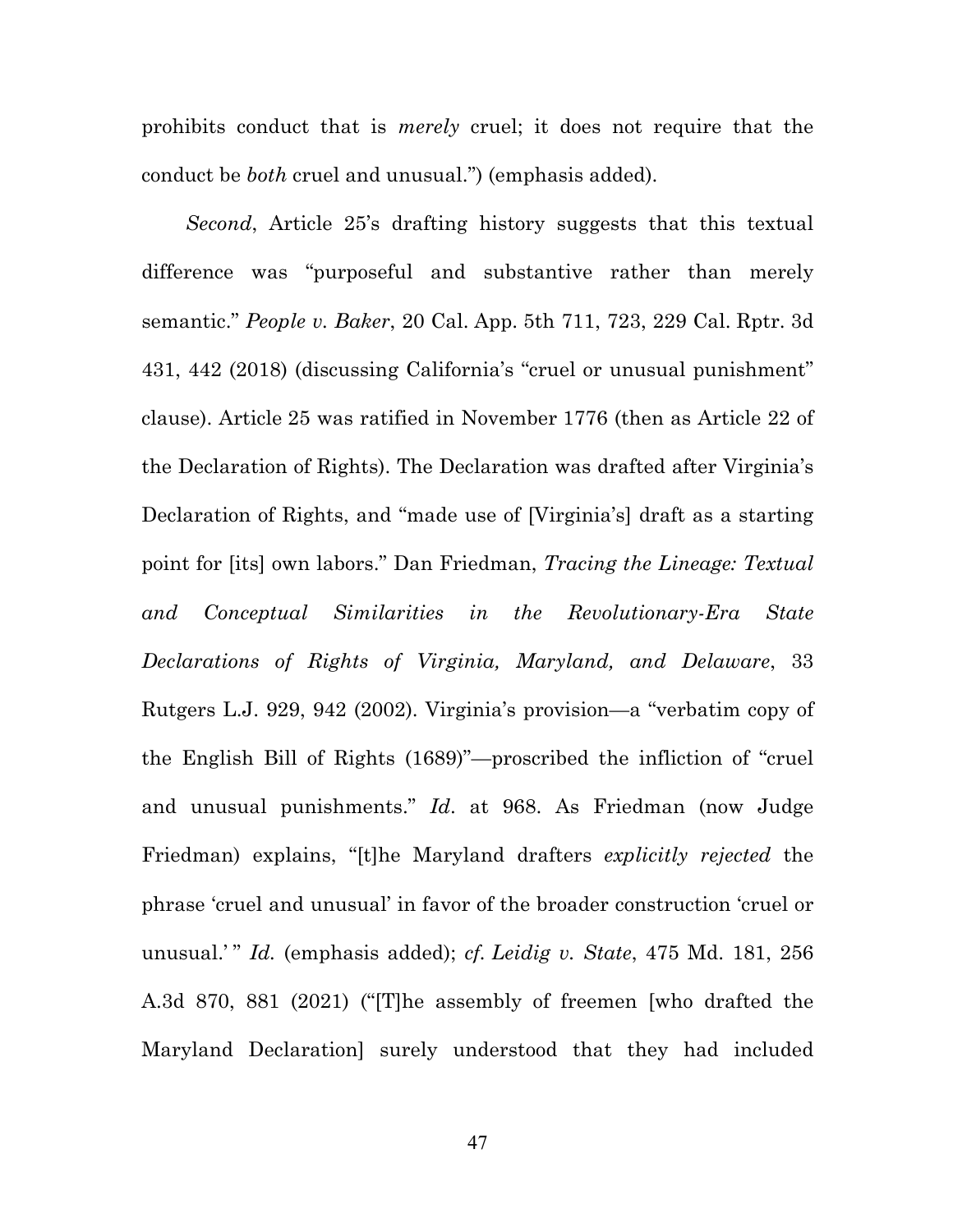additional language regarding examination of witnesses that was not contained in the Virginia and Pennsylvania declarations of rights.").9

*Third*, Maryland's distinctive tradition of shielding juvenile offenders from adult punishments warrants classifying a broader range of juvenile punishments as unconstitutional under state law. *See* Dan Friedman, *The History, Development, and Interpretation of the Maryland Declaration of Rights*, 71 Temp. L. Rev. 637, 639 (1998) (noting that the Supreme Court "must address the 'lowest common denominator' that can be applied to every state," whereas state supreme courts "have the freedom to tailor more narrowly the rules they create to the unique characteristics, history, and traditions of their individual states."). Maryland was one of the first States to pass legislation establishing a "House of Refuge for Juvenile Delinquents," Acts of 1830, ch. 64, as part of a progressive movement that sought to "rescue children from the degradations of adult prison." Nell Bernstein,

<sup>9</sup> The Eighth Amendment, ratified 15 years later in 1791, "tracked Virginia's prohibition of 'cruel *and* unusual punishments,' … which most closely followed the English provision," rather than State constitutions prohibiting "cruel or unusual punishments." *Harmelin*, 501 U.S. at 966 (Scalia, J.); *see also* Meghan J. Ryan, *Does the Eighth Amendment Punishment Clause Prohibit Only Punishments That Are Both Cruel and Unusual?*, 87 Wash. U. L. Rev. 567, 608 (2010) ("[I]t is highly likely that the drafters and ratifiers of the Eighth Amendment were aware of the significance of using the term 'and' instead of the term 'or' " as "various states [including Maryland] had used different permutations of the language of the prohibition.").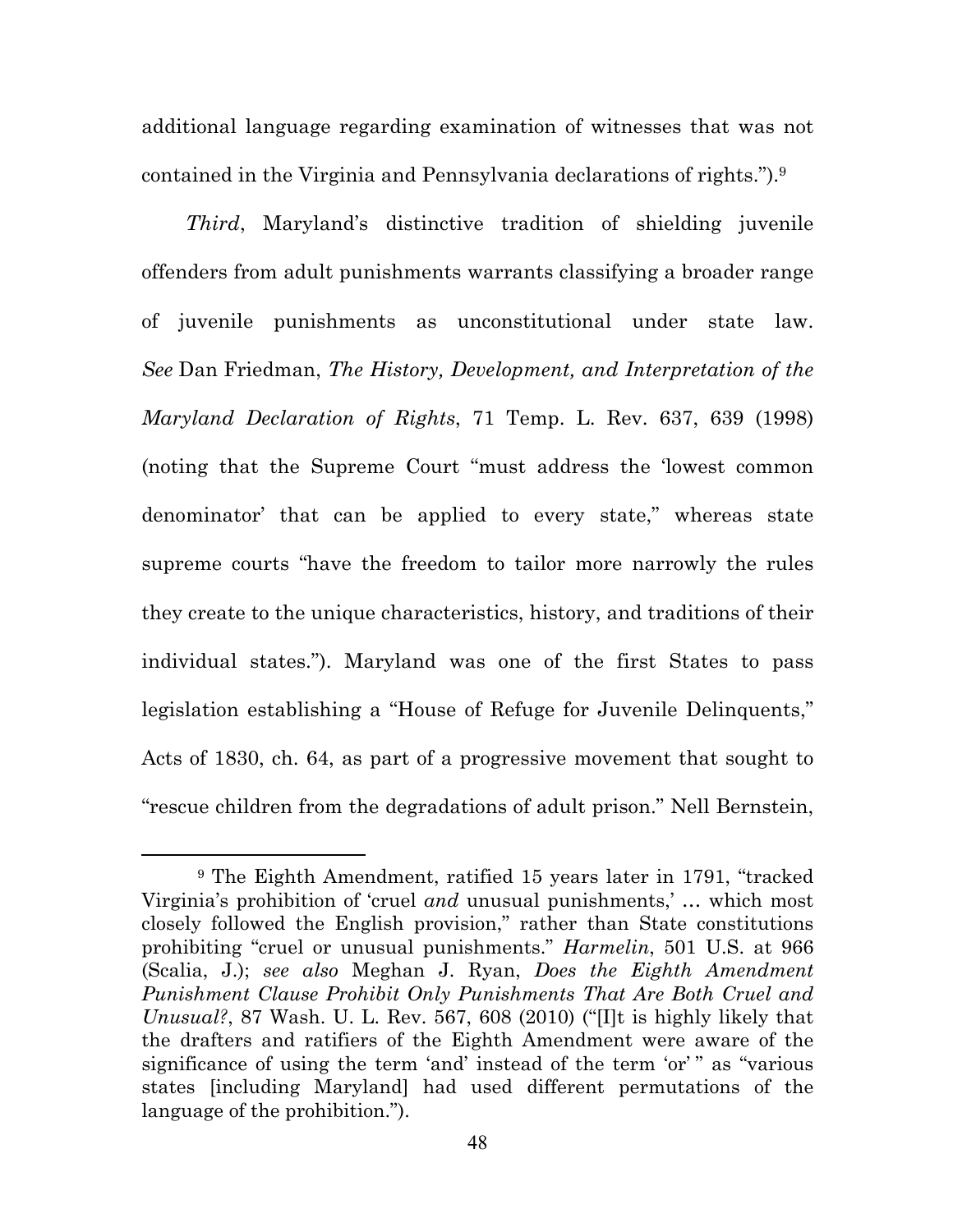*Burning Down the House: The End of Juvenile Prison* 38 (2014).10 Maryland was one of the first States to create a specialized court for juvenile offenders. *See* Acts of 1902, ch. 611. Maryland banned capital punishment for juvenile offenders nearly two decades before *Roper* held that this practice was "cruel and unusual." *See* Acts of 1987, ch. 626. And Maryland has gone further than the Supreme Court in banning the imposition of juvenile life-without-parole sentences in *all* cases. As Maryland has not moved in lockstep with other jurisdictions with respect to juvenile sentencing, Article 25 should not be applied to juveniles in lockstep with the Eighth Amendment. *Cf. Leidig*, 256 A.3d at 902 ("[T]his Court in numerous instances has declined to read a Maryland constitutional provision in lockstep with its federal constitutional counterpart where such a divergence is necessary and appropriate to give full effect to the rights afforded under Maryland  $law.'$ ).

This Court does not need to overturn its prior Article 25 cases to reach this conclusion. *See, e.g.*, *Thomas*, 333 Md. at 103 n.5 (rejecting an as-applied proportionality challenge to an *adult* sentence because "the prevailing view of the Supreme Court recognizes the existence of a

<sup>10</sup> The Act provided that minors convicted of *any* offense punishable by imprisonment in the penitentiary could be committed to the House of Refuge during their minority for instruction in "useful knowledge." §§ 6, 7.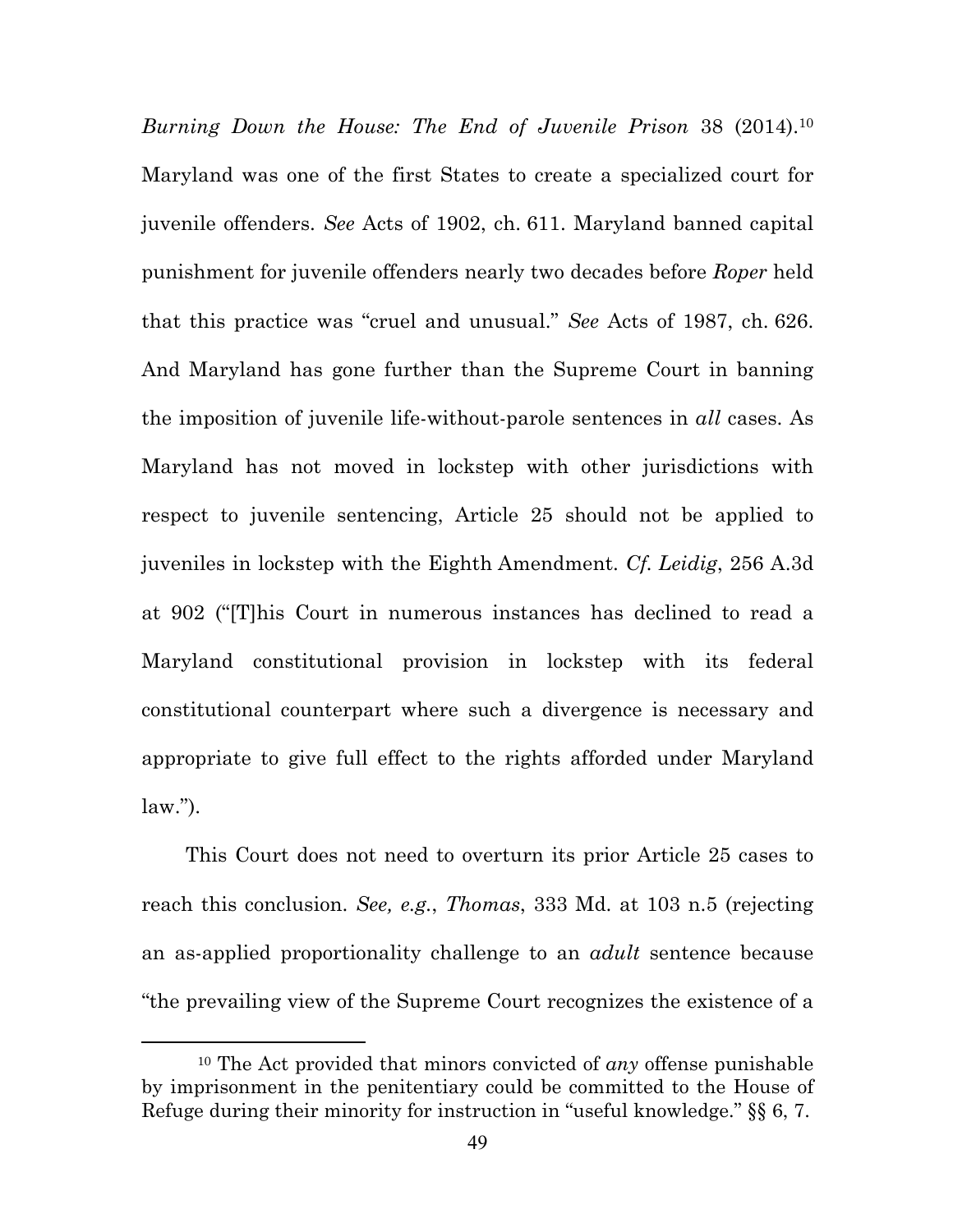proportionality component in the Eighth Amendment [and] we perceive no difference between the protection afforded by that amendment" and Article 25). This Court has never specifically addressed Article 25's protections for *juvenile* offenders,<sup>11</sup> and should now hold that it affords greater protection than the Eighth Amendment. *Cf. Diatchenko v. District Attorney for Suffolk Dist.*, 1 N.E.3d 270, 285 (Mass. 2013) (juvenile offenders have broader protections than adult offenders under state constitution's "cruel or unusual punishment" clause because of their "unique characteristics").

# **C. Article 25 invalidates the juvenile life-without-parole sentences imposed before Maryland's repeal because this punishment has become "cruel" or "unusual."**

The Legislature has decided that after October 1, 2021, life without parole is *never* appropriate for juvenile offenders, regardless of the heinousness of their crimes. This penalty, which was already "unusual" in Maryland, is now "cruel" under Article 25, as there is no legitimate penological purpose for retaining life-without-parole sentences imposed prior to the repeal. *Cf. State v. Santiago*, 122 A.3d 1,

<sup>11</sup> In *Trimble v. State*, 300 Md. 387 (1984), the defendant argued that executing juvenile offenders violated the Eighth Amendment and Article 25. *Id*. at 416–417. This Court rejected the Eighth Amendment challenge, and only said regarding the Article 25 claim that it saw "no obstacle presented by … the Declaration … to prevent the death penalty on account of [defendant's] age." *Id*. at 435. The Court did not address any claim that Article 25 afforded broader protection to juvenile offenders.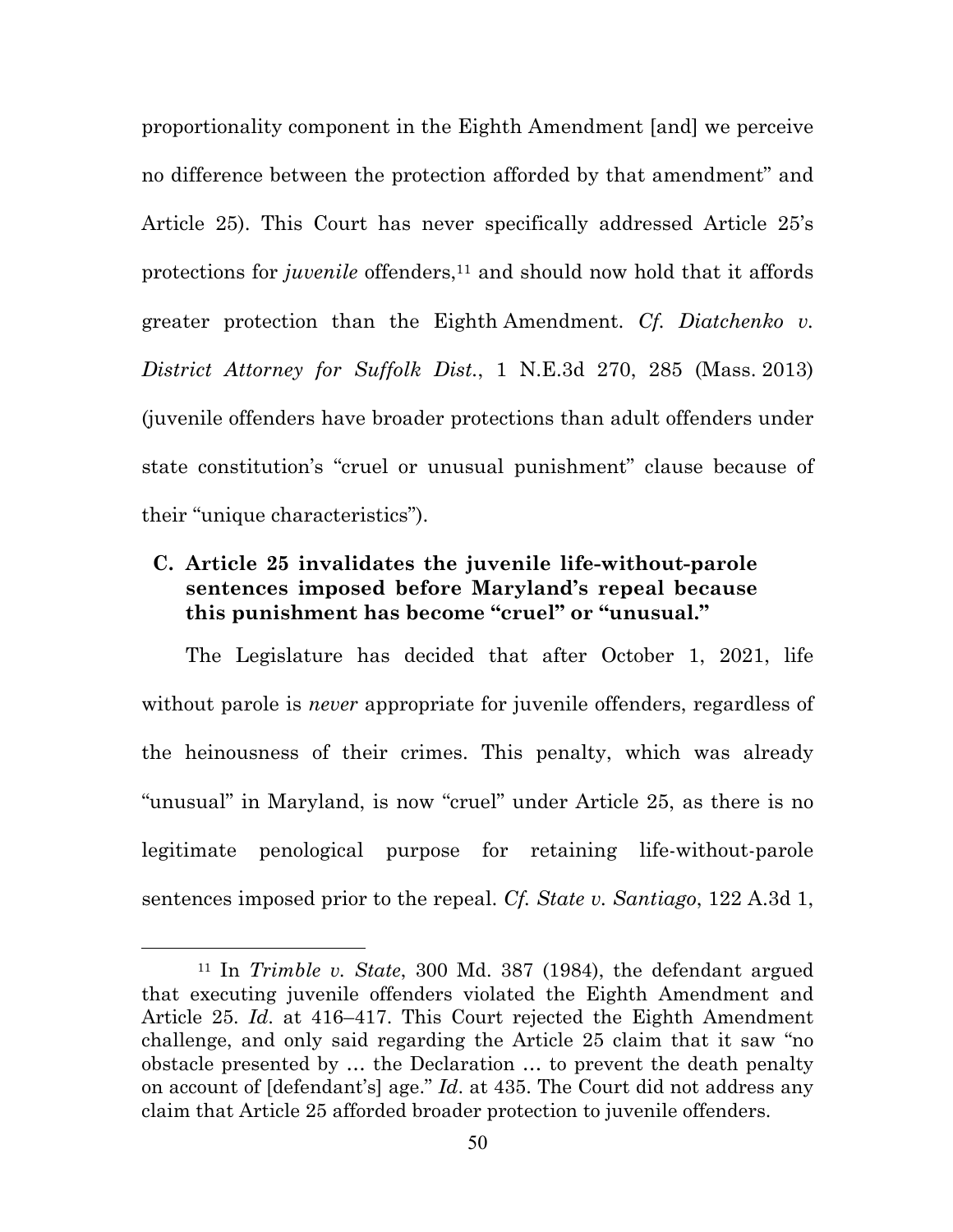10 (Conn. 2015) (invalidating previously-imposed death sentences under state constitution's prohibition against "cruel and unusual punishment" because "following its prospective abolition, [the] death penalty no longer comports with contemporary standards of decency and no longer serves any legitimate penological purpose.").

This Court has never set forth an approach for evaluating a *categorical* challenge to a punishment under Article 25. The Supreme Court's two-step approach to Eighth Amendment categorical challenges is instructive. *Cf. Trimble*, 300 Md. at 420–421 (applying this approach to determine the constitutionality of executing juvenile offenders). This Court should apply this approach, unshackled by federalism concerns, and hold that juvenile life without parole is "cruel" or "unusual" punishment under Article 25. *See State v. Sweet*, 879 N.W.2d 811, 835, 839 (Iowa 2016) (applying Supreme Court's two-step approach to hold juvenile life without parole violates state constitution's "cruel and unusual punishment" clause); *Bassett*, 428 P.3d at 350–351 (applying this approach, rather than gross disproportionality test, to hold juvenile life without parole violates state constitution's "cruel punishment" clause).

*First*, the Supreme Court "considers 'objective indicia of society's standards, as expressed in legislative enactments and state practice,' to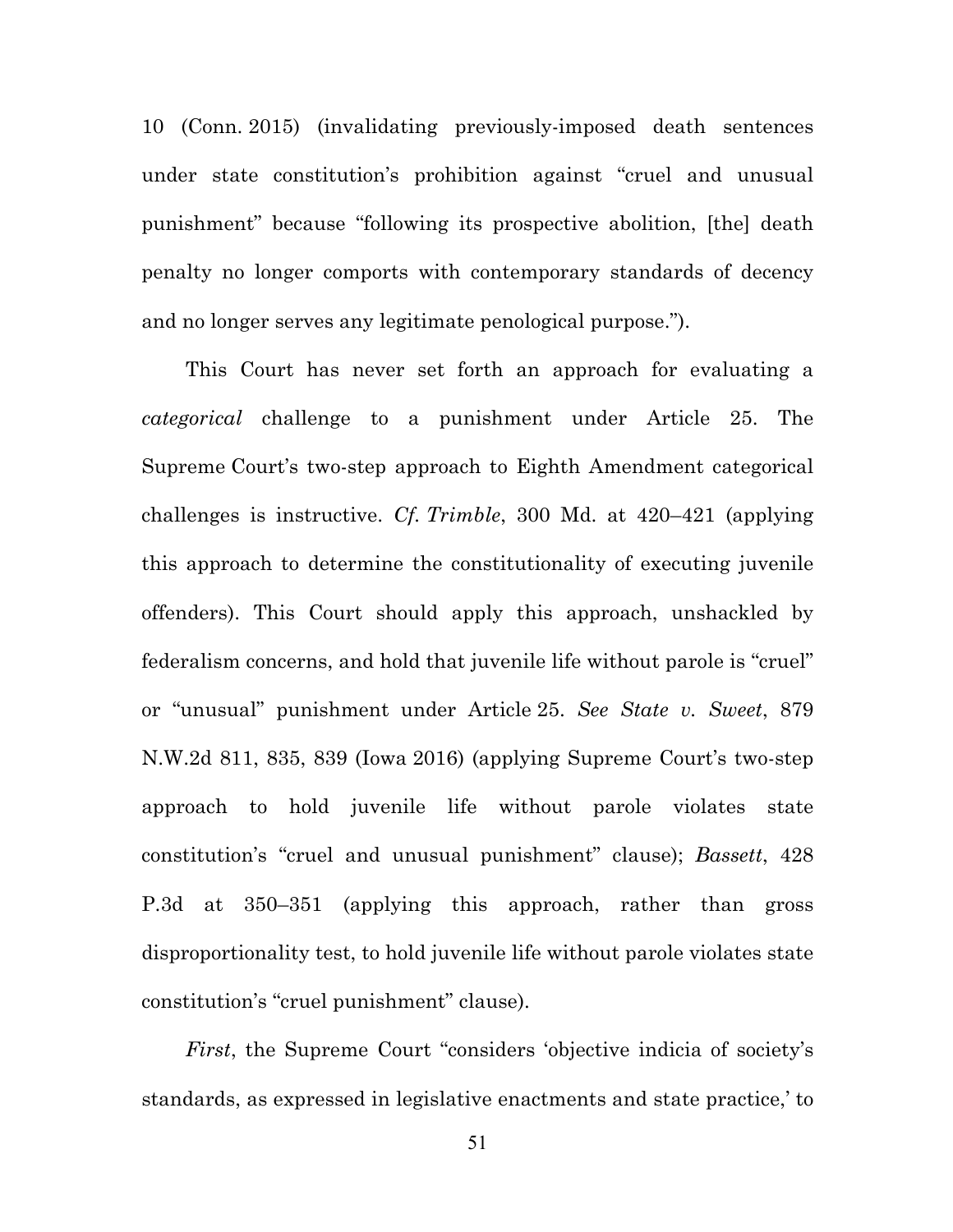determine whether there is a national consensus against the sentencing practice at issue." *Graham*, 560 U.S. at 61 (quoting *Roper*, 543 U.S. at 572). "One way of understanding the examination of objective indicia relates to the proscription against *unusual* punishments—a punishment not allowed by a majority of jurisdictions is *unusual*." *Berry*, *supra*, at 14 (emphases added); *see also Miller*, 567 U.S. at 494 (Roberts, C.J., dissenting) (the "objective indicia" determine whether a punishment is "unusual"). Under Article 25, the most important "objective indicia" are Maryland enactments and sentencing practices, though a "national consensus" is persuasive.

Life without parole for juvenile offenders is an "unusual" punishment under Article 25. To start, Maryland has banned the imposition of this penalty. *See Atkins v. Virginia*, 536 U.S. 304, 312 (2002) (the "clearest and most reliable objective evidence of contemporary values is the legislation enacted by the country's legislatures.") (quoting *Penry*, 492 U.S. at 331). Maryland has decided that this penalty—which does not appear to have been imposed in the past decade (*see* n.4, *supra*)—should never be imposed again. Furthermore, a review of "actual sentencing practices"—an "important part of the … inquiry into consensus," *Graham*, 560 U.S. at 62—reveals that only around twelve juvenile offenders are serving life-without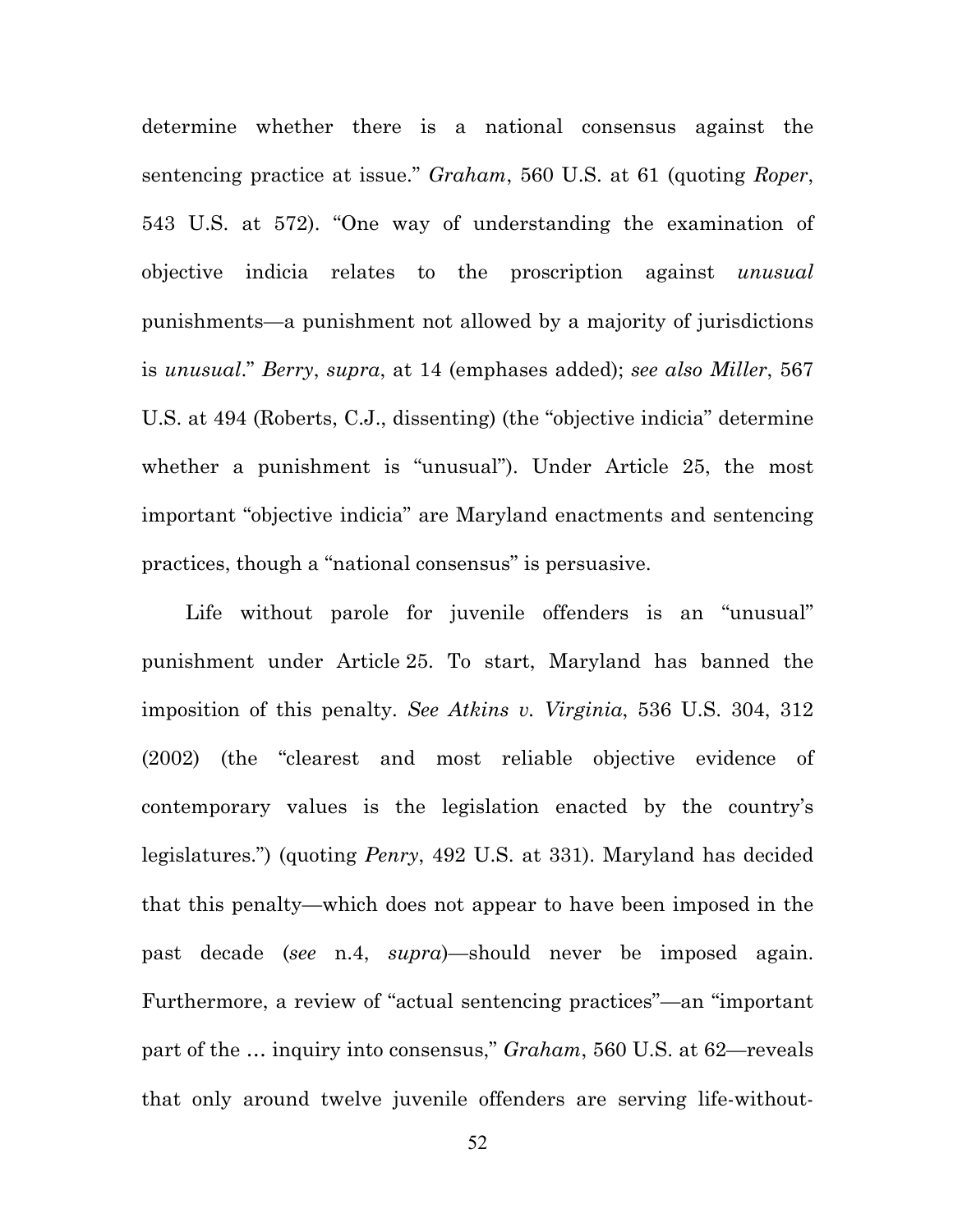parole sentences in Maryland, *see* n.2, *supra*, with Malvo yet to start serving his sentences. To put this in perspective, this is around one percent of the 1159 juvenile offenders in Division of Correction custody as of December 30, 2020. Revised Fiscal and Policy Note for Senate Bill 494, at 5 (2021). Juvenile life without parole is also falling into disuse nationally—25 States and the District of Columbia have banned it, and a further nine States have no offenders serving it. Josh Rovner, *Juvenile Life Without Parole: An Overview*, The Sentencing Project,

May. 24, 2021, https://tinyurl.com/272d5eje; *see also Bassett*, 428 P.3d at 352 ("[T]he direction of change in this country is unmistakably and steadily moving toward abandoning [this] practice"). This Court should invalidate Maryland's "unusual" juvenile life-without-parole sentences imposed before the repeal.

*Second*, the Supreme Court "determine[s] in the exercise of its own independent judgment whether the punishment in question violates the Constitution." *Graham*, 560 U.S. at 61. In this inquiry, the Court considers "whether the challenged sentencing practice serves legitimate penological goals." *Id*. at 67. "One way of understanding the examination of subjective indicia relates to the proscription against *cruel* punishments—a punishment not supported by a purpose of punishment is *cruel*." *Berry*, *supra*, at 15 (emphases added).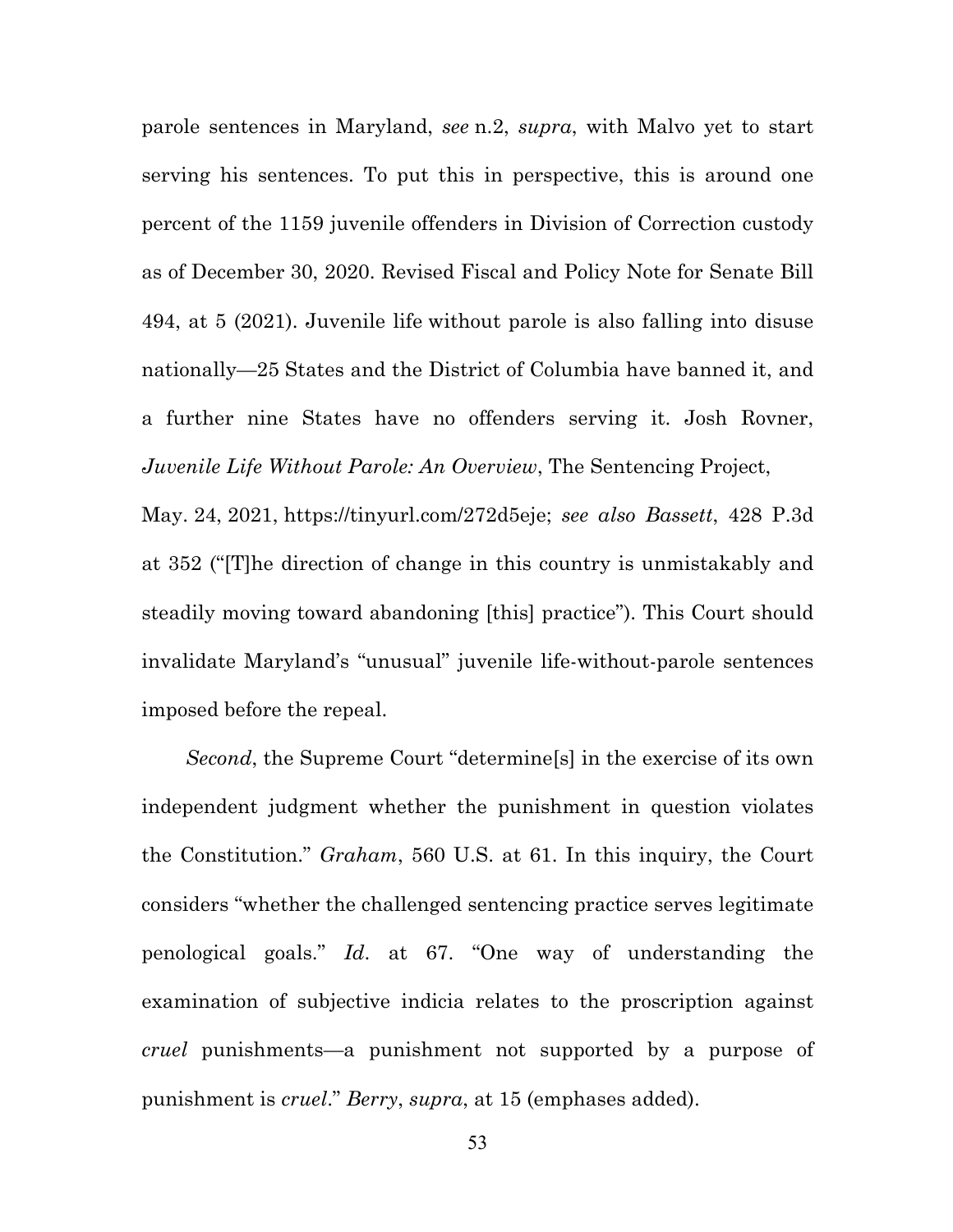Life without parole for juvenile offenders is a "cruel" punishment under Article 25 because it is an "especially harsh" punishment for juveniles, *Graham*, 560 U.S. at 70, that no longer serves any legitimate penological goals. *First*, any deterrent value juvenile life without parole may have had "no longer exists" after its repeal. *Santiago*, 122 A.3d at 57. *Second,* the "case for retribution"—which is already "not as strong" for juveniles, *Miller*, 567 U.S at 472—is even weaker when the Legislature has determined that retribution will never warrant sentencing another juvenile to life without parole. *Third*, life without parole has never been "justified by the goal of rehabilitation" because it "forswears altogether the rehabilitative ideal." *Graham*, 560 U.S. at 74. *Fourth*, now that the Legislature has decided that sentencing juveniles to life without parole is not necessary to protect the public, there is no legitimate basis to permanently incapacitate juveniles sentenced before the repeal. *Finally*, juvenile life without parole is "cruel" because of its disproportionate application to black youth: 82% of juveniles sentenced to life without parole in Maryland are black, the highest percentage in the nation. The Campaign for the Fair Sentencing of Youth, *Juvenile Restoration Act Factsheet*, Hearing on Senate Bill 494 before the Senate Judicial Proceedings Committee (2021) (written testimony).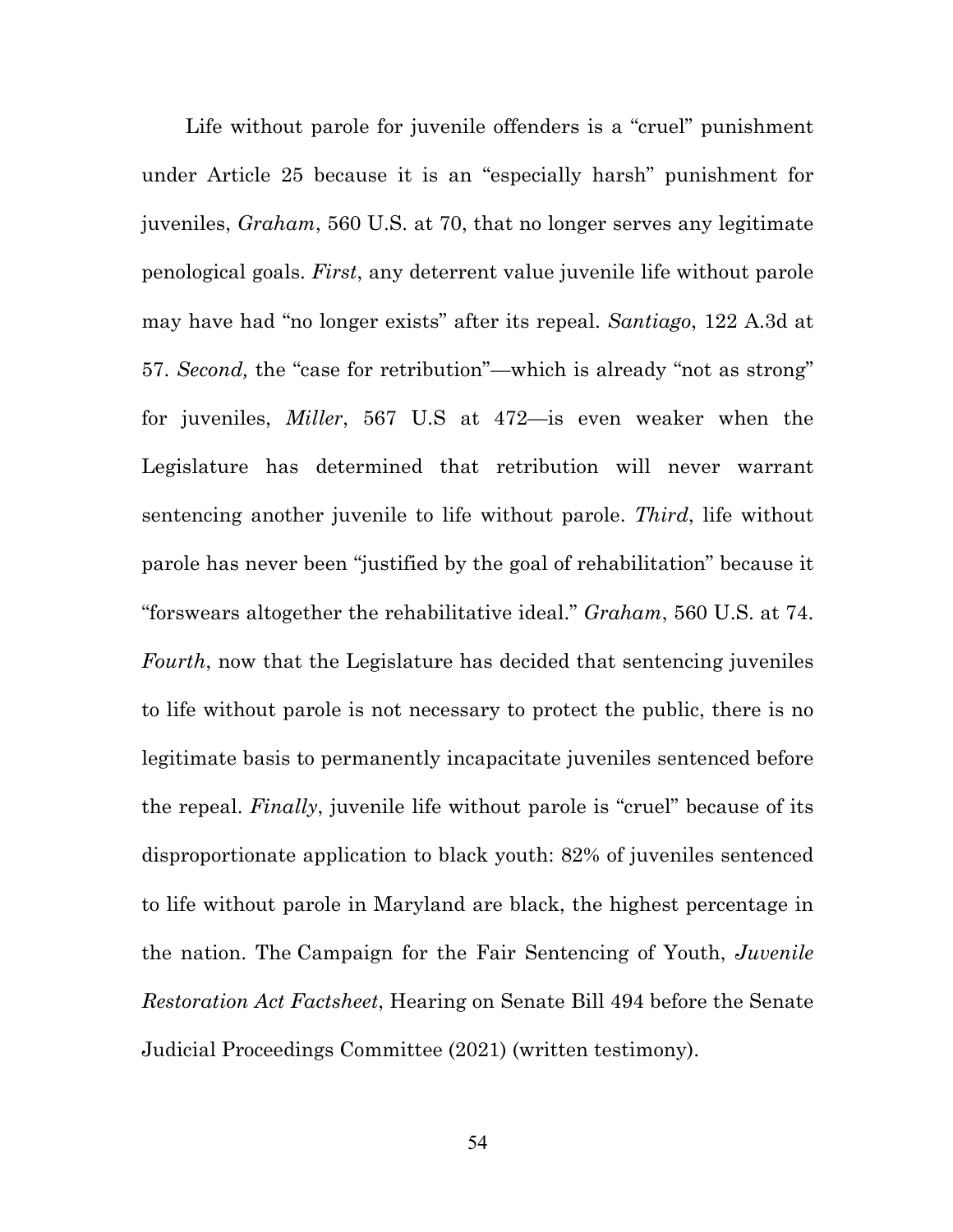**D. Alternatively, Article 25 invalidates Malvo's lifewithout-parole sentences because it is "cruel" or "unusual" to impose this penalty on a juvenile offender who is implicitly determined to be corrigible.**

If this Court concludes that *Jones* has overruled *Miller*'s substantive rule barring life without parole for all juvenile offenders who are not permanently incorrigible, Argument III, *supra*, it should recognize such a rule under Article 25, and apply this rule to uphold Malvo's as-applied proportionality challenge. Life without parole is an especially "cruel" penalty for corrigible juvenile offenders like Malvo because it does not serve any legitimate penological goals. *First*, retribution does not support this punishment because juvenile offenders whose crimes reflect the transient immaturity of youth—and who have since matured—are less blameworthy than irreparably corrupt juvenile offenders. *Second*, there is no deterrent value in retaining the life-without-parole sentences of juveniles—corrigible or otherwise—now that this sentence has been banned. *Third*, rehabilitation cannot justify denying juveniles who have demonstrated their capacity to change a meaningful opportunity for release. *Finally*, incapacitation—which depends on the judgment that the juvenile is "incorrigible," *Graham*, 560 U.S. at 72–73—cannot support retaining the sentence of a juvenile found to be corrigible. Furthermore, life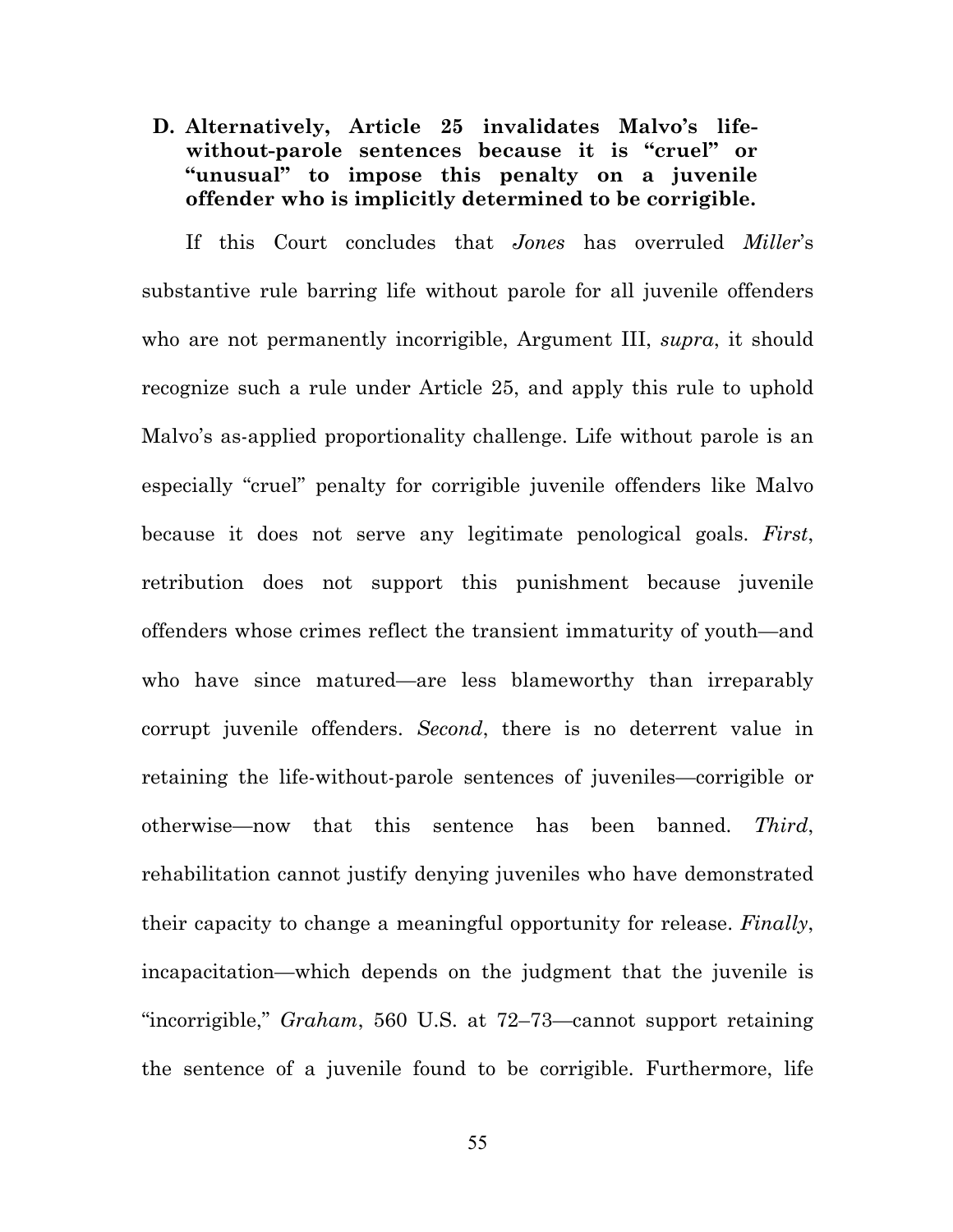without parole is an "unusual" penalty in this case because Malvo, unlike other juvenile offenders, had four years to demonstrate his increased maturity, and established that he had "changed." (E.128). Retaining life without parole for offenders like Malvo is "cruel" or "unusual" under Article 25.

### **E. Alternatively, Article 25 invalidates Malvo's lifewithout-parole sentences because Judge Ryan did not find, expressly or implicitly, that he was "permanently incorrigible."**

*Jones* held that the Eighth Amendment does not require a court to make an express or implicit finding of permanent incorrigibility before imposing life without parole on a juvenile offender, but recognized that "States may require sentencers to make extra factual findings." 141 S.Ct. at 1323. This Court should now hold that juvenile life-withoutparole sentences imposed before Maryland's repeal must be vacated under Article 25 unless the judge expressly or implicitly found that the juvenile was some variant of "permanently incorrigible." In other words, the record must reflect that the judge determined that the defendant was incapable of rehabilitation. Absent such a rule, there is an unacceptable risk that corrigible juvenile offenders were condemned to die in prison. Malvo's sentencing plainly violates this rule: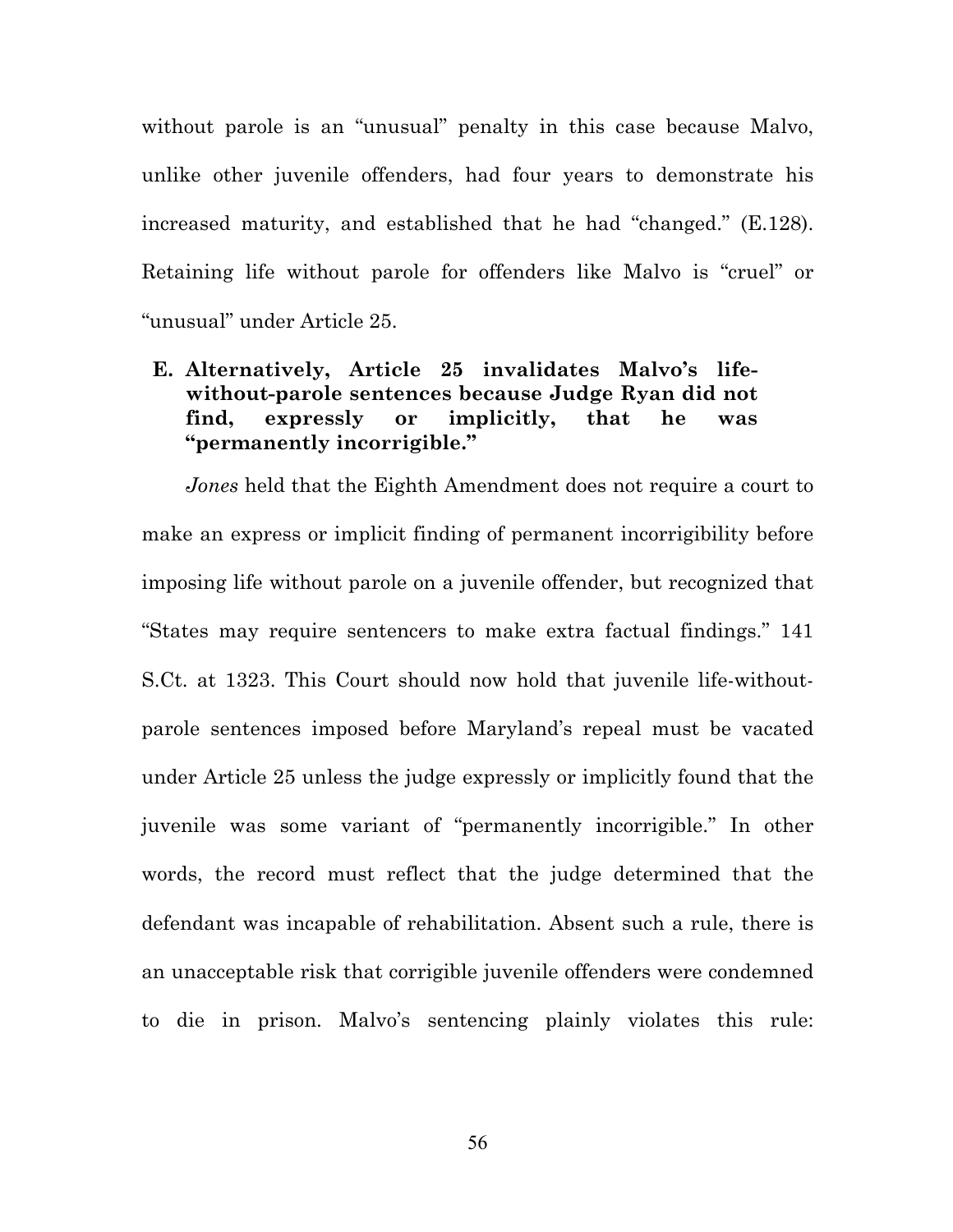Judge Ryan did not find that he was permanently incorrigible, and expressly found that he had "changed." (E.128).

### **F. Conclusion.**

Malvo's sentences violate Article 25 because: (1) juvenile life without parole is categorically "cruel" or "unusual"; (2) life without parole is "cruel" or "unusual" for a corrigible juvenile like Malvo; or (3) Judge Ryan did not find Malvo to be incorrigible. Malvo's first two claims establish that his sentences are cruel or unusual punishment, and thus illegal under Rule 4-345(a). *Randall Book Corp*, 316 Md. at 322. His third claim establishes that an "error of constitutional dimension," "based upon a [Supreme Court] decision" rendered after his sentencing proceeding, contributed to his sentences, rendering them illegal under Rule 4-345(a). *Baker v. State*, 389 Md. 127, 134–137 (2005).12 His sentences must be retroactively invalidated under Article 25. *See Wiggins v. State*, 275 Md. 689, 701 (1975) ("retrospective application is mandated … where the punishment is not constitutionally permissible.") He must be resentenced to sentences

<sup>12</sup> This exception to the ordinary limits on Rule 4-345(a) motions has so far only been applied in capital proceedings. *Id*. at 134. The Supreme Court has, however, recognized subsequent to *Baker* that life without parole is "akin to the death penalty" for juveniles, and is "treated … similarly to that most severe punishment." *Miller*, 567 U.S. at 475. This claim is thus appropriately reviewed under Rule 4-345(a).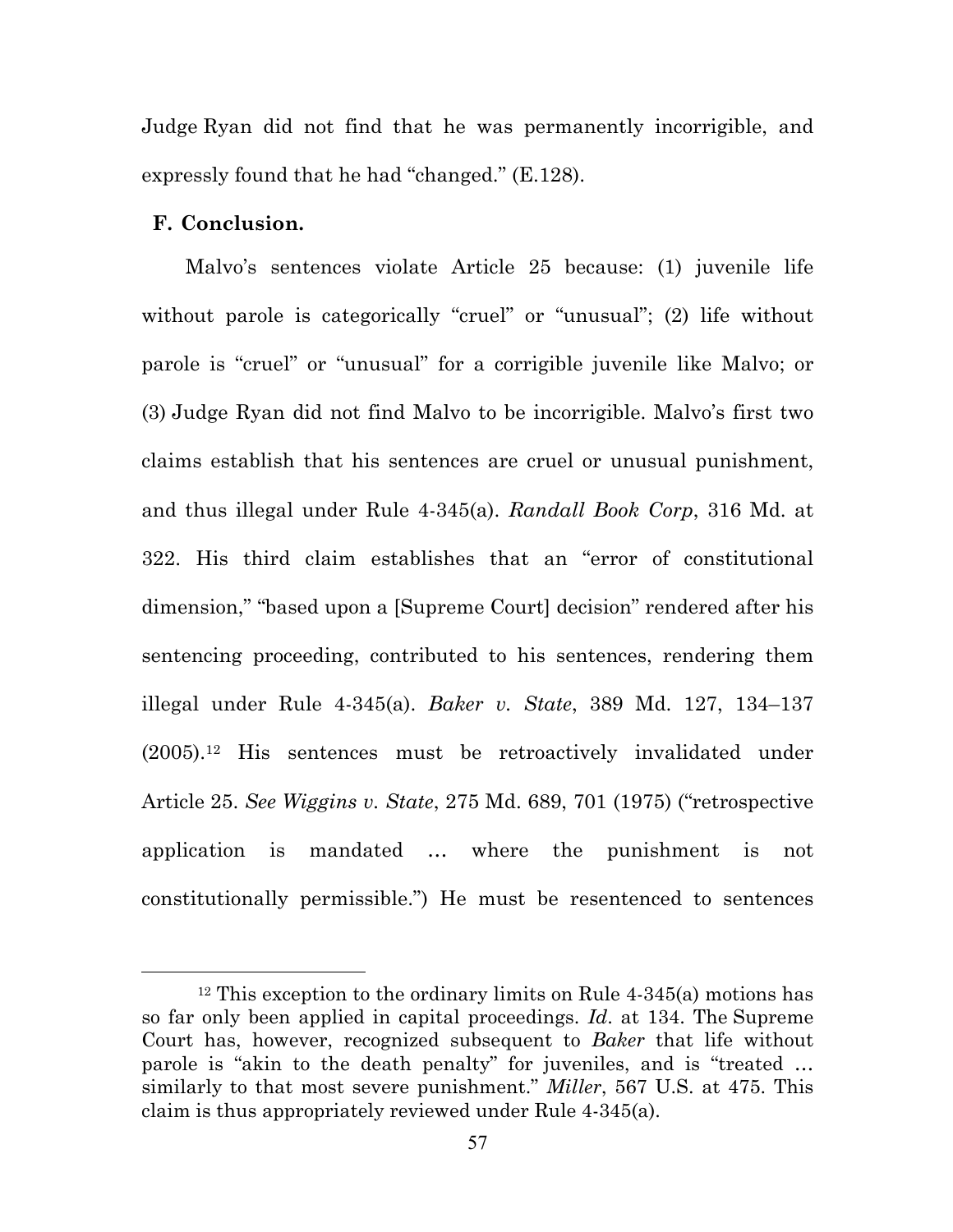that afford him a "meaningful opportunity for release based on demonstrated maturity and rehabilitation." Argument V, *infra*.

#### **V. Malvo must be resentenced.**

#### **A. Summary.**

Malvo's sentences violate *Miller*'s individualized sentencing requirement for juvenile offenders and *Miller*'s substantive rule barring life without parole for corrigible juvenile offenders. Arguments II & III, *supra*. To remedy these *Miller* violations, he must receive a new sentencing that complies with *Miller*, or access to a release mechanism that affords him a "meaningful opportunity to obtain release based on demonstrated maturity and rehabilitation." *Miller*, 567 U.S. at 479 (quoting *Graham*, 560 U.S. at 75). As he is not eligible for parole, and does not have a "meaningful opportunity to obtain release" through JUVRA, he must be resentenced. Argument V.B, *infra*. His sentences also violate Article 25, Argument IV, *supra*, and he must be resentenced to remedy these violations. Argument V.C, *infra*.

### **B. Malvo must be resentenced to remedy the Eighth Amendment violations in his sentencing.**

*Montgomery* explained that *Miller* violations may be remedied by "permitting juvenile homicide offenders to be considered for parole, rather than by resentencing them." 577 U.S. at 212. Extending parole eligibility remedies *Miller* violations because it "ensures that juveniles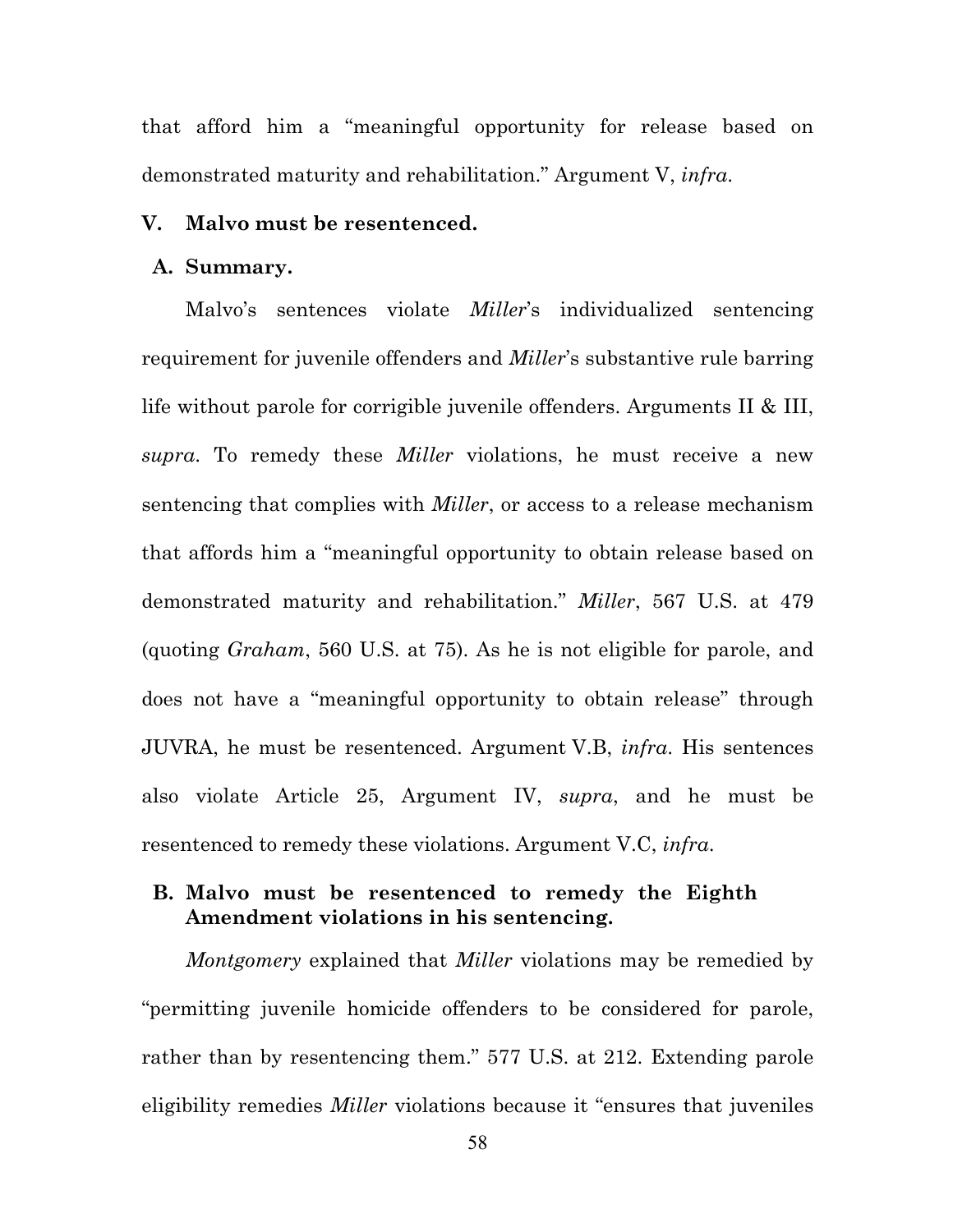whose crimes reflected only transient immaturity—and who have since matured—will not be forced to serve a disproportionate sentence in violation of the Eighth Amendment," and that those "who have shown an inability to reform will continue to serve life sentences." *Id*. *See also Graham*, 560 U.S. at 75 ("A State is not required to guarantee eventual freedom" because some "who commit truly horrifying crimes as juveniles may turn out to be irredeemable, and thus deserving of incarceration for the duration of their lives.").

A parole system—or other release mechanism—comports with the Eighth Amendment if it affords a juvenile offender a "meaningful opportunity to obtain release based on demonstrated maturity and rehabilitation." *Miller*, 567 U.S. at 479 (quoting *Graham*, 560 U.S. at 75); *see also Carter*, 461 Md. at 307 (holding that Maryland's parole system satisfied this requirement). Malvo is not eligible for parole. The question is whether JUVRA affords him the necessary "meaningful opportunity." The Supreme Court has indicated that two requirements must be met. *First*, the opportunity for release must be "realistic" for that offender. *Graham*, 560 U.S. at 82. It must come at a time that provides a "chance for fulfillment outside prison walls." *Id*. at 79; *see also Carter*, 461 Md. at 348–349, 362–363 (holding that defendant's lengthy term-of-years sentence constituted a *de facto* life-without-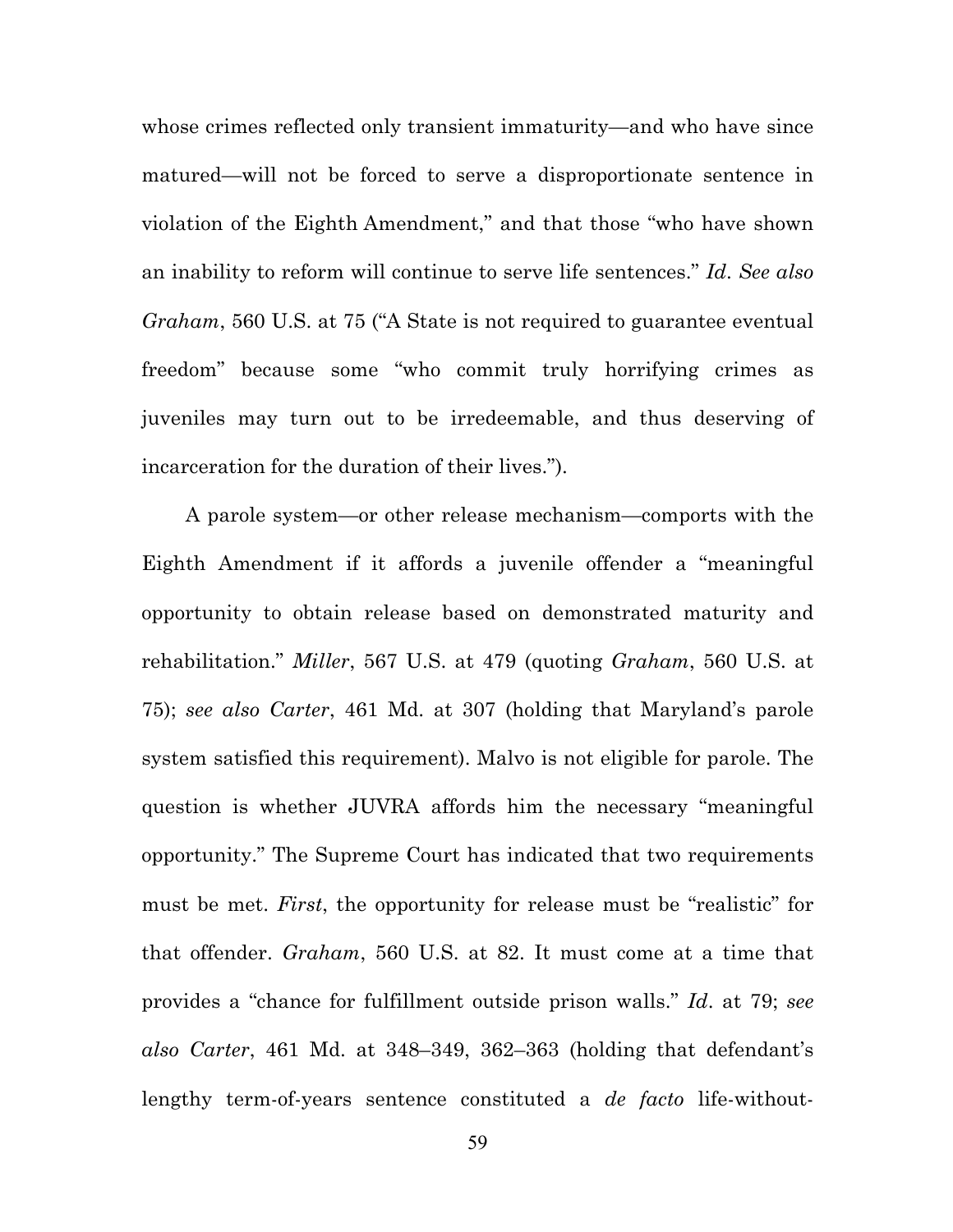parole sentence). *Second*, the release determination must actually be "based on demonstrated maturity and rehabilitation." *Graham*, 560 U.S. at 75. For the opportunity to be "meaningful," the decision-maker must have limited discretion to deny relief to juveniles who have demonstrated maturity and rehabilitation. *See Montgomery*, 577 U.S. at 212 (parole is a remedy to the extent that it "*ensures* that juveniles … who have … matured … *will not be forced* to serve a disproportionate sentence") (emphasis added); *Carter*, 461 Md. at 316 ("The amount of discretion the decision maker has is a recurring theme in Supreme Court cases distinguishing parole from other forms of early release."). An "assessment of whether the prisoner has matured and rehabilitated must be central to the release decision." Sarah French Russell, *Review for Release: Juvenile Offenders, State Parole Practices, and the Eighth Amendment*, 89 Ind. L.J. 373, 412 (2014); *see also Bonilla v. Iowa Board of Parole*, 930 N.W.2d 751, 777 (Iowa 2019) ("If the Board determines that a juvenile offender has demonstrated maturity and rehabilitation, parole … is required *as a matter of law*.") (emphasis added).

JUVRA does not afford Malvo a "realistic" possibility of release for two reasons. *First*, it does not "ensure[]," *Montgomery*, 577 U.S. at 212, or even create a significant likelihood, that he will ever have the opportunity to present his youth at the time of the offense and maturity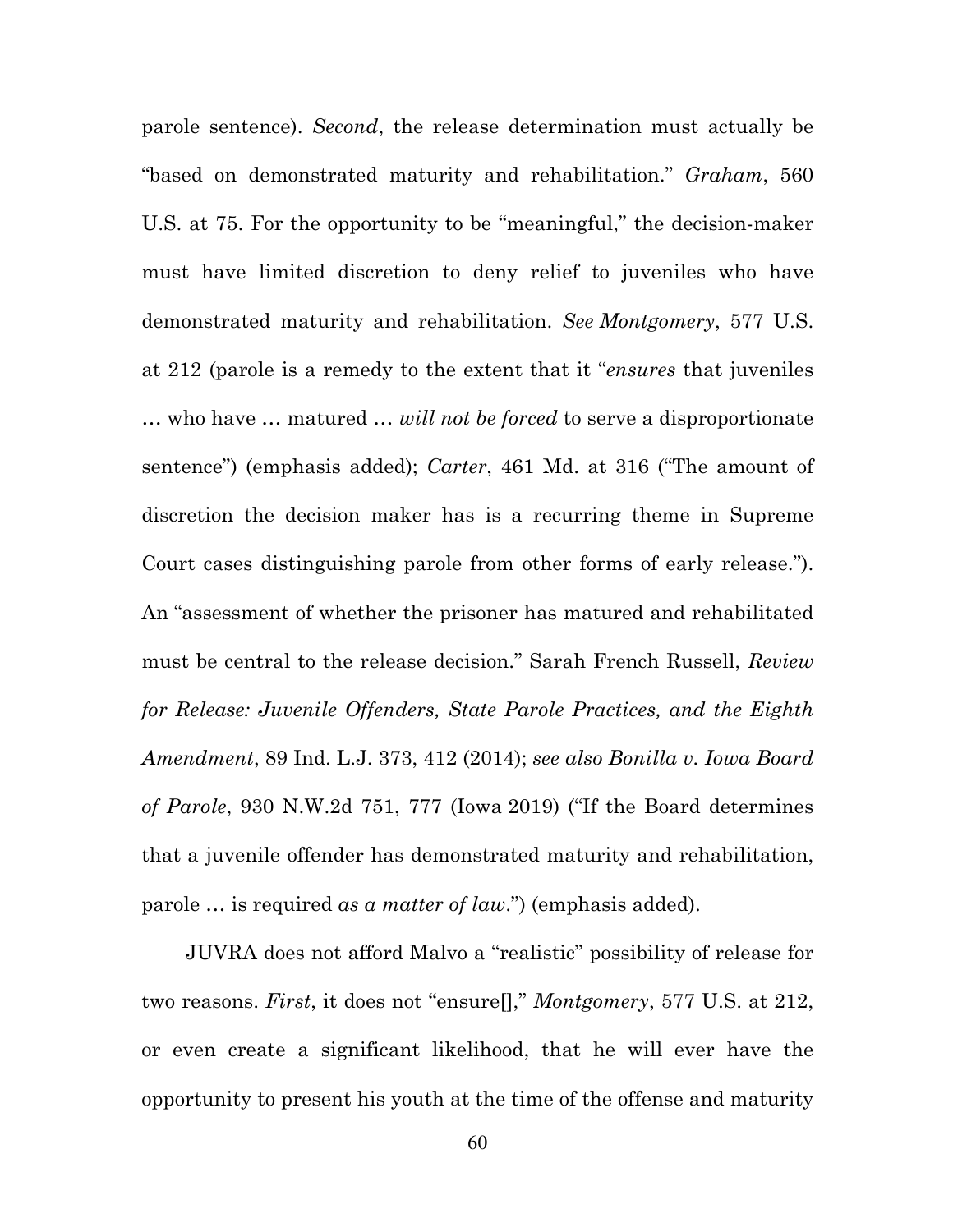and rehabilitation to a Maryland judge. Malvo, who is 36 years old, is serving four life-with-parole sentences in Virginia. He cannot move to "reduce the duration of the sentence" imposed in Maryland until he "has been imprisoned for at least 20 years for [that] offense." CP § 8- 110(a)(3),(b). But Malvo may never be paroled in Virginia, which has had "one of the lowest" grant rates in the country. Virginia Capital Case Clearinghouse, *Parole in Virginia, 2021: The Final Report of the Washington and Lee Law Representation Project* 3 (2021). And even if he is eventually paroled, he may not live the additional 20 years in Maryland custody to qualify for a JUVRA hearing. At best, therefore, JUVRA provides a speculative remedy for Malvo's unconstitutional sentences. *See Graham*, 560 U.S. at 70 (the "remote possibility" of release does not satisfy the Eighth Amendment). The only way to ensure him an "opportunity to show that [his] crime did not reflect irreparable corruption" is a resentencing. *Montgomery*, 577 U.S. at 213.

*Second*, JUVRA may deny Malvo any realistic possibility of release even if he does enter Maryland custody because of his "stacked sentence." The Act permits a juvenile offender to seek modification of "a sentence" "for an offense" after being "imprisoned for at least 20 years for the offense," and appears to contemplate separate motions for each "specific sentence." CP  $\S$  8-110(a)(3), (c), (f). Malvo, after 20 years in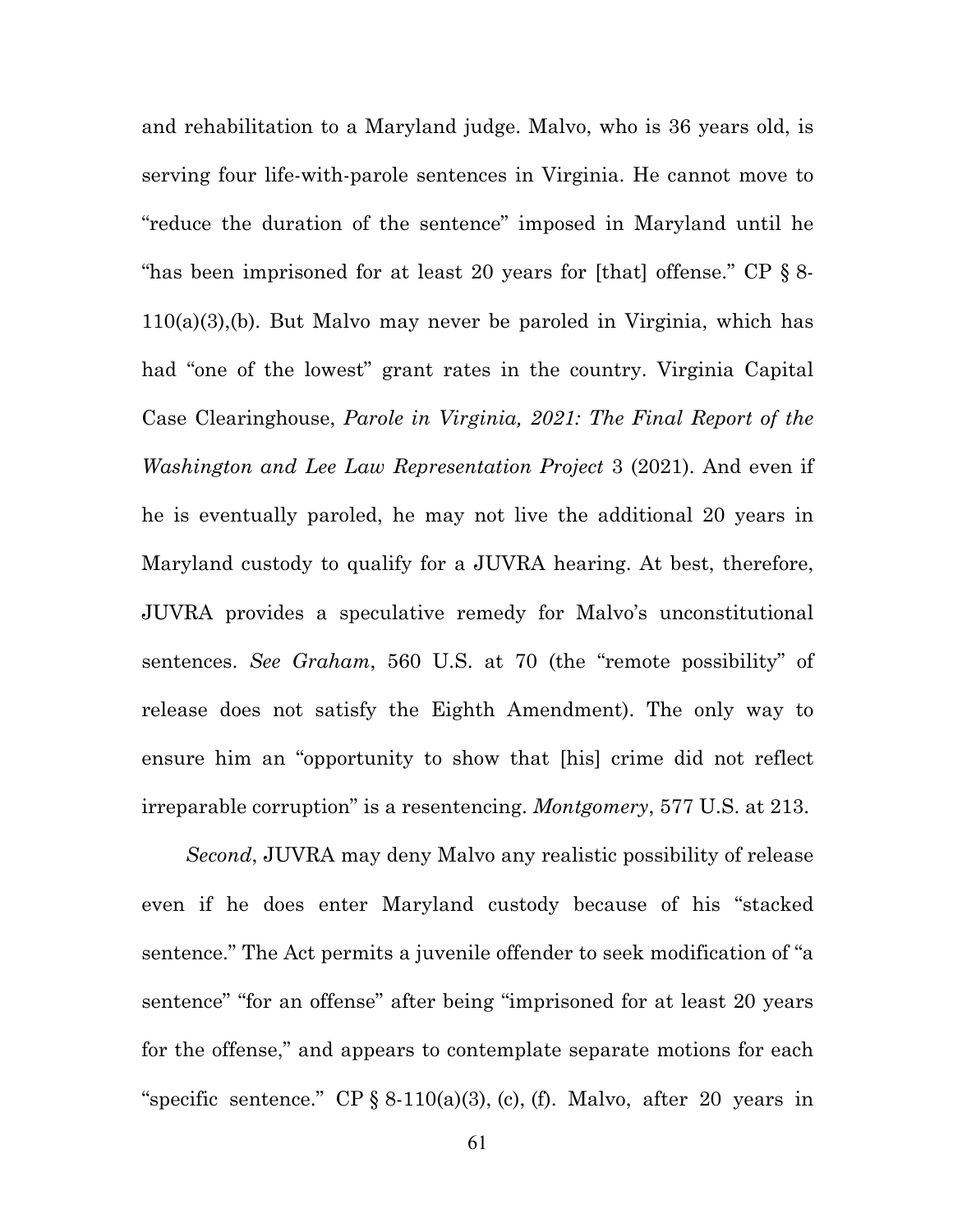Maryland custody, will only have been imprisoned for the prescribed period for the *first* of six life-without-parole sentences, and it is unclear whether the court would have the authority to modify his subsequent sentences. This Court thus does not need to reach JUVRA's substantive provisions: It is exceedingly unlikely to afford Malvo—a uniquely situated juvenile offender—any realistic "chance for fulfillment outside prison walls." *Graham*, 560 U.S. at 79.

Furthermore, JUVRA—unlike the parole system—does not adequately limit the decision-maker's discretion to deny sentence reductions to juveniles who have demonstrated maturity and rehabilitation. Under the parole system, the Parole Commission "shall consider whether the inmate has adequately demonstrated maturity and rehabilitation since commission of the crime" and "afford appropriate weight" to youth-related "mitigating factors" corresponding to the *Miller* factors. COMAR 12.08.01.18A(3)-(4).13 *Cf. People v. Franklin*, 63 Cal. 4th 261, 276, 370 P.3d 1053, 1060, 202 Cal. Rptr. 3d 496, 505 (2016) (holding that parole statute mooted *Miller* claim

<sup>13</sup> Under a 2018 Executive Order, the Governor, in deciding whether to approve a parole recommendation for a juvenile lifer, considers "the same factors" as the Parole Commission, as well as the juvenile's "age" and "lesser culpability" and the degree to which the juvenile has demonstrated "maturity" and "rehabilitation" since the crime. COMAR 01.01.2018.06A, C(1).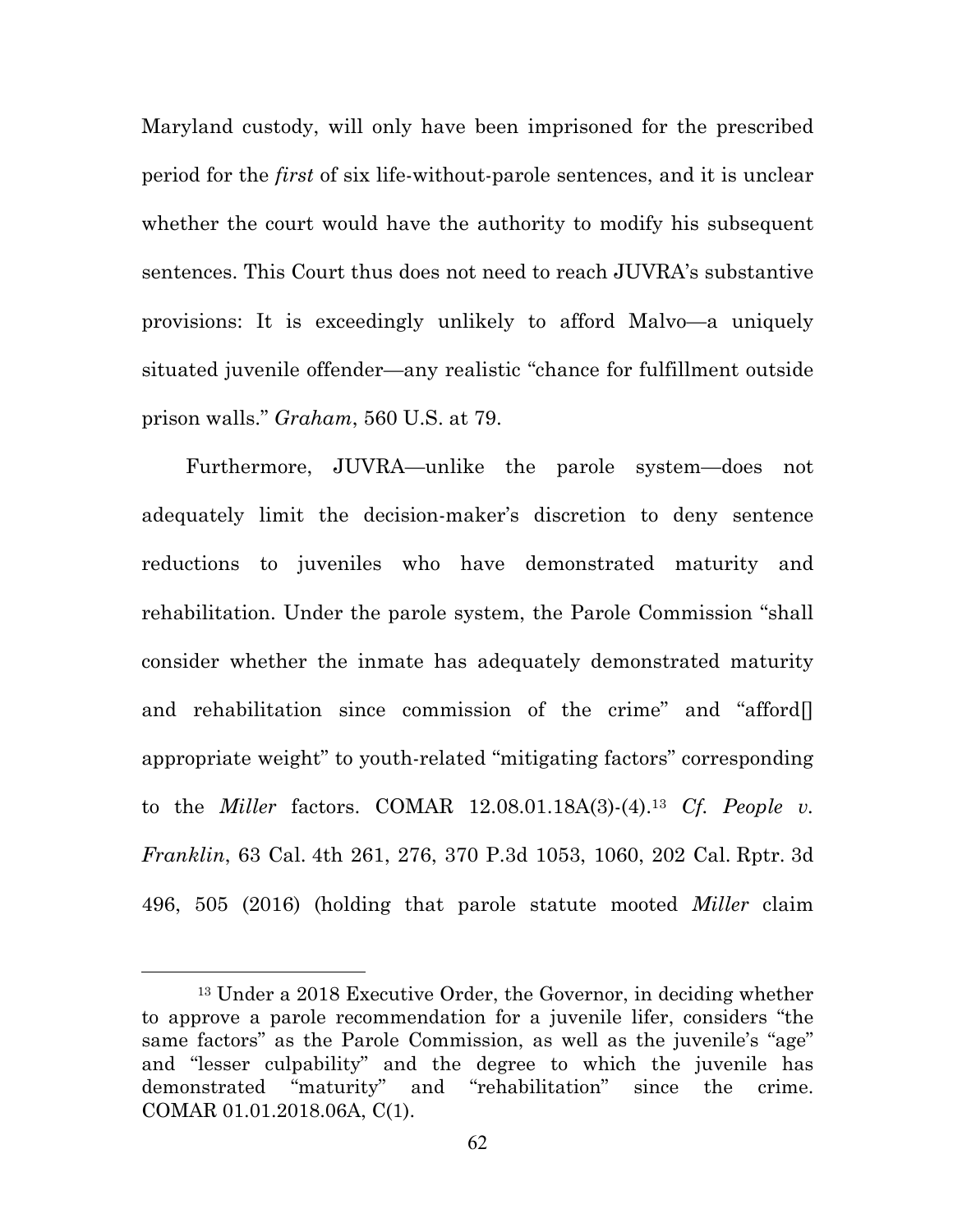because Parole Board was required, "[c]rucially," "*not just to consider but to give great weight* to the diminished culpability of juveniles …, the hallmark features of youth, and any subsequent growth and increased maturity.") (emphasis added). Significantly, if parole is denied, the Commission must "[s]tate why [it] has determined that the inmate has *not yet demonstrated* sufficient maturity and rehabilitation." COMAR 12.08.01.18E(3)(c) (emphasis added). The parole regulations, therefore, do not contemplate that an individual who *has* demonstrated sufficient maturity and rehabilitation will be denied parole.

Under JUVRA, the court is required to consider "whether the individual has demonstrated maturity, rehabilitation, and fitness to reenter society sufficient to justify a sentence reduction," as well as the *Miller* factors, the "nature of the offense," any "statement offered by a victim or victim's representative," and "any other factor the court deems relevant." CP § 8-110(d). It must address these factors in its written decision granting or denying relief. CP  $\S$  8-110(e)(2). The court is not required to treat the juvenile-specific factors as mitigating. *Cf. Williams v. United States*, 205 A.3d 837, 853 (D.C. 2019) (holding that sentence-review process provided meaningful opportunity for release where statute "explicitly" required individualized consideration of juvenile-specific factors that "counsel *against* sentencing them to a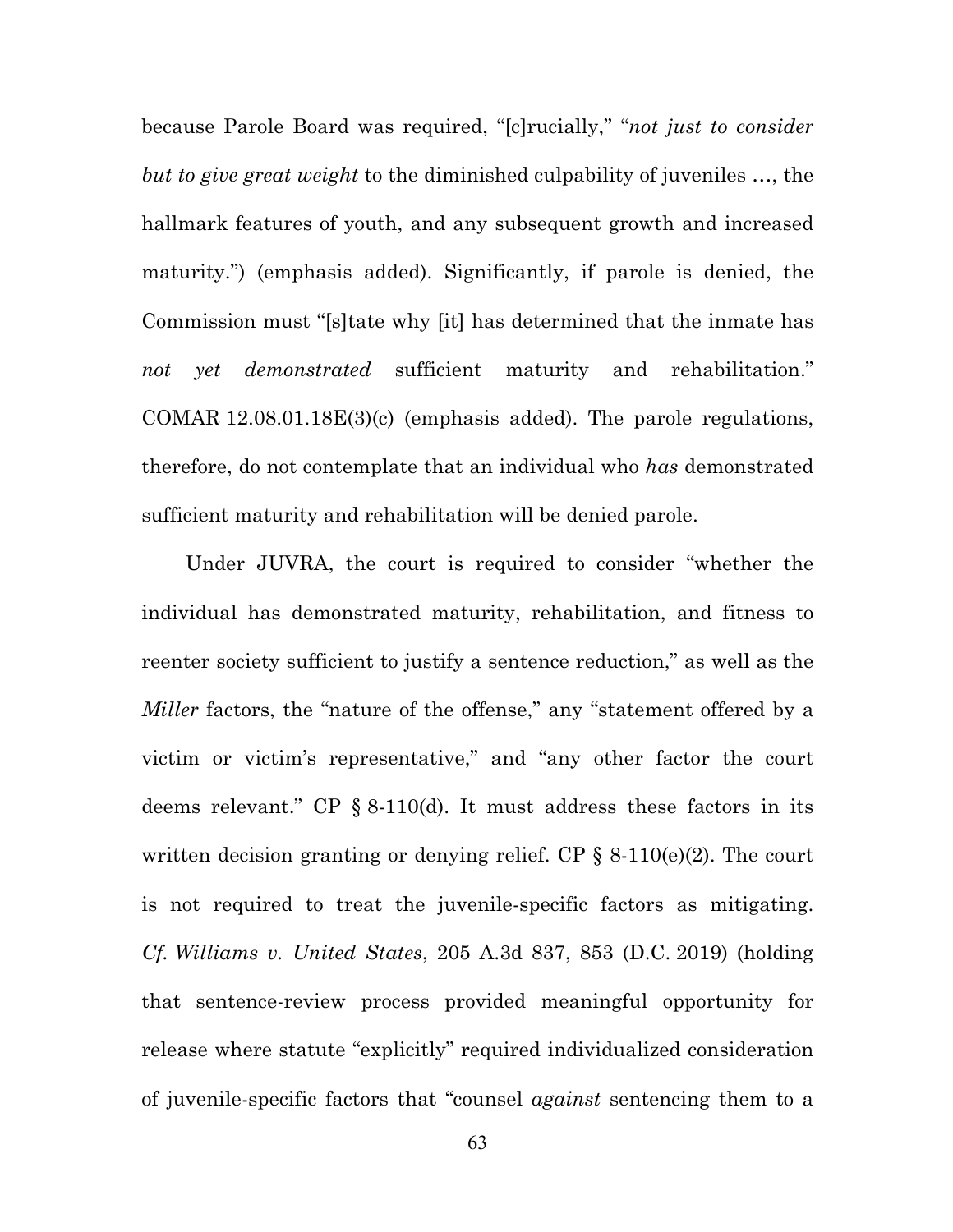lifetime in prison."). The court may only reduce a sentence if it determines that the "individual is not a danger to the public" *and* that the "interests of justice will be better served by a reduced sentence." CP § 8-110(c). It is not statutorily required to address these criteria in its written decision.

The "interests of justice" standard conveys expansive discretionary authority. *See Howard v. State*, 440 Md. 427, 441 (2014) ("This Court has declined to place limiting factors on the exercise of broad discretion 'in the interest of justice' ") (quoting *Jones v. State*, 403 Md. 267, 294 (2008)); Black's Law Dictionary (11th ed. 2019) (defining "interests of justice" as "the proper view of what is *fair and right*" in a discretionary matter) (emphasis added). It gives the court "latitude to consider a broad range of factors in addition to an individual's behavior" in determining whether to grant relief. *United States v. Pregent*, 190 F.3d 279, 283 (4th Cir. 1999). Ordinarily, this is not problematic: Judges are entitled to weigh competing equities in deciding whether to grant discretionary relief. *See, e.g.,* Maryland Rule 4-331(a) (court may order a new trial "in the interest of justice"); CP § 7-104 (court may reopen a postconviction proceeding "in the interests of justice"). Here, however, there is a constitutional right at stake for those juveniles sentenced to life without parole: the Eighth Amendment right to a release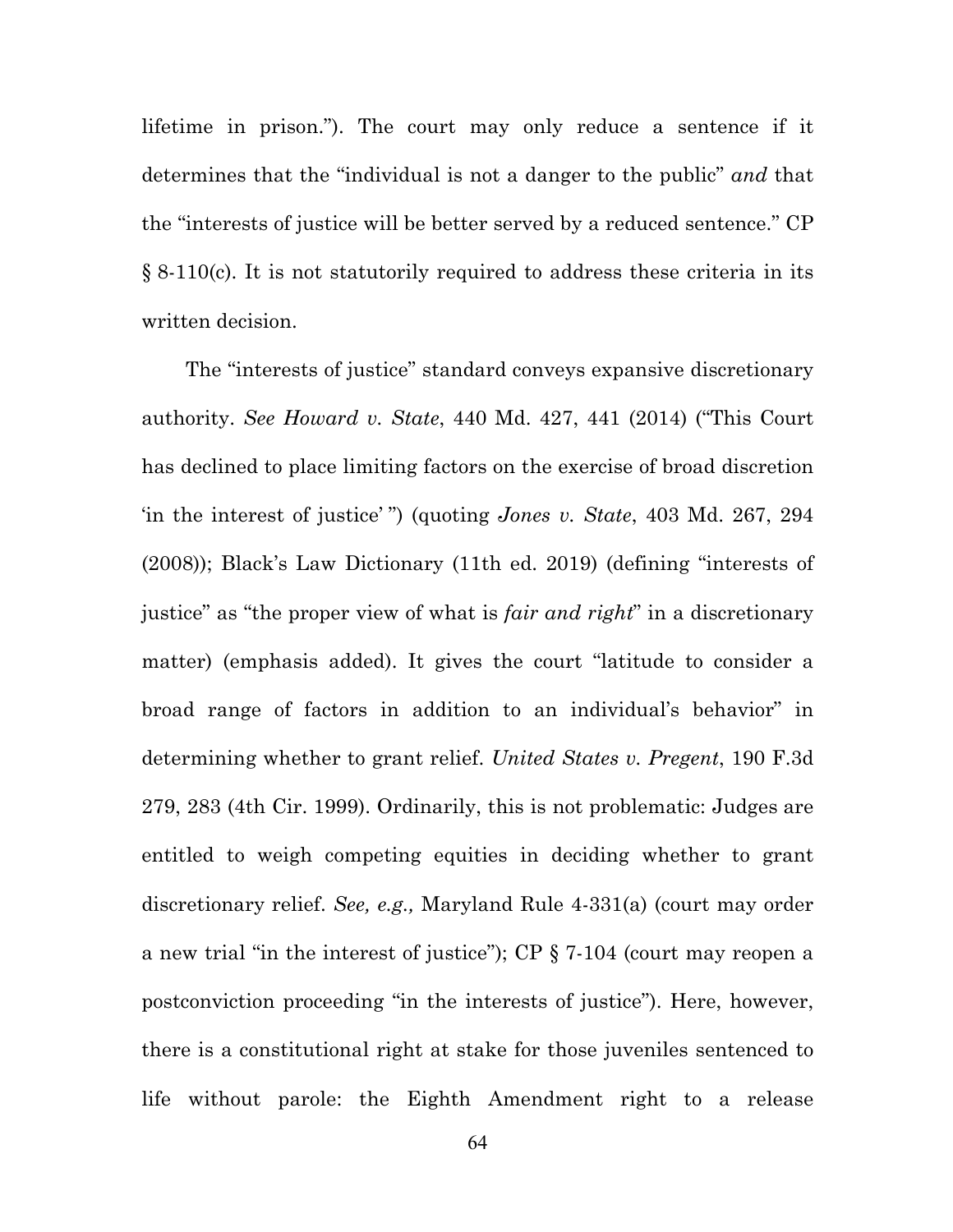determination that is "based on demonstrated maturity and rehabilitation." Under the plain language of JUVRA, the court may deny relief to an individual who *has* demonstrated maturity and rehabilitation sufficient to justify a sentence reduction, and proved that they are not a danger, because the "interests of justice"—the nature of the crime, the need to deter offenders, community sentiment—counsel against a reduction. As JUVRA, on its face, does not ensure that only those juveniles "who have shown an inability to reform will continue to serve life sentences," *Montgomery*, 577 U.S. at 212, it does not remedy unconstitutional life-without-parole sentences like Malvo's. Malvo must be resentenced.

#### **C. Malvo must be resentenced to remedy the Article 25 violations in his sentencing.**

This Court has exclusive authority to determine the remedies for violations of Maryland's constitution. *Cf. Bullock*, 485 N.W.2d at 877– 878 (striking down life-without-parole sentences under Michigan's "cruel or unusual punishment" clause and crafting a distinct remedy of parole-eligibility). Article 25 requires that Malvo be resentenced for two reasons. *First*, Malvo should not have to rely on the remote possibility of a JUVRA hearing to remedy the constitutional errors in his sentencing. *See* Maryland Declaration, Article 19 ("That every man, for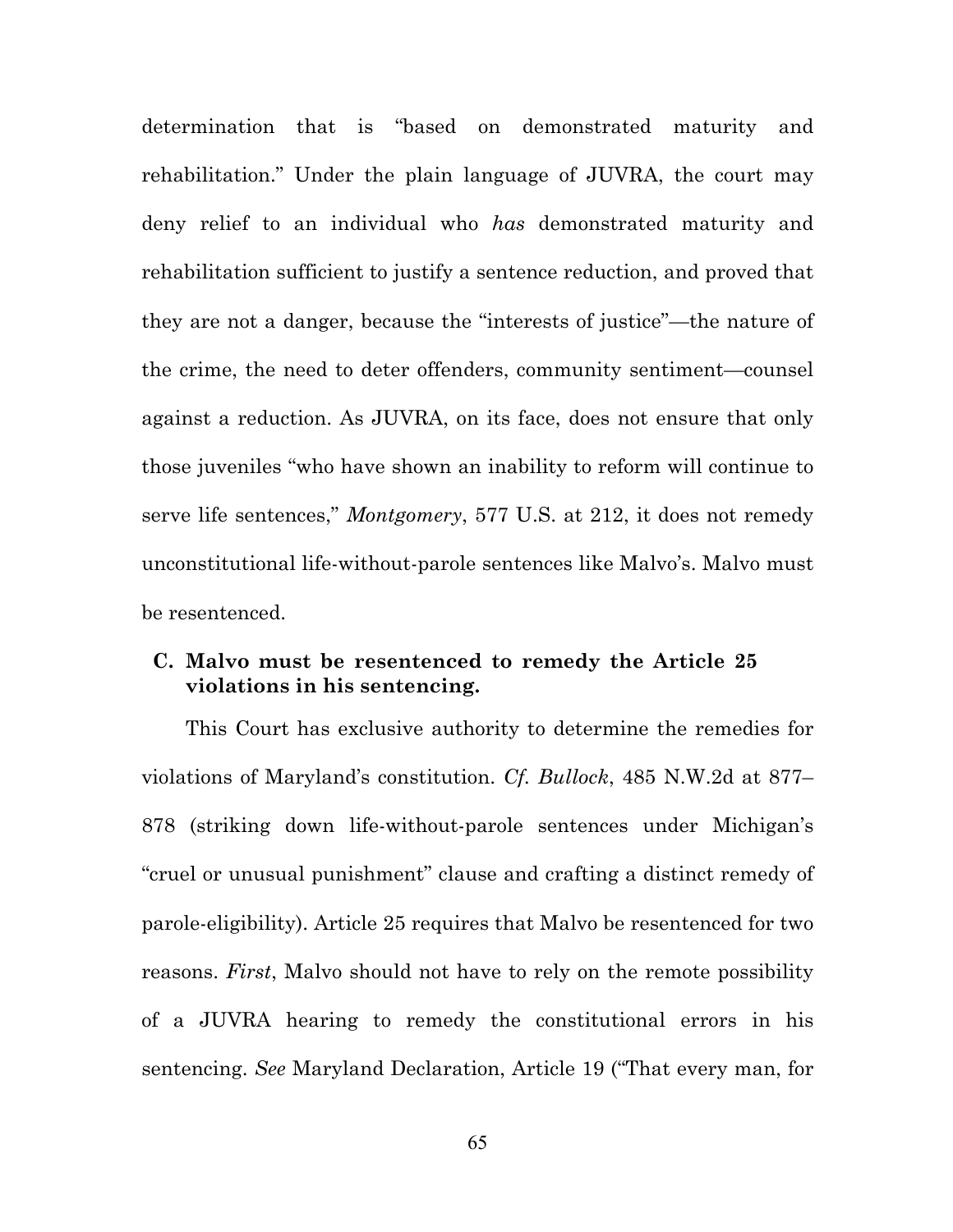any injury done to him in his person or property, *ought to have remedy* by the course of the Law … and *ought to have justice* and right, … *speedily without delay*, according to the Law[.]") (emphases added); *Espina v. Jackson*, 442 Md. 311, 336 (2015) ("It is a basic tenet, expressed in Article 19 … that a plaintiff injured by unconstitutional state action should have a remedy to redress the wrong.") (quoting *Piselli v. 75th Street Medical*, 371 Md. 188, 205 (2002)). He should promptly be resentenced to give effect to his Article 19 "right of access to the courts." *Piselli*, 371 Md. at 208. *Second*, a resentencing is required under state law. *See* Rule 8-604(d)(2) ("[I]f the appellate court reverses the judgment for error in the sentence or sentencing proceeding, the Court shall remand … for resentencing.").

#### **D. Scope of resentencing.**

At Malvo's resentencing, the trial court "is charged … with 'exercising its sentencing discretion' as if the sentence was occurring for the first time." *Jones v. State*, 414 Md. 686, 695 (2010) (quoting *Bartholomey*, 267 Md. at 193). As Malvo will be resentenced after October 1, 2021, the court cannot impose life without parole, and may depart from the mandatory minimum life sentence. CP § 6-235. Under the Eighth Amendment, Malvo's sentencing must comply with *Miller* because he is statutorily exposed to *de facto* life without parole: six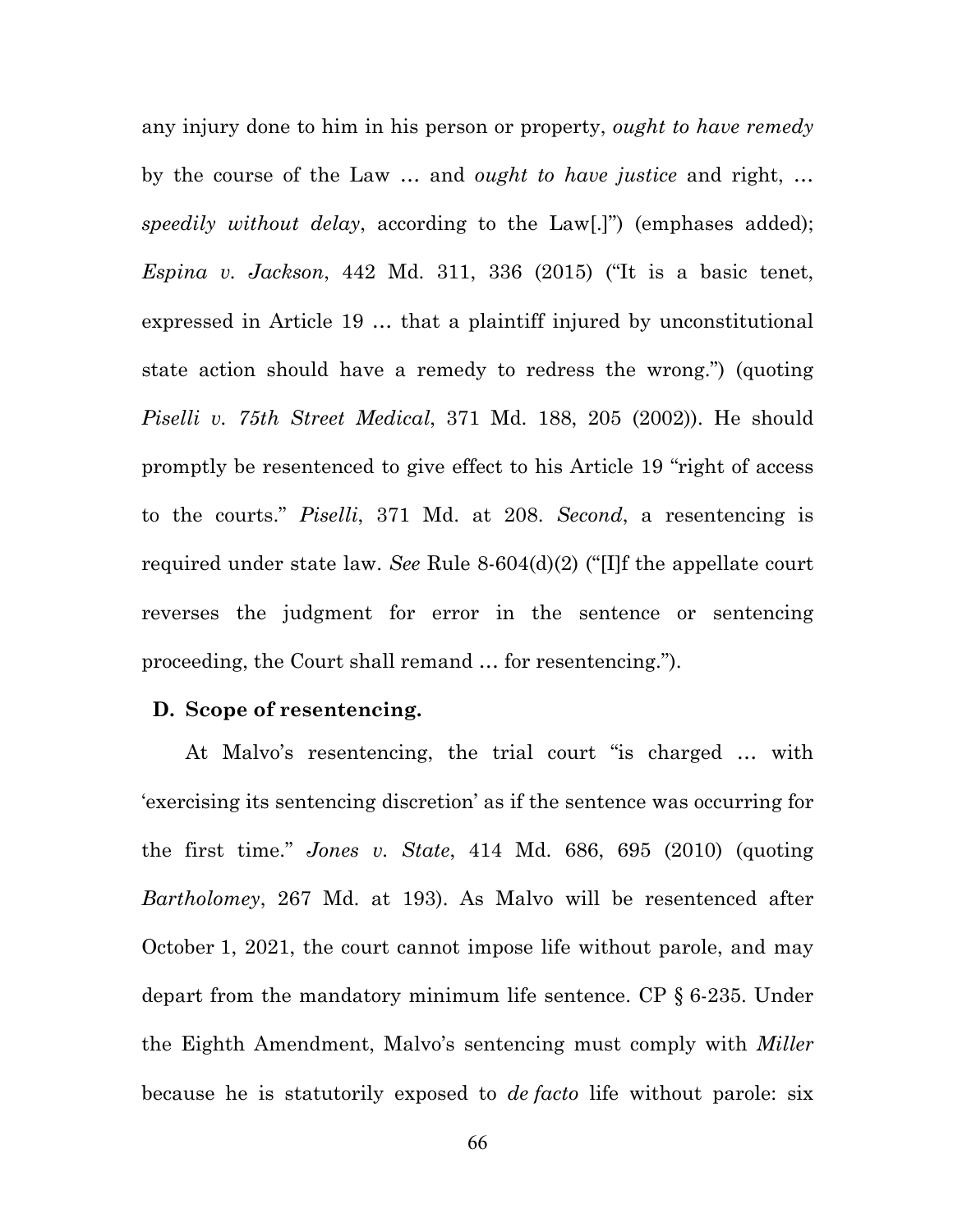consecutive life sentences. *Cf. Carter*, 461 Md. at 356–361. And he must be afforded a "meaningful opportunity to obtain release based on demonstrated maturity and rehabilitation" because he is corrigible. Argument III, *supra*. Under Article 25, Malvo cannot be resentenced to sentences amounting to life without parole. Argument IV, *supra*.

#### **CONCLUSION**

Malvo's sentences violate the Eighth Amendment and Article 25, and are illegal under Rule 4-345(a). He must be resentenced.

Respectfully submitted,

Paul B. DeWolfe Public Defender

Kiran Iyer Assigned Public Defender

Celia Anderson Davis Assistant Public Defender

Counsel for Appellant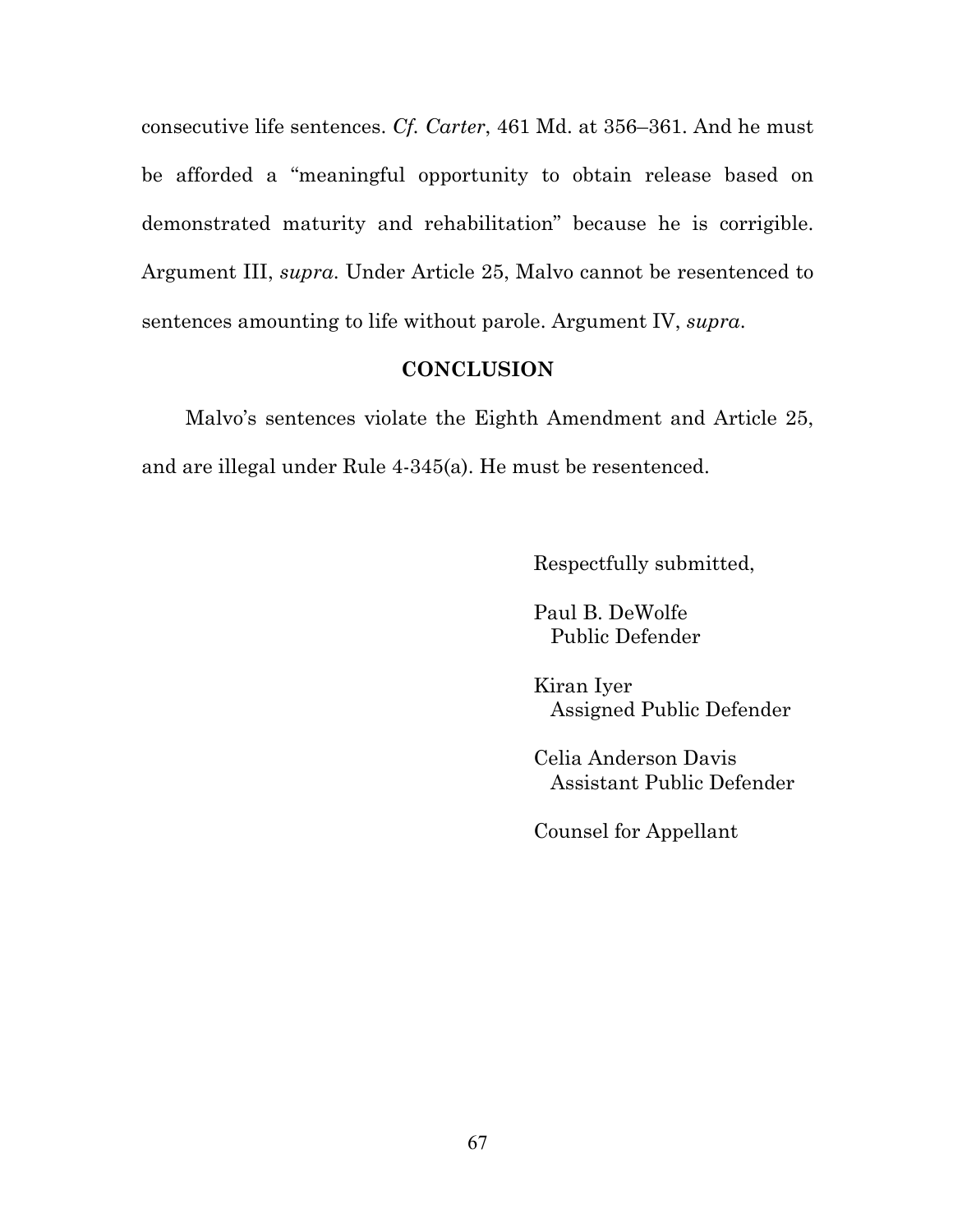#### **CERTIFICATION OF WORD COUNT AND COMPLIANCE WITH RULE 8-112**

1. This brief contains 13978 words, excluding the parts of the brief exempted from the word count by Rule 8-503.

2. This brief complies with the font, spacing, and type size requirements stated in Rule 8-112.

**/s/**

\_\_\_\_\_\_\_\_\_\_\_\_\_\_\_\_\_\_\_\_\_\_\_\_\_\_\_

Kiran Iyer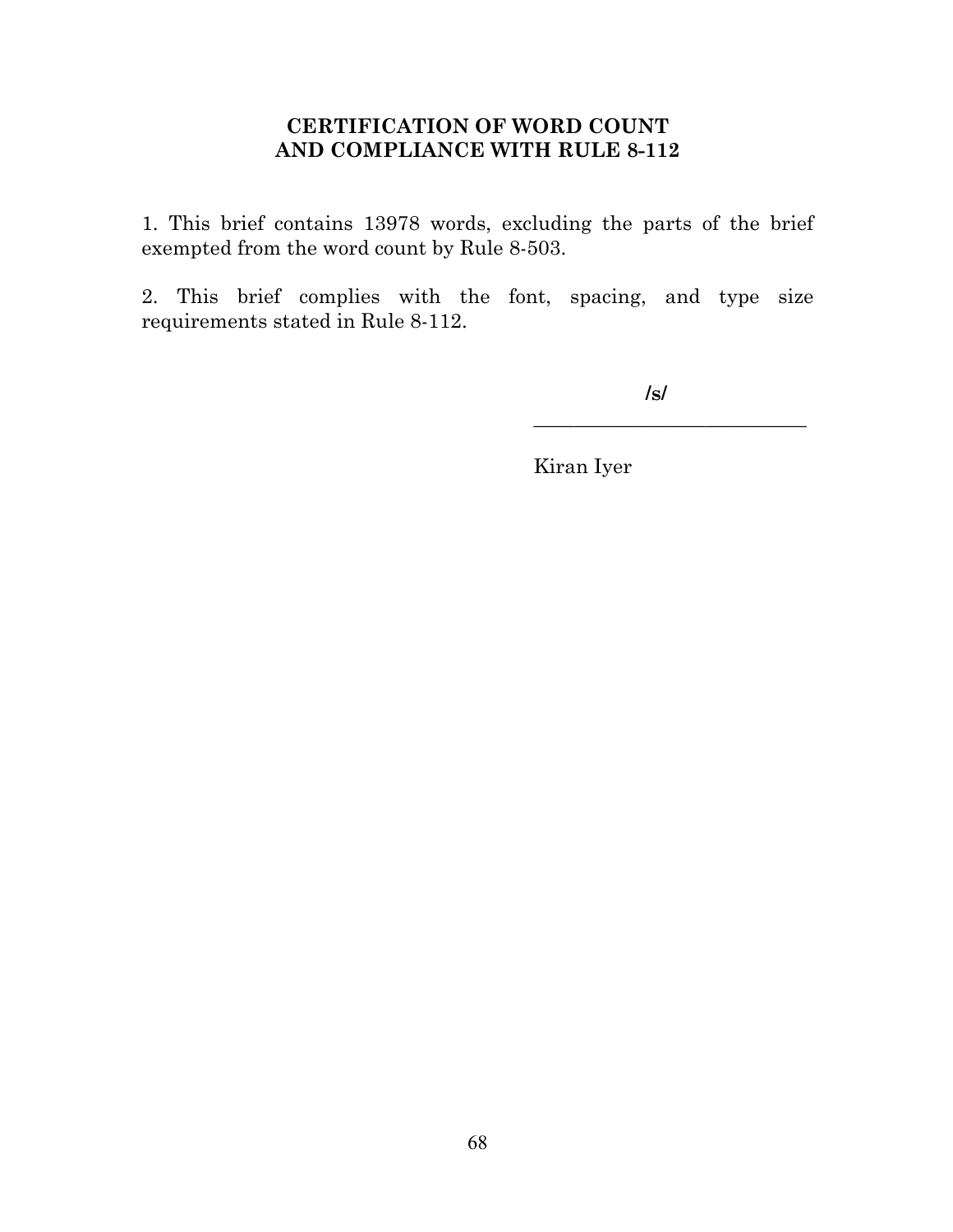#### **PERTINENT AUTHORITY**

#### UNITED STATES CONSTITUTION

#### **Amendment VIII. Excessive bail, fines, punishments.**

Excessive bail shall not be required, nor excessive fines imposed, nor cruel and unusual punishments inflicted.

MARYLAND CONSTITUTION, DECLARATION OF RIGHTS

#### **Article 25. Excessive bail and fines; cruel or unusual punishment.**

That excessive bail ought not to be required, nor excessive fines imposed, nor cruel or unusual punishment inflicted, by the Courts of Law.

MARYLAND CODE (1999), CORRECTIONAL SERVICES ARTICLE

### **§ 6-112. Presentence investigation report; other investigations and probationary services.**

…

(c)(1) The Division shall complete a presentence investigation report in each case in which the death penalty or imprisonment for life without the possibility of parole is requested under § 2-202 or § 2-203 of the Criminal Law Article.

(2) The report shall include a victim impact statement as provided under § 11-402 of the Criminal Procedure Article.

(3) The court or jury before which the separate sentencing proceeding is conducted under § 2-303 or § 2-304 of the Criminal Law Article shall consider the report.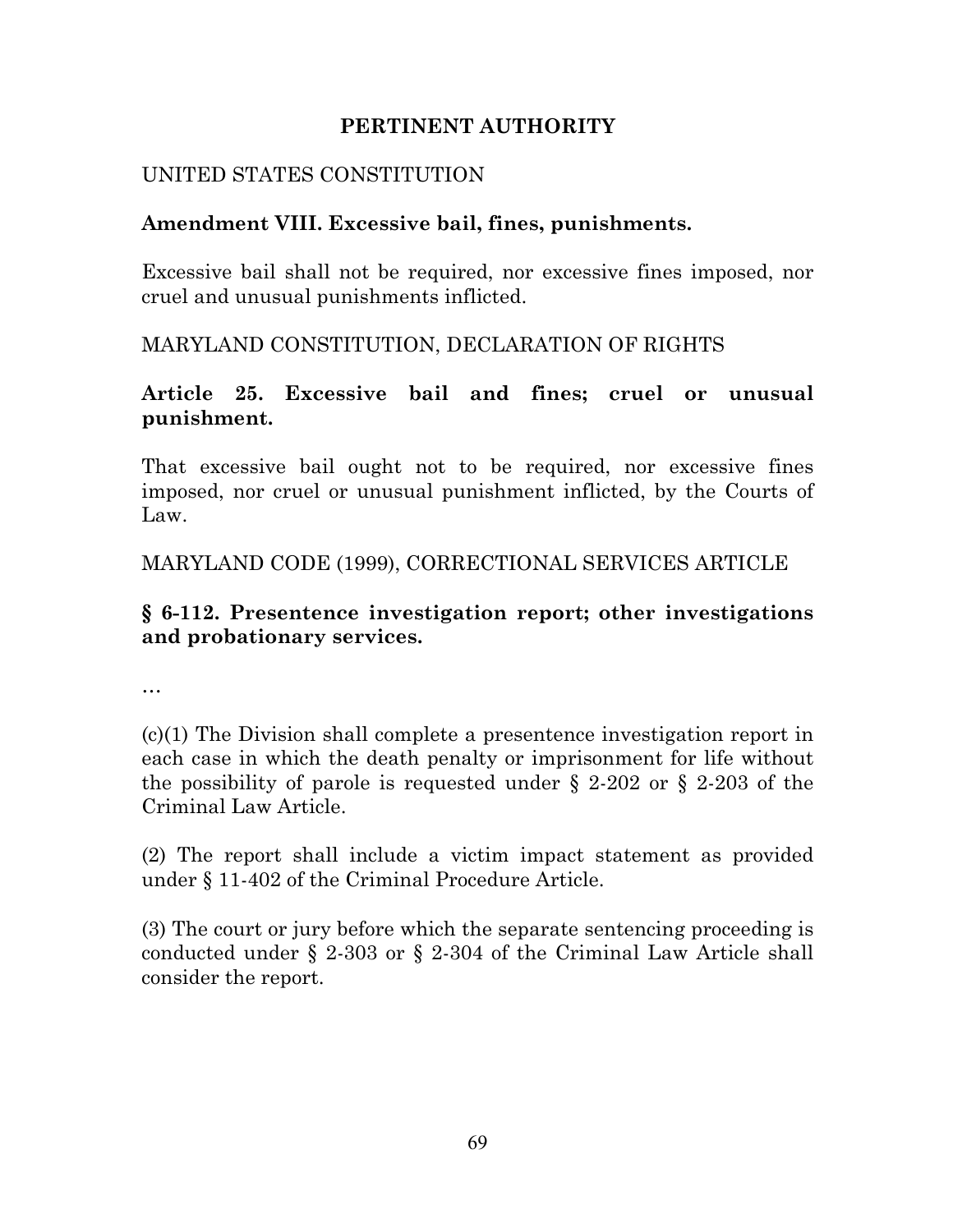MARYLAND CODE (2001, 2018 REPL. VOL.), CRIMINAL PROCEDURE ARTICLE

### **§ 6-235. Minor convicted as an adult.**

Notwithstanding any other provision of law, when sentencing a minor convicted as an adult, a court:

(1) may impose a sentence less than the minimum term required under law; and

(2) may not impose a sentence of life imprisonment without the possibility of parole or release.

#### **§ 8-110. Minor convicted as an adult; procedure to reduce duration of sentence.**

(a) This section applies only to an individual who:

(1) was convicted as an adult for an offense committed when the individual was a minor;

(2) was sentenced for the offense before October 1, 2021; and

(3) has been imprisoned for at least 20 years for the offense.

(b)(1) An individual described in subsection (a) of this section may file a motion with the court to reduce the duration of the sentence.

(2) A court shall conduct a hearing on a motion to reduce the duration of a sentence.

(3)(i) The individual shall be present at the hearing, unless the individual waives the right to be present.

(ii) The requirement that the individual be present at the hearing is satisfied if the hearing is conducted by video conference.

(4)(i) The individual may introduce evidence in support of the motion at the hearing.

(ii) The State may introduce evidence in support of or in opposition to the motion at the hearing.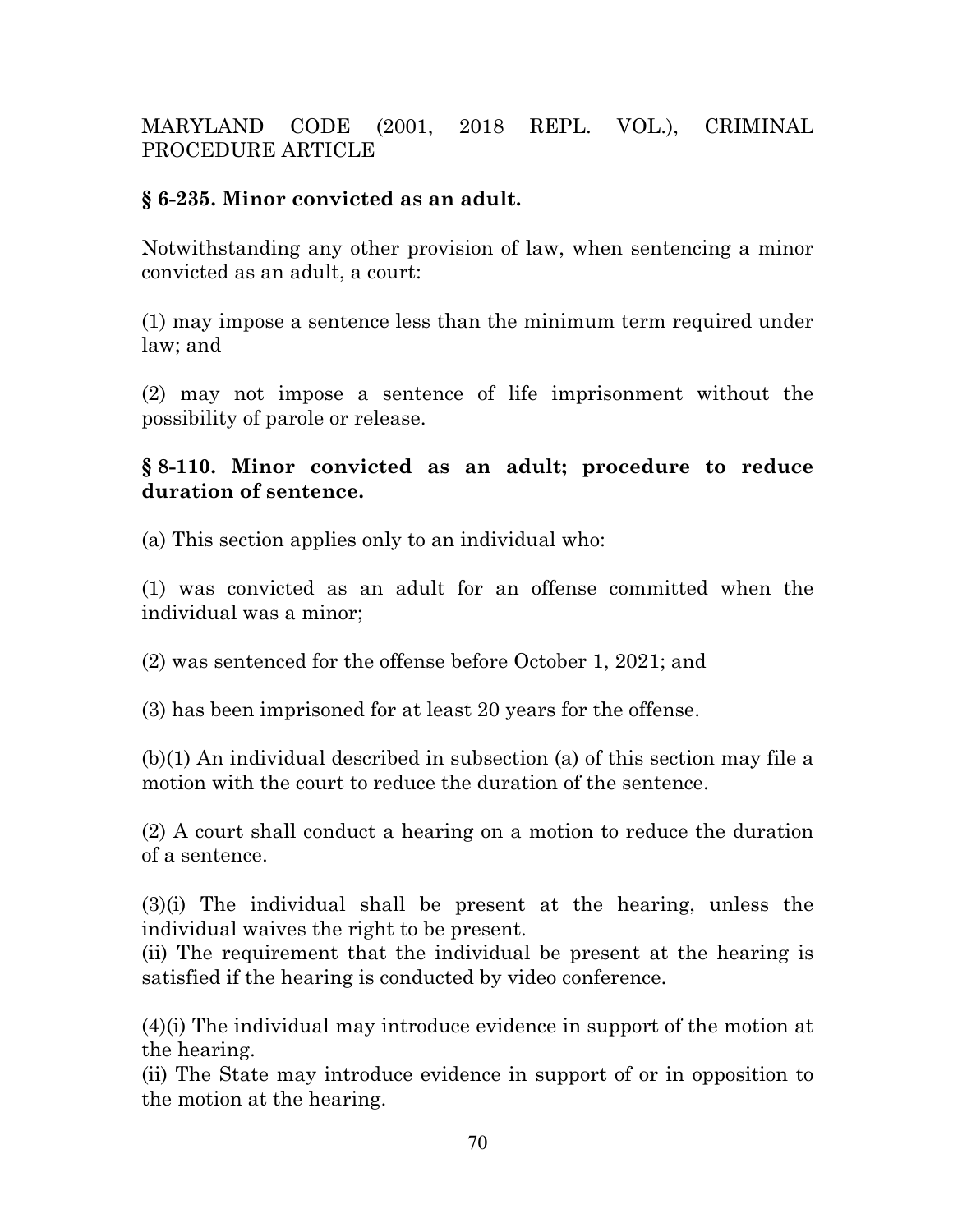(5) Notice of the hearing under this subsection shall be given to the victim or the victim's representative as provided in §§ 11-104 and 11- 503 of this article.

(c) Notwithstanding any other provision of law, after a hearing under subsection (b) of this section, the court may reduce the duration of a sentence imposed on an individual for an offense committed when the individual was a minor if the court determines that:

(1) the individual is not a danger to the public; and

(2) the interests of justice will be better served by a reduced sentence.

(d) A court shall consider the following factors when determining whether to reduce the duration of a sentence under this section:

(1) the individual's age at the time of the offense;

(2) the nature of the offense and the history and characteristics of the individual;

(3) whether the individual has substantially complied with the rules of the institution in which the individual has been confined;

(4) whether the individual has completed an educational, vocational, or other program;

(5) whether the individual has demonstrated maturity, rehabilitation, and fitness to reenter society sufficient to justify a sentence reduction;

(6) any statement offered by a victim or a victim's representative;

(7) any report of a physical, mental, or behavioral examination of the individual conducted by a health professional;

(8) the individual's family and community circumstances at the time of the offense, including any history of trauma, abuse, or involvement in the child welfare system;

(9) the extent of the individual's role in the offense and whether and to what extent an adult was involved in the offense;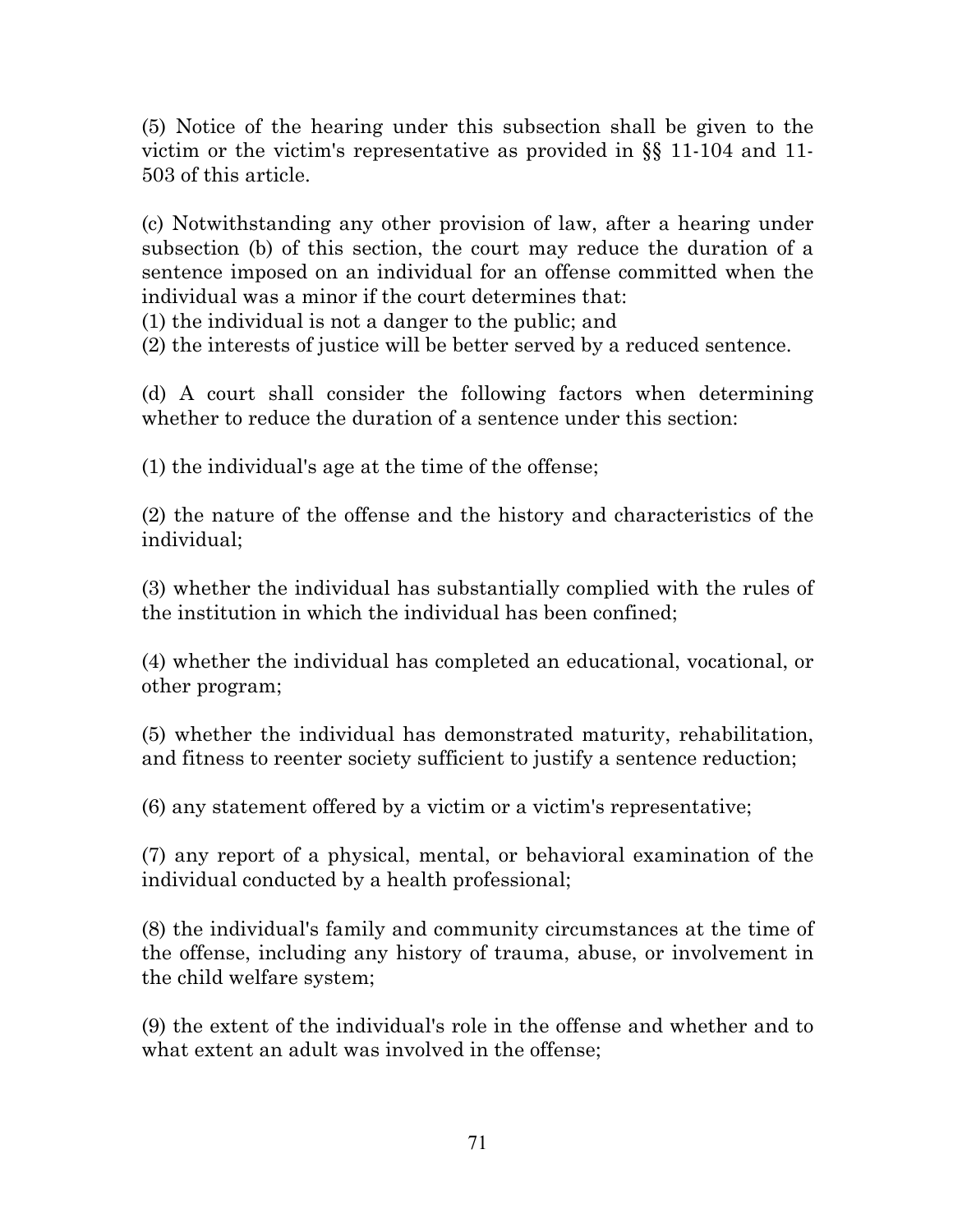(10) the diminished culpability of a juvenile as compared to an adult, including an inability to fully appreciate risks and consequences; and

(11) any other factor the court deems relevant.

(e)(1) The court shall issue its decision to grant or deny a motion to reduce the duration of a sentence in writing.

(2) The decision shall address the factors listed in subsection (d) of this section.

(f)(1) If the court denies or grants, in part, a motion to reduce the duration of a sentence under this section, the individual may not file a second motion to reduce the duration of that sentence for at least 3 years.

(2) If the court denies or grants, in part, a second motion to reduce the duration of a sentence, the individual may not file a third motion to reduce the duration of that sentence for at least 3 years.

(3) With regard to any specific sentence, an individual may not file a fourth motion to reduce the duration of the sentence.

MARYLAND CODE (2002), CRIMINAL LAW ARTICLE

# **§ 2-201. Murder in the first degree.**

(b)(1) A person who commits a murder in the first degree is guilty of a felony and on conviction shall be sentenced to:

(i) death;

(ii) imprisonment for life without the possibility of parole; or

(iii) imprisonment for life.

(2) Unless a sentence of death is imposed in compliance with § 2-202 of this subtitle and Subtitle 3 of this title, or a sentence of imprisonment for life without the possibility of parole is imposed in compliance with § 2-203 of this subtitle and § 2-304 of this title, the sentence shall be imprisonment for life.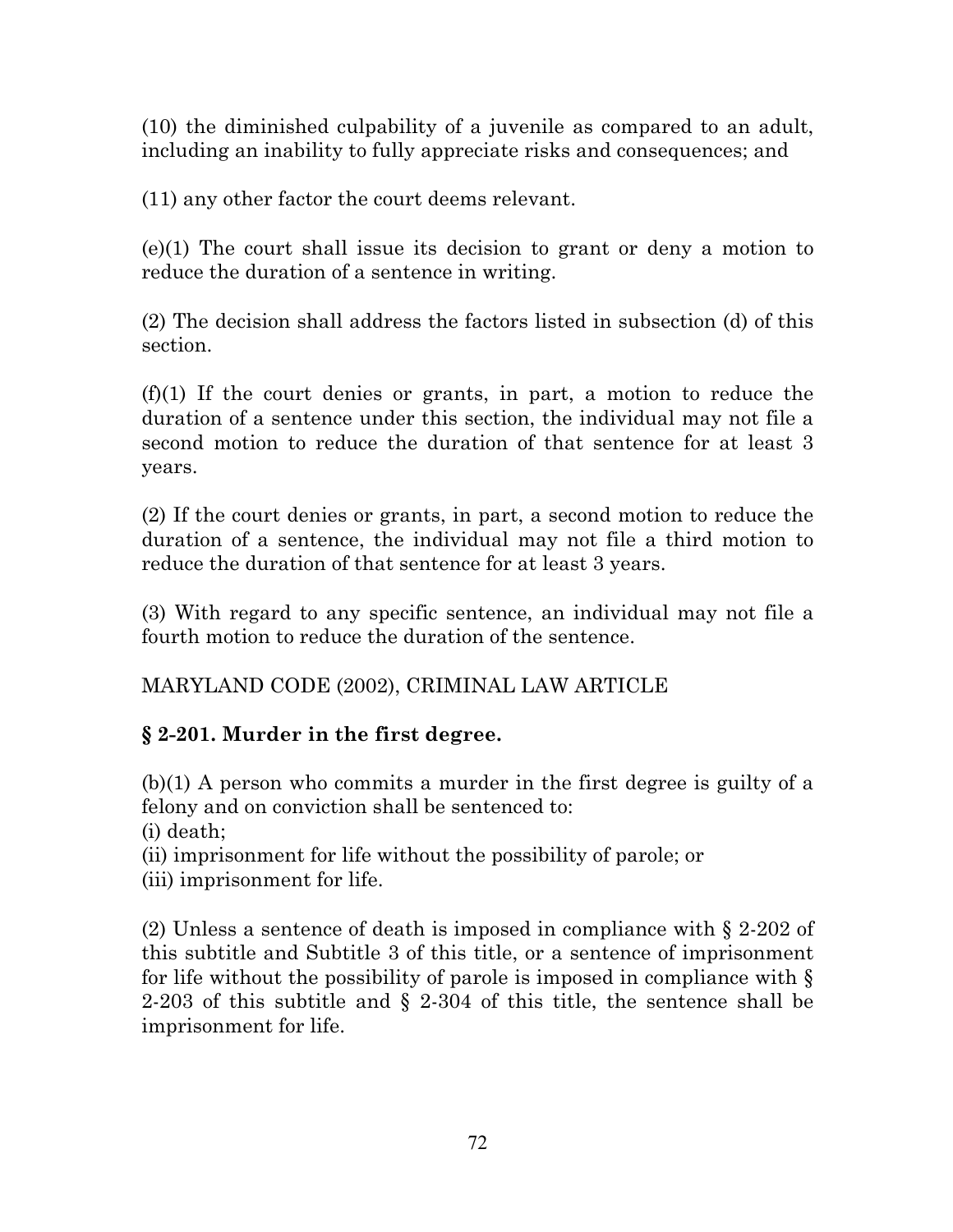## **§ 2-303. First degree murder—Sentencing procedure—Death penalty.**

…

(h)(2) If the court or jury finds beyond a reasonable doubt that one or more of the aggravating circumstances under subsection (g) of this section exist, it then shall consider whether any of the following mitigating circumstances exists based on a preponderance of the evidence:

(i) the defendant previously has not:

1. been found guilty of a crime of violence;

2. entered a guilty plea or a plea of nolo contendere to a charge of a crime of violence; or

3. received probation before judgment for a crime of violence;

(ii) the victim was a participant in the conduct of the defendant or consented to the act that caused the victim's death;

(iii) the defendant acted under substantial duress, domination, or provocation of another, but not so substantial as to constitute a complete defense to the prosecution;

(iv) the murder was committed while the capacity of the defendant to appreciate the criminality of the defendant's conduct or to conform that conduct to the requirements of law was substantially impaired due to emotional disturbance, mental disorder, or mental incapacity;

(v) the defendant was of a youthful age at the time of the murder;

(vi) the act of the defendant was not the sole proximate cause of the victim's death;

(vii) it is unlikely that the defendant will engage in further criminal activity that would be a continuing threat to society; or

(viii) any other fact that the court or jury specifically sets forth in writing as a mitigating circumstance in the case.

 $(i)(1)$  If the court or jury finds that one or more of the mitigating circumstances under subsection (h) of this section exists, it shall determine by a preponderance of the evidence whether the aggravating circumstances under subsection (g) of this section outweigh the mitigating circumstances.

(2) If the court or jury finds that the aggravating circumstances: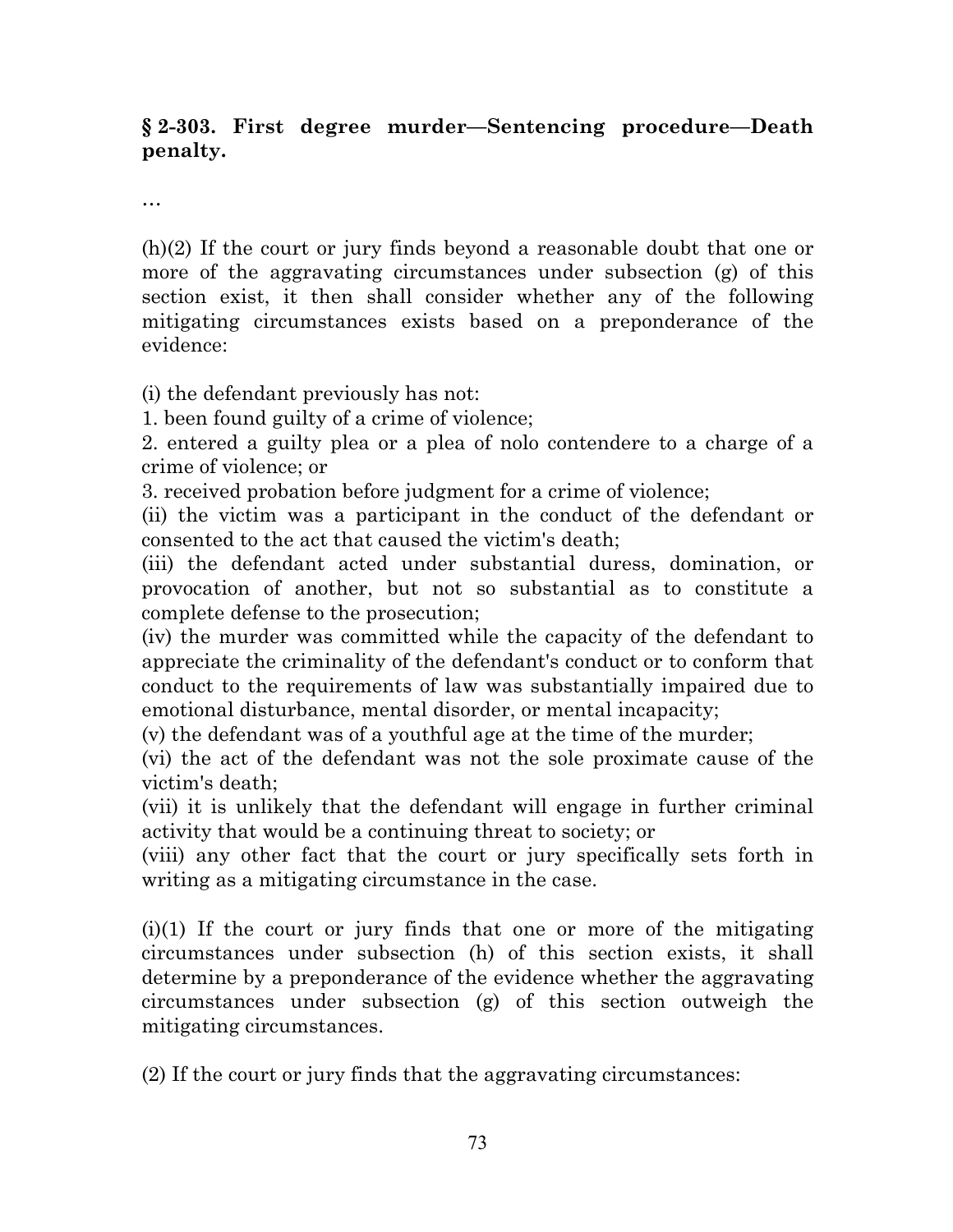(i) outweigh the mitigating circumstances, a death sentence shall be imposed; or

(ii) do not outweigh the mitigating circumstances, a death sentence may not be imposed.

(3) If the determination is by a jury, a decision to impose a death sentence must be unanimous and shall be signed by the jury foreperson.

(4) A court or jury shall put its determination in writing and shall state specifically:

(i) each aggravating circumstance found;

(ii) each mitigating circumstance found;

(iii) whether any aggravating circumstances found under subsection (g) of this section outweigh the mitigating circumstances found under subsection (h) of this section;

(iv) whether the aggravating circumstances found under subsection (g) of this section do not outweigh the mitigating circumstances found under subsection (h) of this section; and

(v) the sentence determined under subsection  $(g)(2)$  of this section or paragraphs (1) and (2) of this subsection.

## **§ 2-304. First degree murder—Sentencing procedure imprisonment for life without the possibility of parole.**

(a)(1) If the State gave notice under  $\S$  2-203(1) of this title, but did not give notice of intent to seek the death penalty under  $\S$  2-202(a)(1) of this title, the court shall conduct a separate sentencing proceeding as soon as practicable after the defendant is found guilty of murder in the first degree to determine whether the defendant shall be sentenced to imprisonment for life without the possibility of parole or to imprisonment for life.

(2) If the State gave notice under both  $\S$  2-202(a)(1) and 2-203(1) of this title, but the court or jury determines that the death sentence may not be imposed, that court or jury shall determine whether the defendant shall be sentenced to imprisonment for life without the possibility of parole or to imprisonment for life.

(b)(1) A determination by a jury to impose a sentence of imprisonment for life without the possibility of parole must be unanimous.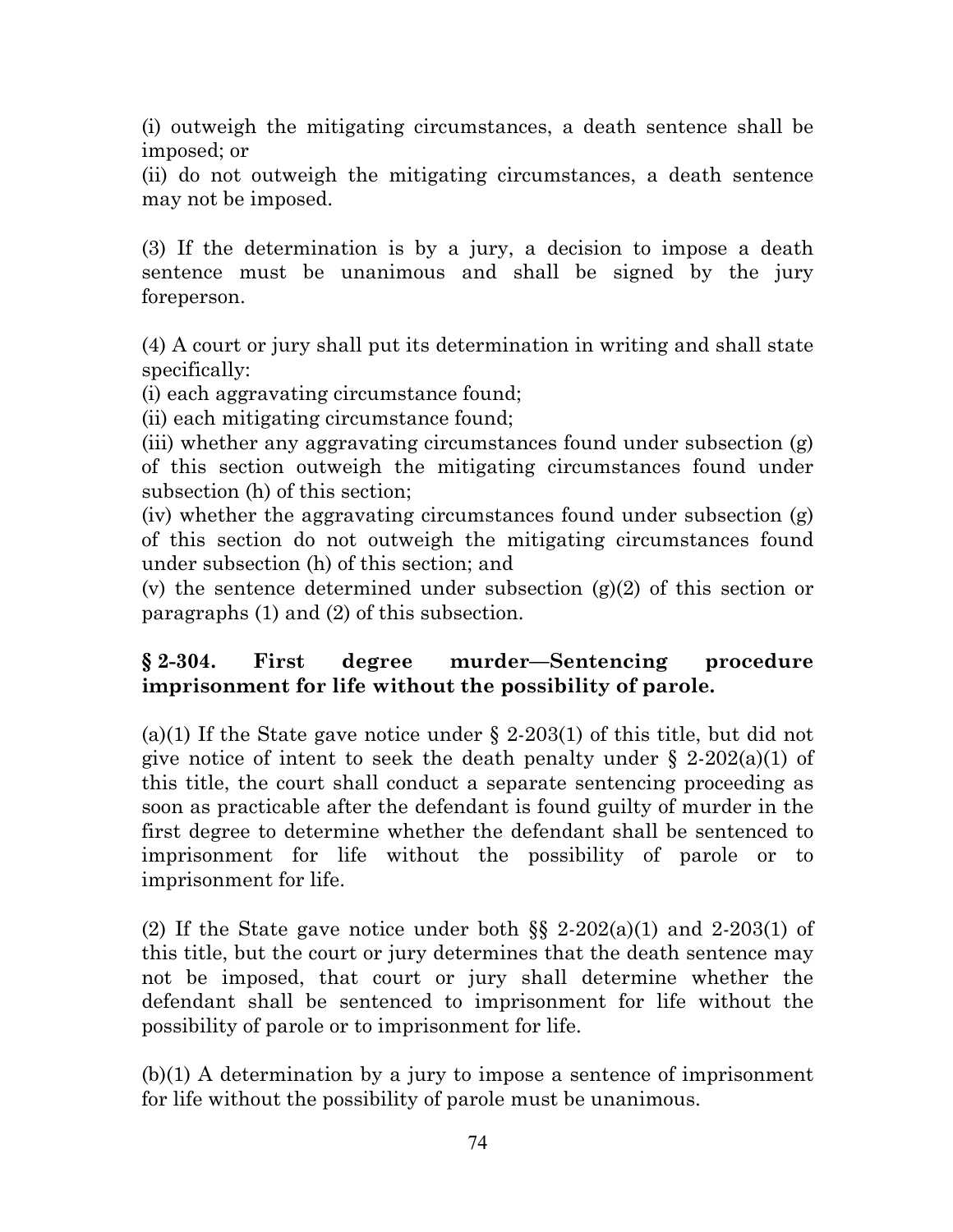(2) If the jury finds that a sentence of imprisonment for life without the possibility of parole shall be imposed, the court shall impose a sentence of imprisonment for life without the possibility of parole.

(3) If, within a reasonable time, the jury is unable to agree to imposition of a sentence of imprisonment for life without the possibility of parole, the court shall impose a sentence of imprisonment for life.

## MARYLAND RULES

## **Rule 4-345. Sentencing—Revisory power of court.**

(a) *Illegal Sentence*. The court may correct an illegal sentence at any time.

…

(e) *Modification Upon Motion*.

(1) Generally. Upon a motion filed within 90 days after imposition of a sentence (A) in the District Court, if an appeal has not been perfected or has been dismissed, and (B) in a circuit court, whether or not an appeal has been filed, the court has revisory power over the sentence except that it may not revise the sentence after the expiration of five years from the date the sentence originally was imposed on the defendant and it may not increase the sentence.

## **Rule 8-604. Disposition.**

(d) *Remand*.

…

(2) Criminal Case. In a criminal case, if the appellate court reverses the judgment for error in the sentence or sentencing proceeding, the Court shall remand the case for resentencing.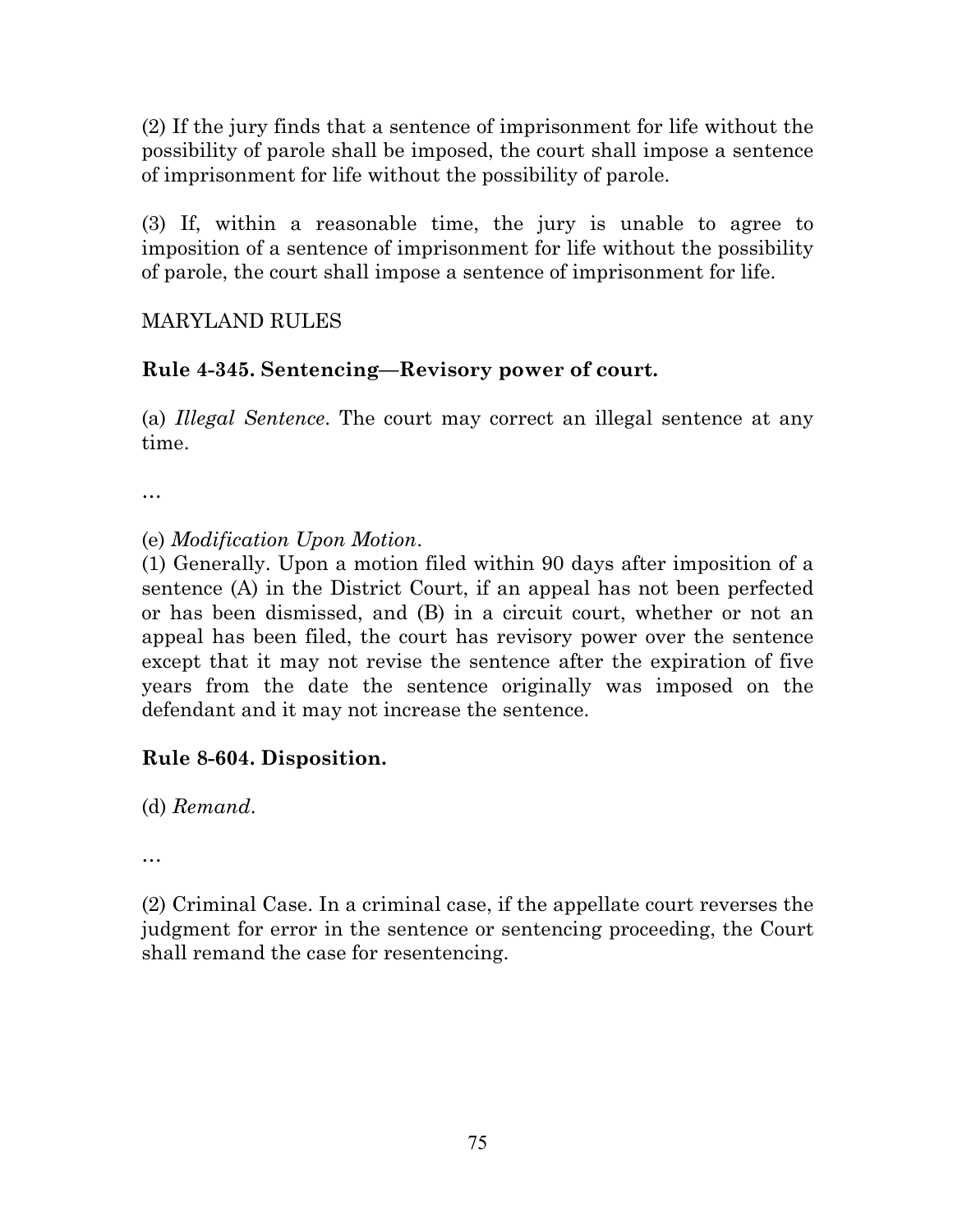### MARYLAND REGULATIONS

### **COMAR 01.01.2018.06. Gubernatorial Considerations in Parole of Inmates Serving Terms of Life Imprisonment.**

A. In deciding whether to approve or disapprove a decision of the Maryland Parole Commission to grant parole to an inmate serving a term of life imprisonment, the Governor shall assess and consider, among other lawful factors deemed relevant by the Governor, the same factors and information assessed by the Maryland Parole Commission as provided by the Maryland Parole Commission's governing statutes and regulations.

B. If the Governor disapproves parole for an inmate serving a term of life imprisonment, the Governor shall issue a written decision delivered to the Maryland Parole Commission confirming that the Governor has considered, among other relevant and lawful factors and information, the same factors and information assessed by the Maryland Parole Commission as provided by its governing statutes and regulations.

C. Additional factors and information for juvenile offenders. In deciding whether to approve or disapprove a decision of the Maryland Parole Commission to grant parole to an inmate serving a term of life imprisonment with the possibility of parole for a crime committed before he or she reached 18 years of age (a "juvenile offender"), the Governor shall consider, in addition to other lawful factors deemed relevant by the Governor and the factors and information assessed by the Maryland Parole Commission as provided by the Maryland Parole Commission's governing statutes and regulations:

(1) i. The juvenile offender's age at the time the crime was committed and the lesser culpability of juvenile offenders as compared to adult offenders;

ii. The degree to which the juvenile offender has demonstrated maturity since the commission of the crime; and

iii. The degree to which the juvenile offender has demonstrated rehabilitation since the commission of the crime.

(2) If the Governor disapproves parole for a juvenile offender, the Governor shall issue a written decision delivered to the Maryland Parole Commission that: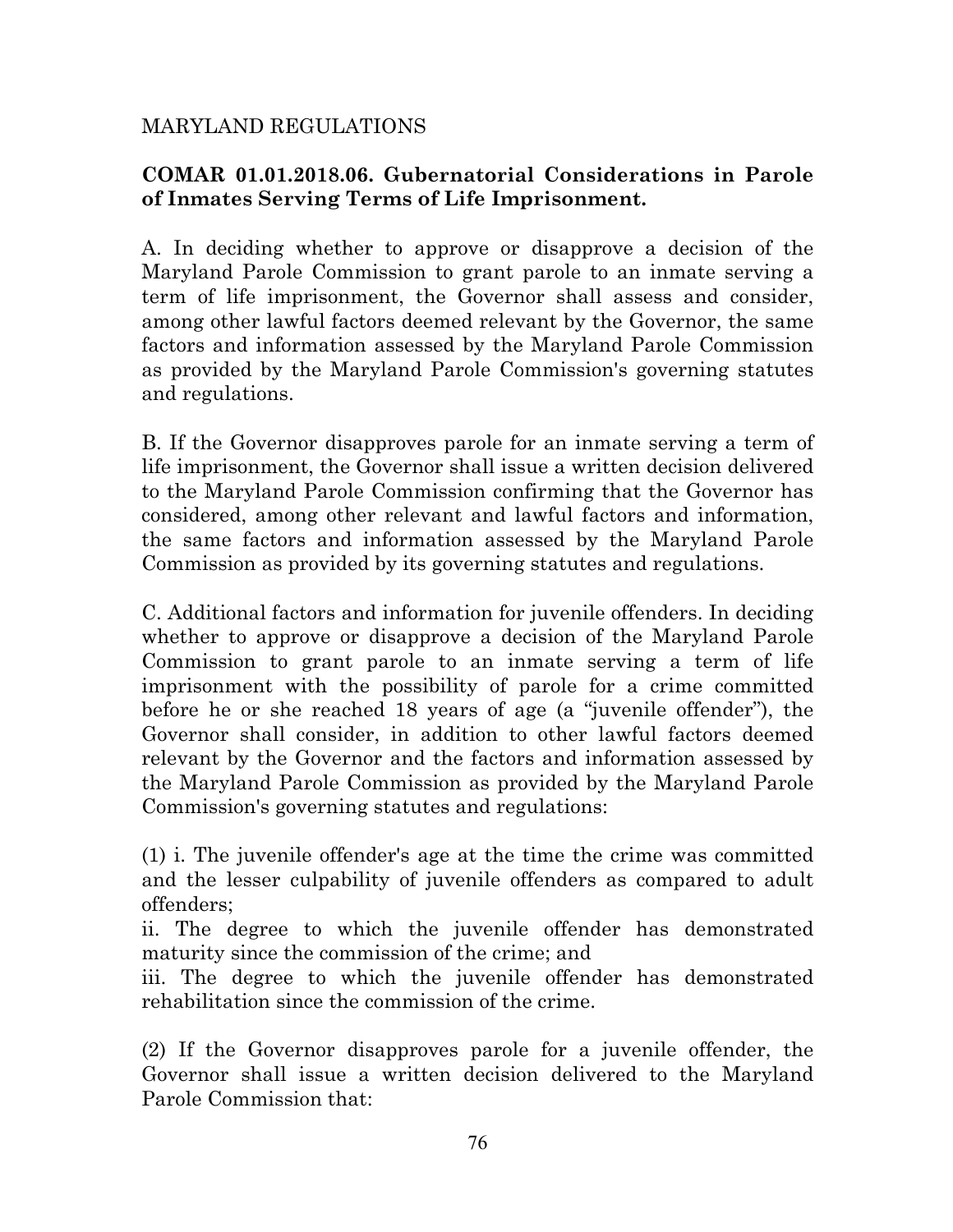i. confirms that the Governor has considered the applicable statutory and regulatory factors and information and the factors and information set forth in this executive order; and

ii. states reasons supporting the decision to disapprove parole.

D. This executive order may not be construed to have any retroactive effect on any decision or recommendation of the Maryland Parole Commission or any decision of the Governor, made prior to the effective date of this order, to approve, disapprove, grant, deny, or modify the conditions of a parole.

## **COMAR 12.02.07.02. Case Management Procedure.**

…

D. An inmate with a sentence of life or death shall be initially classified to not less than the maximum security level.

## **COMAR 12.02.29.01. Scope.**

A. This regulation applies solely to an inmate convicted of a crime that the inmate committed while younger than 18 years old and for which the inmate was sentenced to life imprisonment.

B. This regulation supersedes any conflicting regulation or policy.

## **COMAR 12.02.29.02. Definitions.**

A. In this chapter, the following terms have the meanings indicated.

B. Terms Defined.

(1) "Case manager" means the case management specialist assigned to an inmate during the case management process.

(2) "Commissioner" means the Commissioner of Correction.

(3) "Division" means the Division of Correction.

(4) "Inmate" has the meaning stated in Correctional Services Article, § 1-101, Annotated Code of Maryland.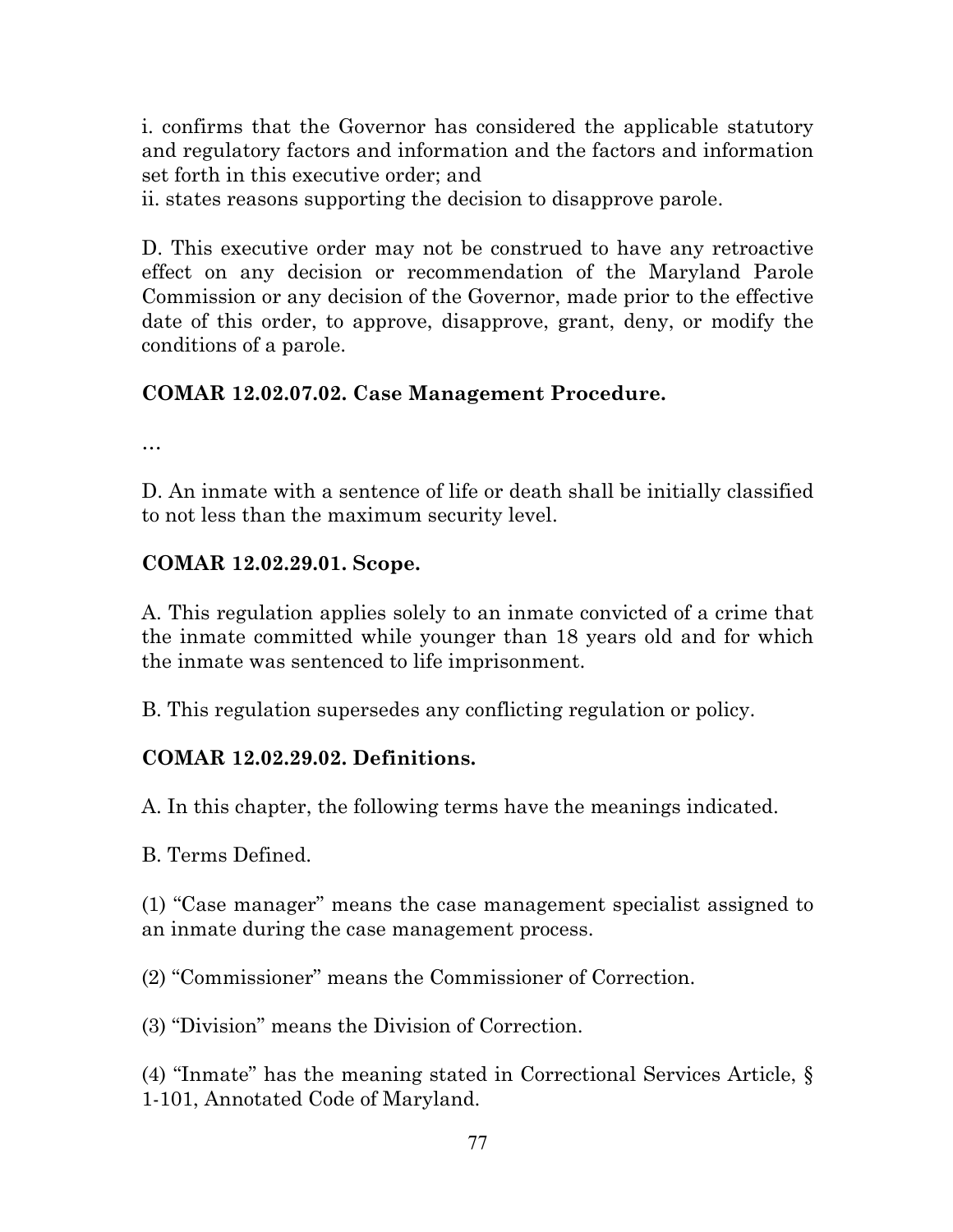(5) "Inmate case record" means documentation assembled, maintained, and used under Correctional Services Article, § 3-601, Annotated Code of Maryland.

(6) "Juvenile lifer" means an inmate serving a life sentence for a crime committed while younger than 18 years old.

(7) "Outside detail" means a work assignment at a location other than the facility where an inmate is housed, and during which the inmate is under the direct supervision of a correctional officer.

(8) "Programming" means the process of placing an inmate in programs that address the inmate's risks and needs.

(9) Release.

(a) "Release" means any type of discharge from custody of the Division.

(b) "Release" includes administrative release, parole, court ordered release, mandatory supervision release, expiration of sentence, work release, and community leave.

(c) "Release" does not include an escape.

(10) "Release date" means the date a juvenile lifer may be released from incarceration if the juvenile lifer:

(a) Has been conditionally approved for parole by the Governor; or

(b) Is entitled to release on mandatory supervision.

(11) "Secretary" means the Secretary of Public Safety and Correctional Services.

(12) "Security" means a correctional facility's physical features which help control inmate behavior and prevent escape.

## **COMAR 12.02.29.03. Classification.**

A. Initial Security Classification.

(1) Upon intake of a juvenile lifer to a Division correctional facility and in accordance with the procedures established in COMAR 12.02.24, a case manager shall use the Division's initial security classification instrument to conduct an individualized assessment of the juvenile lifer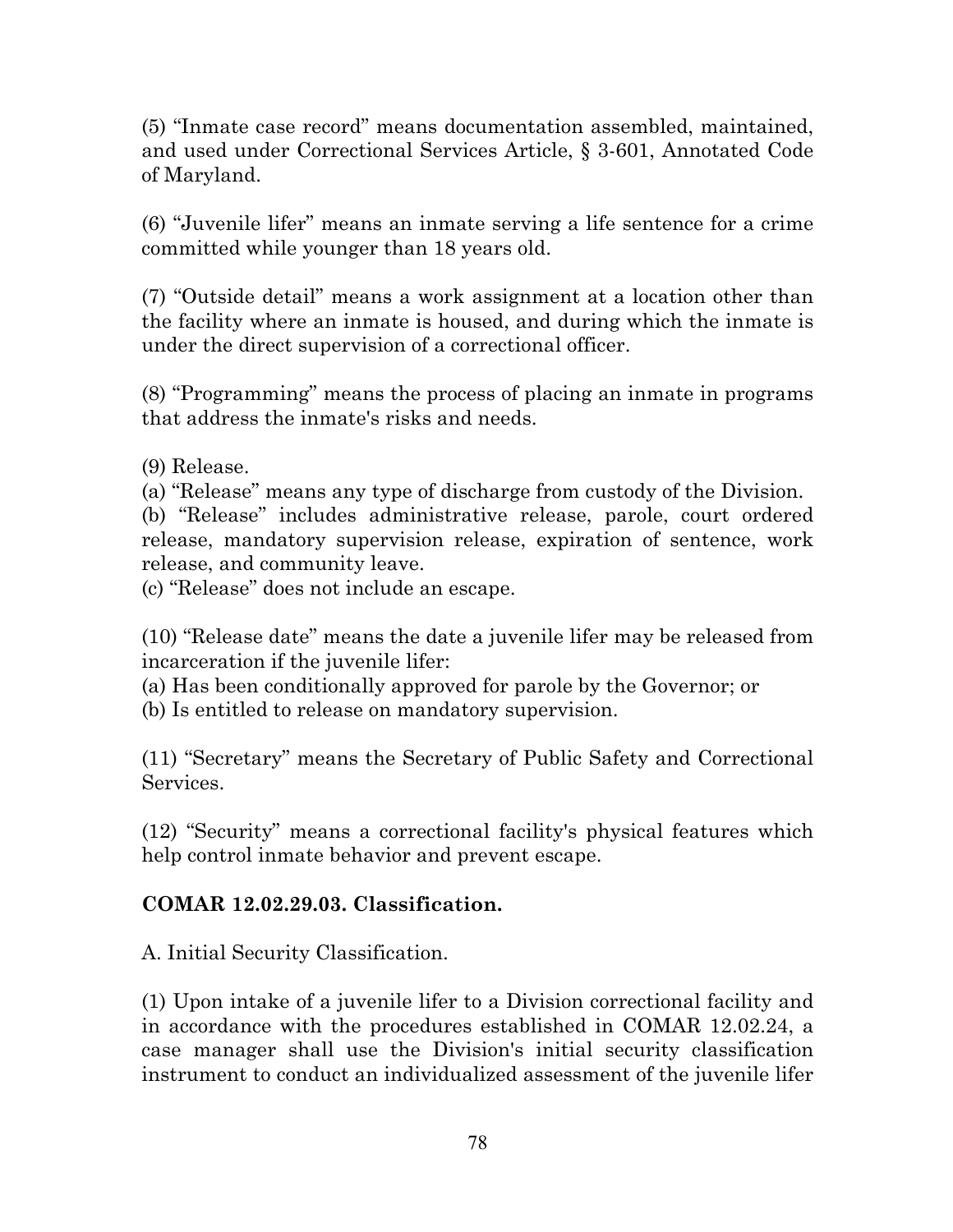to determine an appropriate security level as defined in COMAR 12.02.08.02.

(2) A Division case manager shall assign the juvenile lifer to the least restrictive security level consistent with the:

(a) Outcome of the security classification instrument;

(b) Identified risk and needs;

- (c) Public safety; and
- (d) Safe and orderly operation of the facility.

(3) After a juvenile lifer's initial classification, eligibility for a less restrictive security level that includes participation in an outside detail, a work release program, or specific programs shall be determined during the juvenile lifer's annual classification status review in accordance with the Case Management Manual and other applicable directives and regulations.

B. Security Reclassification and Status Review.

(1) A Division employee shall use the Division's security reclassification instrument to conduct an individualized assessment of the juvenile lifer to determine an appropriate security level as defined in COMAR 12.02.08.02:

(a) Annually in accordance with the Case Management Manual and other applicable directives and regulations; or

(b) Upon the Maryland Parole Commission's request following a hearing conducted in accordance with the provisions established in COMAR 12.08.01 to improve a juvenile lifer's suitability for parole.

(2) A juvenile lifer, regardless of whether the juvenile lifer has a release date, shall be eligible for reclassification to a security level below medium security, if approved by the Commissioner, or a designee of the Commissioner.

(3) A Division employee shall presume that a juvenile lifer is permitted to be assigned to the least restrictive security level, if the juvenile lifer's score on the security reclassification instrument indicates eligibility for a less restrictive security level than the juvenile lifer's current classification.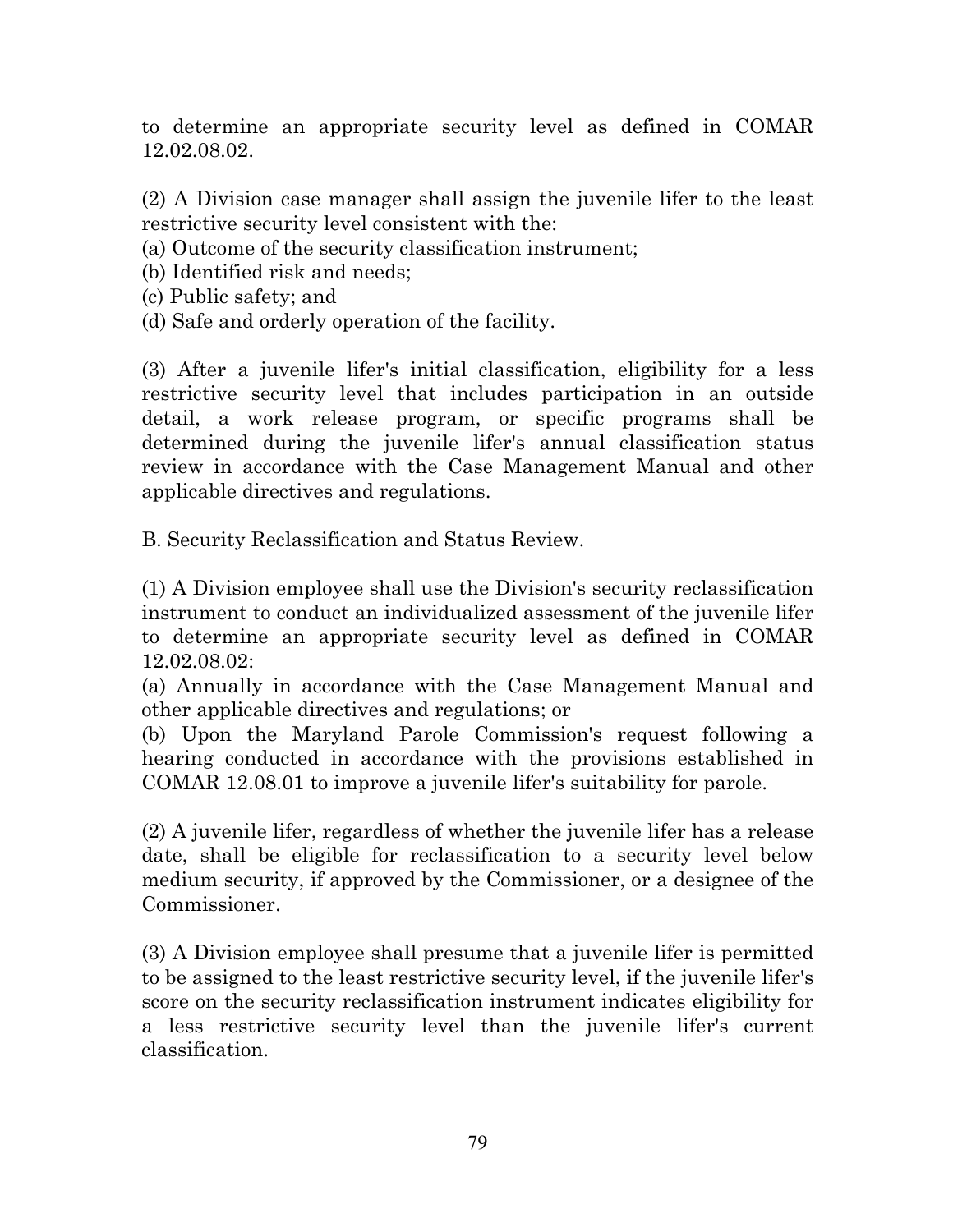(4) A Division employee may not apply the mandatory override in the security classification instrument that precludes a juvenile lifer from assignment to a security level below medium security.

(5) Any override of the security classification instrument requires the Division employee to:

(a) Document the reason for the override in the inmate's case record; and

(b) Provide the juvenile lifer with a written explanation of the reason for the decision.

(6) If the Commissioner, or the Commissioner's designee, denies a juvenile lifer assignment to a security level below medium security, the Commissioner, or the Commissioner's designee, shall:

(a) Document the reason for the denial in the inmate's case record; and (b) Provide the juvenile lifer with a written explanation of the reason for the decision.

(7) In order to improve a juvenile lifer's suitability for parole, a case manager, the warden, and the Commissioner shall give significant weight to the requests or recommendations of the Maryland Parole Commission that a juvenile lifer be permitted to be assigned to a less restrictive security level or participate in specified inmate programming.

(8) A juvenile lifer may not lose a privilege, job, or housing assignment in order to undergo a risk assessment or security status review as requested by the Maryland Parole Commission.

## **COMAR 12.02.29.04. Program eligibility.**

A. Juvenile Lifer with a Release Date.

(1) A juvenile lifer who has a release date shall be eligible for an outside detail or the work release program, if approved by the Commissioner, or the Commissioner's designee.

(2) If the Commissioner, or the Commissioner's designee, denies a juvenile lifer's participation in an outside detail or the work release program, the Commissioner, or the Commissioner's designee, shall: (a) Document the reason for the denial in the inmate's case record; and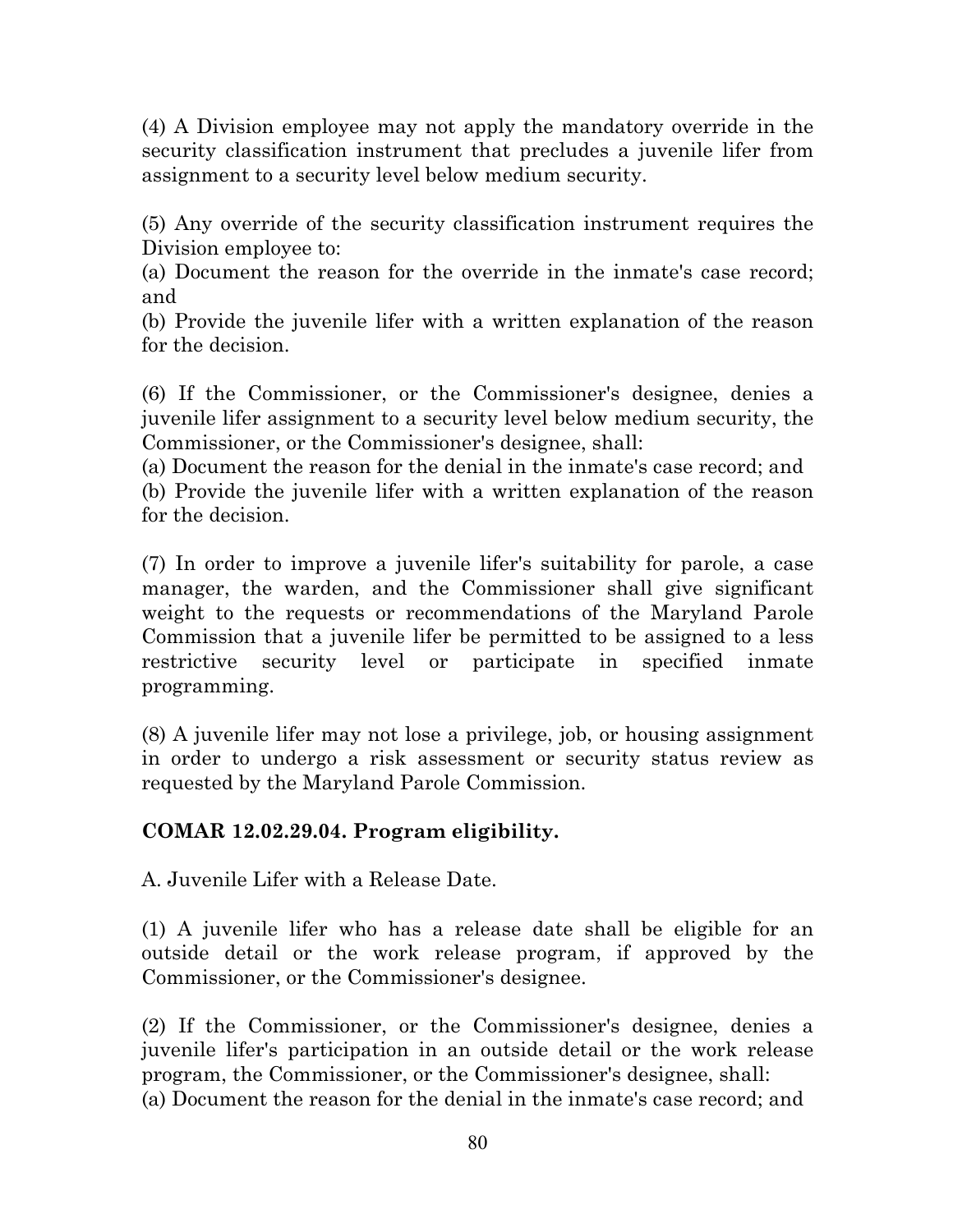(b) Provide the juvenile lifer with a written explanation of the reason for the decision.

B. Juvenile Lifer Without a Release Date.

(1) If warranted by exceptional circumstances, a juvenile lifer who does not have a release date shall be eligible for an outside detail if recommended by the Commissioner of Correction, or a designee of the Commissioner, and approved by the Secretary.

(2) If the Secretary denies an outside detail for a juvenile lifer, the Secretary or the Secretary's designee shall:

(a) Document the reason for the denial in the inmate's case record; and (b) Provide the juvenile lifer with a written explanation of the reason for the decision.

## **COMAR 12.08.01.18. Consideration for parole.**

A. General.

(1) The Commission shall have the exclusive power of parole release. In determining whether a prisoner is suitable for release on parole, the Commission considers:

(a) The circumstances surrounding the crime;

(b) The physical, mental, and moral qualifications of persons who become eligible for parole;

(c) Whether there is reasonable probability that the prisoner, if released on parole, will remain at liberty without violating the laws; and

(d) Whether the release of the prisoner on parole is compatible with the welfare of society.

(2) The Commission also considers the following criteria:

(a) Whether there is substantial risk the individual will not conform to the conditions of parole;

(b) Whether release at the time would depreciate the seriousness of the individual's crime or promote disrespect for the law;

(c) Whether the individual's release would have an adverse affect on institutional discipline;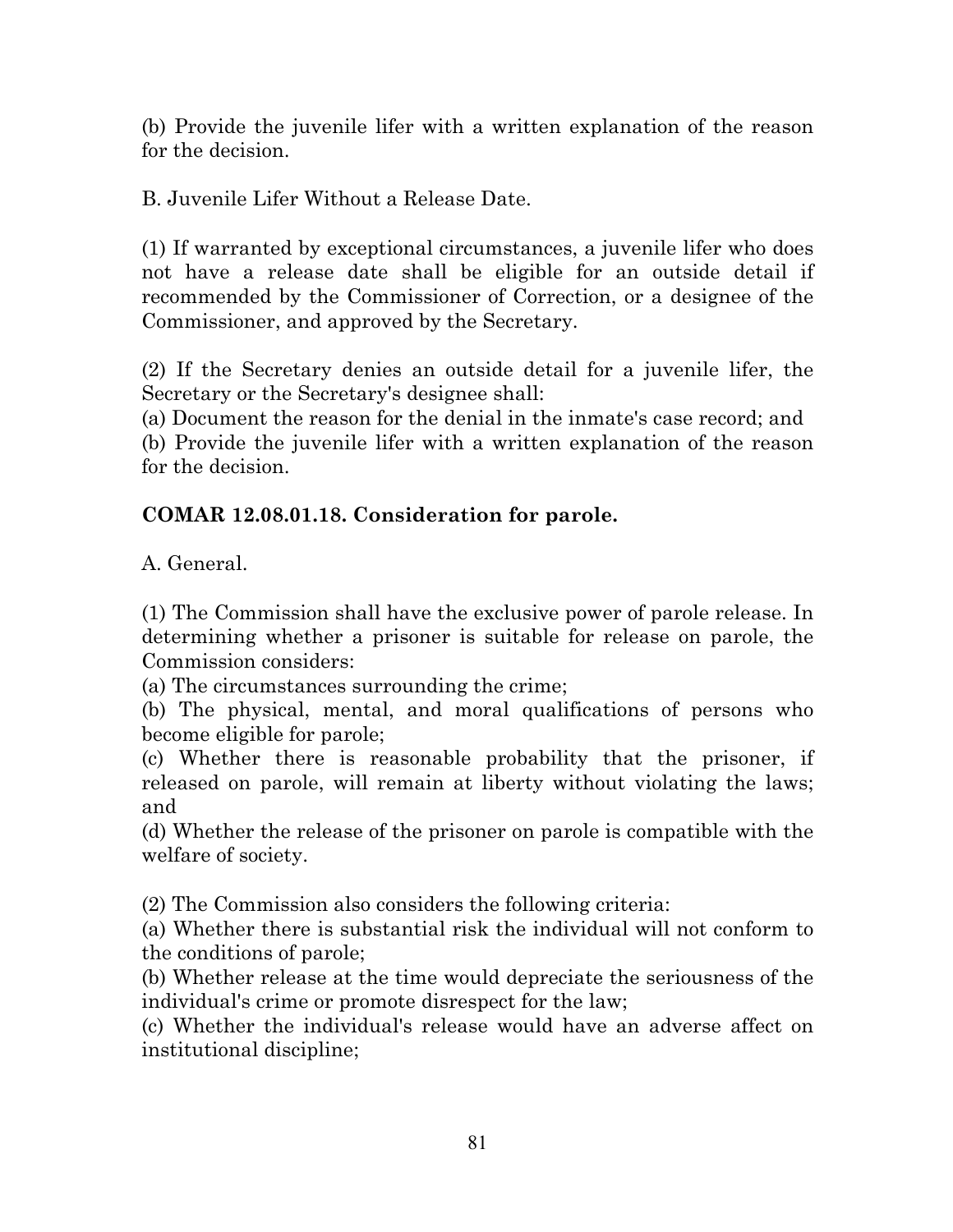(d) Whether the individual's continued incarceration will substantially enhance his ability to lead a law abiding life when released at a later date.

(3) When deciding if an inmate serving a life sentence for a crime committed while younger than 18 years old is suitable for parole, the Commission shall consider whether the inmate has adequately demonstrated maturity and rehabilitation since commission of the crime.

(4) In addition to the factors contained in  $\S A(1)$ -(3) of this regulation, the Commission shall consider the following mitigating factors, to which it affords appropriate weight, in determining whether an inmate who committed a crime as a juvenile is suitable for release on parole:

(a) Age at the time the crime was committed;

(b) The individual's level of maturity and sense of responsibility at the time of the crime was committed;

(c) Whether influence or pressure from other individuals contributed to the commission of the crime;

(d) Whether the prisoner's character developed since the time of the crime in a manner that indicates the prisoner will comply with the conditions of release;

(e) The home environment and family relationships at the time the crime was committed;

(f) The individual's educational background and achievement at the time the crime was committed; and

(g) Other factors or circumstances unique to prisoners who committed crimes at the time the individual was a juvenile that the Commissioner determines to be relevant.

(5) To make these determinations the Commission shall examine:

(a) The inmate's prior criminal and juvenile record and the inmate's response to prior incarceration, parole or probation, or both;

(b) The inmate's behavior and adjustment and the inmate's participation in institutional and self-help programs, including progression to Division of Correction facilities with a less restrictive security classification;

(c) The inmate's vocational, educational, and other training;

(d) The inmate's current attitude toward society, discipline, and other authority, etc.;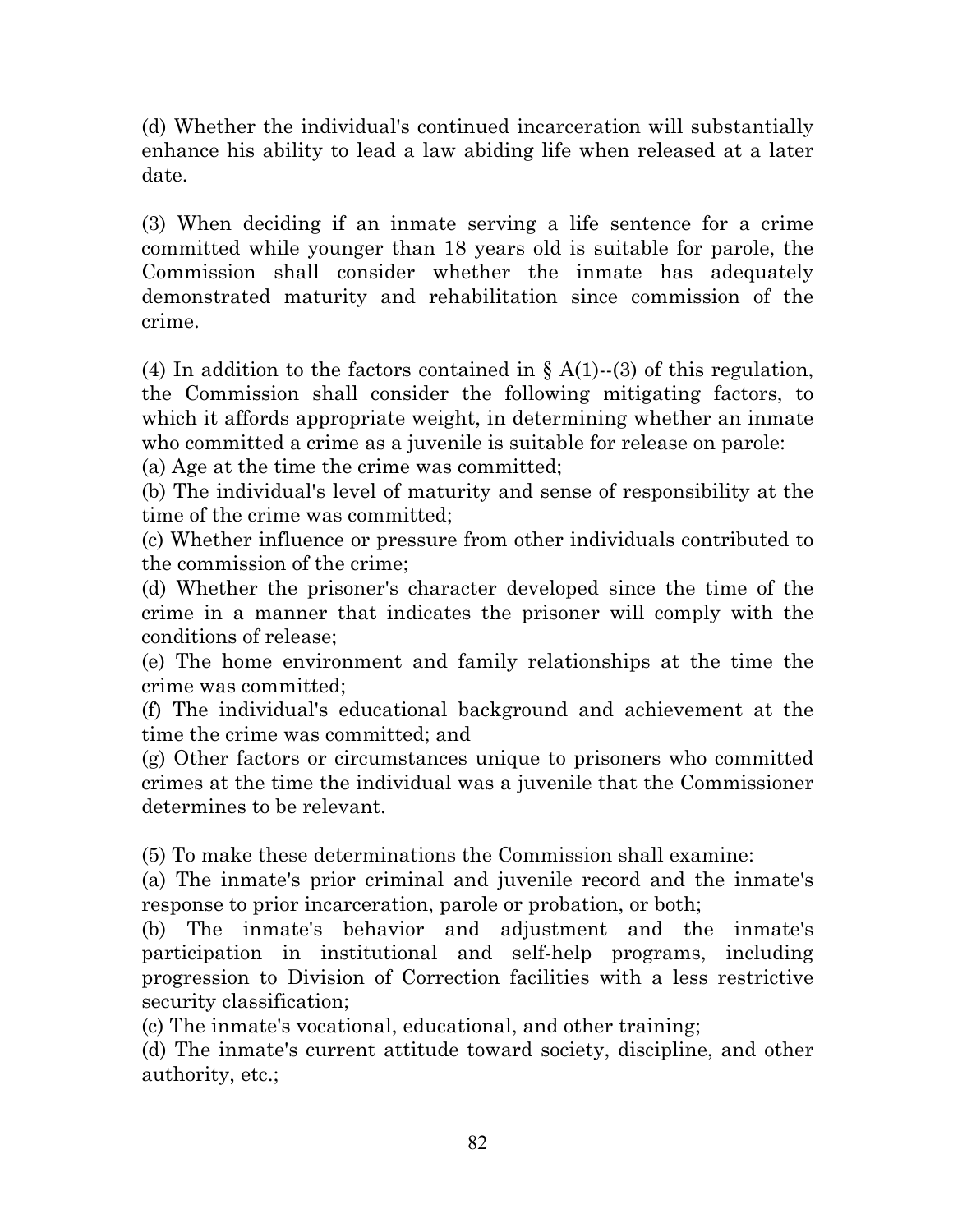(e) The inmate's past use of narcotics, alcohol, or dangerous controlled substances;

(f) Whether the inmate has demonstrated emotional maturity and insight into the inmate's problems;

(g) Any reports or recommendations made by the sentencing judge, the institutional staff, or by a professional consultant such as a physician, psychologist, or psychiatrist;

(h) The inmate's employment plans, occupational skills, and job potential;

(i) The inmate's family status and stability;

(j) The inmate's ability and readiness to assume obligations and undertake responsibilities;

(k) The adequacy of the inmate's parole plan and the availability of resources to assist the inmate;

(l) The circumstances surrounding the crime, which diminish in significance as a consideration after the initial parole hearing; and

(m) Any other factors or information which the Commission may find relevant to the individual inmate's consideration for parole.

(6) The Commission may recommend that an inmate serving a sentence for a crime committed while younger than 18 years old progress to a facility with a less restrictive security classification, as provided in § E(4) of this regulation, and if the inmate:

(a) Has completed all programming and treatment options available at the inmate's current security level;

(b) Would be afforded the opportunity to demonstrate parole suitability if placed in a lower security classification, or would benefit from the privileges, programming, and treatment programs that are available only at a less restrictive security classification; or

(c) Was previously found to be suitable for release by the Commission.

(7) Any risk assessment tool used by the Commission for determining the risk of an inmate shall include dynamic risk factors as a method for assessing risk and shall require the healthcare professional administering the tool to exercise independent clinical judgment in assessing risk.

(8) In deciding whether to recommend parole for an inmate serving a sentence of life imprisonment, the Commission may not consider whether the inmate has successfully completed a period of work release if the inmate has never been eligible for work release.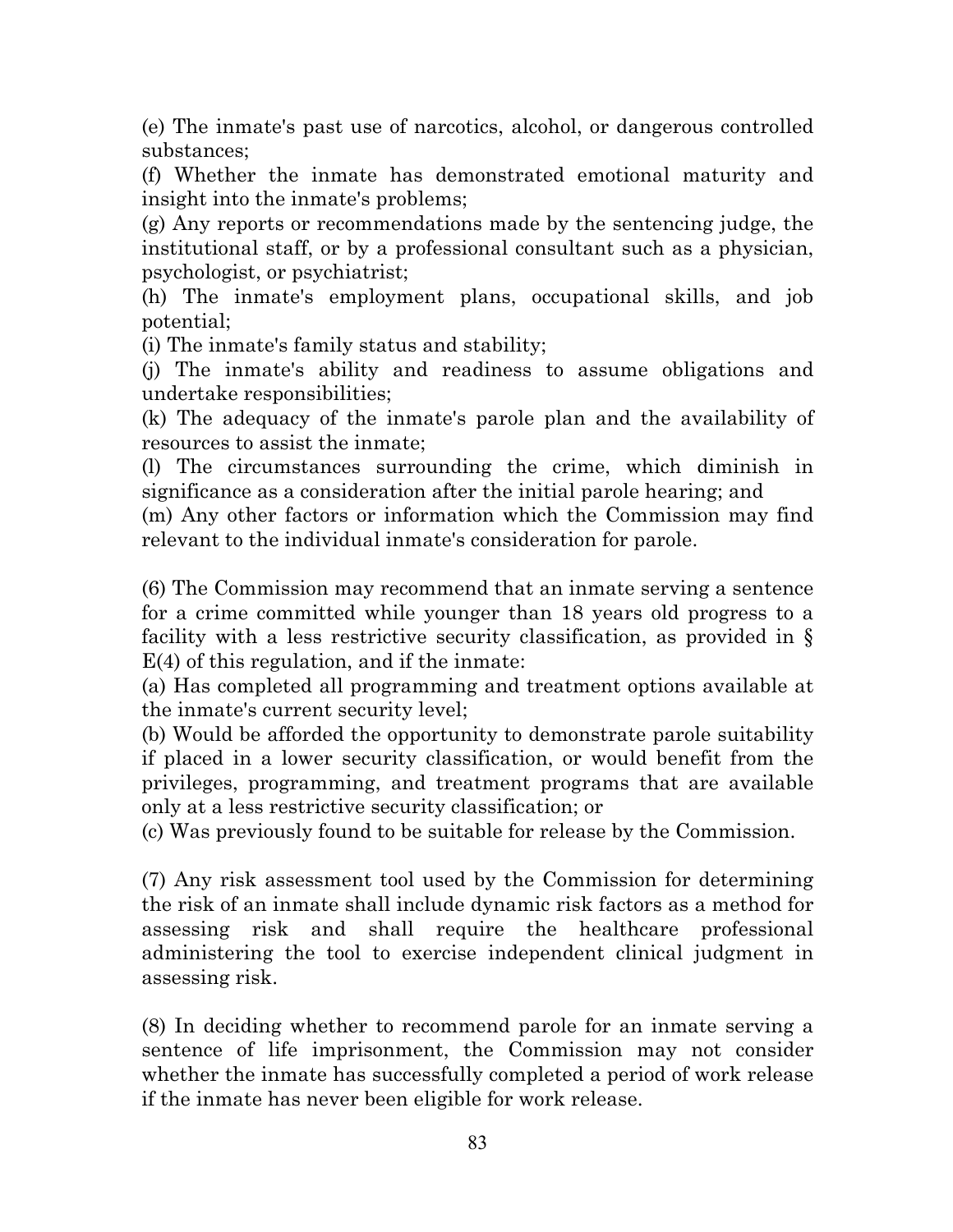B. Hearings.

(1) An application for parole is not necessary, and an application need not be made by an inmate or on his behalf.

(2) A record shall be maintained of the mandatory hearing dates, noting on the record the time when each prisoner must receive parole consideration.

(3) The Commission shall conduct hearings at the State penal and correctional institutions and the county jails and detention centers in accordance with a schedule to be determined by the Commission and as required by the laws of the State.

(4) Hearings shall be conducted by a hearing examiner, a commissioner acting as a hearing examiner, or by two or more commissioners in accordance with the appropriate statutory requirements of each case.

C. Procedure.

(1) A parole hearing is actually an interview of the inmate, and attendance shall be restricted to parole personnel and a representative of the institution. On occasions, others may be invited by the Commission to attend, provided their attendance does not impede the prisoner being interviewed. The hearings are private and shall be held in an informal manner, allowing the prisoner the opportunity to give free expression to his views and feelings relating to his case. Formal presentations by an attorney, relatives, and others interested are not permitted at the parole hearings. Attorneys, relatives, and others who are interested in the inmate may discuss the relative merits or other factors of the case with the Commission at its executive offices, any time before or after a parole hearing.

(2) A parole hearing conducted by a parole commissioner or hearing examiner shall be electronically or stenographically recorded to preserve a record for appeal.

(3) Except as provided in  $\S \mathcal{C}(4)$  of this regulation, the recording shall: (i) Be destroyed 30 days after the hearing unless an appeal has been taken under the provisions of Regulation .19 of this chapter; or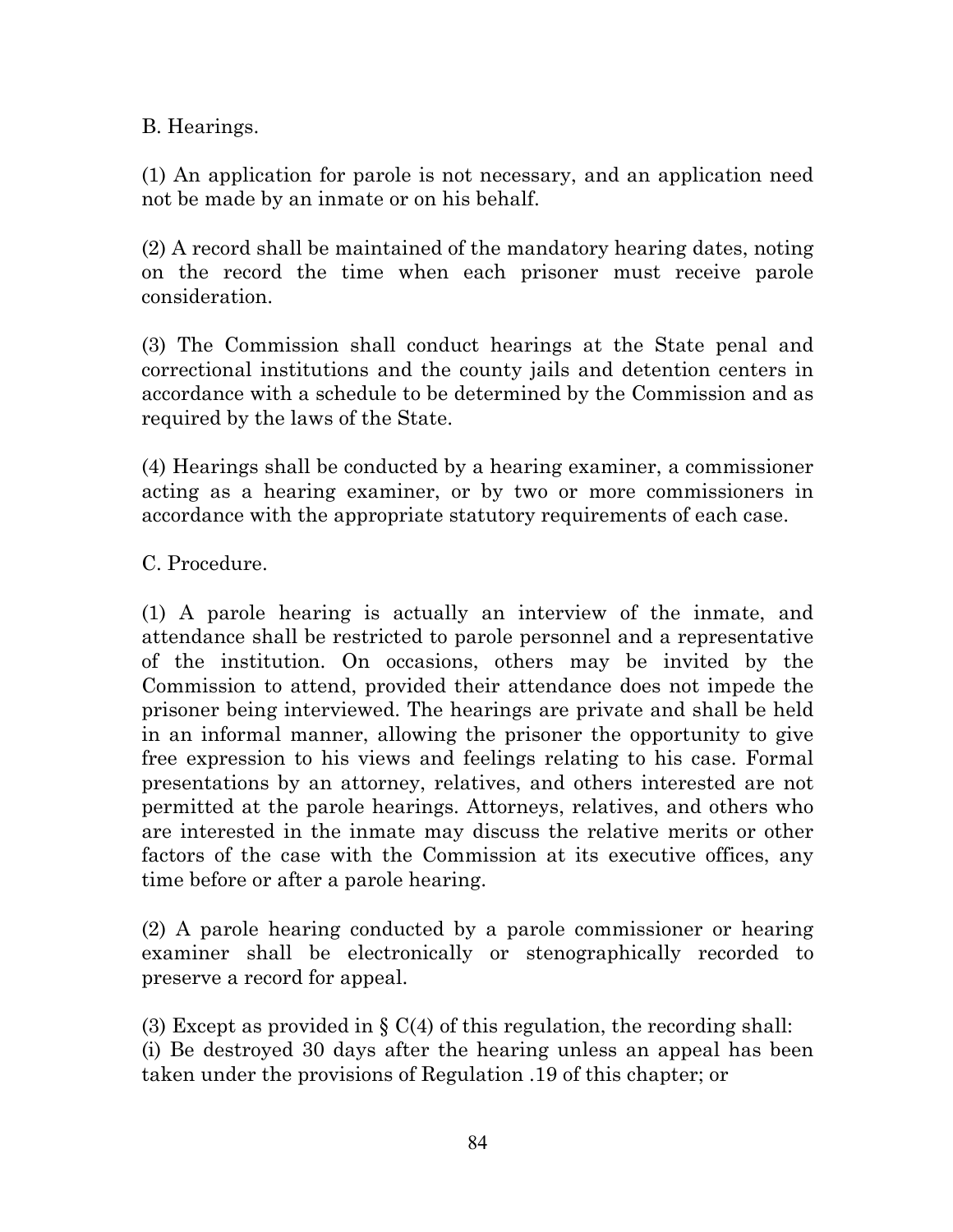(ii) In cases of appeal, be destroyed upon conclusion of the appeal hearing.

(4) The recording of a parole hearing conducted for an inmate serving a life sentence for a crime committed while younger than 18 years old shall be retained until the conclusion of the inmate's next parole hearing, or until the final disposition of any action seeking judicial review of the Commission's decision, whichever is later.

(5) Absent any unusual circumstances, the inmate's classification counselor shall attend all hearings concerning that inmate.

(6) The classification counselor, or other member of the institutional staff who has knowledge of relevant facts, shall be available to provide new information which may have developed since the completion of the reports provided to the Commission, and to assist in answering questions which may arise concerning institutional policy.

D. Parole Grant.

(1) Release on parole may not be granted unless recommended by a hearing examiner or acting hearing examiner and approved by a parole commissioner, or when required by law, by the affirmative vote of not less than two commissioners.

(2) When concurrence of at least two commissioners is required by law to grant parole, in the event of lack of concurrence, the case shall be continued and heard with a third commissioner present. The opinion of the majority shall represent the decision of the Commission.

E. Decisions.

(1) At the end of a parole interview, the inmate shall be verbally informed of the hearing examiner's recommendation, or of the decision in cases heard by two or more commissioners.

(2) A written copy of the hearing examiner's recommendation and the Commission's action relative to the recommendation, or a written copy of a Commission panel's decision shall be prepared and served upon the prisoner in accordance with Correctional Services Article, §§ 7-306 and 7-307, Annotated Code of Maryland. A copy of the written decision shall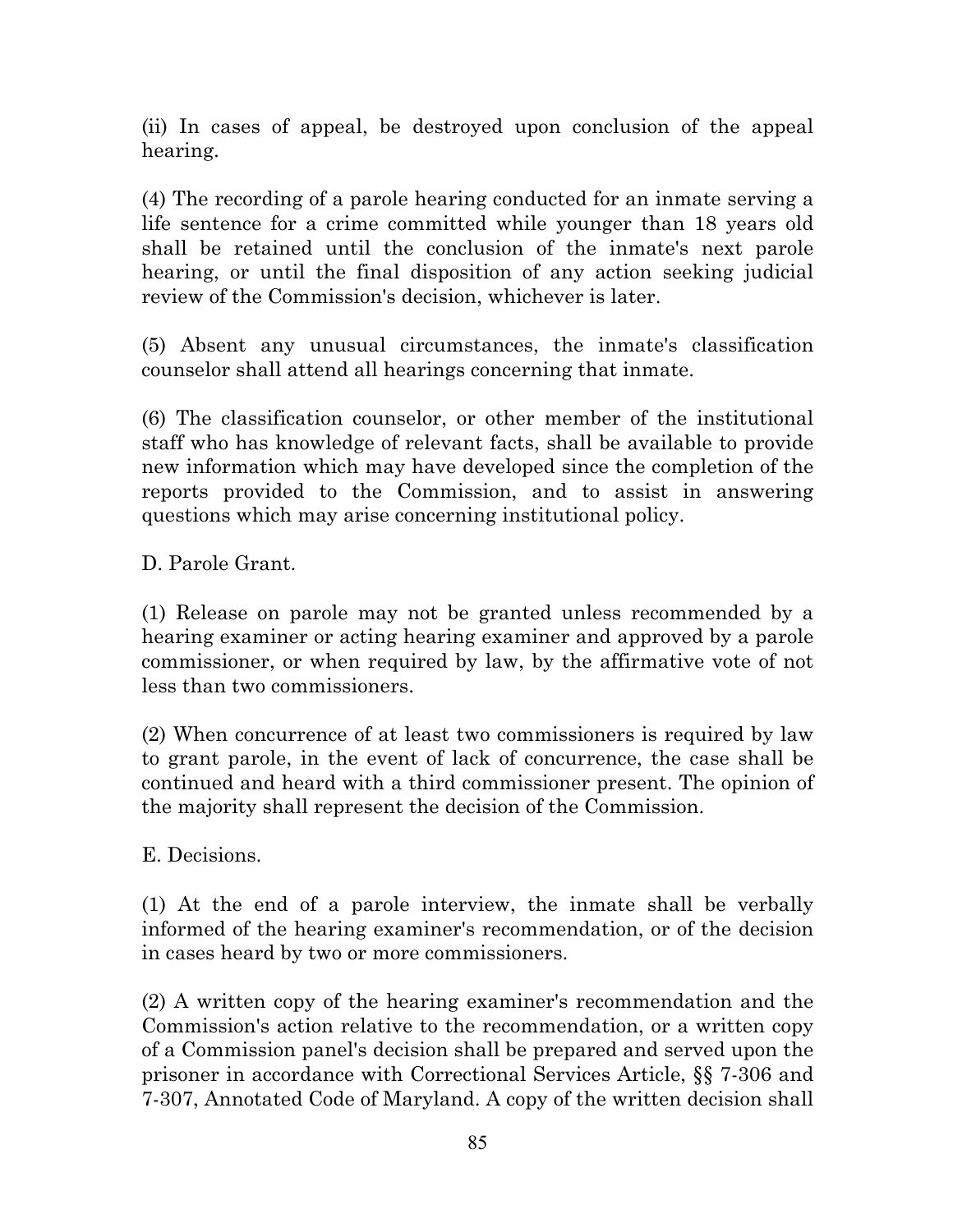be retained in the Commission's file on the prisoner and in the prisoner's institutional base file.

(3) A parole commissioner or hearing examiner issuing a written decision denying parole to an inmate serving a life sentence for a crime committed while younger than 18 years old shall:

(a) Include specific findings as to why the inmate has failed to demonstrate suitability for parole;

(b) Affirm that the Commission, in reaching the decision to deny parole, considered:

(i) The diminished culpability of youth;

(ii) The hallmark features of youth; and

(iii) An individual's capacity for growth and maturation;

(c) State why the Commission has determined that the inmate has not yet demonstrated sufficient maturity and rehabilitation;

(d) To the extent possible, provide guidance to the inmate that may improve the inmate's likelihood of demonstrating suitability at the next parole hearing;

(e) Provide specific recommendations with regard to programming and treatment, as appropriate; and

(f) Notify the inmate of the right to seek judicial review of the decision as permitted by law.

(4) If a parole commissioner or hearing examiner determines that an inmate serving a life sentence for a crime committed while younger than 18 years old is nearing suitability for parole, the Commission shall:

(i) Indicate that determination within the inmate's parole decision; and (ii) Recommend that the inmate be transferred to a facility with a less restrictive security classification.

(5) If the Commission's decision is to rehear the inmate's case at a later date and if the parole rehearing is open to the public under COMAR 12.08.02, the rehearing may be held up to 90 days later than the rehearing date specified in the decision.

(6) Information shall be disclosed to the inmate in accordance with Regulation .17C(5) of this chapter.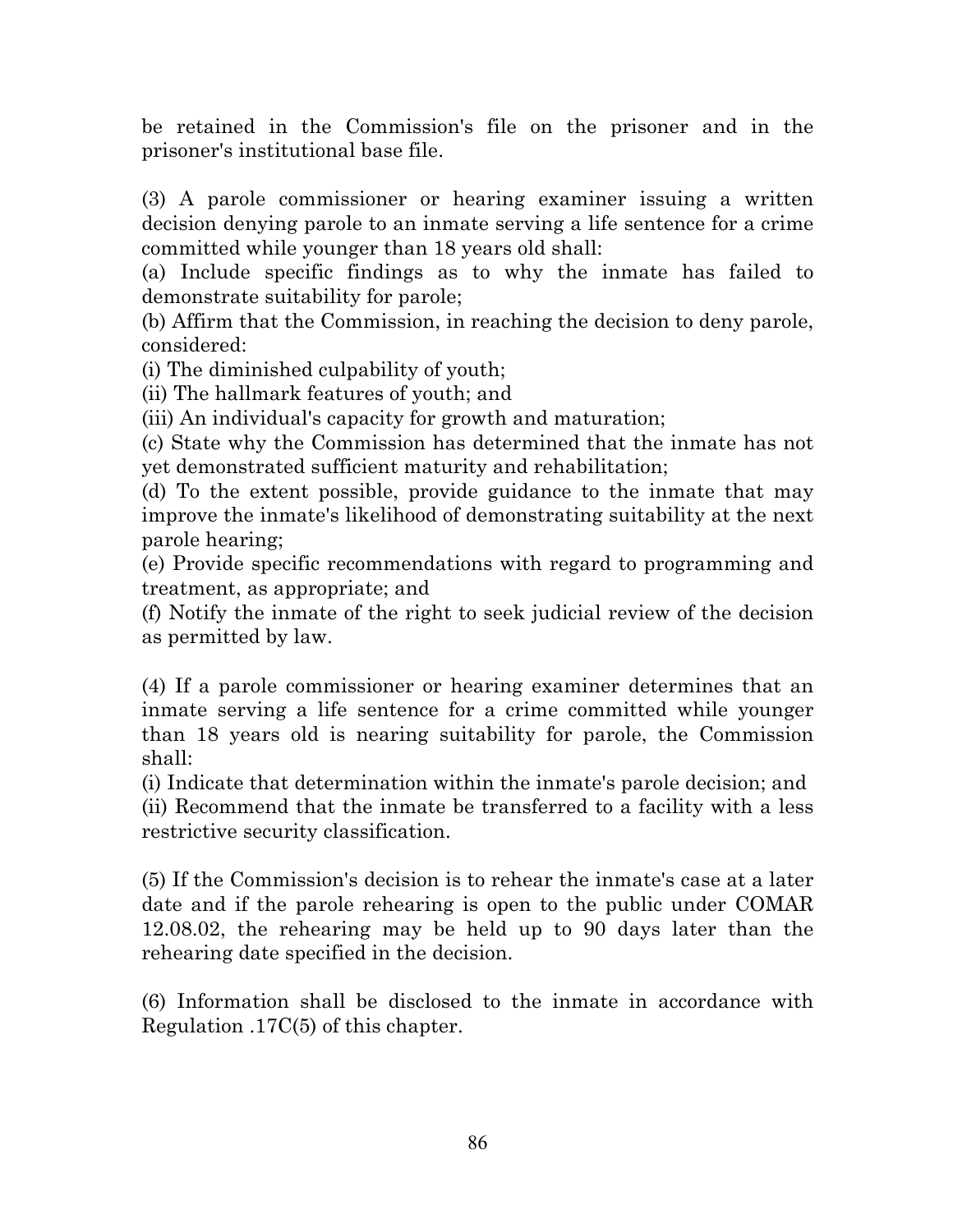(7) If the Commission requires additional information, it may defer issuing a decision pending receipt of the information and, upon receipt of the information, shall promptly:

(a) Render and serve a final decision; or

(b) Conduct another interview with the inmate before making a final decision.

(8) If the Commission decides not to recommend parole for an inmate serving a life sentence for a crime committed while younger than 18 years old, the Commission shall provide a copy of the decision to the inmate within 18 months of the parole hearing.

(9) If the Commission decides to recommend parole for an inmate serving a life sentence for a crime committed while younger than 18 years old, the Commission shall forward the recommendation to the Governor within 12 months of the parole hearing.

(10) For an inmate serving a life sentence for a crime committed while younger than 18 years old, the Commission shall provide the inmate with timely written notice of the inmate's status in the parole process when:

(a) A risk assessment has been ordered;

(b) A risk assessment has been received;

(c) The case will be considered en banc; and

(d) The case has been forwarded to the Governor with a recommendation for parole.

(11) Upon request from the inmate or the inmate's representative, the Commission shall disclose to the inmate or the inmate's representative the inmate's current status in the parole process.

(12) The Commission may neither permanently refuse parole to an inmate serving a life sentence for a crime committed while younger than 18 years old, nor schedule any rehearing in excess of 10 years from the date of the previous hearing.

…